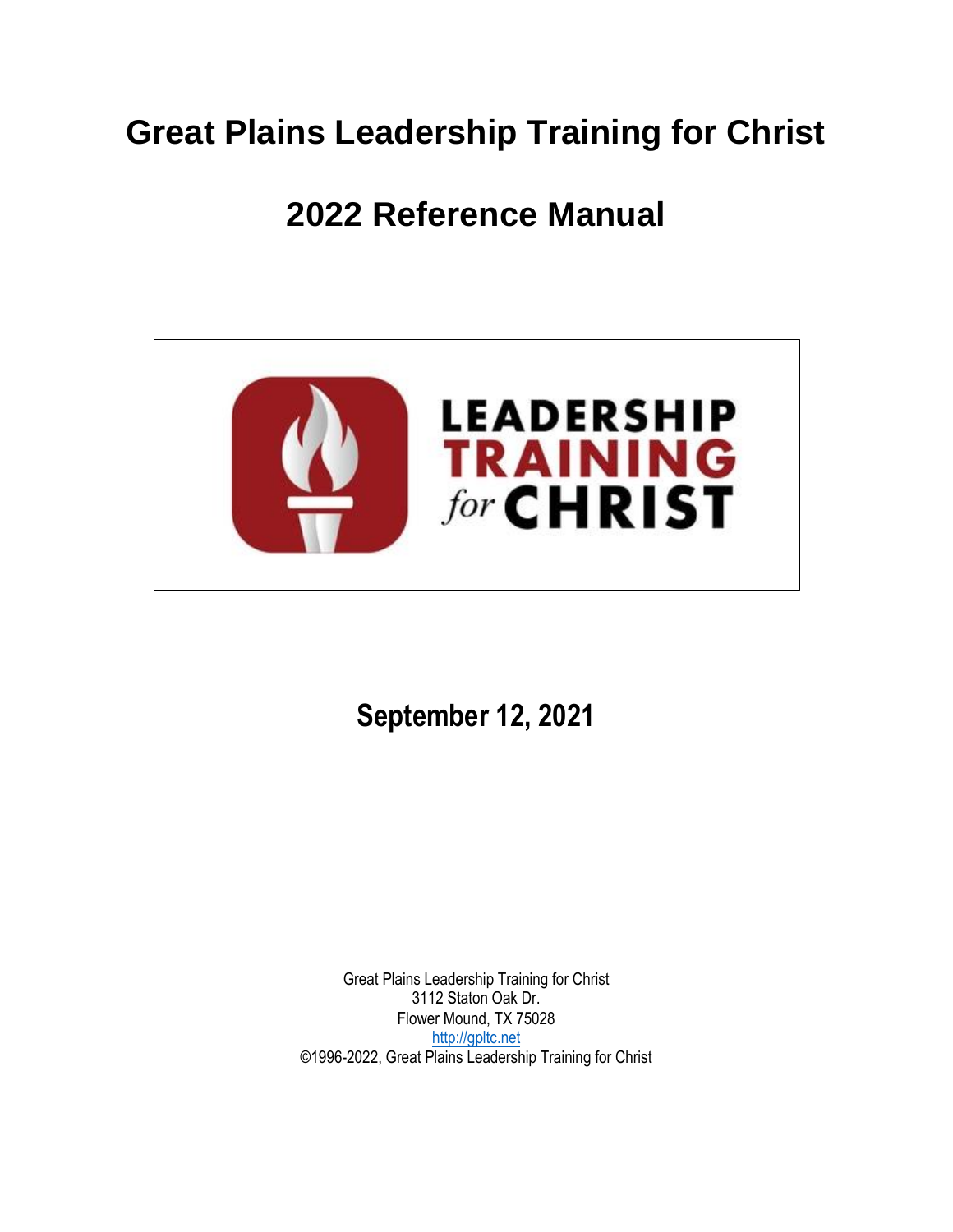# **Table of Contents**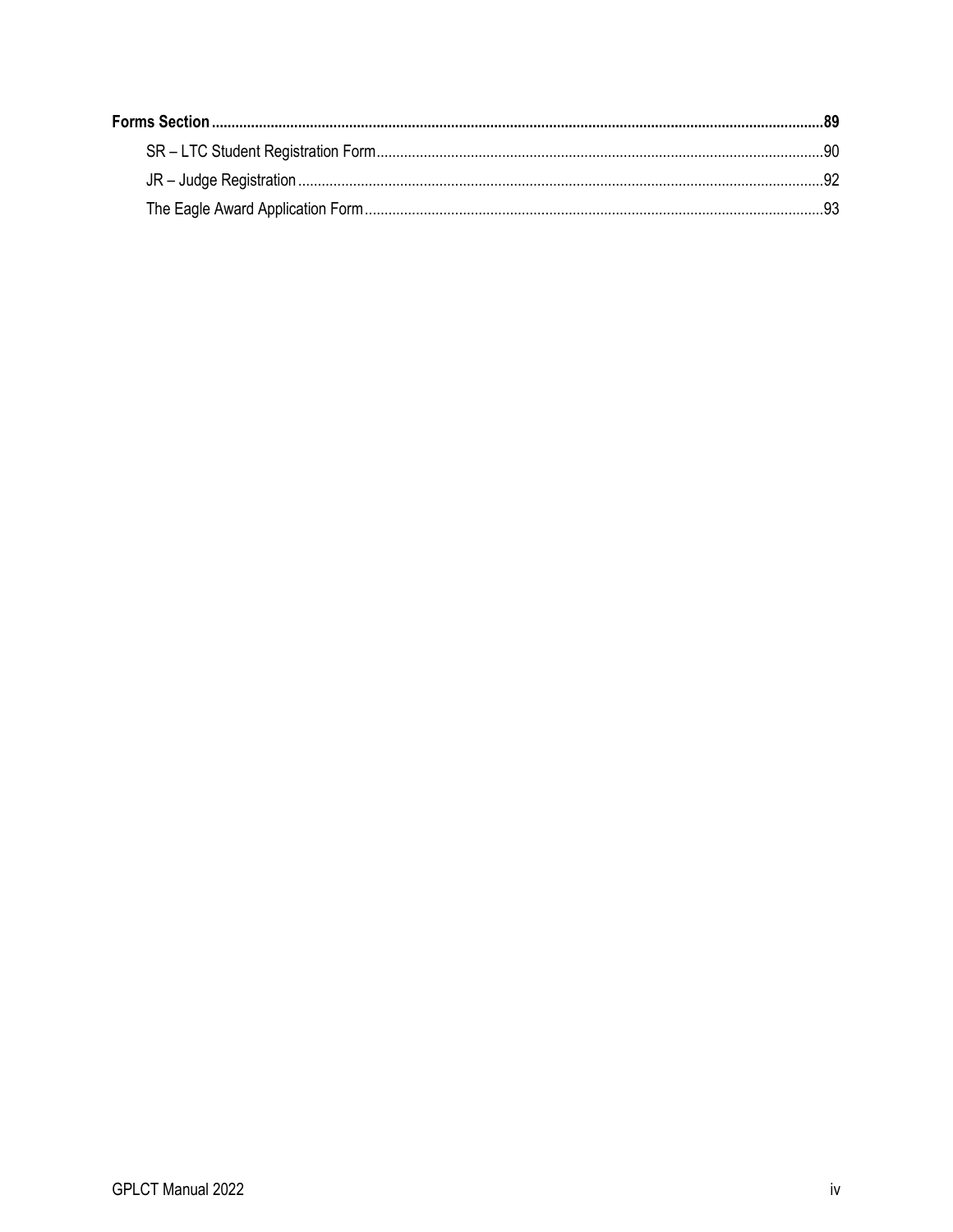### **The 2022 Great Plains LTC Convention**

<span id="page-4-1"></span><span id="page-4-0"></span>

| THEME:                  | "The Promise"                                                                                                                                                                                                                        |
|-------------------------|--------------------------------------------------------------------------------------------------------------------------------------------------------------------------------------------------------------------------------------|
| <b>BIBLE STUDY:</b>     | <b>Book of Genesis</b>                                                                                                                                                                                                               |
| <b>IMPORTANT DATES:</b> | Please mark these important dates on your calendar.                                                                                                                                                                                  |
| December 6, 2021        | Hotel Portal Opens                                                                                                                                                                                                                   |
| December 13, 2021       | <b>Pre-Convention One Events Deadline - all entries for these events</b><br>must be received or postmarked by this date.                                                                                                             |
| February 7, 2022        | <b>Scholarships Deadline (Academic Scholarships &amp; Missions</b><br>Scholarship) - applications must be submitted online by this date.                                                                                             |
|                         | <b>Torchbearers Application Deadline</b>                                                                                                                                                                                             |
| February 28, 2022       | <b>Pre-Convention Two Events Deadline - all entries for these events</b><br>must be received or postmarked by this date.                                                                                                             |
| March 14, 2022          | Final Registration Deadline - all entry forms and payment must be<br>postmarked by this date. No new students and no new teams can be<br>added after this date. The registration website will be closed to edits<br>and new entries. |
|                         | <b>Eagle Award</b> nominations must also be received by this date.                                                                                                                                                                   |
| April 15-17, 2022       | <b>Convention Events in Rogers, AR</b>                                                                                                                                                                                               |
| May 2, 2022             | <b>Awards Correction Deadline</b> - The last day any corrections may be                                                                                                                                                              |

USE OF MATERIALS BY LTC:

Individual participants retain all ownership of ideas presented as a part of LTC events. By submitting their work in competition in any LTC event, the participant authorizes the use of that material (written, audio, video, photographed, or digitally imaged) by the LTC Board of Directors in any way the Board may deem appropriate, including promotion or fund-raising for Christian leadership training of youth. This use may include books, audio or video, multi-media presentations, anthologies, or other media.

made concerning awards not received. [\(awards@gpltc.net\)](mailto:awards@gpltc.net)

COPYRIGHT NOTICE:

©1996-2022, Great Plains Leadership Training for Christ. Churches are permitted to photocopy this manual or pages of this manual for the purposes of maintaining a local LTC program. No other use may be made of this manual without the express written permission of Great Plains Leadership Training for Christ.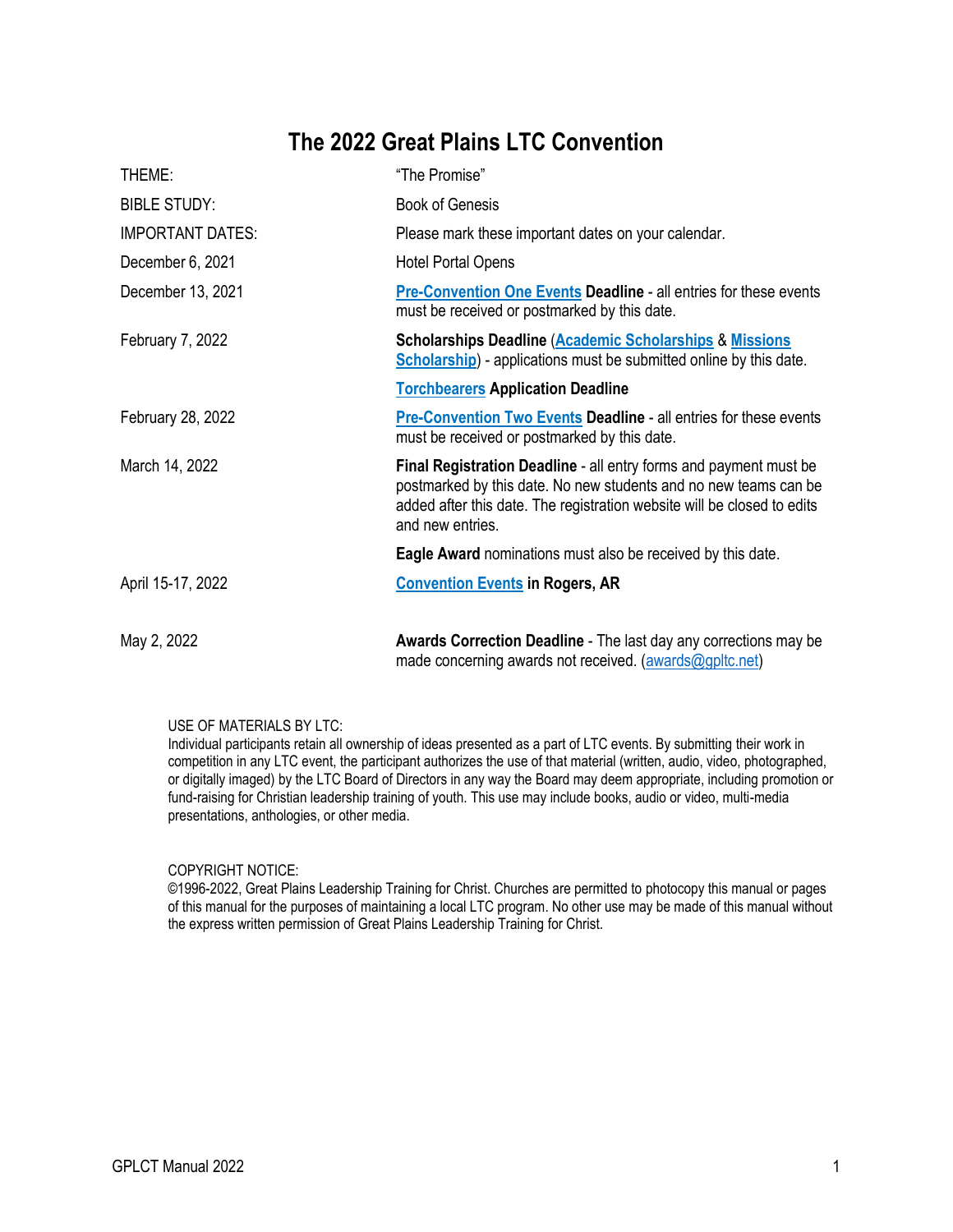# **Major Changes In This Year's Manual**

- <span id="page-5-0"></span>• The Friday evening schedule is rearranged to open with a devotional at 7:00 PM to kickoff the beginning of convention, and Friday's events will begin after the devotional. This change allows us to meet as a group to focus our minds on the upcoming weekend before convention events begin. It also allows for an earlier evening for participants once Friday's events are concluded. Please refer to the full **[Convention Schedule](#page-8-0)** for further details.
- Added **[Alternate Convention Planning](#page-14-0)** to discuss actions the board would take in the case the convention could not be held.

### **Important Information for Church Coordinators**

#### <span id="page-5-1"></span>**CODE OF ETHICS FOR CHURCH COORDINATORS**

- LTC is for the growth and spiritual development of youth. LTC preparation must be the student's own work. Guidance, resources, and encouragement must be provided so students can develop their own ideas.
- Coordinators must place their emphasis on participation and effort rather than on competition and winning. Lesser value comes from winning; maximum value comes from hard work and best efforts.
- Coordinators should make certain that all adults and youth understand and comply with the guidelines of participation in LTC events. This does not mean that we have to agree with all of the guidelines, but that we acknowledge that common ground is necessary in order for us to work together.
- Coordinators that see the need for improvement should seek to bring this about in a positive way, remembering that our young people learn how to handle conflict and difficulty from our example.
- Church Coordinators must emphasize servant leadership. It is not enough to teach public communication skills, but additionally, we must model and teach leadership through servanthood.
- Church Coordinators must find important and needed areas for our youth leaders to be integrated into the overall leadership of the church. Our youth need responsibilities now that give them important roles and allow them to contribute to the church.
- Image Policy is now in place. I understand that an image of my participant(s) may be posted on the Great Plains LTC website or social media accounts. These images would be intended to encourage and grow LTC. I can contact LTC Center if I feel concern about the use of the image of my participant(s).
- Church Coordinators need to communicate these ideas to all parents, church leaders, and youth.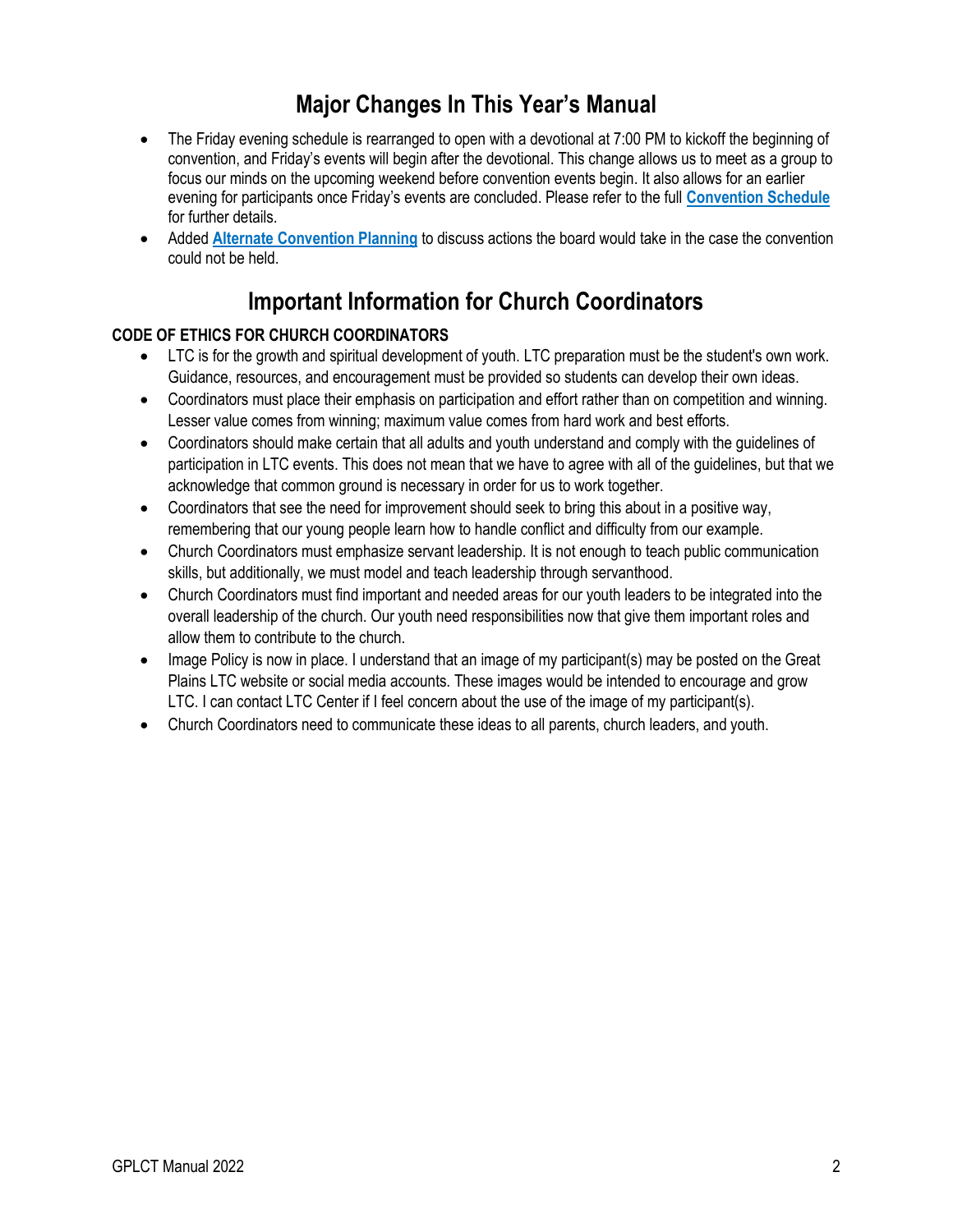# **Registration Guidelines**

#### <span id="page-6-0"></span>**CONGREGATION COORDINATOR RECAP FORM:**

Each year, every church must submit a Congregation Coordinator Recap Form. The purpose of this form is to update the Church Coordinator information for GPLTC Central and for the church to receive the online registration login and new password information. This form must be received before any registration is possible. The form should be submitted through the website and can be located by this link **[Congregation Coordinator Recap Form](http://gpltc.net/recap)**.

#### **REGISTRATION INFORMATION:**

All student registration is online and can be accessed from the **[GPLTC website](https://gpltc.net/)** or directly at **[LTC Registration](http://gpltc.ltcportal.org/)  [Portal](http://gpltc.ltcportal.org/)**. The Student Registration Form remains in the manual; however, it is given for your convenience as a method of collecting and organizing information for your online registration and should not be mailed to LTC Central. Read all the instructions, forms and watch the registration help videos on the **[GPLTC website](https://gpltc.net/)** before attempting to register. The reference manual has several basic sections: General information about LTC; The guidelines for Pre-Convention One Events (in alphabetical order); the guidelines for Pre-Convention Two Events (in alphabetical order) and Challenge Events; the guidelines for the Convention Events (in alphabetical order).

#### **REGISTRATION FEE:**

The registration fee is \$45.00 for each participant. The registration fee applies to both pre-convention and convention events. All participants who enter only pre-convention events also pay the full registration fee. All participants must be registered online. The entry fee provides each entrant with an LTC T-shirt and an LTC plaque (with plates for each awarded event). The fee covers operational costs and funds the LTC scholarship program. There is no registration or attendance fee for adults. Leadership Training for Christ is a 501 (c)3 nonprofit organization. Please note the penalties for late entries below.

#### **REFUND POLICY:**

Requests for refunds must be submitted in writing. Full refunds will be given if the request is emailed or postmarked no later than the Final Registration Deadline. After that date, no requests for refunds will be accepted. Refunds not claimed by the end of the convention will be considered a donation to the GPLTC scholarship fund. Any student, who has participated in any events, including pre-convention events, may not receive a refund.

#### **CONFIRMATION:**

Upon receipt of your registration fee a credit for that amount will be posted to your online account. The church coordinator should confirm payments and account balances in the account summary section of the **[LTC Registration](http://gpltc.ltcportal.org/)  [Portal](http://gpltc.ltcportal.org/)**. This summary is your official confirmation registration has been recognized. If, however you did not receive credit within 2 weeks of mailing your payment, please call or e-mail LTC Central to confirm.

#### **CORRECTIONS:**

With online registration you are responsible for entering the participants, their events, and creating team information correctly. You can print the Church Report & Team Report from the registration website at any time to double check your registration entries making sure they are all correct prior to the registration deadlines.

#### **TEAM CHANGES:**

All team additions, modifications or deletions must be completed prior to the final deadline.

• **To add a team:** All team information is completed with the online registration process. Please watch the registration help videos for instructions about creating team lists for all pre-convention as well as convention team events.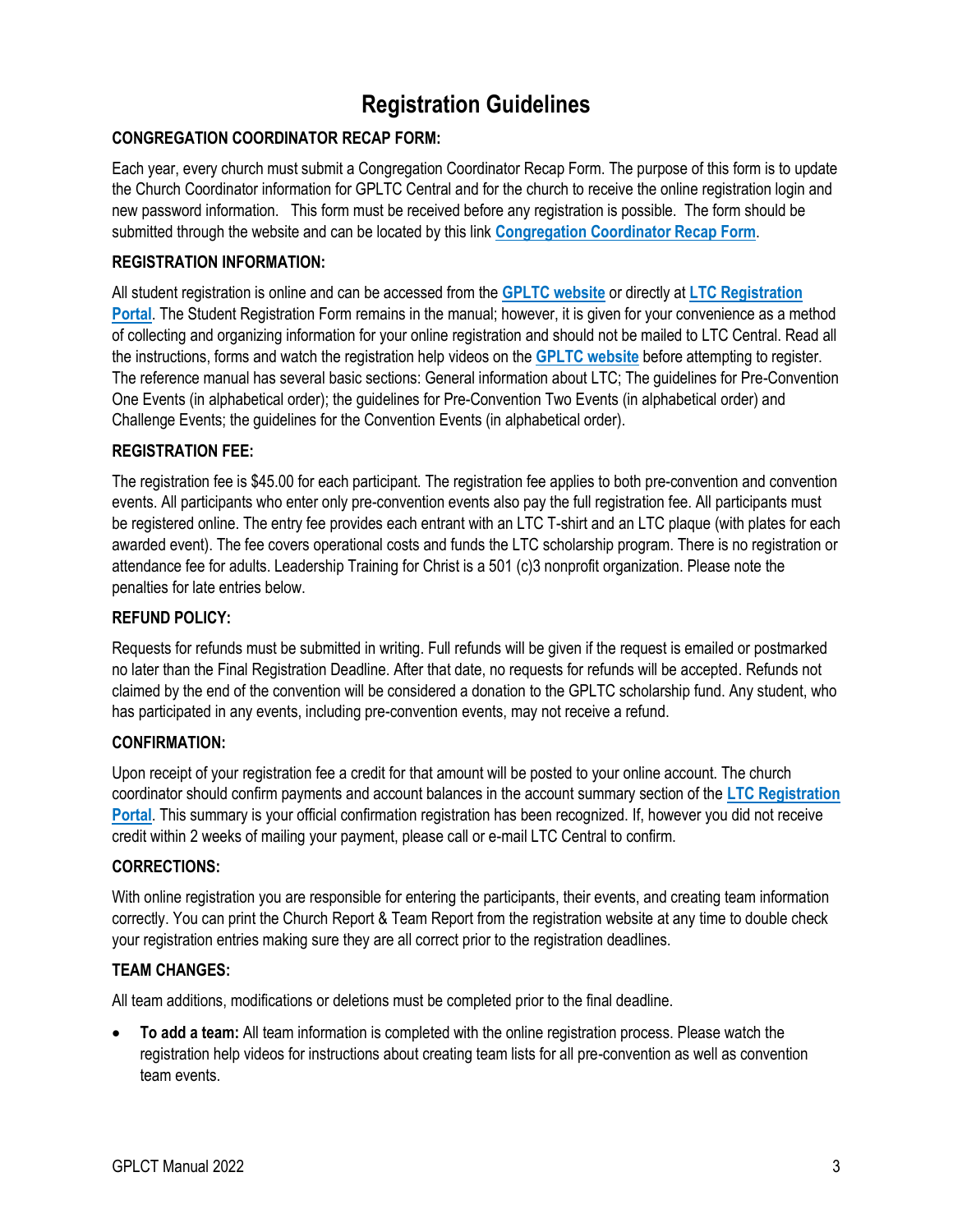• **To delete a team:** All team information is controlled by you. If a team must be deleted you would remove all members from that team online in the opposite manner that it was originally created. Then remove the event from each participant on that particular team.

#### **LATE ENTRIES OR CORRECTIONS:**

After the registration deadline, GPLTC may, at its discretion, accept late entries on a space-available basis only. Those late entries will result in a higher entry fee. Individual students who apply for entry after the registration deadline may have an entry fee of \$70 per student (the entry fee is normally \$45); such students will only be entered in those events where adequate space is available.

Similar penalties will apply for adding events to previously registered students. Teams which are applied for after the registration deadline will be entered on a space-available basis for a fee of \$35 per team (a team entered on time has no entry fee). The fee must be paid before the individual or team will be entered into the schedule. A new student cannot replace a deleted student who was entered on time.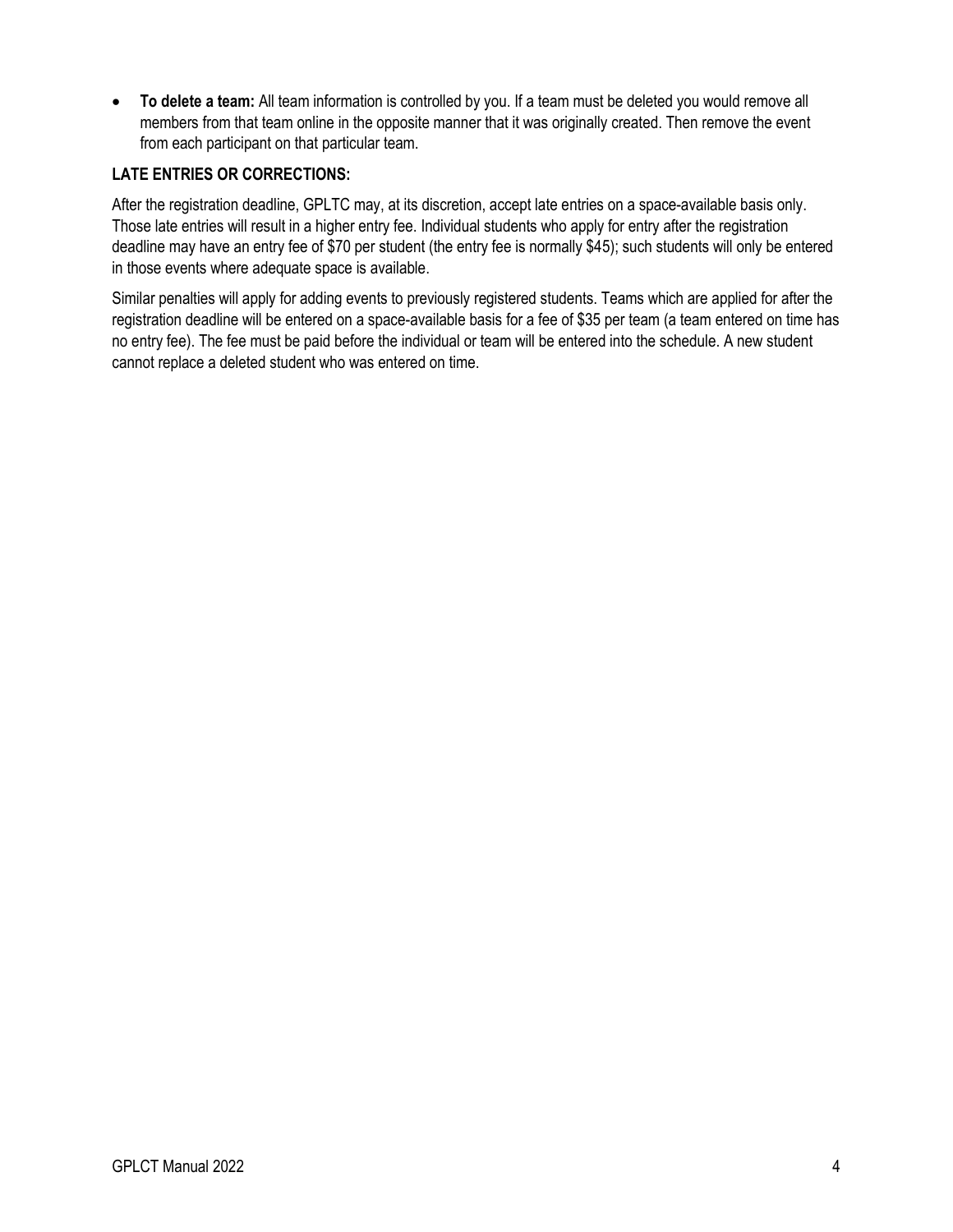# **Convention Schedule**

<span id="page-8-0"></span>

| Date               | <b>Time</b>               | <b>Description</b>                                                                                                    |
|--------------------|---------------------------|-----------------------------------------------------------------------------------------------------------------------|
|                    | 3:00 - 6:45 PM            | Church coordinator registration at LTC Central                                                                        |
|                    |                           | Submission of display events (Art and Scrapbook); please do not pick up                                               |
|                    | $3:00 - 6:00$ PM          | these items until after 4:00 on Saturday.                                                                             |
| Friday             | 7:00 - 7:45 PM            | Opening Comments / Group Devotional                                                                                   |
|                    |                           |                                                                                                                       |
|                    |                           | Bible Application, Bible Bowl, Bible Quiz, Bible Reading - Extemporaneous,                                            |
|                    | 8:00 PM                   | Judging of Convention Display Events (viewing is allowed on Saturday)                                                 |
|                    | 11:15 PM                  | Curfew                                                                                                                |
|                    |                           | Speech $3-6$ grades                                                                                                   |
|                    |                           | Signing 7 - 9 grades                                                                                                  |
|                    |                           | Song Leading 7 - 9 grades                                                                                             |
|                    | 8:00 AM<br>9:00 - 9:45 AM | Puppets 10 - 12 grades<br>Pee-Wee LTC                                                                                 |
|                    |                           |                                                                                                                       |
|                    |                           | Speech $10 - 12$ grades                                                                                               |
|                    |                           | Signing 3 - 6 grades<br>Song Leading 3 - 6 grades                                                                     |
|                    | 9:30 AM                   | Puppets $7 - 9$ grades                                                                                                |
|                    |                           |                                                                                                                       |
|                    |                           | Speech $7 - 9$ grades<br>Signing 10 - 12 grades                                                                       |
|                    |                           | Song Leading 10 - 12 grades                                                                                           |
|                    | 11:00 AM                  | Puppets 3 - 6 grades                                                                                                  |
|                    | 11:00 AM - 2:30 PM        | Break for lunch where possible for event participants                                                                 |
| Saturday           |                           | Large Chorus $10 - 12$ grades                                                                                         |
|                    |                           | Small Chorus 3 - 6 grades                                                                                             |
|                    |                           | Drama 7 - 9 grades                                                                                                    |
|                    | 1:00 PM                   | Sermon Delivery 7 - 9 grades                                                                                          |
|                    |                           | Large Chorus $7 - 9$ grades                                                                                           |
|                    |                           | Small Chorus 10 - 12 grades                                                                                           |
|                    |                           | Drama 3 - 6 grades                                                                                                    |
|                    | 2:30 PM                   | Sermon Delivery 7 - 12 grades for those who are also in Drama                                                         |
|                    |                           | Large Chorus 3 - 6 grades                                                                                             |
|                    |                           | Small Chorus 7 - 9 grades                                                                                             |
|                    |                           | Drama 10 - 12 grades                                                                                                  |
|                    |                           | Sermon Delivery 10 - 12 grades                                                                                        |
|                    | 4:00 PM                   | Removal of all display events from the convention center (not before)                                                 |
|                    | 4:00 PM                   | Pick up award packets (until 5:30)                                                                                    |
|                    | 11:15 PM                  | Curfew                                                                                                                |
| Sunday             | 9:00 AM                   | <b>Worship Assembly</b>                                                                                               |
|                    |                           |                                                                                                                       |
| seen at this time. |                           | DISPLAY VIEWING: Art and Scrapbooks will be shown Saturday from 8:00 to 4:00. Pre-Convention entries may be           |
|                    |                           | T-SHIRT SALES: LTC T-Shirts will be distributed on Friday during registration and sold on Saturday from 9:00 to 3:00. |
|                    |                           | Each student will receive a free T-Shirt with an on time registration and payment of entry fee.                       |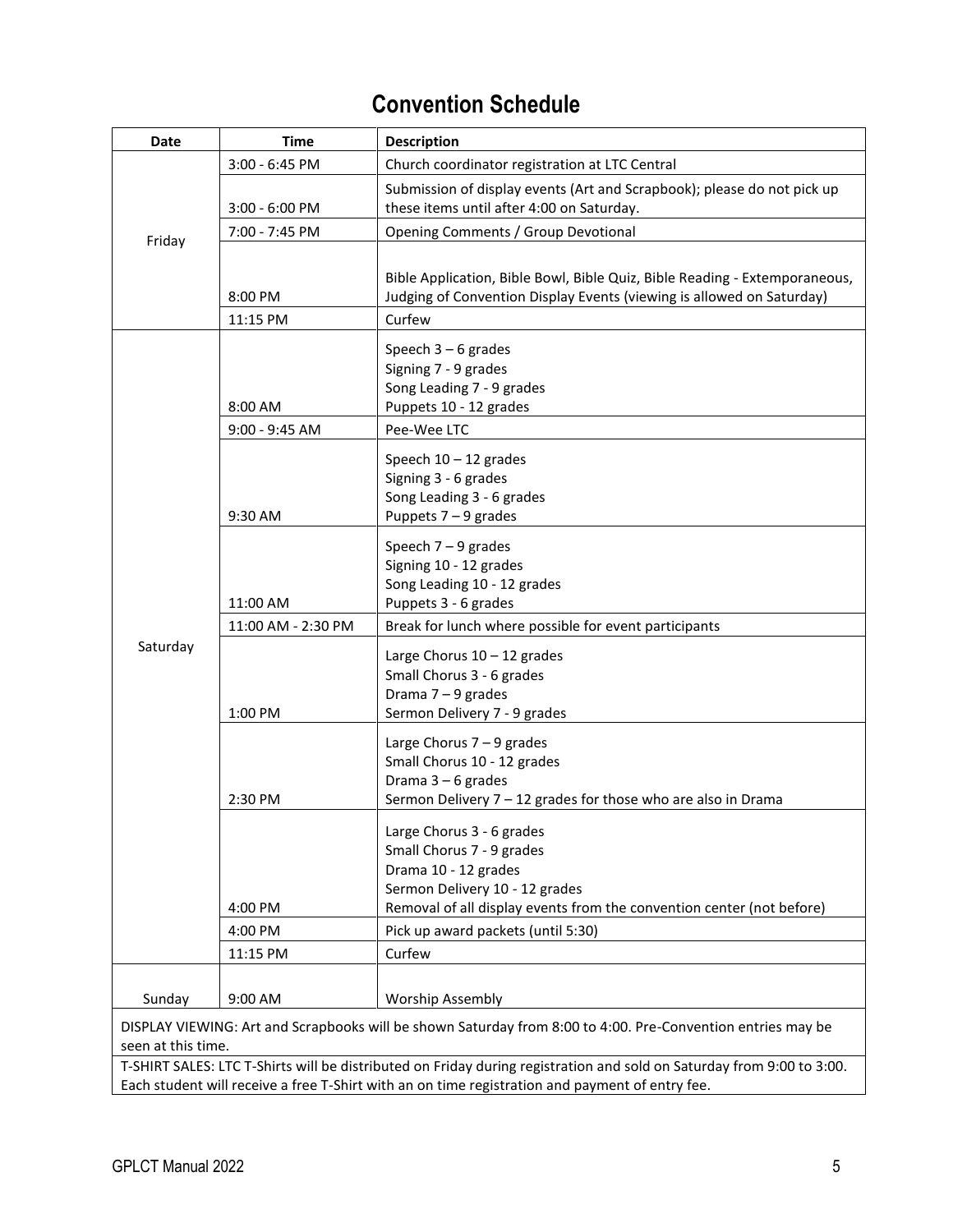# **Great Plains Leadership Training for Christ Board and Staff**

<span id="page-9-0"></span>

| Chairman: Clay Bryant                                                                                                            | Member: Shiann Metheny                                                                                  |
|----------------------------------------------------------------------------------------------------------------------------------|---------------------------------------------------------------------------------------------------------|
| 1504 Timber Creek Drive                                                                                                          | 108 Nease Ln                                                                                            |
| Weatherford, OK 73096                                                                                                            | Judsonia, AR 72081                                                                                      |
| (405) 206-6679                                                                                                                   | (512) 593-9602                                                                                          |
| clay.bryant@gpltc.net                                                                                                            | shiann.metheny@gpltc.net                                                                                |
| Vice Chairman: Clark Risley                                                                                                      | Member: David Tomberlin                                                                                 |
| 6308 Remington X                                                                                                                 | 3112 Staton Oak Drive                                                                                   |
| Fort Smith, AR 72916                                                                                                             | Flower Mound, TX 75028                                                                                  |
| (479) 739-0599                                                                                                                   | (214) 228-0843                                                                                          |
| clark.risley@gpltc.net                                                                                                           | dtomberlin@gpltc.net                                                                                    |
| Treasurer: Jefferson McKnight<br>900 NE 122nd, Apt. 2008<br>Oklahoma City, OK 73114<br>(405) 650-9969<br>jeff.mcknight@gpltc.net | Member: Kristin Turner<br>8312 Trading Post CT<br>Nashville, TN 37221<br>kturner@gpltc.net              |
| Secretary: Jennifer McKnight                                                                                                     | Member: Thomas Wood                                                                                     |
| 2816 East Lake Dr.                                                                                                               | 725 County Road 1349                                                                                    |
| Norman, OK 73071                                                                                                                 | Chickasha, OK 73018                                                                                     |
| (405) 650-2989                                                                                                                   | (405) 474-7261                                                                                          |
| jennifer.mcknight@gpltc.net                                                                                                      | tjwoody2006@yahoo.com                                                                                   |
| Member: Wes Baldwin                                                                                                              | Member: Chris Ziegler                                                                                   |
| 5544 HWY 91 South                                                                                                                | 609 SW 158th Terrace                                                                                    |
| Donalsonville, GA 39845                                                                                                          | Oklahoma City, OK 73170                                                                                 |
| (229) 309-6813                                                                                                                   | (405) 735-5458                                                                                          |
| baldwinattorneyatlaw@outlook.com                                                                                                 | chris.ziegler@gpltc.net                                                                                 |
| <b>Member: David Boiles</b><br>212 Sunny Lane<br>Chickasha, OK 73018<br>(405) 222-0065<br>sandtrap41@aol.com                     | Recording Secretary: Vanessa Bryant<br>1504 Timber Creek Dr.<br>Weatherford, OK 73096<br>(405) 834-4183 |
| Member: Michael Brollier<br>7004 Bishop Road 3118<br>Plano, TX 75024<br>(620) 353-3432<br>michael.brollier@gpltc.net             | Administrator: Kay Tomberlin<br>3112 Staton Oak Dr.<br>Flower Mound, TX 75028<br>central@gpltc.net      |

LTC Address: LTC Central, 3112 Staton Oak Dr, Flower Mound, TX 75028; [Central@gpltc.net](mailto:Central@gpltc.net)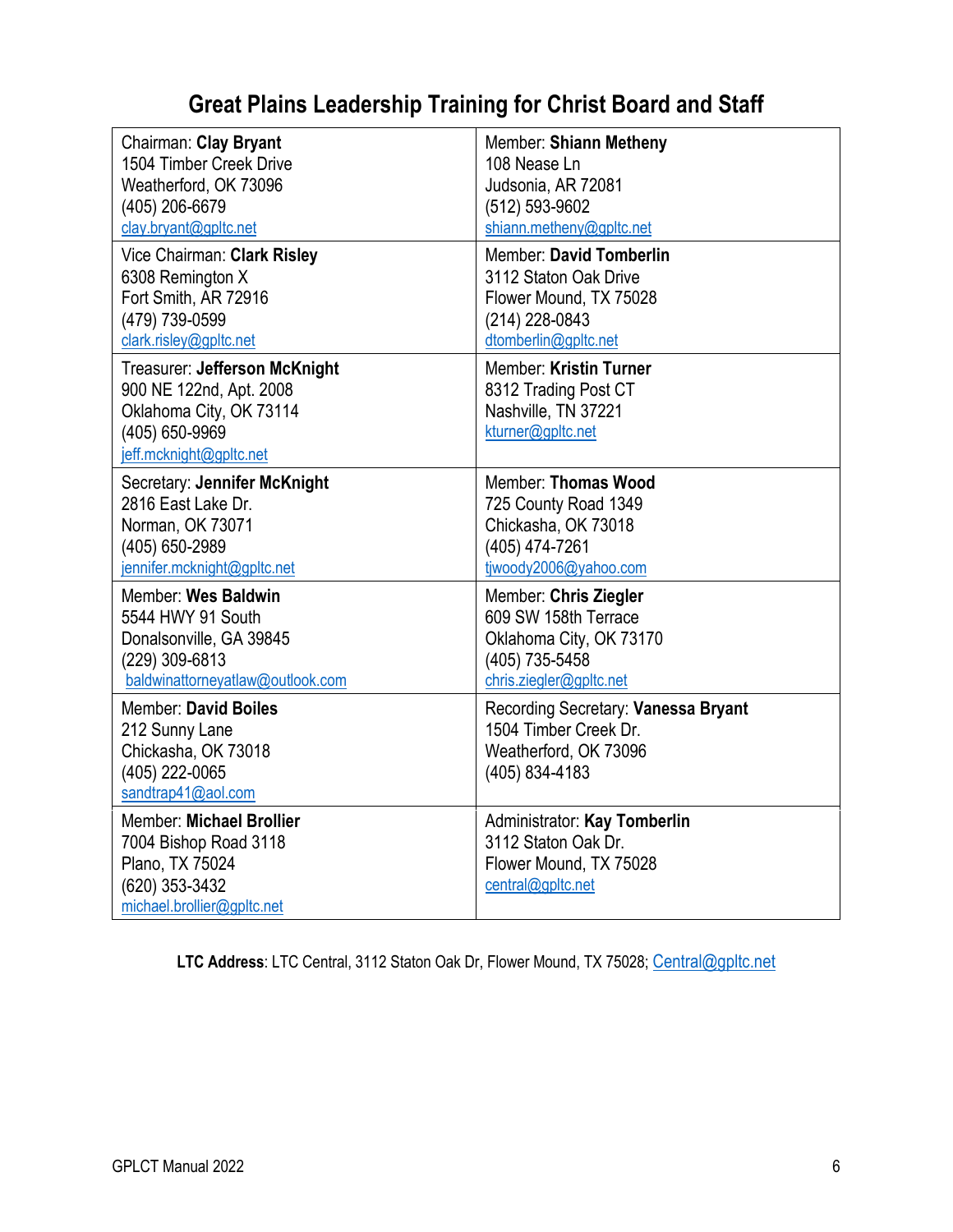# **About Leadership Training for Christ**

#### <span id="page-10-0"></span>**STATEMENT OF PURPOSE:**

Leadership Training for Christ is an organization designed to stimulate and encourage spiritual, mental, and social growth among young men and women in grades three through twelve. Its mission is to achieve this growth by developing skills in leadership, Bible knowledge, and Christian servanthood. Participants will learn to live the servant leadership lifestyle. Skill development in each of these areas will be accomplished through participation in a variety of individual and group events. These events will take place within the context of a wholesome and supportive environment designed for the purpose of fostering enthusiasm and high achievement among the participants.

#### **A BRIEF HISTORY OF LTC:**

In the late 1960's, Jack Zorn began working with the young boys in his congregation. His goal was to develop their leadership skills. Under the name "Lads to Leaders," the program spread to nearby Churches of Christ.

Annual Easter weekend conventions usually held in Nashville, Tennessee, attracted participants from many states. Eventually, registration at the convention grew to about 3,500. Recognizing that more groups would participate if the convention were closer, an effort was made to establish a Southwest Region of Lads to Leaders/Leaderettes. A regional convention was held in Houston, Texas during the Easter weekend of 1988. Over 700 attended.

Following the 1988 convention, it became obvious to the group from the Southwest that the geographical complications of coordinating two conventions through two boards of widely dispersed members was hindering the basic goal of both groups. The decision to form Leadership Training for Christ was finalized in October, 1988.

Since its origin, LTC has focused on making the annual convention an opportunity to challenge young people to develop in an increasing number of leadership areas. From 1989 to present, conventions have been held in Dallas and Fort Worth, Texas. This convention has become known as the North Texas convention of LTC. Since this time, other convention sites have been added in Phoenix, AZ (Southwest); Kokomo, IN (Upper Midwest); Austin, TX (Central Texas); Tulsa, OK (Great Plains); San Francisco, CA (Western); Kansas City, MO (Heart of America); and Mobile, AL (Southeastern). Each of these conventions is run by an independent board which tailors its convention for its unique area. In 1998 the combined conventions had an attendance of over 7,000 youths; in 2003, the youth attendance was over 10,000. The Eastern convention in Charlotte, NC was added in 2005, and the Northwest convention in Prineville, OR in 2006.

The Great Plains LTC region was founded in 1995 and had its first convention in 1997 at the Adam's Mark Hotel in Tulsa, OK. This board serves AR, CO, KS, LA, OK and portions of North Texas.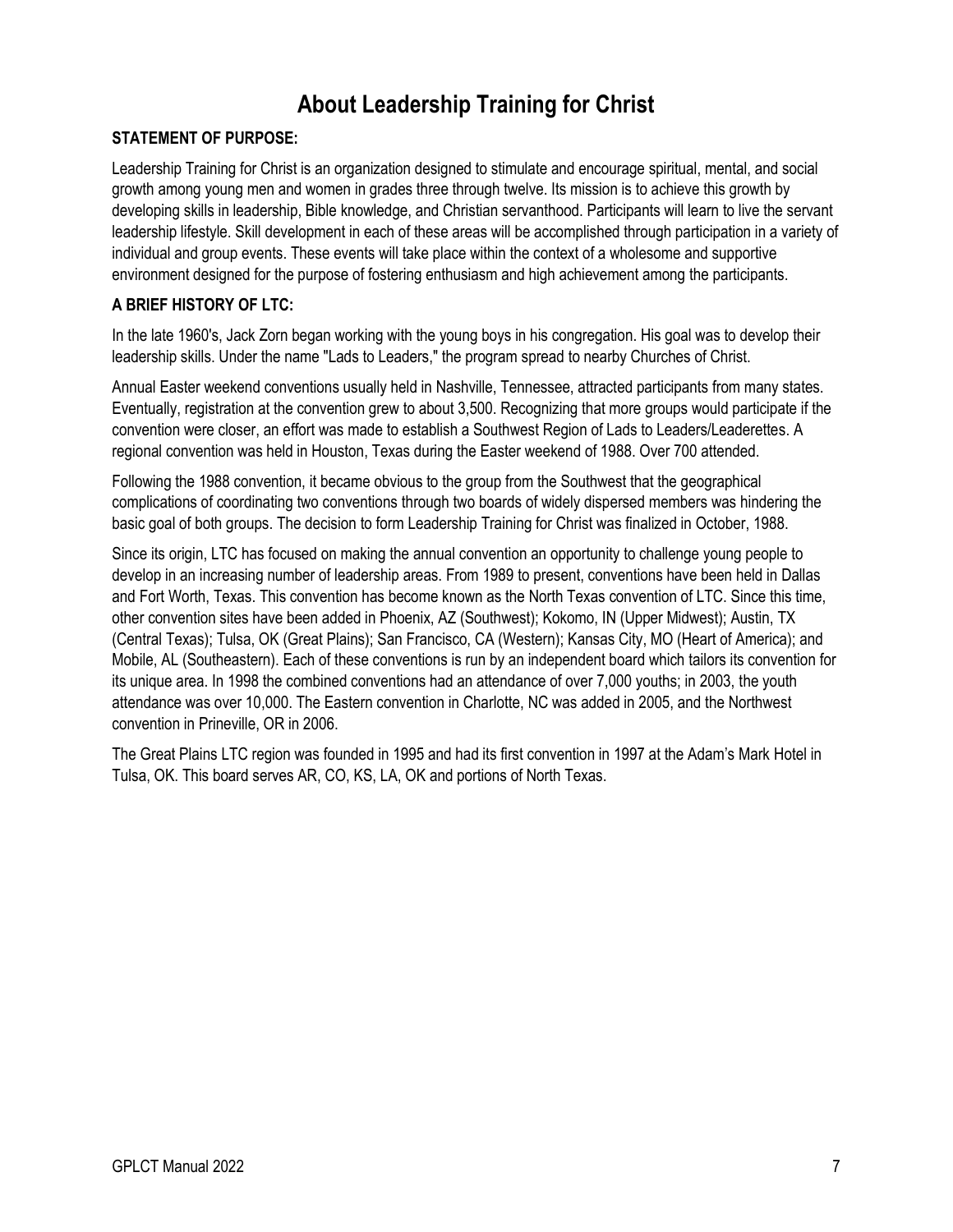# **Providing Judges**

<span id="page-11-0"></span>The GPLTC board is committed to pursuing excellence in all matters related to the convention. The pursuit extends to judging as well. It is important to have enough judges for each event to protect the integrity of that event. We are asking each congregation to supply as many judges as possible while still monitoring the participants during the convention. Some of the larger congregations may be supplying more judges because they have more adults attending. We do not want to burden anyone by requesting too many adult judges. However, we are asking the students to commit to this and we feel it is important to ask the adults to commit to this also.

On the Judge Registration Form (JR) is a list of the convention events. Only use the Judges Registration Form for congregation use. All judge registration is completed online. The online judges registration will allow you to choose specific events and time schedules for each judge from your congregation. Estimate the number of adult observers that will be attending the convention with your congregation. Online register the names of as many judges as you can supply from your congregation. Some events have been designated that only females may judge. Others may request a male judge, but may also be filled by a female judge. Submit 1 or 2 (or more) names for each event in which you have kids participating. You may also submit names for events in which you do not have kids participating. It would be especially helpful if each congregation could submit at least one name to be a door monitor for the signing event.

During the online registration process specific time slots are selected and will be forwarded to the event coordinators. These times can be confirmed by contacting the Event Coordinator before the Convention or at the Convention BEFORE the event begins. The church coordinator can modify names of judges and event times but must be completed by the final registration deadline. Congregation coordinators are responsible for making sure that their adults know when and where they are assigned to judge.

3 easy steps to select judges from your congregation!

- Step 1: Identify time that your students will be participating.
- Step 2: Identify the times that your adults will be available to judge.
- Step 3: Register Online the judges names, event and time period. Please make sure the adults follow through on their commitment!

The Judge Registration Form (JR) is still provided in the manual for your use only. All registration of judges is online and must be completed by the final registration deadline. Questions regarding judging and the process should be directed to:

Jennifer McKnight 2816 East Lake Dr. Norman, OK 73071 (405) 650-2989 [jennifer.mcknight@gpltc.net](mailto:jennifer.mcknight@gpltc.net)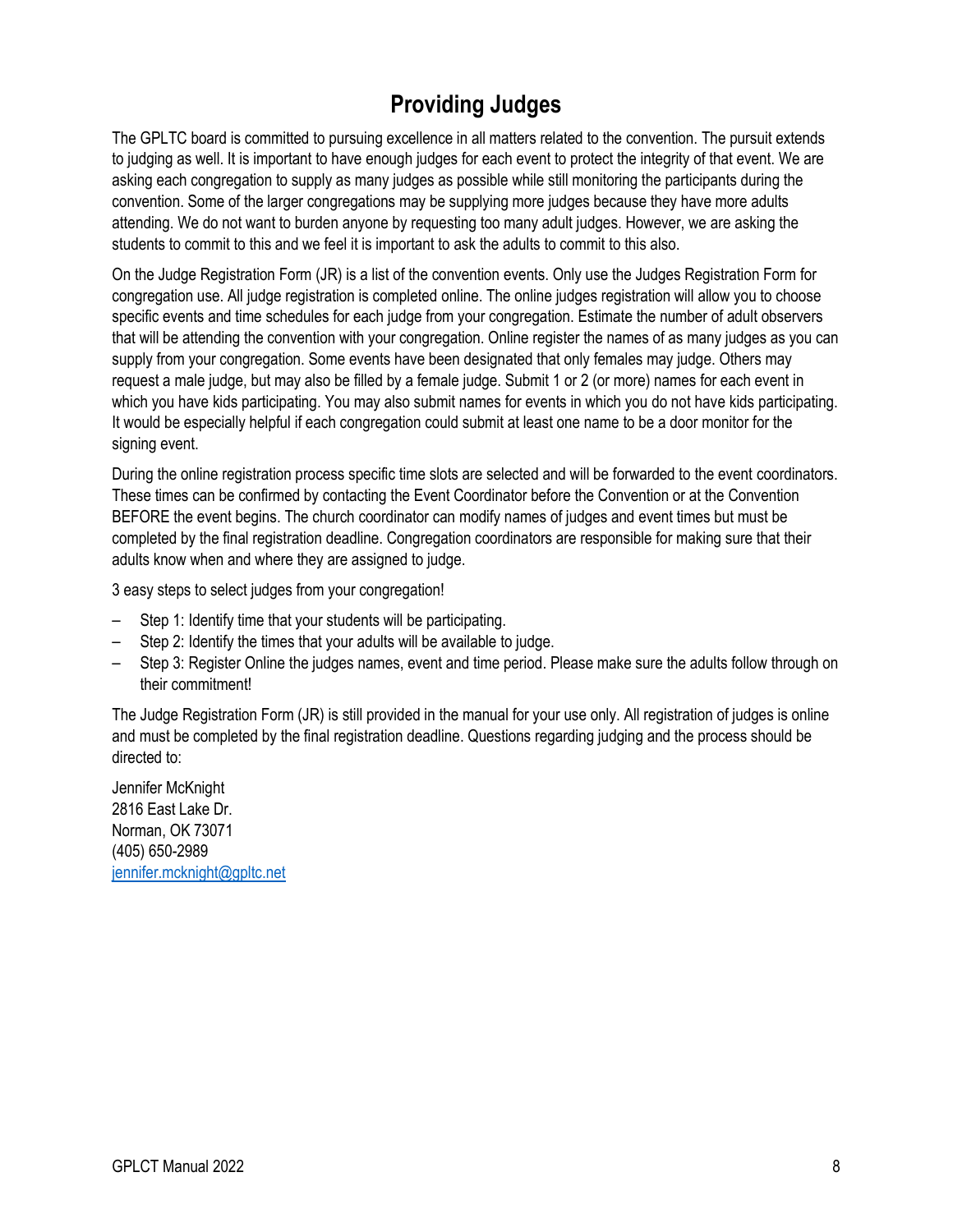# **Judging Information**

#### <span id="page-12-0"></span>**REQUIREMENTS FOR INDIVIDUAL CONGREGATIONS**

- 1. Each congregation may be required to submit a certain number of judges, scorers, or facilitators for a given event based on the number of entrants that they have in an event, and the size of the congregation. Some of these requirements are listed in the manual, and some will be sent to you later based on the entries of your young people. **Please do not treat the need for judges as optional.** Our young people can only participate if these requirements for judges have been met. Congregations that have not registered their judges online by the final registration deadline, or who have not registered an adequate number of judges for their congregation size will not be allotted time slots for their teams until they do so.
- 2. Any request (whether by letter, fax, e-mail or phone) by an event coordinator for assistance in locating judges should be answered promptly, in the best interests of your students and LTC. Please answer in a timely manner such requests for judges to ensure that your students will be eligible to participate in that specific event.
- 3. To answer judging questions regarding a certain event see the event coordinator at the event location at the BEGINNING of the event. Otherwise, Judges should be at the correct location, ready to judge, 15 minutes before their scheduled judging time.
- 4. Judges should be intimately familiar with the guidelines and judging criteria of each event they judge.
- 5. Judges must not double-schedule time. If they commit to judge an event, they will stay and complete their judging assignment until every child has received a full and fair evaluation. Anything less will not be considered a fulfillment of the requirement to provide a judge, and LTC can withhold results for a congregation in that event.
- 6. Those persons with the greatest experience in a given event, who have the ability to encourage and not just critique, are the best candidates for judging positions. Our young people deserve better than just warm bodies.

#### **CONGREGATION COORDINATORS**

- 1. Select individuals to judge who are conscientious and dedicated to fulfilling their duties as a judge.
- 2. Educate your members as to the need and importance of judging.
- 3. Provide adults who are judging with the rules/criteria for the events to which they have been assigned.
- 4. Fulfill your congregation's responsibility to provide an ample number of judges in the events in which you compete.

#### **JUDGING OF CHALLENGE EVENTS**

- 1. Essentially, the local congregation's event coach or congregational coordinator prejudges all challenge events. The event coordinator or others they may designate will review the submitted documentation for these events.
- 2. Those who judge the work at the local level will make every effort to: (a) keep the standards high, (b) make certain that the student actually performed the work listed, and (c) make certain that this work was done with only a reasonable amount of adult supervision.
- 3. Remember that these are supposed to be "challenges" and not "gimmes."
- 4. Make certain that the documentation is legible and understandable.
- 5. In the event that the event coordinator has any questions about an individual's documentation, they will call and discuss the situation with the congregational coordinator. All decisions of the event coordinator will be final.

#### **JUDGING AT THE CONVENTION:**

Every event at LTC requires adults to make judgments of how a young person's work meets the standards outlined in this book. For all of those who judge, the following ideas must be central to their attitude and comments as judges.

- 1. Every student deserves the opportunity to perform their event in front of judges that care about them.
- 2. An LTC judge should be familiar with the rules/criteria for the event he or she is judging.
- 3. Every young person ought to receive positive encouragement to perform to high standards.
- 4. Positive and constructive feedback is the means by which students learn how to improve. Therefore, each judging sheet should provide that feedback in the written comments. To merely mark a category, "OK," or "needs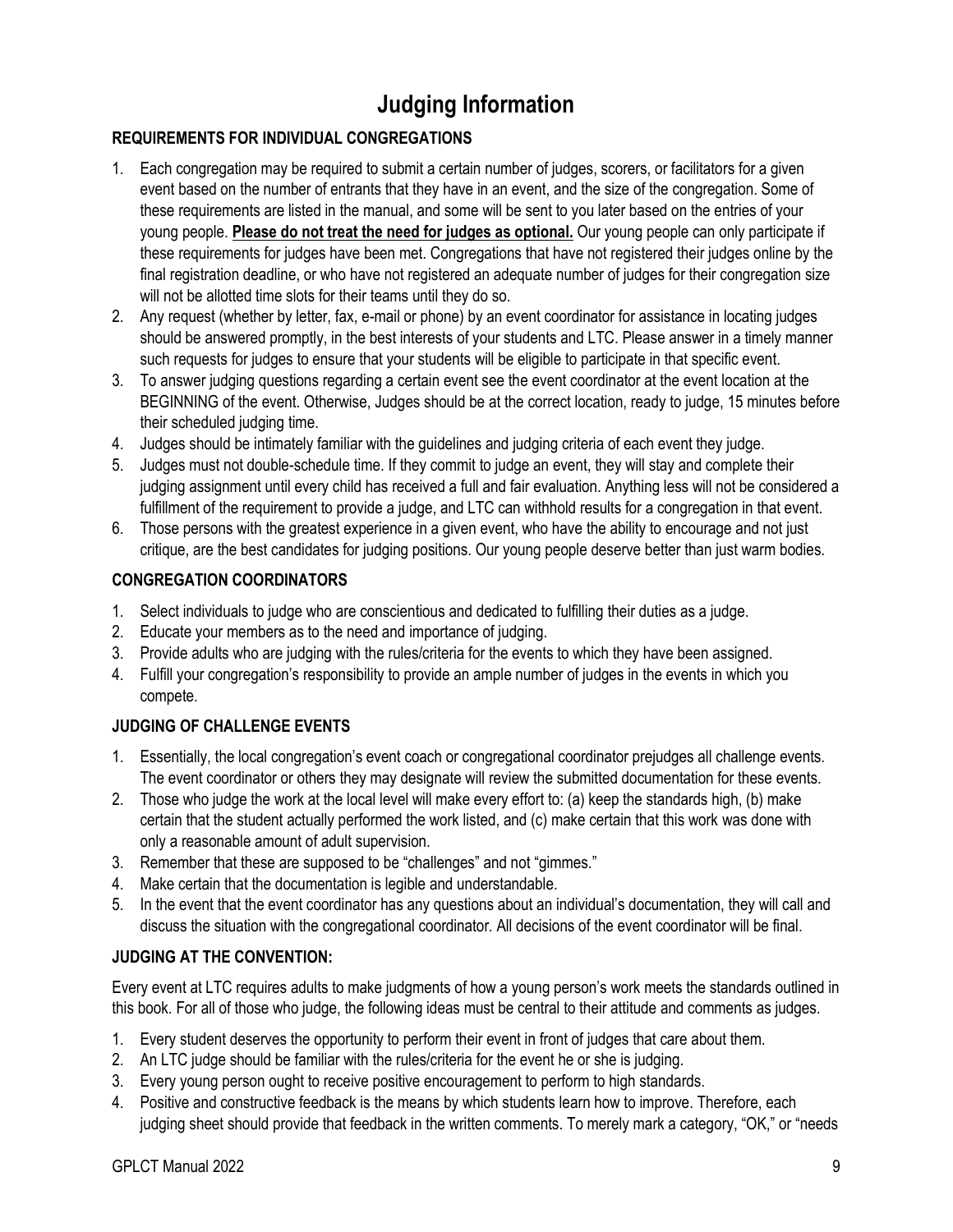improvement" gives a young person no clear direction on how to improve. Judges must be willing to take the time and effort to give this positive feedback.

- 5. Comments on the judging sheets are private and should not be shared with other judges, adults or students.
- 6. Students are to be judged solely by the criteria listed. There will be no "unwritten rules" applied under any circumstances. Judges should not use any judging standard that is not explicitly spelled out in the event guidelines. Having "understood" or "hidden" requirements to succeed in an event is unethical and discouraging.
- 7. Failing to show up for an event you have agreed to judge is tantamount to telling the kids participating in that event that you do not care about them.
- 8. Judges at LTC should not focus on the resources used (elaborate and expensive costumes, for example), but rather on how the youth made use of the resources that they had available to them.
- 9. The uniqueness of each individual must be taken into account; the question is not, "Is this how I would have done it?" but, "Did this young person meet the standard, or not?"
- 10. The judge must try to gauge the amount of effort that the youth has put into the work and encourage those who are obviously working very hard to do their best.
- 11. A true reckoning of the age-adjusted abilities of each youth must be found. Obviously there would be different standards of performance (in song leading, for example) for a beginning fourth grader, a seventh grader struggling with a changing voice, and a very experienced senior.
- 12. Judges should not be biased in their work, and should remove themselves from judging any team or individual whom they cannot judge without such bias (positive or negative).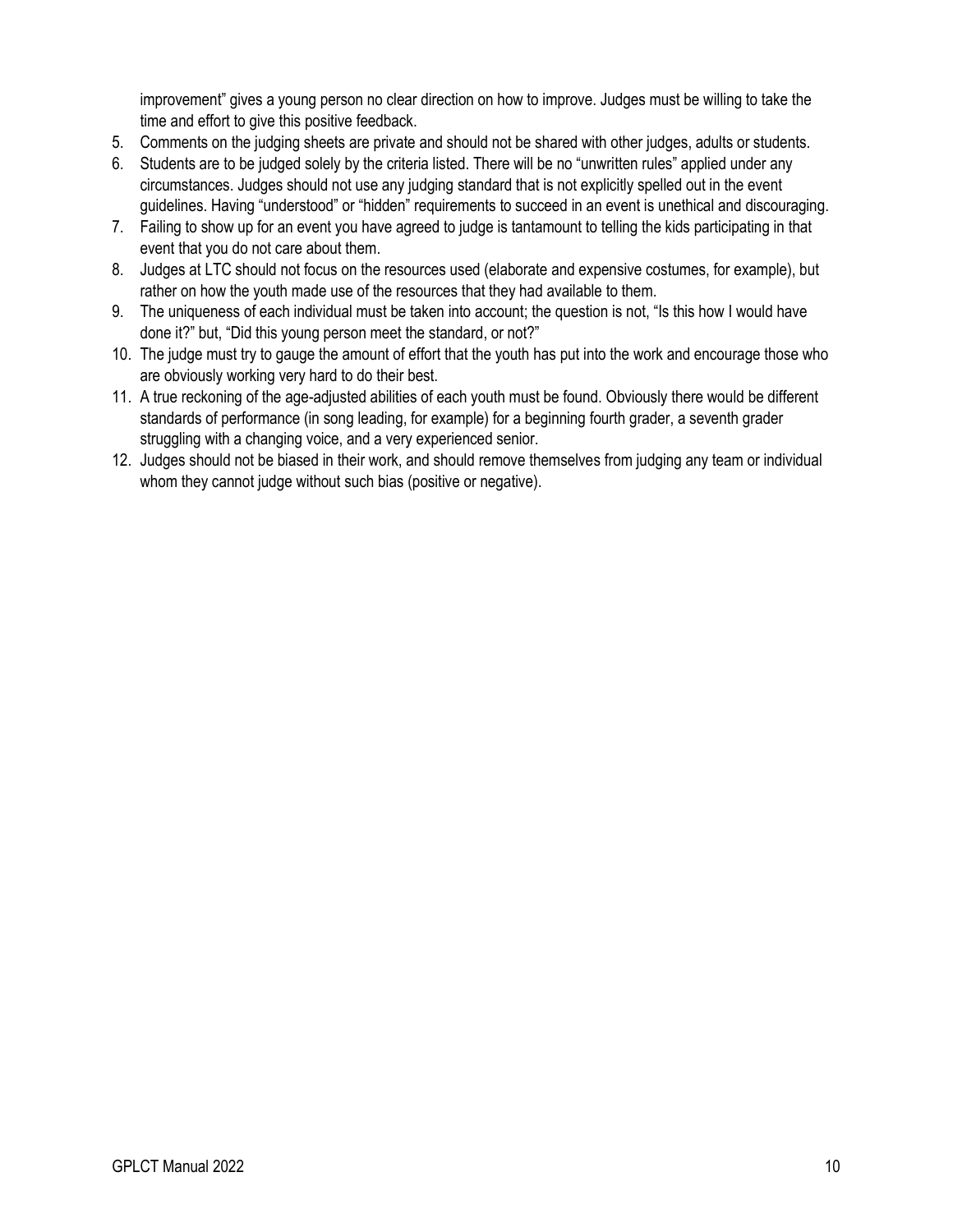# **Alternate Convention Planning**

<span id="page-14-0"></span>The GPLTC Board considers the health and safety of GPLTC participants in the utmost importance. Because of this, the Board reserves the right, at its discretion, to change or modify Convention and/or events in the event of a pandemic or other state of emergency. If the Board must take such measures, we will communicate with church coordinators in an appropriate time frame. This communication will provide guidance regarding alternate plans for event submission, judging instructions and how participants will receive plaques and medals.

# **Convention Etiquette Guidelines**

- <span id="page-14-1"></span>1. All Church Coordinators are responsible for ensuring that these guidelines are reviewed with each member of their group and that each person fully understands what is expected.
- 2. It is expected that all convention participants will be on their best behavior. Remember that we are guests in the hotels and convention center.
- 3. Always be aware of your noise level in the hallways, foyers, and rooms.
- 4. Always walk in the corridors and other public places.
- 5. Allow others plenty of access to public facilities by properly using elevators and corridors.
- 6. Take special care to protect hotel and LTC property.
- 7. Stay on the hotel or convention center property unless accompanied by an adult sponsor.
- 8. Adult sponsors and participants are subject to the dress code for this convention: no shorts, no hats, no bathing suits, no inappropriate t-shirts. This rule applies in the convention facilities and the convention hotels.
- 9. Remember there is a general curfew for all convention participants at 11:15 p.m., both Friday and Saturday night. This will be strictly enforced by convention and hotel staff. Students must be in their rooms after curfew unless accompanied by their adult sponsor.
- 10. The name tag you receive at registration serves as your credentials for the convention. It must be worn at all times, even when you are not actively involved in an event.
- 11. It is recommended that participants locate the rooms in which they will participate at least 30 minutes prior to the starting time of each event.
- 12. Stay in the event room during the time when students are participating. Each event area will have specific guidelines about entering and exiting the room.
- 13. Men (regardless of age) will honor the guidelines that exclude them from being present during Women's Speech, Bible Reading, and Song Leading. Participation in these events may be videotaped (by women), but men are not to be in the room during student participation.
- 14. LTC Central will be staffed until 9:00 p.m. Friday night, and until 5:30 p.m. Saturday afternoon.
- 15. No individual or organization may market, sell, give, or distribute any merchandise, recordings, flyers, information, or services without the prior written consent of the GPLTC board. Such consent must be applied for and received in advance of the convention.

REMEMBER THAT PEOPLE'S IMPRESSIONS OF CHRIST AND HIS CHURCH ARE DIRECTLY AFFECTED BY YOUR BEHAVIOR. CREATE A POSITIVE REFLECTION OF YOUR CONGREGATION, YOUR FAMILY, AND CHRIST BY MAINTAINING HIGH STANDARDS OF CONDUCT.

> THE CHURCH COORDINATOR SHOULD COPY THIS PAGE AND GIVE A COPY TO EACH PERSON COMING TO THE CONVENTION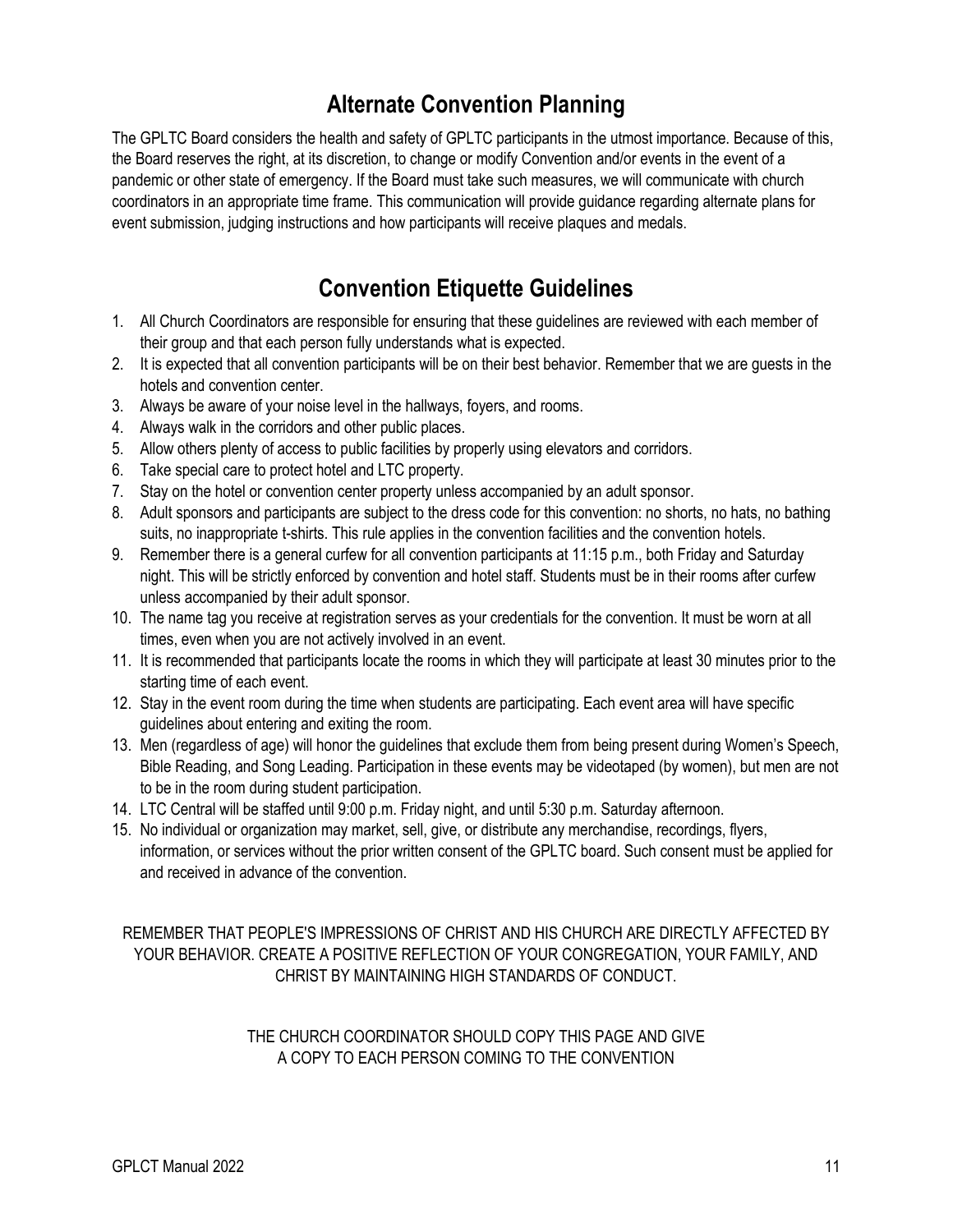# **An Explanation of GPLTC's Policy on Men at Women's Events**

<span id="page-15-0"></span>Since its inception, the Great Plains Convention of Leadership Training for Christ has made it a policy that boys and men are not allowed in the rooms where young women participate in Bible Reading, Song Leading, and Speech. On occasions, both adults and students have asked for an explanation of this policy.

When this convention began, the GPLTC board was aware that the other conventions had tried two different policies: the first was the exclusion of men from the rooms where women competed (we will call this an "exclusive" policy), and the second was to allow men to come into the rooms as observers since these events are in fact training exercises and not actually worship events (we will call this an "open door" policy). Different individuals and congregations disagreed with both policies. Regardless of which policy the other boards chose, both sides put forth arguments using scriptures for their opposing opinions.

During the organization of the Tulsa convention, several congregations came to the board desiring a clear statement of what this convention's policy would be. Some churches would allow their young people to participate in LTC only if this convention had an exclusive policy for women's events. Other congregations were comfortable with the opendoor practices of other conventions. A decision became necessary for the GPLTC convention as well.

After considerable debate and discussion, it became obvious that neither side was going to be able to persuade the other side to their point of view. Some fathers understandably invoked their God-given parental right to educate and encourage their daughters. Some young women expressed their nervousness about having male observers in the room. Different elders (and different elderships) had varying opinions. Since a resolution could not be found on the main issue, and all of those parties remained important to this organization, other principles relevant to the decision were considered.

Two principles from the early church (and the Restoration Movement) seemed particularly pertinent: unity and inclusivity. First, in times of irresoluble conflict, that action which leads to unity must be preferred (Rom. 14-15). One of the objectives of GPLTC was to provide a united platform upon which all young Christians (and congregations of the Lord's church) could come together in order to grow their giftedness and glorify God. Division weakens the church and displeases God. Second, the body of Christ must also strive to include everyone (Gal. 3:28). By designing LTC so as to allow a diverse population of Christians (different ethnicities and backgrounds) and congregations (small or large, rural or urban) to participate, the board felt that a godly, if difficult, choice was made.

Since then, disagreement has continued. Some congregations have expressed concerns about drawing clear lines between male and female public roles in the church. Some have asked why individual participants might not make their own decision about whether their event room might be exclusive or open door. Some sponsors have been apprehensive as to whether their young people have enough encouragers in the room to support them. Some parents have asked how they were supposed to explain to their children the restriction of their Christian liberty by other Christians. In every case, we have replied that it was more important to have more Christians able to participate in this program than it was for each person to have the fullest extent of their perceived Christian liberty. Perhaps one of the most important lessons that any leader, young or old, can learn is that liberty has its limits. Christian leaders' real liberty will always be limited by their submission to God's desire for his people to be one people (Rom. 14:13-21; I Cor. 8:9-10; Gal. 5:13-14).

To remove possible barriers and to increase congregational participation, we have maintained an exclusive policy since our beginning year. We are pointedly aware that not everyone agrees with it. We don't ask for everyone to agree with each of our policies, but rather to agree to acknowledge and honor the clearly stated prayer of Jesus Christ: "that they may be one as we are one" (John 17:11). We also ask that all adults and children participating in LTC be made aware of this policy in advance of their coming to the convention. Historically, the parents who have become most upset about this policy have been the ones who were not informed about it *in advance* by their leadership. Please keep the board in your prayers as they attempt to exercise godly wisdom on behalf of this organization and everyone who is a part of it.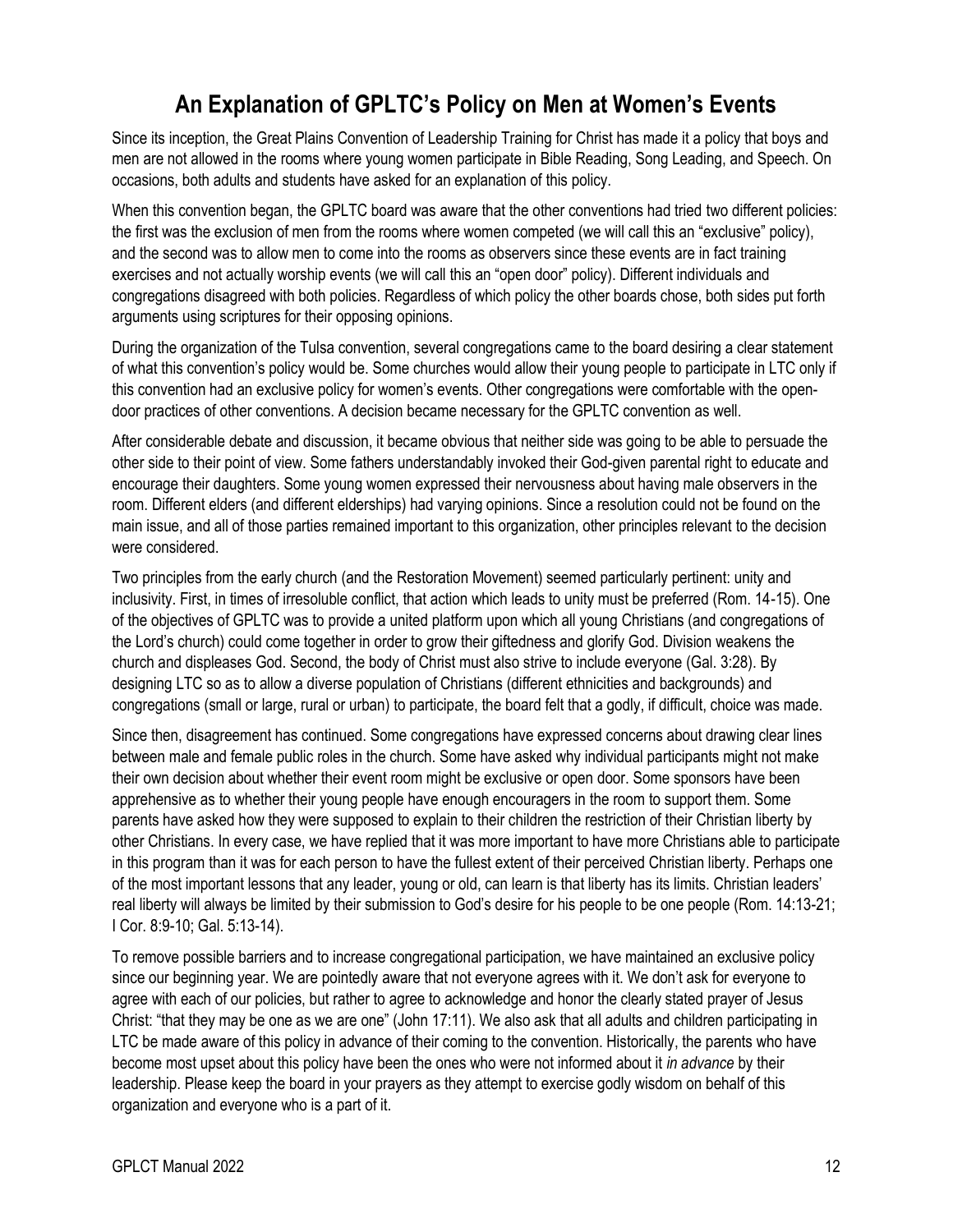# **Academic Scholarships**

<span id="page-16-0"></span>To apply for an LTC Scholarship, a student must be registered in the current LTC Convention in grades 9-12. The evaluators of the applications will only have information that is given on the application and will not know the personal life of each student who submits a form. Completing the application in full ensures a student will be able to express all of his/her leadership work.

Students should realize that participation in an activity is not necessarily evidence of leadership. The scholarships are for those who have demonstrated leadership in church, school, and community.

The application for academic scholarships, as discussed here, allow the student to be considered for two types of academic scholarships

#### **THE GEORGE AND ELAINE DAVIS LEADERSHIP SCHOLARSHIPS:**

The Great Plains LTC Convention will award scholarships to outstanding applicants in honor of George and Elaine Davis' long and godly service to young people and to LTC. These scholarships are useable at any regionally accredited college or university. For the Davis scholarship, recipients must either use the funds within 5 years from High School graduation, or make special arrangements with the Board (i.e. military service, etc.).

#### **CHRISTIAN COLLEGE/UNIVERSITY SCHOLARSHIPS:**

There are Christian Colleges/Universities that partner with GPLTC in order to honor and encourage the leadership attributes that LTC promotes in students. A student who wishes to attend one of these colleges/universities simply should indicate this on the application.

#### **THE PROCESS:**

The application is to be filled out on the GPLTC website [\(http://gpltc.net/college-scholarship-app/\)](http://gpltc.net/college-scholarship-app/) and sent in to LTC by the scholarship deadline. Clicking submit will immediately email the contents to the scholarship coordinator. The de-identified information from the application is then sent to a committee comprised of experienced Christians who are: 1 - not members of the LTC board, 2 - have no children who are eligible for any of these scholarships, 3 - are experienced in evaluating Christian leadership, and 4 - are motivated to give out as many of these scholarships as possible.

The scholarships are then awarded to those with the highest scores. After the winners are determined, the names are revealed and the award list is prepared. The scholarships are presented at the convention. The scholarship coordinator will contact church coordinators prior to convention to inform that a student has been slotted to receive a scholarship.

Any questions about this process should be directed to Wes Baldwin, Scholarship Coordinator, (229) 309-6813, [baldwinattorneyatlaw@outlook.com](mailto:baldwinattorneyatlaw@outlook.com)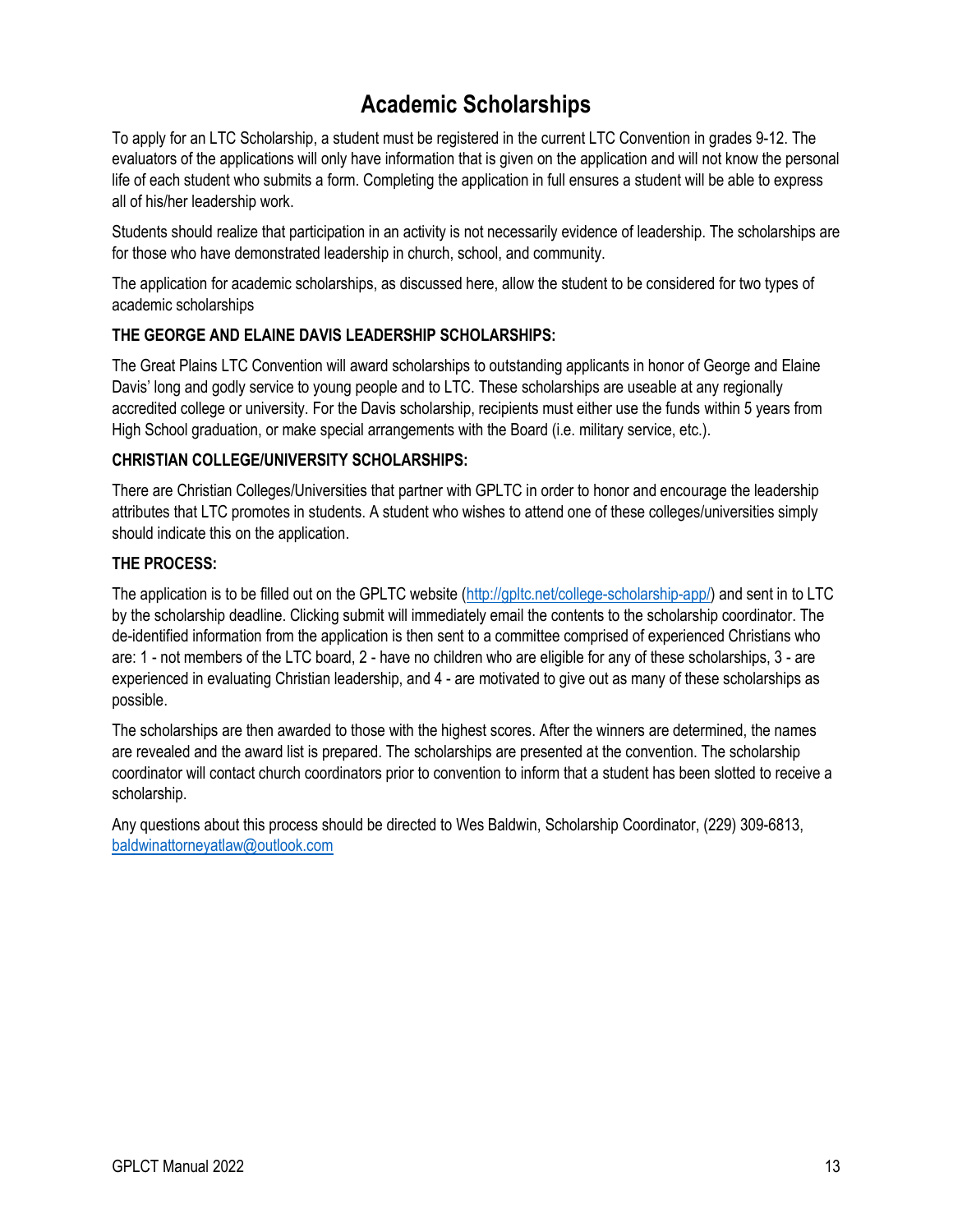# **Missions Scholarship**

<span id="page-17-0"></span>**PURPOSE:** To encourage Christian young people to participate in the mission field. To increase awareness of missions and understanding the challenges and opportunities the mission field provides.

#### **GUIDELINES:**

Participation is for 7th – 12th grade and LTC alumni. Alumni must have completed high school and participated in at least one LTC Convention during the previous four years. The participant must be involved in an upcoming mission trip to be described in their application. Mission trips may be either foreign or domestic. Trips may focus on service, evangelism, or a combination of both. Participants should complete the Missions Application on the Great Plains LTC website [\(http://gpltc.net/mission/\)](http://gpltc.net/mission/).

#### **JUDGING CRITERIA:**

The application will be judged on the following criteria:

- **Thoroughness:** Does the participant demonstrate a thorough understanding of the mission trip and their role within it? Does the participant fully answer the questions provided?
- **Thoughtfulness:** Does the participant demonstrate that they have thoughtfully and prayerfully considered their participation in the mission effort?
- **Awareness:** Does the participant demonstrate an awareness of the needs and challenges of the mission trip?
- **Use of the English Language:** Does the participant answer the questions in complete sentences making correct use of grammar, punctuation and spelling?

#### **AWARDS:**

There are three ratings available at each grade level – Gold, Silver, and Bronze. In addition to these awards, the participants are eligible to receive financial support for their mission trip made available by the generous contributions of our LTC community. The number of scholarships and the availability of scholarships will be dependent on current year's funding. The maximum available funding will be dependent upon the participant's rating and the total estimated cost of their trip: Gold: Up to \$250 but not to exceed 50% of the total estimated cost of the trip. Silver: Up to \$200 but not to exceed 40% of the total estimated cost of the trip. Bronze: Up to \$150 but not to exceed 30% of the total estimated cost of the trip.

- Support their participants by directing them to individuals in the church who can provide answers to their questions about the upcoming mission trip.
- Make certain the participants meet the required deadline.
- Read and provide feedback to the students regarding their application materials.
- Ensure that the responses provided in the application are the creation of the participant. Responses written by someone other than the participant should not be submitted as the participant's original work, i.e., responses with word for-word similarity to a separate application will not be considered original.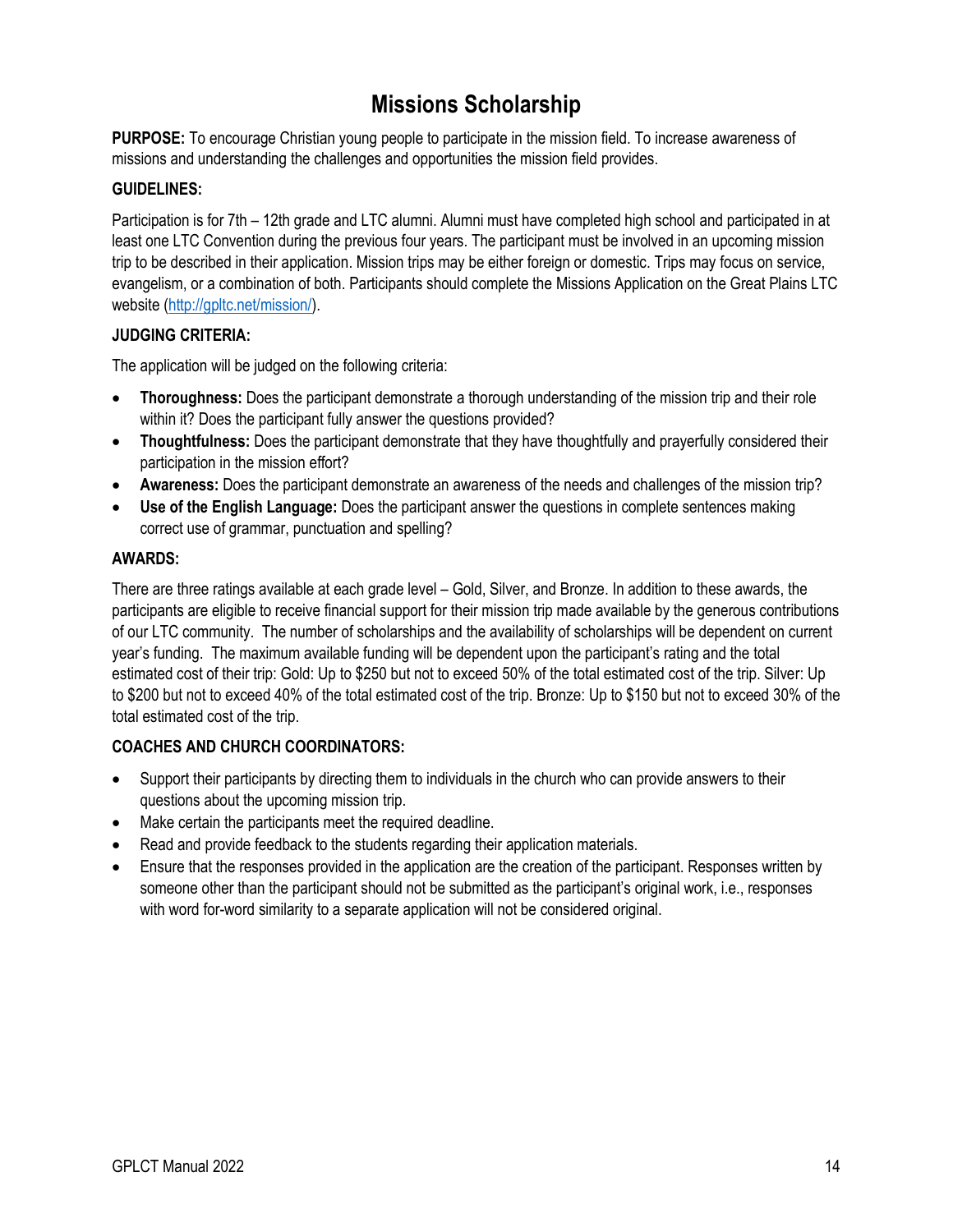# **Torchbearers**

#### <span id="page-18-0"></span>**PURPOSE:**

GPLTC has created the Torchbearers program to provide a means for college age adults to be involved in the leadership side of LTC. Those selected will be involved in judging events, assisting event coordinators, assisting board members, and any other area of service needed at LTC. The program should produce young adults who have experience with the leadership and administrative side of LTC, producing future coaches, judges, event coordinators, congregational coordinators, volunteers, ministry leaders, and board members.

#### **SCOPE OF THE PROGRAM:**

#### Application Process

- 1. Those wishing to apply must submit an online application form, résumé, and two letters of recommendation by the scholarship deadline.
- 2. Résumés should include church involvement, academic achievement, previous LTC experience, other community or leadership activities, etc.
- 3. Letters of recommendation should include one personal/character recommendation and one recommendation from an elder/minister/deacon from the church the applicant currently attends.
- 4. The application should be completed online. Résumé and letters of recommendation should be emailed to torchbearers@gpltc.net.
- 5. The Torchbearer coordinator will select and notify qualified candidates of their acceptance.
- 6. This program is open to adults in any or all of the four years after they graduate from high school.

#### **Participation**

- 1. Torchbearers are invited to arrive at the convention site on the Thursday evening before the convention to have dinner with the board. They are expected to arrive for the 3pm orientation on Friday. They are expected to stay until 5pm on Saturday but are invited to stay until after Sunday morning worship.
- 2. Torchbearers will each serve in four areas throughout their time at the convention.
	- a. On call for needed service
	- b. Judging events
	- c. Providing assistance in administrative roles
	- d. Helping event coordinators
- 3. At the Torchbearer orientation all participants will receive their assignments and schedules for the convention, including contact information for who they are helping at each time.
- 4. Torchbearers will have a devotional with their coordinator immediately after the convention devotional on Friday night.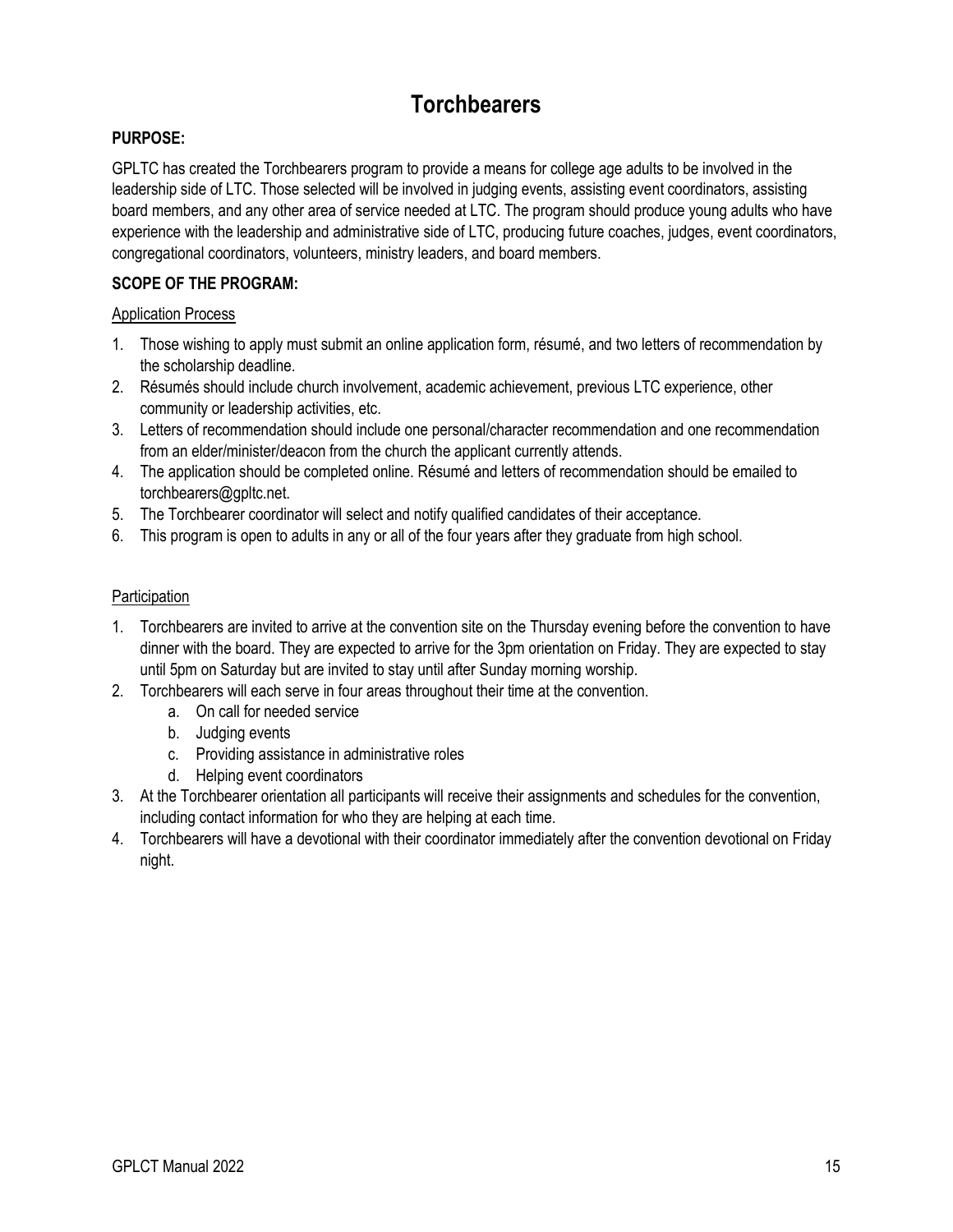# **LTC Housing Instructions**

<span id="page-19-0"></span>LTC Housing hopes to make your stay in Rogers a pleasant one. We will be using the Embassy Suites and a number of other hotels in Rogers and Bentonville. The Embassy Suites hotel is adjacent to the Convention Center. Decisions as to where you stay are up to you as a group leader, but please consider these things: (1) using convention hotels with whom LTC has a contract helps keep your convention costs down, and (2), be aware that the ability of students to have easy access to their room is not always conducive to easy supervision.

#### **RESERVATIONS**

Each congregation will be making their own reservations. These reservations will be made on a first-come, first served basis. Please be aware that in order to have a confirmed reservation, you will need to use a credit card.

To make reservations go to the **[GPLTC website](https://gpltc.net/)** and navigate to the Hotel Information page. On the date that hotel rooms become available, a link will be posted on this page that takes you to the Rogers Convention Bureau hotel room site. An email will be sent to all registered church coordinators on the day that the link is posted.

#### **PLEASE NOTE THESE ADDITIONAL ITEMS:**

- Room rates vary substantially; each suite can sleep up to six; regular rooms can sleep up to four. Some special suites are available, but they are more expensive than regular rooms. Some suites have multiple room charges (For example, a suite with two bedrooms and a parlor is actually charged as three separate rooms). The rate varies from hotel to hotel. All participating hotels require a credit card number to guarantee your room reservations.
- All hotel room charges are subject to state and local occupancy taxes.
- All hotel reservations are the responsibility of each church's CONGREGATION COORDINATOR.
- The LTC board highly recommends that at least one adult sponsor be in each room with your young people.
- Your congregation is responsible for all additional expenses in each room during your stay (including, but not limited to: room service, meals, and damages).
- Hotel expenses are not tax exempt in the state of Arkansas.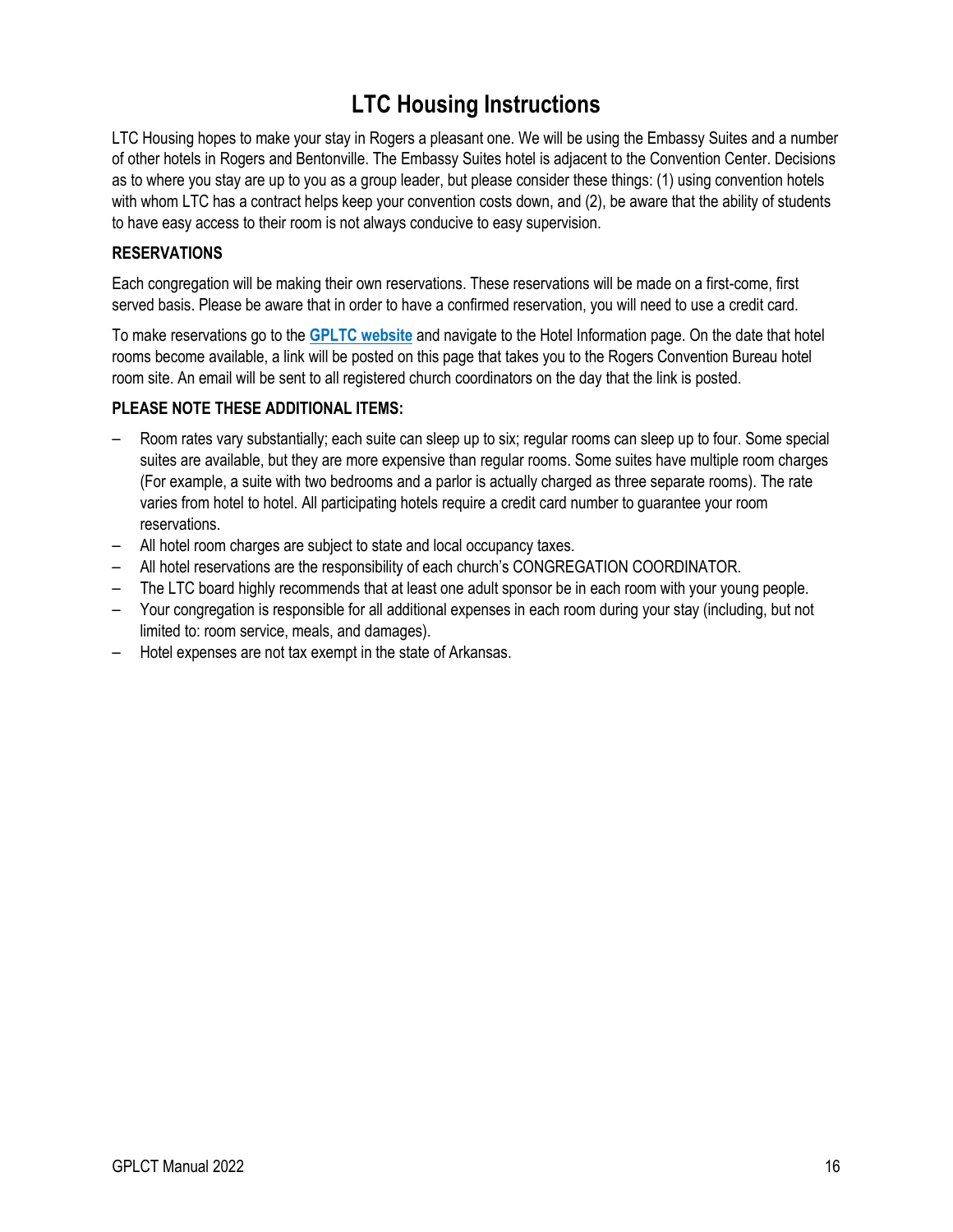# **Convention Displays Area**

<span id="page-20-0"></span>Convention display space is provided for colleges and universities who support LTC by giving scholarships to students involved in LTC. Other non-profit institutions involved with youth leadership may apply to the board for space by submitting a written request to LTC Central two months in advance of the convention.

No individual or organization may market, sell, give, or distribute any merchandise, recordings, flyers, information, or services without the prior written consent of the GPLTC board. Such consent must be applied for and received in advance of the convention.

# **Convention Parking**

<span id="page-20-1"></span>Convention parking in Rogers, AR is free. Do not park in drives entrances near hotel or convention center. Please respect the parking policies of the hotel/convention center and only park in designated parking areas.

### **Animal Policy**

<span id="page-20-2"></span>Great Plains Leadership Training for Christ welcomes credentialed service animals to our convention. These service animals must wear the appropriate vest. Misrepresentation of any animal as a service animal is a federal crime. We specifically exclude therapy animals, emotional support animals, and all other animals from all convention spaces. You are welcome to bring such animals but they are to be restricted to your hotel room and you must pay the hotel the appropriate room fee.

### **The Eagle Award**

<span id="page-20-3"></span>Volunteers . . . "getting it done in love." It is the strong belief of those involved in organizing Great Plains Leadership Training for Christ that a servant-leader lifestyle is the essence of Christian living. Therefore, it is the desire of the board of directors of GPLTC to recognize those individuals involved in training and nurturing young people in the servant-leader lifestyle to the extreme. To that end, an effort is being made to gather the names of those from your group that may be considered for this recognition at the convention. This recognition is being called the Eagle Award.

Isaiah 40:28-31 describes a lifestyle of dependence, recognition of weakness and a desire to be set free by a humble lifestyle. We desire to have you submit to us the names of those individuals from your congregation that exemplify the necessary qualities and that you would desire to be recognized at the celebration assembly on Friday evening. One individual, couple, or family from all of the names submitted overall will be recognized by receiving the Eagle Award.

Prayerfully consider those of your group who have in the past and are presently exhibiting an extreme servantleadership lifestyle as they work with the Leadership Training for Christ instruction of young people. Using the form provided in the forms section of this manual, submit the name or names of those you wish to have considered and the pertinent information requested.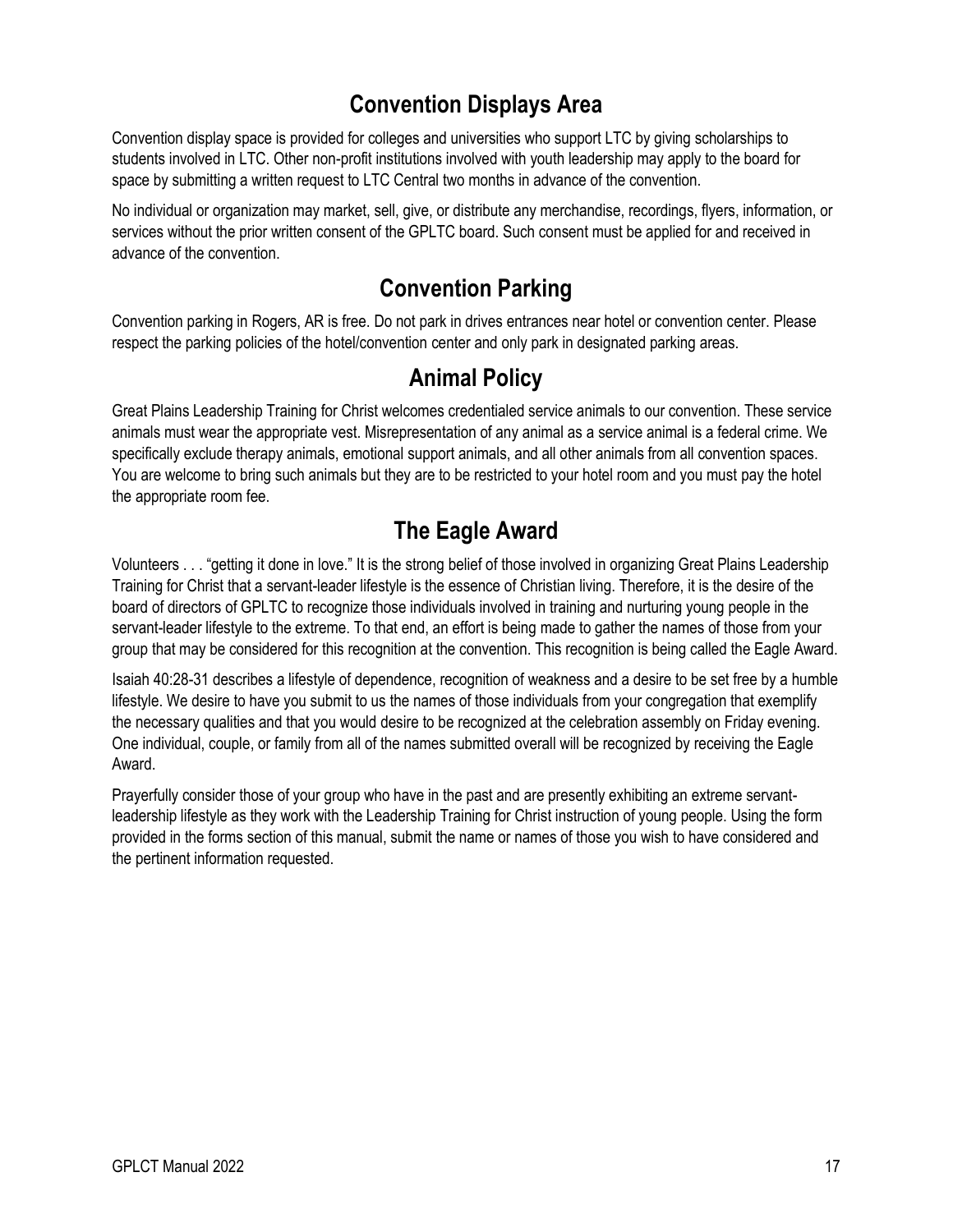# **Special Accommodations**

<span id="page-21-0"></span>LTC strives to serve as many young people as possible. Inclusion is to be the express intent and practice of this convention. Consequently, if a congregation has a particular student with special needs or challenges wishing to participate in LTC, please discuss this with us. This student does not necessarily need to be on an Individual Education Program for school to receive this service. It is our goal to modify how individual participants are judged to make a level playing field for all.

We are particularly interested in assisting participants that are challenged with a Learning Disability, Intellectual Disadvantage or Physical Disadvantage to succeed at the highest level they are capable of. A physical disadvantage could be something as simple as a speech issue that comes from using English as a second language. Feedback from Judges has shown that many accommodations we have provided were not necessary for the student to succeed but the accommodations have allowed the participant to relax just by knowing they have been provided with a cushion. This is also helpful in group participation events so the other members of the group do not worry about a disability causing a reduction in their overall score.

We would rather make an accommodation that is not required than allow anxiety to interfere with success.

Mrs. Tracy Risley has many years of experience as a Special Education Teacher and advocate for children and families. She is familiar with creating accommodations to assist students in their area of need.

As soon as you identify a participant with special needs contact Tracy Risley with the information on the Special Accommodations Form. It should be received no later than the final registration deadline. If the participant needs accommodations for a pre-convention event the accommodation needs to be made before the pre-convention event deadline.

Tracy Risley 870-897-4174 [tracy.risley@tcfef.org](mailto:tracy.risley@tcfef.org)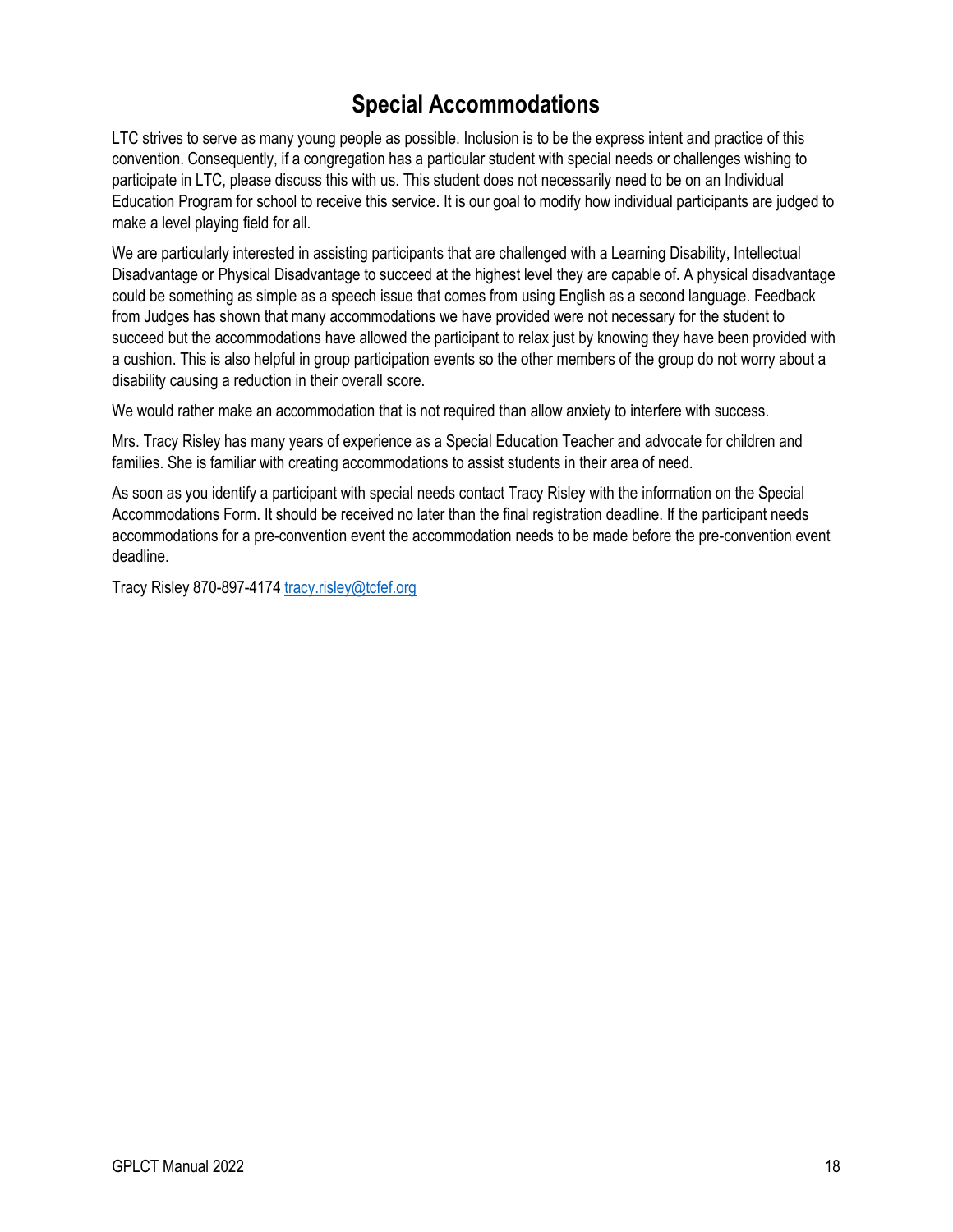### **GPLTC Special Accommodations Form**

<span id="page-22-0"></span>Participant's Name: \_\_\_\_\_\_\_\_\_\_\_\_\_\_\_\_\_\_\_\_\_\_\_\_\_\_\_\_\_\_\_\_\_\_\_\_\_\_\_\_\_\_

Congregation Number: \_\_\_\_\_\_\_\_\_

Participant Events: (list only events needing accommodations)

Parent's Name: <u>and the set of the set of the set of the set of the set of the set of the set of the set of the set of the set of the set of the set of the set of the set of the set of the set of the set of the set of the </u>

\_\_\_\_\_\_\_\_\_\_\_\_\_\_\_\_\_\_\_\_\_\_\_\_\_\_\_\_\_\_\_\_\_\_\_\_\_\_\_\_\_\_\_\_\_\_\_\_\_\_\_\_\_\_\_\_\_\_

\_\_\_\_\_\_\_\_\_\_\_\_\_\_\_\_\_\_\_\_\_\_\_\_\_\_\_\_\_\_\_\_\_\_\_\_\_\_\_\_\_\_\_\_\_\_\_\_\_\_\_\_\_\_\_\_\_\_

Parent Email: \_\_\_\_\_\_\_\_\_\_\_\_\_\_\_\_\_\_\_\_\_\_\_\_\_\_\_\_\_\_\_\_\_\_\_\_\_\_\_\_\_\_\_\_\_\_\_

| Parent Phone Number: |
|----------------------|
|                      |

| <b>Church Coordinator Name:</b> |  |
|---------------------------------|--|
|                                 |  |

| <b>Church Coordinator Email:</b> |  |
|----------------------------------|--|
|----------------------------------|--|

| <b>Church Coordinator Phone:</b> |  |
|----------------------------------|--|
|                                  |  |

Notes about your participant: (Disability, has IEP/504, relevant info)

Special Accommodations: (What accommodations are being requested and for what events)

Tracy Risley will contact the parent and discuss the best modifications for the participant. For pre-Convention events the Event Coordinator will be emailed the accommodations. For convention events a form will be prepared to be attached to the Participant Sheet for each event. These will be placed in the registration packet. This form, along with a cover sheet, will accompany the Participant Sheet in each event to inform the judges of considerations they should make in judging the participant in individual or group participation.

 $\_$  ,  $\_$  ,  $\_$  ,  $\_$  ,  $\_$  ,  $\_$  ,  $\_$  ,  $\_$  ,  $\_$  ,  $\_$  ,  $\_$  ,  $\_$  ,  $\_$  ,  $\_$  ,  $\_$  ,  $\_$  ,  $\_$  ,  $\_$  ,  $\_$  ,  $\_$  ,  $\_$  ,  $\_$  ,  $\_$  ,  $\_$  ,  $\_$  ,  $\_$  ,  $\_$  ,  $\_$  ,  $\_$  ,  $\_$  ,  $\_$  ,  $\_$  ,  $\_$  ,  $\_$  ,  $\_$  ,  $\_$  ,  $\_$  ,

 $\_$  ,  $\_$  ,  $\_$  ,  $\_$  ,  $\_$  ,  $\_$  ,  $\_$  ,  $\_$  ,  $\_$  ,  $\_$  ,  $\_$  ,  $\_$  ,  $\_$  ,  $\_$  ,  $\_$  ,  $\_$  ,  $\_$  ,  $\_$  ,  $\_$  ,  $\_$  ,  $\_$  ,  $\_$  ,  $\_$  ,  $\_$  ,  $\_$  ,  $\_$  ,  $\_$  ,  $\_$  ,  $\_$  ,  $\_$  ,  $\_$  ,  $\_$  ,  $\_$  ,  $\_$  ,  $\_$  ,  $\_$  ,  $\_$  ,

 $\_$  ,  $\_$  ,  $\_$  ,  $\_$  ,  $\_$  ,  $\_$  ,  $\_$  ,  $\_$  ,  $\_$  ,  $\_$  ,  $\_$  ,  $\_$  ,  $\_$  ,  $\_$  ,  $\_$  ,  $\_$  ,  $\_$  ,  $\_$  ,  $\_$  ,  $\_$  ,  $\_$  ,  $\_$  ,  $\_$  ,  $\_$  ,  $\_$  ,  $\_$  ,  $\_$  ,  $\_$  ,  $\_$  ,  $\_$  ,  $\_$  ,  $\_$  ,  $\_$  ,  $\_$  ,  $\_$  ,  $\_$  ,  $\_$  ,

 $\_$  ,  $\_$  ,  $\_$  ,  $\_$  ,  $\_$  ,  $\_$  ,  $\_$  ,  $\_$  ,  $\_$  ,  $\_$  ,  $\_$  ,  $\_$  ,  $\_$  ,  $\_$  ,  $\_$  ,  $\_$  ,  $\_$  ,  $\_$  ,  $\_$  ,  $\_$  ,  $\_$  ,  $\_$  ,  $\_$  ,  $\_$  ,  $\_$  ,  $\_$  ,  $\_$  ,  $\_$  ,  $\_$  ,  $\_$  ,  $\_$  ,  $\_$  ,  $\_$  ,  $\_$  ,  $\_$  ,  $\_$  ,  $\_$  ,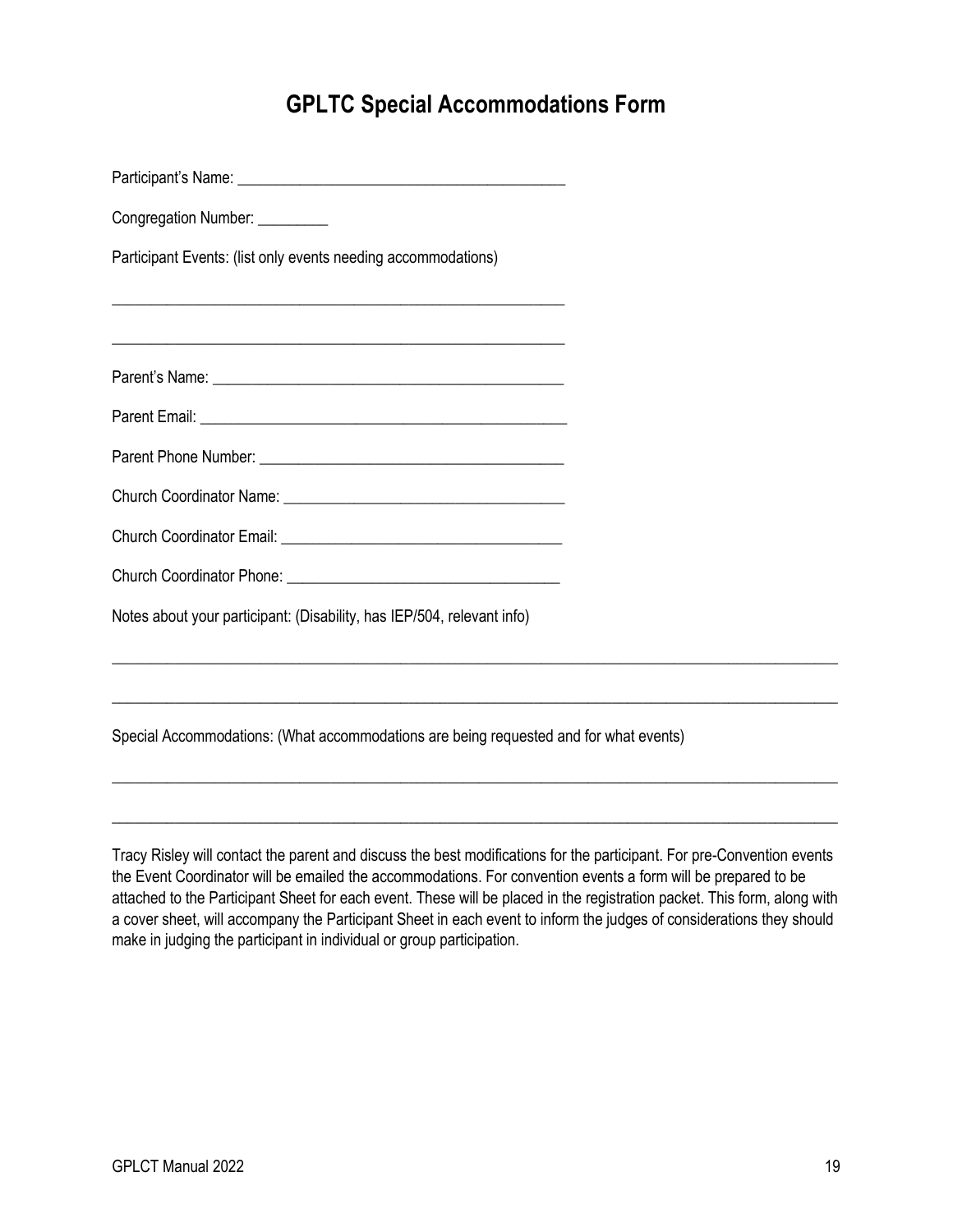# **Pre-Convention One Events**

#### <span id="page-23-0"></span>**GUIDELINES FOR ALL PRE-CONVENTION EVENTS:**

- 1. All mail-in events must be postmarked or emailed no later than [December 13, 2021.](#page-4-1)
- 2. Each submission must be mailed to the appropriate Event Coordinator (i.e. poems are sent to the Poetry coordinator, Service Challenge to the Service Challenge Coordinator, etc.).
- 3. Awards will be given to the Church Coordinators in packets at the end of the convention.
- 4. Participants must be registered in their respective events. Don't forget to mark the pre-convention entry events on their entry form. Also, students who do not come to the convention, but enter the pre-convention events must complete an entry form and pay all entry fees.
- 5. Congregations will send in the registration fee for participants who will not attend the LTC convention along with fees of those who are attending the convention to LTC Central, not the Event Coordinator.

| <b>Bulletin Board-Amanda Ziegler</b>                                                                                              | <b>Song Writing-Dan Hanson</b>                                                                                   |
|-----------------------------------------------------------------------------------------------------------------------------------|------------------------------------------------------------------------------------------------------------------|
| 609 SW 158 <sup>th</sup> Terrace, Oklahoma City, OK 73170                                                                         | 7506 Continental Parkway, Amarillo, TX 79119                                                                     |
| (405)735-5458                                                                                                                     | (806) 676-9860                                                                                                   |
| bulletinboards@gpltc.net                                                                                                          | songwriting@gpltc.net                                                                                            |
| <b>Children's Book - Holly Parker</b><br>3112 S Maple Ave<br>Broken Arrow, Ok 74012<br>(918) 237-0847<br>childrensbooks@gpltc.net | <b>Website Design-Chris Porter</b><br>3301 Palomino Way, Norman, OK 73071<br>(405) 573-9948<br>website@gpltc.net |
| <b>PowerPoint Presentation-Bree McConnell</b>                                                                                     | <b>Essay</b> - Sheena Walker                                                                                     |
| P.O. Box 1378                                                                                                                     | 1002 Claremont, Weatherford, OK 73096                                                                            |
| Wheeler, TX 79096                                                                                                                 | (580) 301-1577                                                                                                   |
| powerpoint@gpltc.net                                                                                                              | essay@gpltc.net                                                                                                  |
| T-Shirt Design-Jennifer Wood                                                                                                      | <b>Poetry</b> - Sheena Walker                                                                                    |
| 725 County Road 1349                                                                                                              | 1002 Claremont, Weatherford, OK 73096                                                                            |
| Chickasha, OK 73018                                                                                                               | (580) 301-1577                                                                                                   |
| t-shirt@gpltc.net                                                                                                                 | poetry@gpltc.net                                                                                                 |
| Fiction - Sheena Walker<br>1002 Claremont, Weatherford, OK 73096<br>(580) 301-1577<br>fiction@gpltc.net                           |                                                                                                                  |

### **Pre-Convention One Event Coordinators**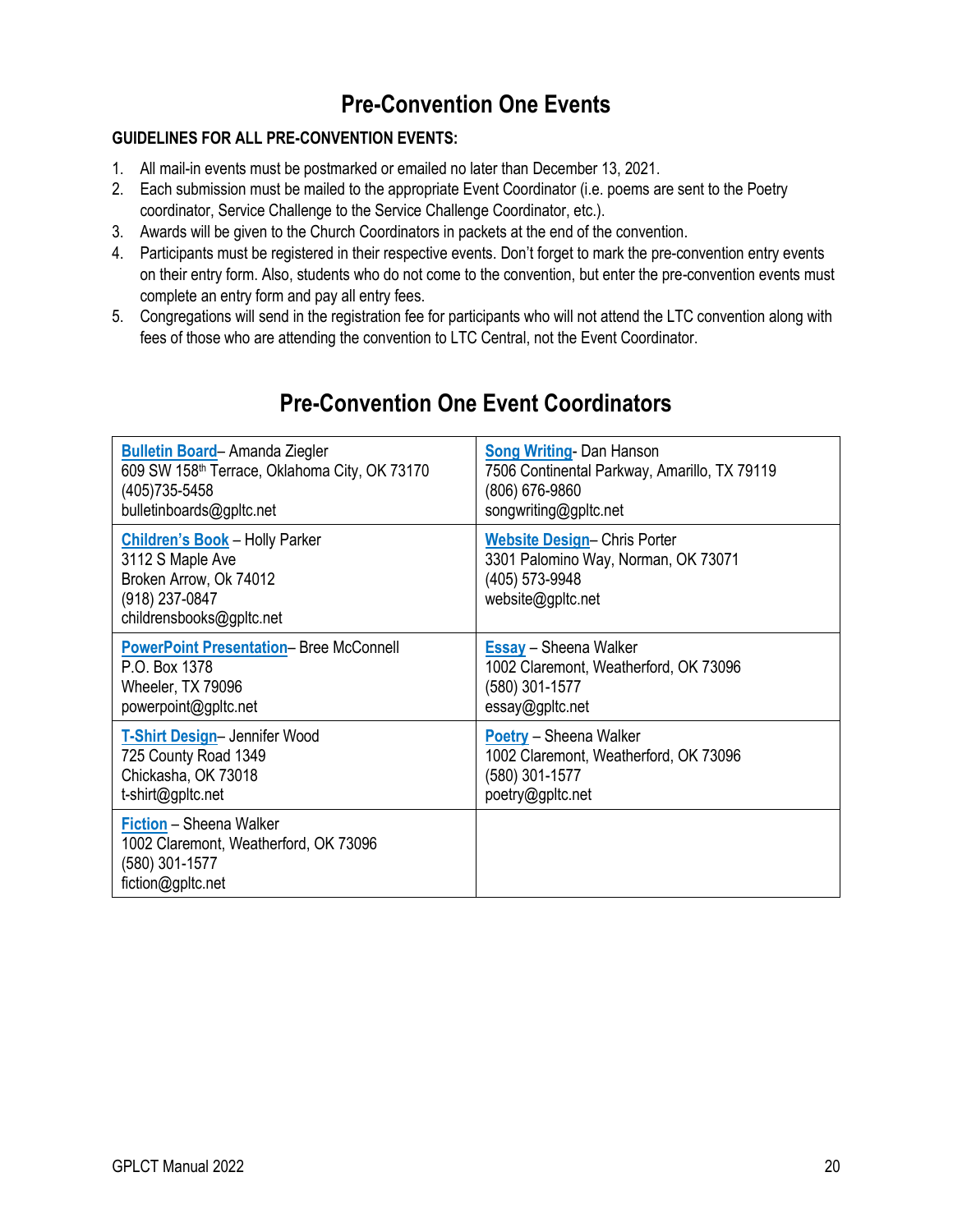# **Bulletin Board**

#### <span id="page-24-0"></span>**PURPOSE:**

To help young people develop the ability to use creative ideas and techniques to communicate a thought or theme.

#### **GUIDELINES:**

- 1. The bulletin board is an information-giving tool and should make a clear point that is readily understood.
- 2. The bulletin board should develop the visual representation of the current year's LTC theme.
- 3. **Size:** Preferably, the display shall be no larger than three feet by four feet, but it is important for this display to use the bulletin boards available at the local church. Poster boards are not allowed.
- 4. **Identification and Submission:** A copy of a Team Event Participant List(s) (even if done by an individual) containing the congregation name, team numbers, age level and list of participants is attached to an email to the event coordinator with three digital photos of the bulletin board as well. The photos and team sheet must be included in the same email to the event coordinator.
- 5. **Materials:** Materials are not restricted, with the understanding that all displays must be in good taste.
- 6. **Adult Assistance:** Adults shall only advise and supervise. The participants make all parts of the bulletin boards.
- 7. **Team Size & Number:** Each congregation may have a maximum of six (6) students per team, with an unlimited number of teams. Students may only work on one bulletin board.
- 8. **Grade levels:** 3-12.

**AWARDS:** There are three ratings available in each grade level – Gold, Silver and Bronze. Awards will be given to all team members based on each team's rating.

#### **JUDGING CRITERIA:**

- Theme How well does the bulletin board depict the theme?
	- o Depicts theme through text
	- $\circ$  Depicts theme through use of visuals
	- Creativity How well does the bulletin board show creativity?
		- $\circ$  In display of text
		- $\circ$  In display of visuals
- Aesthetics How aesthetically pleasing is the bulletin board?
	- o Visual neatness
	- o Use and blending of color
	- Materials Use of texture and attractive materials
		- o *Overall impact*  the complete impression made by the bulletin board

#### **COACHES AND COORDINATORS:**

- Assist students without doing the work for them.
- Communicate to their church coordinator the number of teams, and grade level of those groups. Report team members to the church coordinator.
- Verify that students are only on one bulletin board team; they may move up an age group but not down.
- Determine that each bulletin board team has a maximum of 6 participants.
- Email a team sheet from the registration website to the event coordinator with the photos of the bulletin board. Team sheets and photos must be included in the same Email. The Congregation name and number must be included on the email subject line. More than one team's photos can be on one Email, but each team should be clearly identified with each set of photos. Email the photos and Team Sheet(s) to the event coordinator before the Pre-Convention One Event deadline.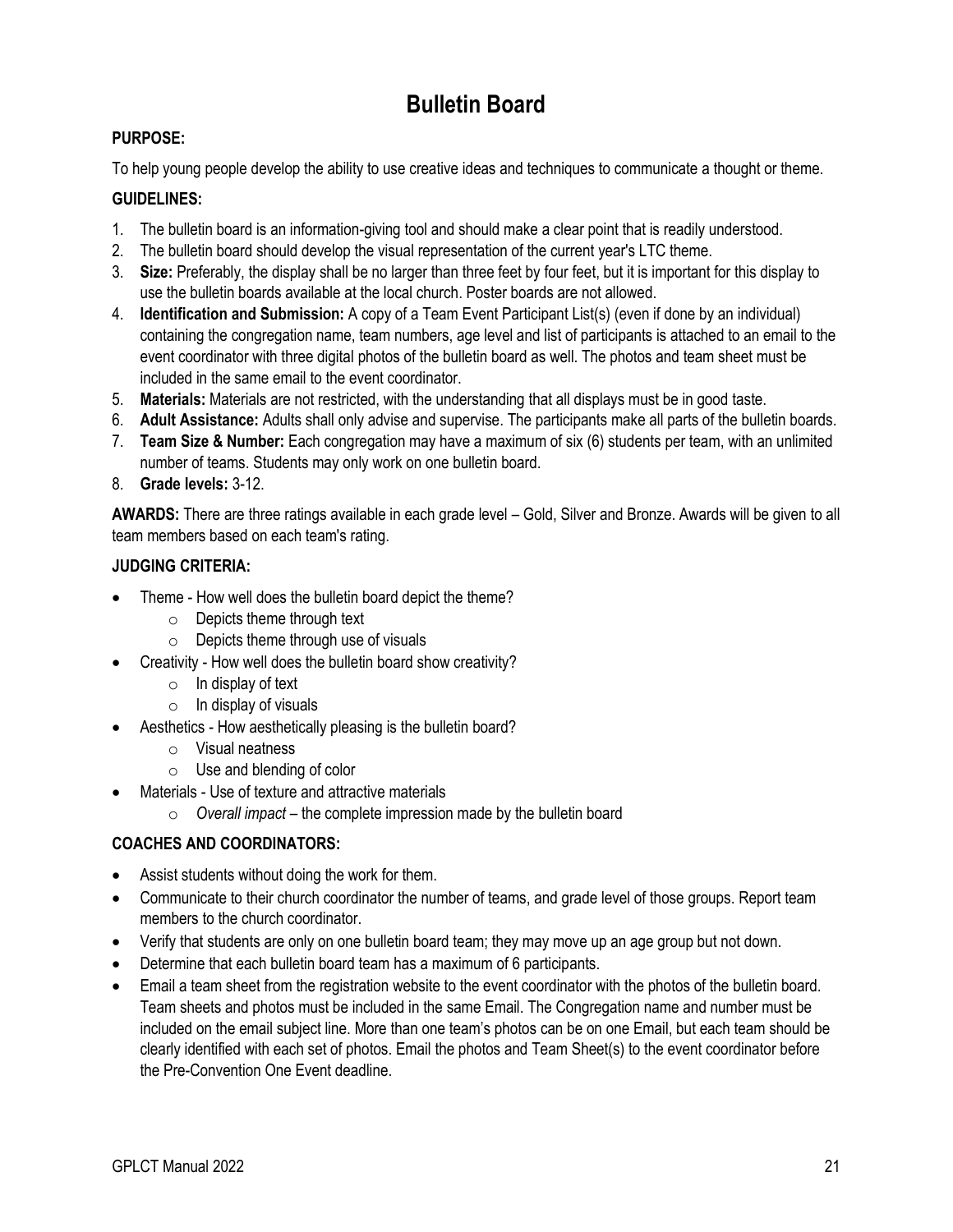# **Children's Book**

#### <span id="page-25-0"></span>**PURPOSE:**

In today's world, there is a need for children's books that convey a Christian message as an alternative to the children's books of this age that are sometimes atheistic and amoral in nature. This event encourages those who enjoy creative writing and drawing to use their skills in a Christian arena.

#### **GUIDELINES:**

- 1. The story must be submitted in book form (bound with staples, thread, glue, etc.). Handwritten work is admissible if legible and neatly presented.
- 2. The story may be written in any form of fiction/non-fiction (e.g. mystery, action, humor, fable, etc.) so long as it reflects the current year's LTC theme. The theme may be reflected anywhere in the story, climax or conclusion, so long as it is clearly and accurately taught or presented.
- 3. The story should use correct grammar (including spelling) and proper punctuation. It should also include elements appropriate for fiction/non-fiction, such as plot and character development.
- 4. Adult assistance should be mainly verbal. Adults may discuss the theme and its applications and make verbal suggestions on content and style. Adults may also note editorial corrections on the participant's written work.
- 5. Each participant(s) may submit only one entry.
- 6. The book must be illustrated (drawing, cartoon, photographs, or computer-generated) with original (no use of copyrighted) art work.
- 7. One person may write the story and another may illustrate, or one person may complete the entire project. Therefore, a team may be made up of either one or two people. If done as a team, print a team sheet from the registration website and enclose it with the entry.
- 8. Grade Levels 3-12.

**SUBMISSION OF BOOKS:** Typed cover sheet shall follow the format of this example:

| Name                              | A. Christian              |
|-----------------------------------|---------------------------|
| Grade                             | 9th Grade                 |
| Congregation                      | Anywhere Church of Christ |
| Congregation number               | 999                       |
| <b>Congregational Coordinator</b> | <b>B.</b> Saved           |
| <b>Congregation Address</b>       | 1234 Church Street        |
| City, State, Zip                  | Any City, State 00000     |
| Title of Composition              | "(your title)"            |
| Congregation phone number         | 214-555-1212              |

**AWARDS:** Gold, silver, or bronze will be given according to the judging criteria listed.

#### **JUDGING CRITERIA:**

- Theme- Is the LTC theme clearly and accurately taught or presented in the story?
- Usage of Language/Punctuation Does the participant use correct grammar, spelling, and punctuation?
- Readability Is the story readable? Does the plot flow easily, or is the story confusing? Does the story catch and hold the reader's attention?
- Illustration How do the illustrations enhance the story line?
- Format/Submission Did the participant follow instructions for formatting and submitting the entry?

- Guide the students as they write a children's story that reflects the current year's LTC theme.
- Make certain that the student is correctly registered in this event.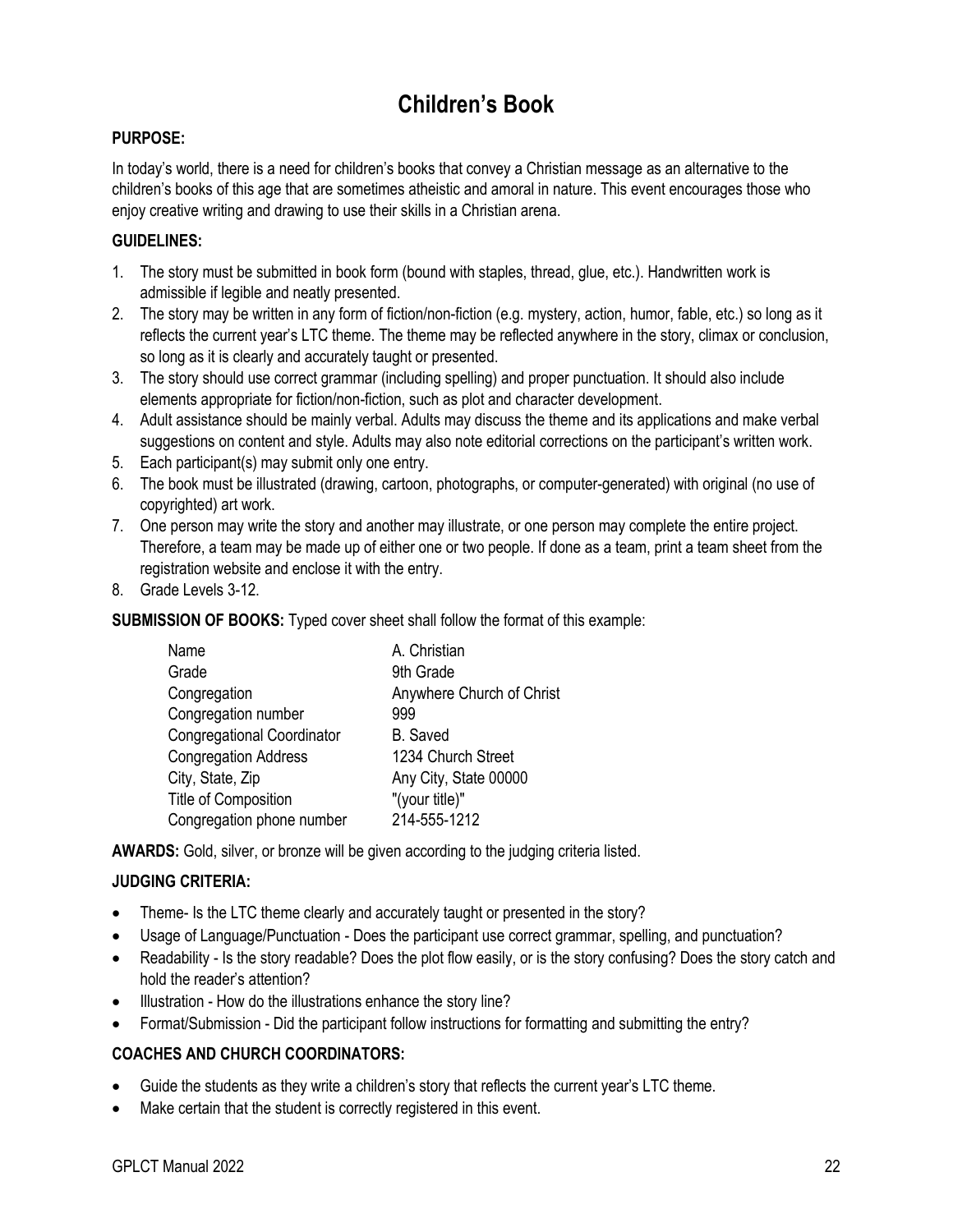- Help the students prepare and mail a cover sheet with the book (Include a printed team sheet from the registration website if the entry is a team effort) to the event coordinator before the Pre-Convention One Event deadline.
- If you want confirmation of receipt, please send by trackable courier (i.e.; UPS, FedEx, DHL, USPS).
- Be certain to pick up the book at the Convention.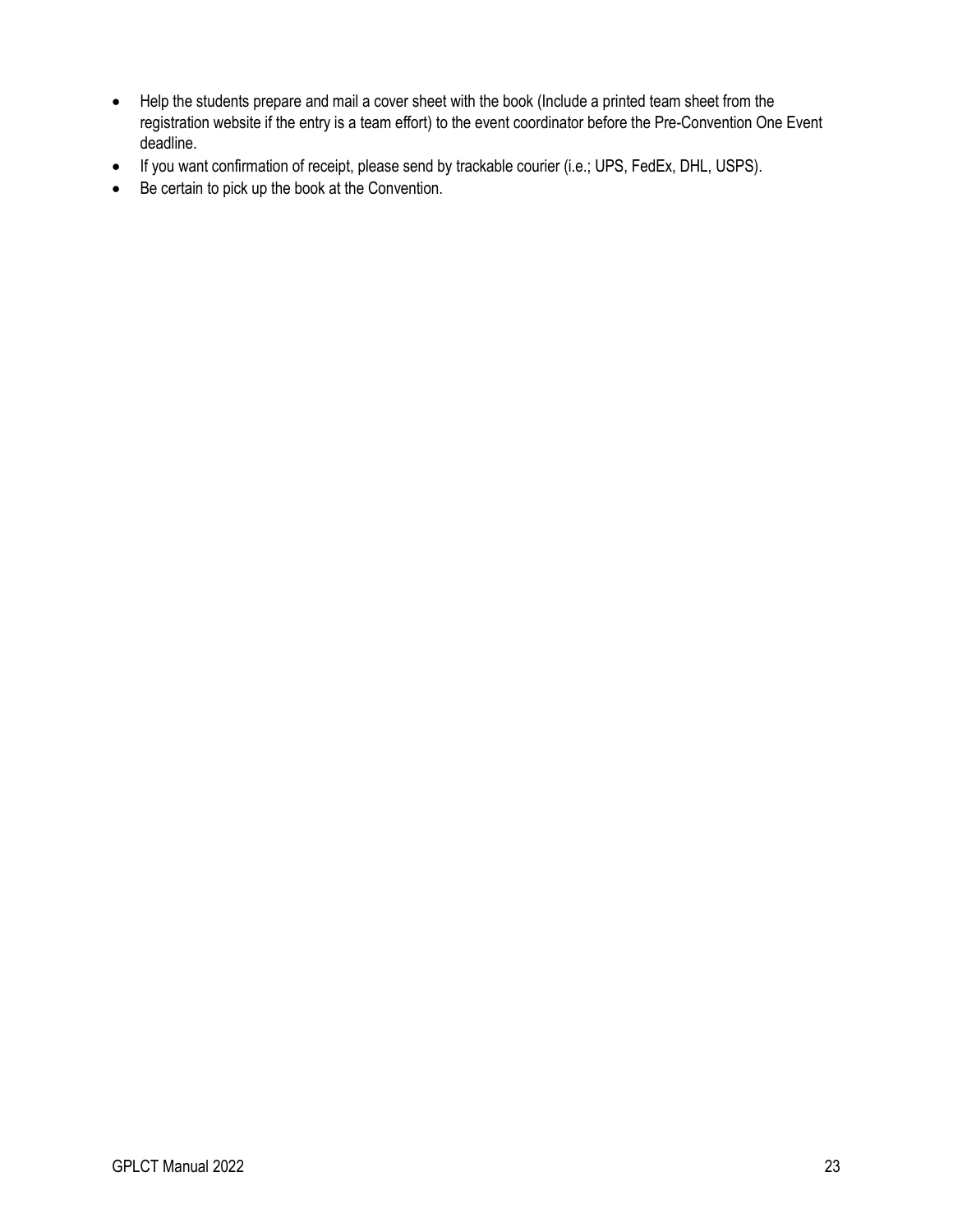# **Essay**

#### <span id="page-27-0"></span>**PURPOSE:**

Written communication has always been an important means of teaching and admonishing Christians. From the time inspired authors gave instruction until today's journals and publications, ideas skillfully and clearly presented have made lasting impressions on the hearts and minds of those who wish to put God's will into practice. This event challenges people to use writing to communicate God's Word. Their writing content, style, and message should reflect a respect for the importance and value of communicating God's Word in written form.

#### **GUIDELINES:**

- 1. The essay length shall be three to five pages. Failure to comply with this guideline will lower the score.
- 2. The essay should be type written, double spaced with 1" margins. For students sixth grade or younger, handwritten work is admissible if legible and neatly presented.
- 3. The essay shall start with the title of the essay, followed by the text.
- 4. Copies of an oratory speech will not be accepted as an essay. Enforcement of this guideline is upon the honor of each individual congregational coordinator.
- 5. A cover sheet shall be on the front of each entry, and its format is explained below.
- 6. Grade levels are 3-6, 7-9, 10-12.

**SUBMISSION OF ESSAYS:** Typed cover sheet shall follow the format of this example:

| Event                             | Essay                     |
|-----------------------------------|---------------------------|
| Name                              | A. Christian              |
| Grade                             | 9th Grade                 |
| Congregation                      | Anywhere Church of Christ |
| Congregation number               | 999                       |
| <b>Congregational Coordinator</b> | B. Saved                  |
| <b>Congregation Address</b>       | 1234 Church Street        |
| City, State, Zip                  | Any City, State 00000     |
| Title of Composition              | "(your title)"            |
| Congregation phone number         | 214-555-1212              |

**AWARDS:** There are three ratings available in each grade level – Gold, Silver, and Bronze.

#### **JUDGING CRITERIA:**

- The essay will be rated on the use of the assigned theme. The essay should blend creativity with the theme.
- The essay will be rated on the proper use of the English language, word usage, spelling, grammar and punctuation.
- The essay will be rated on its structure as an essay. The current year's LTC theme should be clearly introduced in the beginning of the paper. The thesis statement should be clearly seen, and be supported by three to five points in the body of the work. The essay should end with a conclusion sustained by the previous materials.
- The essay will be rated on readability. This concerns relevance to today, correct use of paragraphs, pagination, absence of typographical errors, and the ability to hold a reader's interest.
- The overall mood of the writing will be rated. Proper use of humor, personal stories, and illustrations will be evaluated as to the theme. The theme, points, and conclusion should be enhanced by such usage. The work should clearly be seen as the writer's thoughts and expression rather than a collection of the thoughts of others.

- Guide the students as they write an essay that reflects the current year's LTC theme.
- Make certain that the students are correctly registered as LTC participants (whether or not they come to the convention) and complete all requirements by the Pre-Convention Two Event deadline.
- Help the students prepare and mail a typewritten cover sheet (described above) with the essay (4 copies on 8½ x 11 paper of both title and essay) to the event coordinator.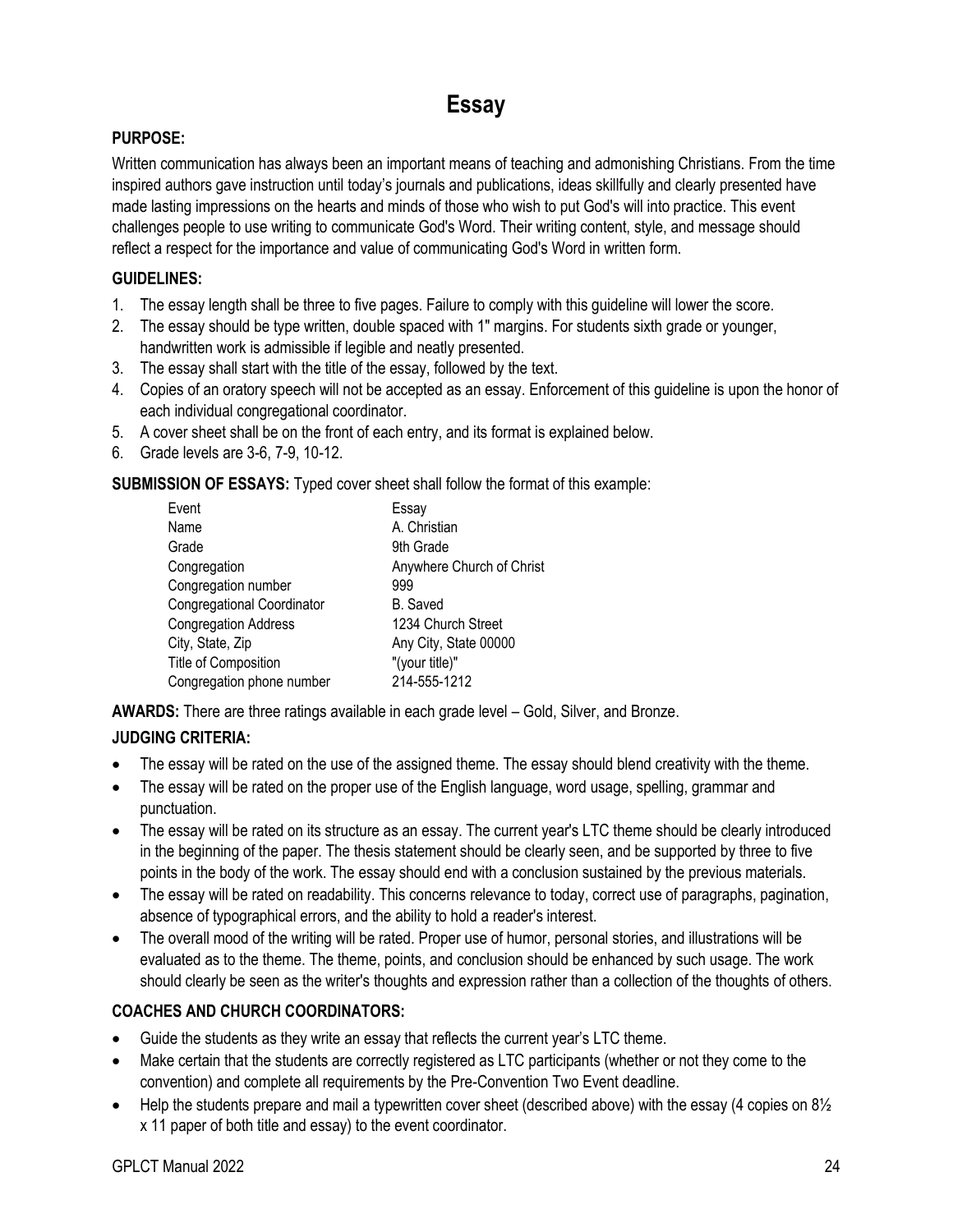# **Fiction**

#### <span id="page-28-0"></span>**PURPOSE:**

In today's world, there is a need for fiction that conveys a Christian message as an alternative to the fiction of this age that is often atheistic and amoral in nature. This event encourages those who enjoy creative writing to use their skills in a Christian arena.

#### **GUIDELINES:**

- 1. The story should be type written, double spaced with 1" margins, and three to five pages in length. For students sixth grade or younger, handwritten work is admissible if legible and neatly presented. If handwritten work is submitted, the story should be four to six pages in length.
- 2. The story may be written in any form of fiction (e.g., mystery, action, humor, fable, etc.) so long as it reflects the current year's LTC theme. The theme may be reflected anywhere in the story, climax, or conclusion, so long as it is clearly and accurately taught or presented.
- 3. The story should use correct grammar (including spelling) and proper punctuation. It should also include elements appropriate for fiction, such as plot and character development.
- 4. Adult assistance should be mainly verbal. Adults may discuss the theme and its possible applications and make verbal or written suggestions on content and style on the participant's written work.
- 5. Each participant may submit only one entry.
- 6. A cover sheet shall be on the front of each entry, and its format is explained below.
- 7. Grade levels are 3-6, 7-9, 10-12.

**SUBMISSION OF STORIES:** Typed cover sheet shall follow the format of this example:

| Event                             | Fiction                   |
|-----------------------------------|---------------------------|
| Name                              | A. Christian              |
| Grade                             | 9th Grade                 |
| Congregation                      | Anywhere Church of Christ |
| Congregation number               | 999                       |
| <b>Congregational Coordinator</b> | <b>B.</b> Saved           |
| <b>Congregation Address</b>       | 1234 Church Street        |
| City, State, Zip                  | Any City, State 00000     |
| Title of Composition              | "(your title)"            |
| Congregation phone number         | 214-555-1212              |

**AWARDS:** There are three ratings available in each grade level – Gold, Silver, Bronze.

#### **JUDGING CRITERIA:**

- Theme Is the LTC theme clearly and accurately taught or presented in the story?
- Usage of Language/Punctuation Does the participant use correct grammar (including spelling) and proper punctuation? Does the story include elements appropriate for fiction, such as plot and character development?
- Readability Is the story readable? Does the plot flow easily, or is the story confusing? Does the story catch and hold the reader's attention?
- Creativity How unique is the story in plot, form or expression?
- Format/Submission Did the participant follow instructions for formatting and submitting the entry?

- Guide the students as they write a piece of fiction that reflects the current year's LTC theme.
- Make certain that the students are correctly registered as LTC participants (whether or not they come to the convention) and complete all requirements by the Pre-Convention Two Event deadline.
- Help the students prepare and mail a typewritten cover sheet (described above) with the work (4 copies on  $8\frac{1}{2}x$ 11 paper of both title and fiction) to the event coordinator.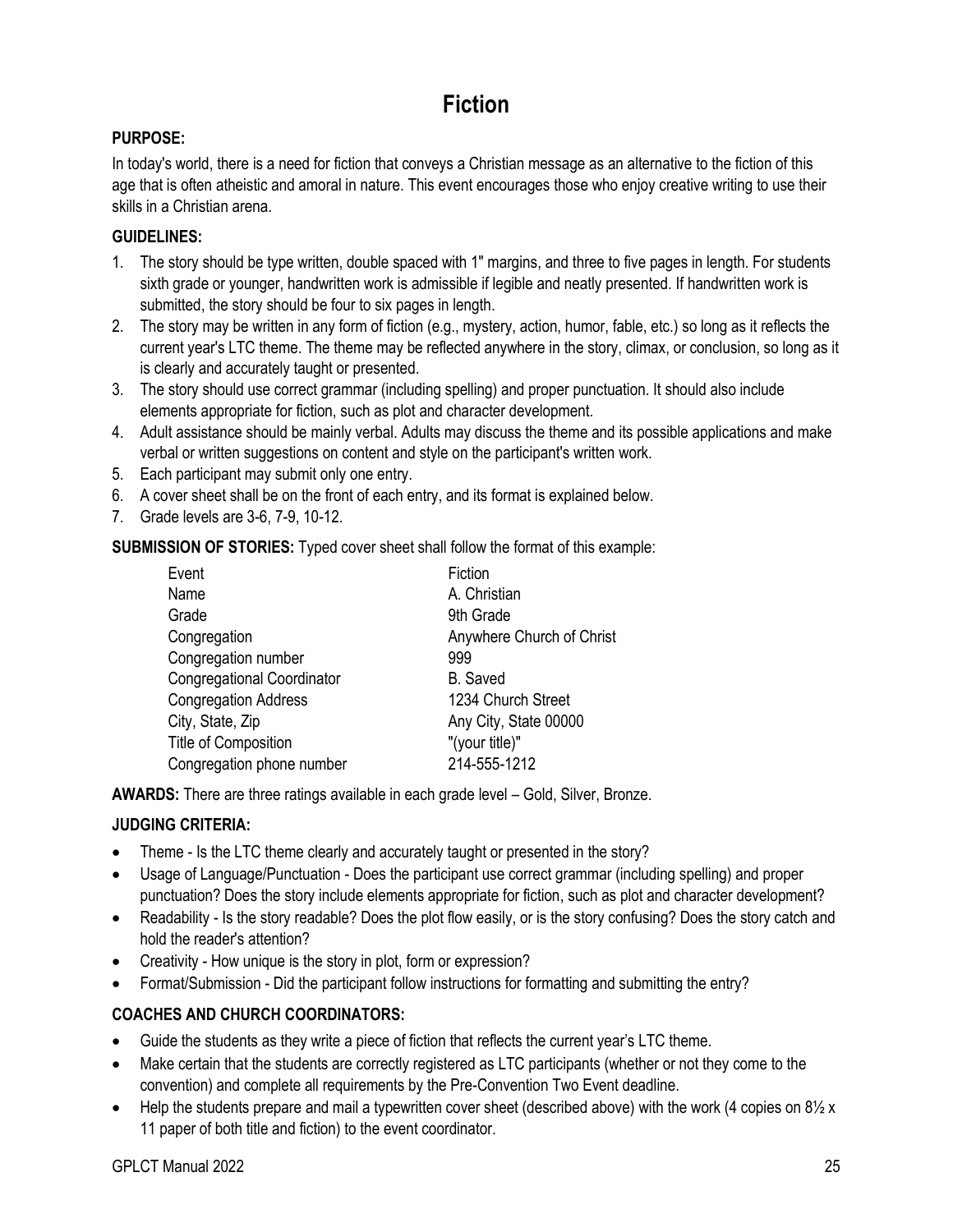# **Poetry**

#### <span id="page-29-0"></span>**PURPOSE:**

To develop the ability to express spiritual feelings and thoughts in poetry and verse.

#### **GUIDELINES:**

- 1. The poem may be written in any meter or rhythm. It does not have to rhyme. Poems that do rhyme can adhere to any rhyme scheme.
- 2. Poems shall start with a title line.
- 3. Each poem shall be typewritten and shall not exceed one page. Sixth grade and under may submit handwritten work if neat and orderly.
- 4. A cover sheet shall be on the front of each entry, and its format is explained below.
- 5. Adult assistance shall be essentially verbal. Adults may discuss the theme and possible poetic applications, make verbal suggestions on content and style, and note editorial corrections on the participant's written work.
- 6. Only one poem per participant will be accepted.
- 7. Grade levels are 3-12.

**SUBMISSION OF POEMS:** Typed cover sheet shall follow the format of this example:

| Event                             | Poetry                    |
|-----------------------------------|---------------------------|
| Name                              | A. Christian              |
| Grade                             | 9th Grade                 |
| Congregation                      | Anywhere Church of Christ |
| Congregation number               | 999                       |
| <b>Congregational Coordinator</b> | <b>B.</b> Saved           |
| <b>Congregation Address</b>       | 1234 Church Street        |
| City, State, Zip                  | Any City, State 00000     |
| Title of Composition              | "(your title)"            |
| Congregation phone number         | 214-555-1212              |

**AWARDS:** There are three ratings available in each grade level – Gold, Silver, and Bronze.

#### **JUDGING CRITERIA:**

- Creativity Use of theme
- Rhyme Use of rhyme schemes, meter or non-rhyming schemes
- Readability Appropriate use of "poetic license", desired effect
- Overall Effect Words, style, meaning

- Make certain that the students are correctly registered as LTC participants (whether or not they come to the convention) and complete all requirements by the Pre-Convention Two Event deadline.
- Guide the students as they write a poem that reflects the current year's LTC theme.
- Help the students prepare and mail a typewritten cover sheet (described above) with the work (4 copies on  $8\frac{1}{2}$  x 11 paper of both title page and poem) to the event coordinator on or before the Pre-Convention Two Event deadline.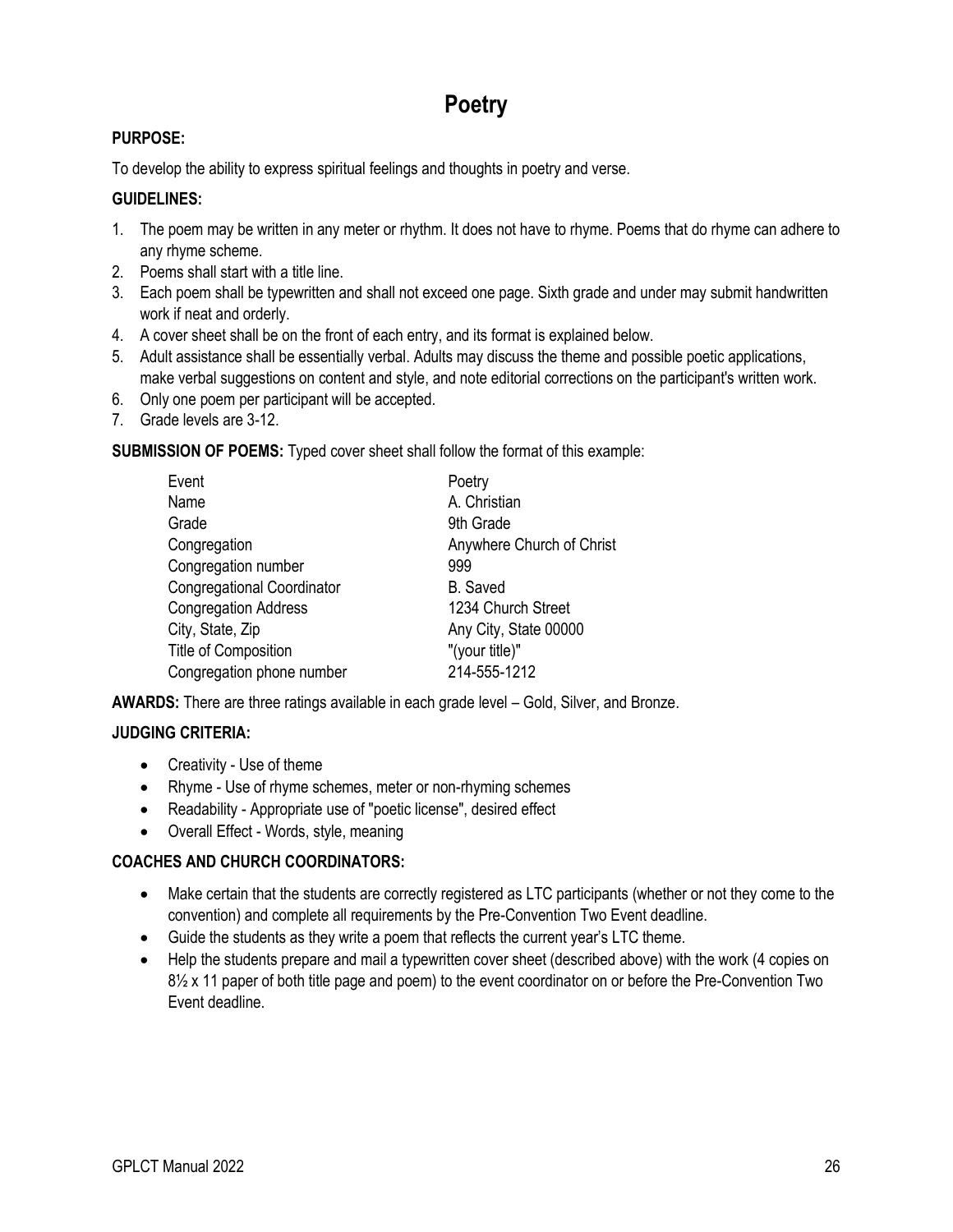# **PowerPoint Presentation**

#### <span id="page-30-0"></span>**PURPOSE:**

To develop and demonstrate creative and technical talents by creating a PowerPoint presentation.

#### **CATEGORIES:**

- Category A. Scrapbook of your church's youth ministry for the past year.
- Category B. Scrapbook your church's preparation and participation in LTC for the past year.
- Category C. Worship Meditation based on this year's LTC theme.
- Category D. Songs and Sermon Notes centered on this year's LTC theme.

#### **PROCESS:**

- For Categories A and B, collect pictures of LTC and other youth group activities from leading up to last year's convention to the deadline for the current year.
- For Categories C and D, the entry must be suitable for presentation at a Sunday morning worship assembly.
- The PowerPoint Presentation should be self-explanatory, but if you wish to provide additional descriptions of the pictures and additional short narratives about the activities for the judges, you are free to do so in a one-page attachment.
- Email a team sheet from the registration website and the presentation to the Event Coordinator on or before Pre-Convention One deadline. With the exception of special cases (determined by communication with the Event Coordinator) all presentations will now be submitted via email.

#### **GUIDELINES:**

- 1. Presentations should be not less than 10 slides or more than 40. The first slide must include participants' name(s) with their grade(s), church name with congregation number, convention site, category, and copyright information.
- 2. The slides themselves and all features within the slide should advance automatically. The maximum time for the presentation is 7 minutes.
- 3. Due to the variety of fonts and features within PowerPoint itself, presenters should check their presentation on different computers to ensure compatibility. Presentations will be judged on computers running PowerPoint 2000 or better on both Windows and Macintosh platforms.
- 4. A maximum of three (3) students may work on a presentation. Each participant may participate on only one (1) team.
- 5. The presentation will be judged at the level of the oldest participant. Grade levels 3-12.
- 6. Adult assistance shall be limited to that of technical advice and supervision only.
- 7. By sending your presentation to LTC you are granting permission to LTC to upload your work to the LTC website as a resource for future participants. Please include on your first slide personal copyright information.
- 8. Any content or images that you do not own need to be noted as such. Include where you got these from and/or to whom they belong

#### **AWARDS:**

Awards will be given to all team members, based on each team's rating. Ratings and awards of gold, silver, or bronze will be given according to the judging criteria listed.

#### **JUDGING CRITERIA:**

- Depicts Theme Viewer's understanding of the theme and its impact on people's lives is enhanced. This includes activities outside of LTC preparation that show real life application of the theme.
- Displays Creativity Fonts, colors, graphics, sounds, and animation are used in creative, tasteful, and aesthetically pleasing ways.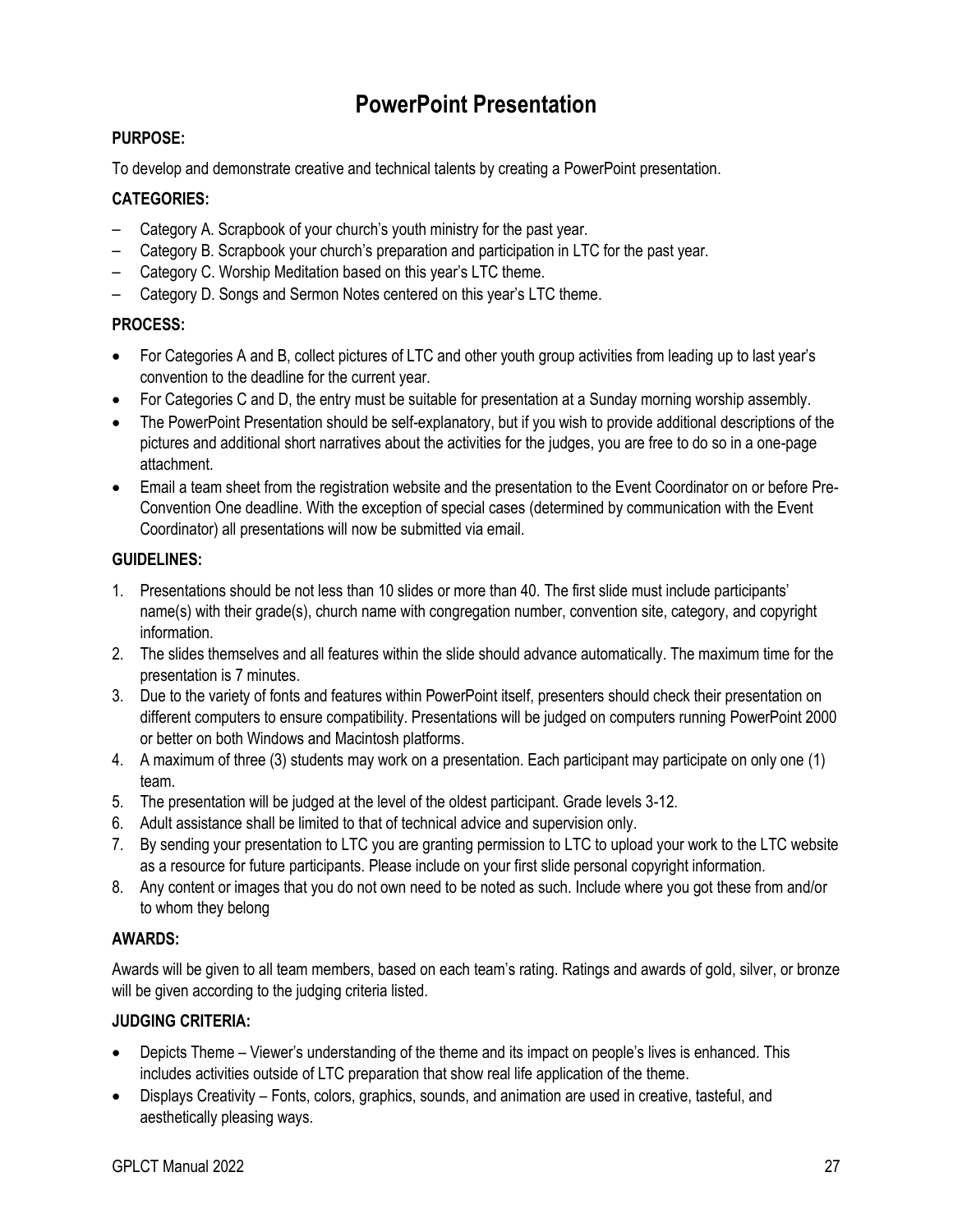- Neatness/Legibility Slides are not "cluttered," but display a well-organized, informative presentation.
- Description of Events Descriptions which accompany pictures should be succinct, yet informative.
- Follows Required Standards Follows procedures and rules outlined above.
- Overall Impact Does the presentation glorify God?

**COACHES AND CHURCH COORDINATORS:** Make certain that the student is correctly registered in this event (whether or not they come to the convention) and complete all requirements by the Pre-Convention One Event deadline.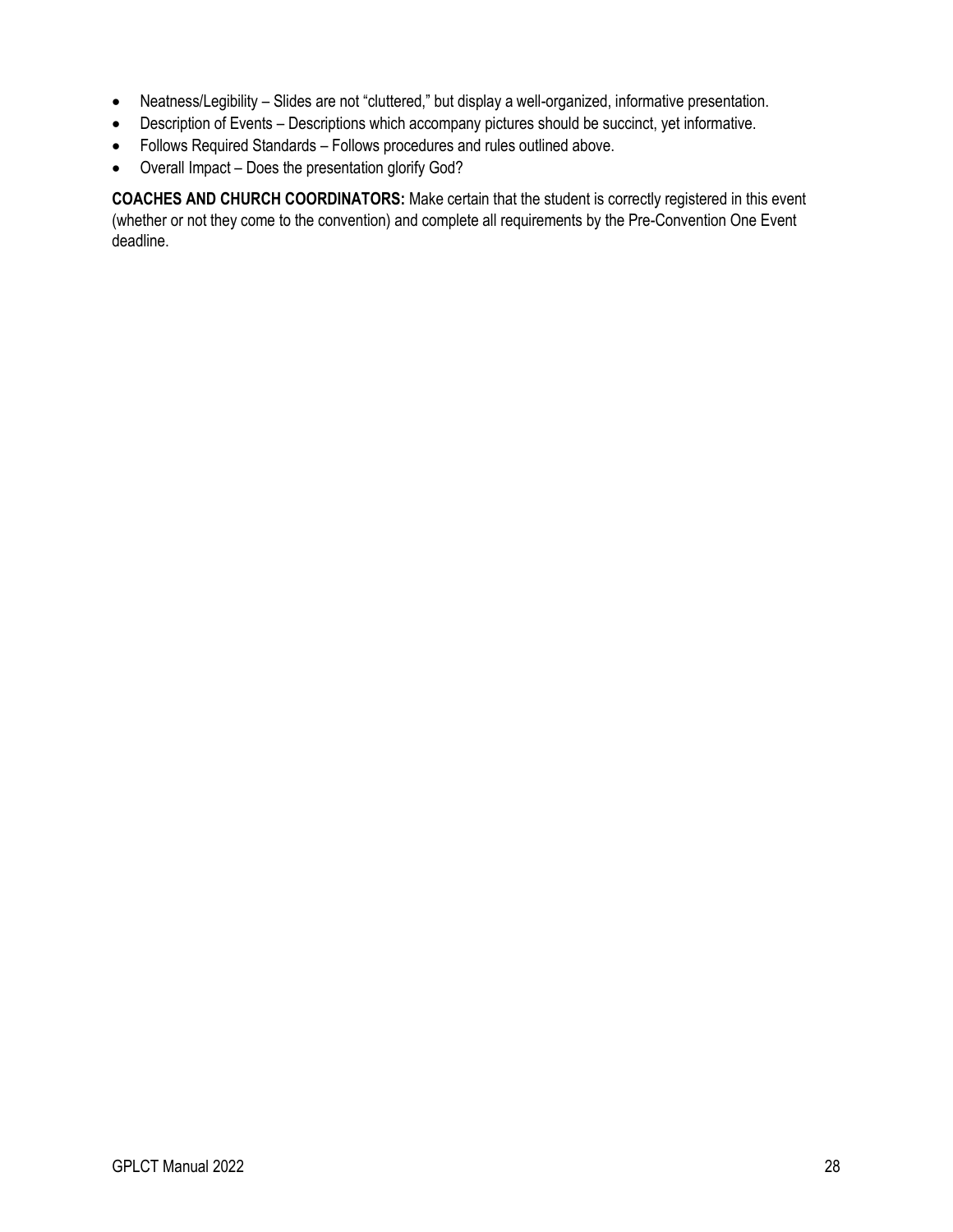# **Song Writing**

#### <span id="page-32-0"></span>**PURPOSE:**

To develop the ability to express spiritual thoughts and feelings in the form of song. It provides an outlet for a young person's musical interest and talent in the context of the Lord's service. Our hope is that some of these participants will grow up to write compositions suitable for publication and use by future worshipers.

#### **GUIDELINES:**

- 1. Write an original melody and original lyrics. Do not write words "to be sung to the tune of" an existing melody. No awards will be given for lyrics only. The lyrics must adhere to this year's LTC theme. You may, instead of writing original lyrics, set a scripture text to music, which must be noted on your title page.
- 2. When you have finished your composition, sing it in someone else's hearing to be sure it is as singable as you think it is. Then try teaching it to someone.
- 3. Harmony is not required, although proper harmonic chords may enhance the composition. Two-part harmony at least is encouraged in the older grade levels. A composition will not have points deducted for being melody only. Improper harmonic chords may result in lower scores.
- 4. More than one student may work on a composition, but the song will be judged in the division of the oldest. It is intended that all writers of both words and music be student participants. (If done as a team, print a team sheet from the registration website and send it with the entry.) No team number is necessary for this event.
- 5. Submit your entry on paper that is 8-1/2" x 11" or smaller. It is acceptable to do the scoring by hand or by using computer software. If you do not use preprinted staff paper, take extra care to make your work neat and readable. Do not staple the pages together, as they have to be separated during the judging process.
- 6. Grade levels 3-12

**SUBMISSION OF SONGS:** Typed cover sheet shall follow the format of this example:

| Name                              | A. Christian              |
|-----------------------------------|---------------------------|
| Grade                             | 9th Grade                 |
| Congregation                      | Anywhere Church of Christ |
| Congregation number               | 999                       |
| <b>Congregational Coordinator</b> | <b>B.</b> Saved           |
| <b>Congregation Address</b>       | 1234 Church Street        |
| City, State, Zip                  | Any City, State 00000     |
| Title of Composition              | "(your title)"            |
| Scripture text (if used)          | Book X:XX                 |
| Congregation phone number         | 214-555-1212              |

**AWARDS:** There are three ratings available in each grade level – Gold, Silver, and Bronze.

#### **JUDGING CRITERIA**

- *Music* -- Comfortable range, high to low (if parts, each range appropriate); intervals, easy to master; originality (creative use of accidentals, perhaps); pleasing to the ear
- *Lyrics* -- Adherence to the theme; originality; aesthetic value; fit melody, syllables, stress on right beat, etc.
- *Cover Sheet*  Complete as described above.
- *Song Copy* Neatness, readability of copy, adherence to size requirement

- Guide the students as they compose a song that reflects the current year's LTC theme.
- Make certain that the student is correctly registered in this event.
- Help the students prepare and mail a typewritten cover sheet (described above) with two copies of the song and title page (print a team sheet from the registration website, if the entry is a team effort) to the Event Coordinator on or before the Pre-Convention One Event deadline.
- Be certain to pick up the work at the Convention.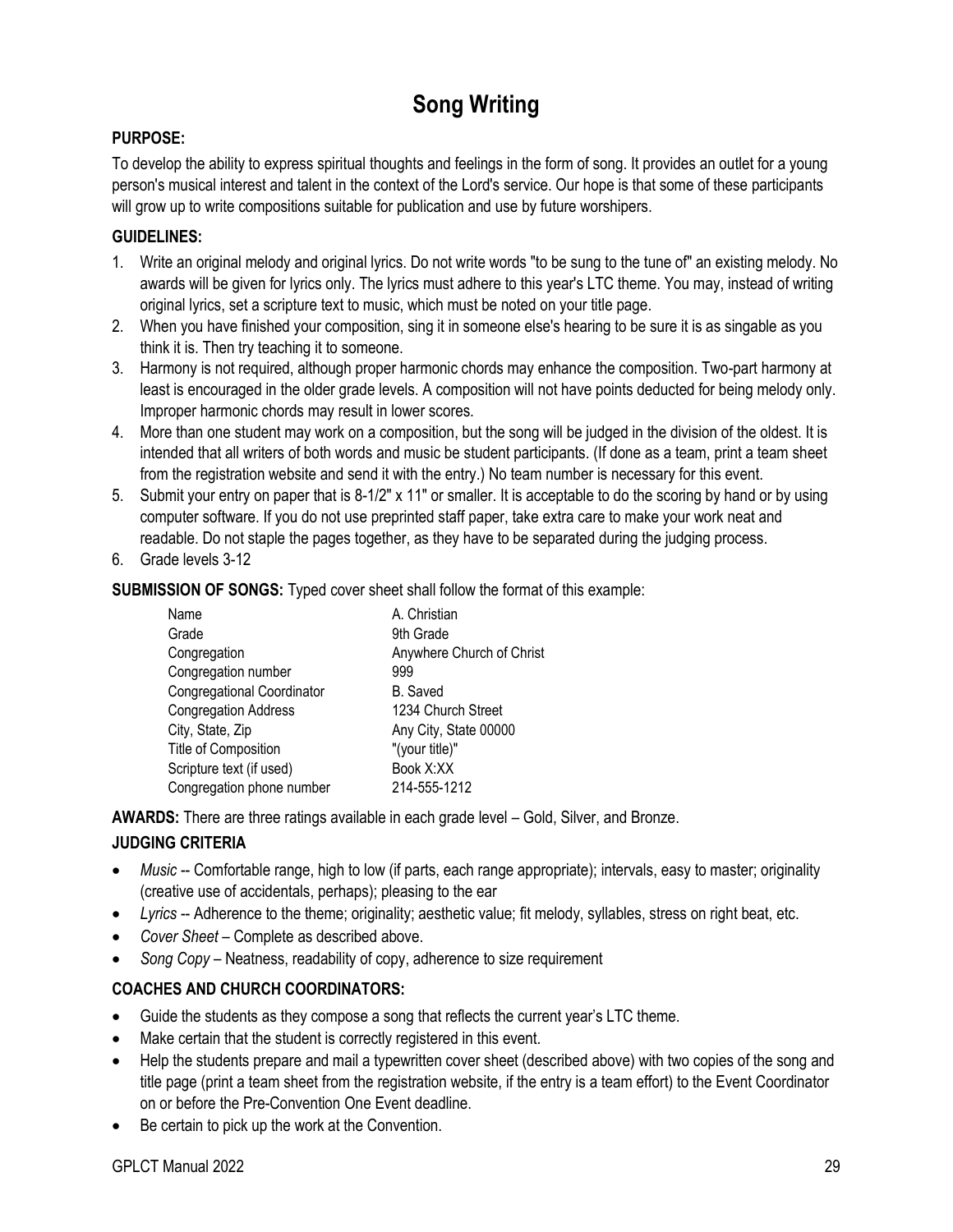# **T-Shirt Design**

#### <span id="page-33-0"></span>**PURPOSE:**

To encourage young people to develop skills needed for designing Christian T-shirts and the budgeting for the costs involved with their production.

#### **GUIDELINES:**

- 1. Size: The design should fit on an  $8\frac{1}{2}$  X 11 sheet of paper. Smaller sizes are permissible. If a front and back design is desired, designate that on the back of the design.
- 2. Specify the color of the shirt upon which you want the design and any additional colors you choose
- 3. Designs should be protected in the mail by sturdy material.
- 4. Students shall develop and write a budget for the production of this t-shirt. (Including the name of the t-shirt shop and show how they arrived at the cost.)
- 5. Identification: On a 3" x 5" card attached to the back of the T-shirt design, include participant's name(s), home congregation and grade level.
- 6. Adult Assistance: Adult assistance shall be limited to that of advice and supervision. Grade Levels are 3-12.
- 7. This event is no longer a team event but a team sheet is required

#### **AWARDS:**

Each t-shirt design and budget will be evaluated by at least two evaluators. Awards are: Gold, Silver, and Bronze.

#### **EVALUATION CRITERIA:**

- Adherence to the LTC Theme (preferably a Scripture and GPLTC reference)
- Lettering Legibility
- Creativity
- Use of Color
- Design Layout
- Neatness
- Contrast (i.e., light/dark, rough/smooth) with shirt color
- Proportion/Size appropriateness
- Budget or Cost Analysis (The student should understand the process and why the cost is as stated)

- Make certain that the students are correctly registered as LTC participants (whether or not they come to the convention) and complete all requirements by the Pre-Convention One Event deadline.
- Advise students as they develop a T-shirt design for LTC event or Christian artwork that follows the theme of LTC and is ready to take to the T-shirt shop.
- Mail to the Event Coordinator a copy of the T-shirt design and budget on or by Pre-convention Event One deadline.
- This event will be further enhanced if the coach will help the students identify the Scripture text, theme selection, and its application to the believer.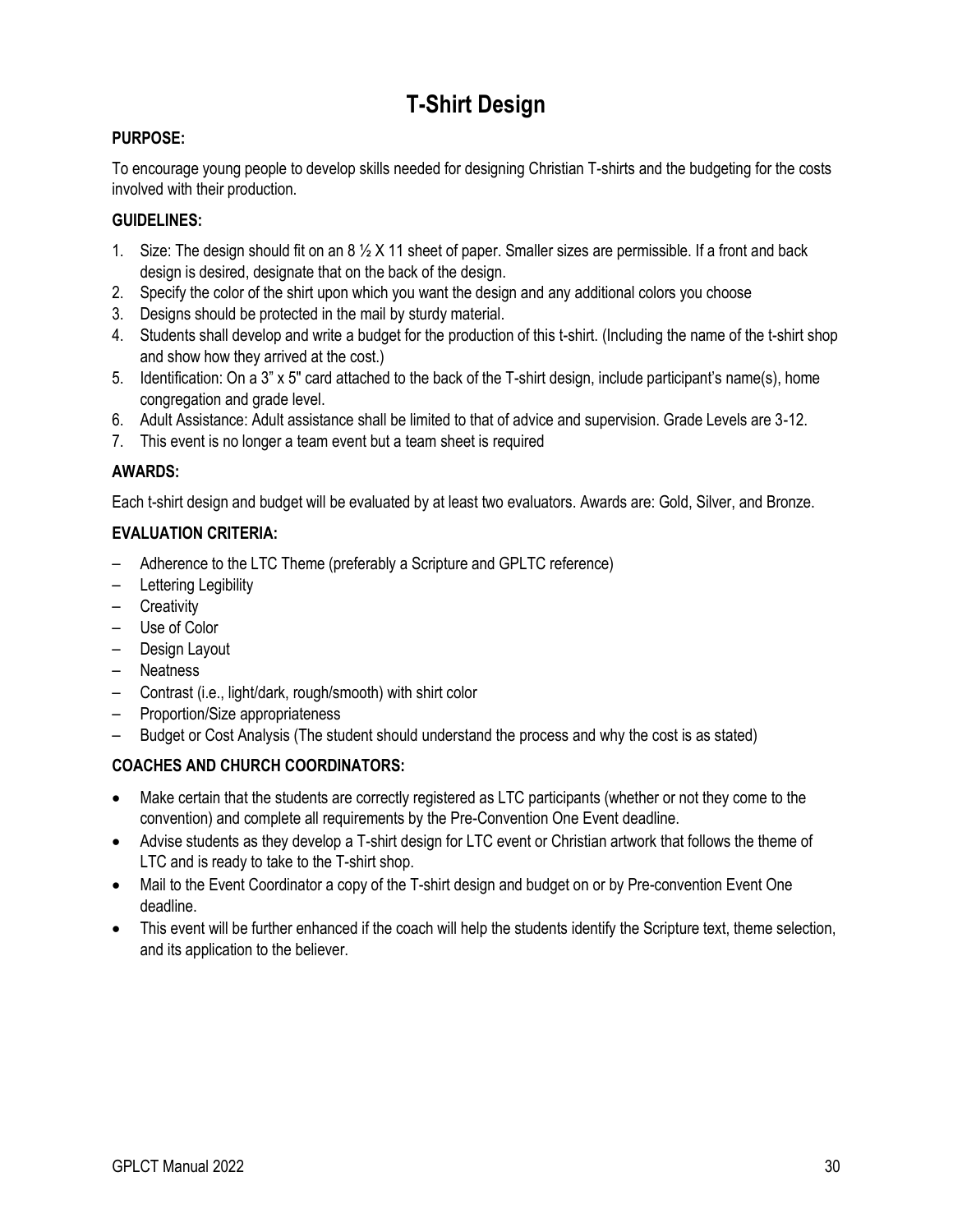# **Website Design**

#### <span id="page-34-0"></span>**PURPOSE:**

To give young people the opportunity to develop and demonstrate their creative and technical talents by the creation of a web site on the Internet. The site must either be for their congregation or their youth group and must glorify God and represent the current year's LTC theme.

#### **GUIDELINES:**

- 1. The site shall be of a format that is generally accessible to most users of the Internet (for their congregation or their youth group). Each site may consist of one or more pages with links from the site to the individual pages. The site must use the current year's theme.
- 2. Sites may be linked, but the participant must specify exactly which URL's are to be judged.
- 3. Adult assistance shall be limited to that of advice and supervision: the site shall be the participants' work only.
- 4. An unlimited number of teams and/or participants from each congregation are allowed per grade level with a maximum of five students per team. One team of students may only work on one entry.
- 5. Grade levels 3-12.
- 6. Entries that do not adhere to these requirements will be disqualified.

**AWARDS:** There are three ratings available in each grade level – Gold, Silver and Bronze.

#### **JUDGING CRITERIA:**

- **Purpose** The purpose of the website and the intended audience should either be clearly stated or made obvious through website design.
- *Content* Content refers to information provided through the website including text, graphics, sound, animation or video. How relevant and appropriate is the website content? Is God glorified? Is the reader uplifted? Does content match the purpose of the site?
- *Theme* The current year LTC theme must be incorporated into the website. How well does the site depict the theme through use of content?
- *Creativity* How well does the site display creativity and visual design through content and structure/organization of content?
- *Functionality* Are contents of the site accurate and legible? Does the site have a well-planned, organized structure and navigation? Can a user move through the site in a consistent, intuitive manner with no broken links or orphaned pages. Does all content load quickly and work as it appears it should. Are copyright laws observed and appropriate credit given to authors?

- Guide the students as they create a web site on the Internet that reflects the current year's LTC theme.
- Make certain that the students are correctly registered as LTC participants (whether or not they come to the convention) and complete all requirements by the Pre-Convention One Event deadline.
- Communicate to their church coordinator the number of teams, and grade level of those groups. Report team members to the church coordinator. Determine that team has a maximum of 5 participants.
- This is a Pre-Convention Event. Each site must be registered as an entry no later than the Pre-Convention One Event deadline. Complete a digital copy of a team sheet from the registration website and attach it to the entry. To enter the web site for judging, an e-mail shall be sent to the event coordinator e-mail address with the following information:
	- o Congregation Name
	- o Age Group
	- o Team Sheet
	- o Complete URL for the site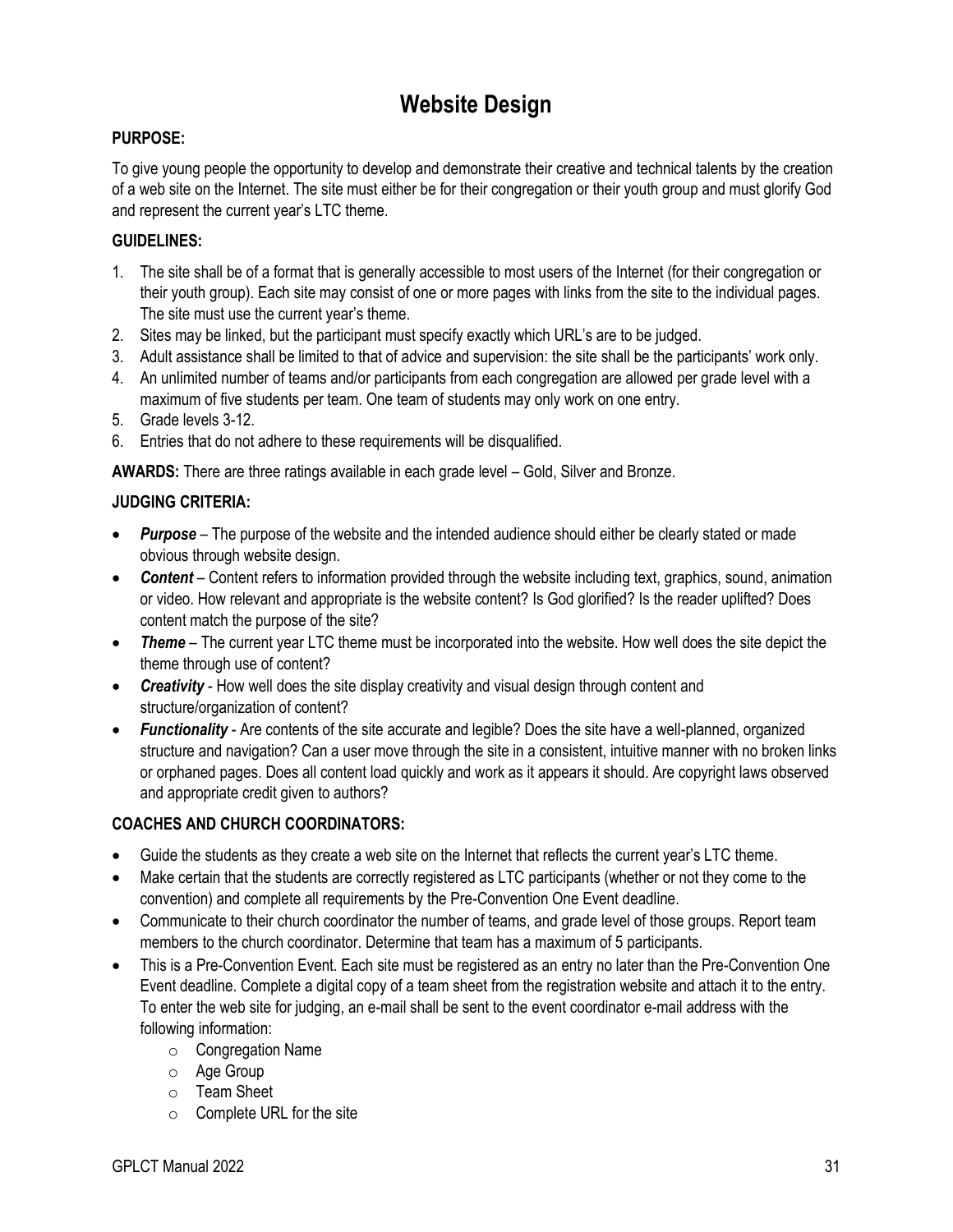- o List of pages or URL's within the site that are to be judged
- o Contact person for questions about the site.
- o Specify the purpose of the site: congregation, youth group, etc.
- If the entrants do not receive a confirmation within 2 days, they should resubmit the entry. The e-mail must be dated no later than midnight of the last day for pre-convention one event entries.
- Verify that students are on only one Internet team; they may move up, but not down, age group wise.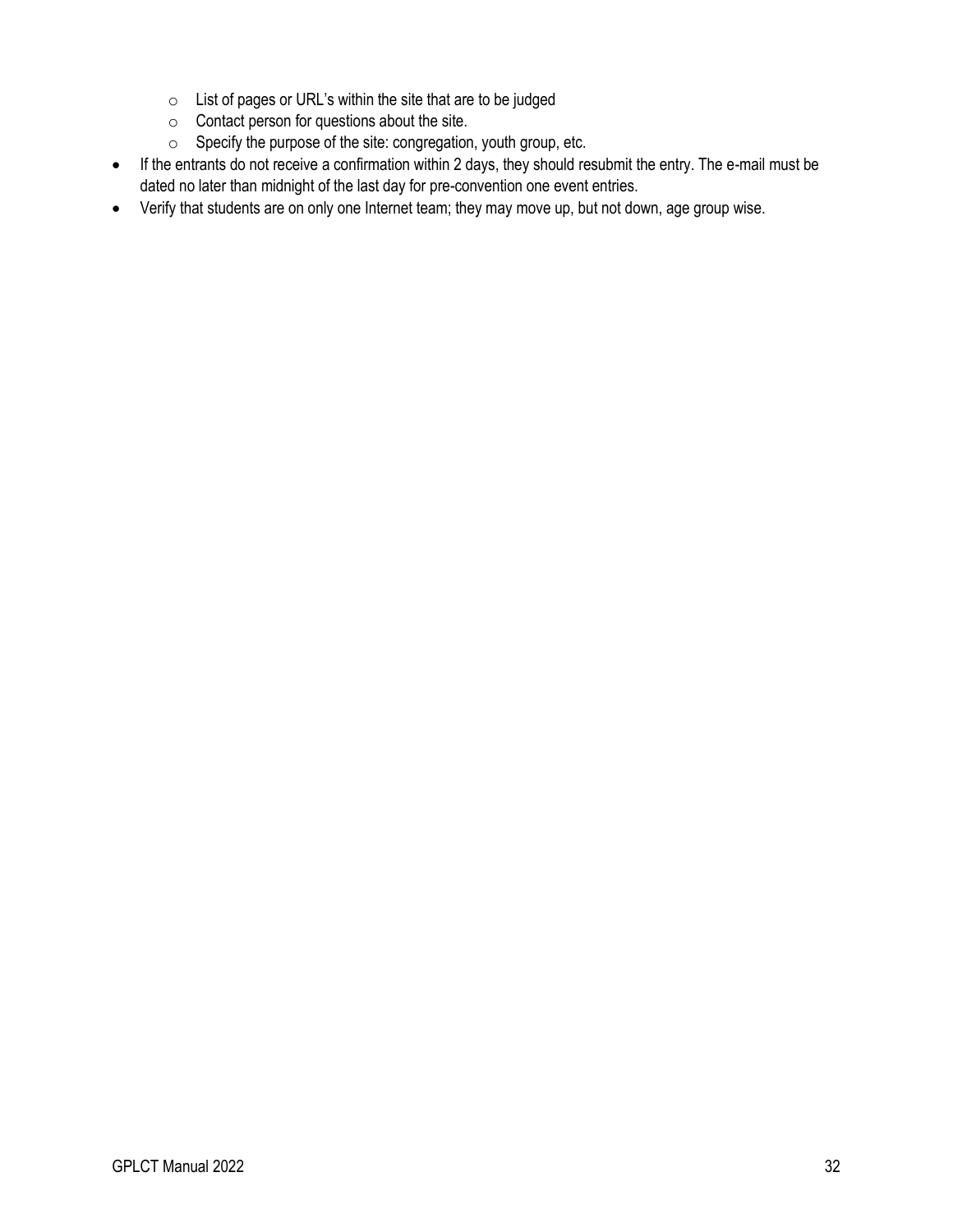### **Pre-Convention Two Events**

### **GUIDELINES FOR ALL PRE-CONVENTION EVENTS:**

- 1. All pre-convention two mail-in events must be postmarked no later than [February 28, 2022.](#page-4-0)
- 2. Each submission must be mailed (not emailed) with the exception of Photography and Banner to the appropriate Event Coordinator (i.e. poems are sent to the Poetry coordinator, Service Challenge to the Service Challenge Coordinator, etc.).
- 3. Awards will be given to the Church Coordinators in packets at the end of the convention.
- 4. Participants must be registered in their respective events. Don't forget to mark the pre-convention entry events on their entry form. Also, students who do not come to the convention, but enter the pre-convention events must complete an entry form and pay all entry fees.
- 5. Congregations will send in the registration fee for participants who will not attend the LTC convention along with fees of those who are attending the convention to LTC Central, not the Event Coordinator.

| <b>Banner</b> – Amanda Ziegler                                                                                                                                                                                                                                                                                                                                                                    | <b>Bible Study Planning - Laura Frost</b>      |
|---------------------------------------------------------------------------------------------------------------------------------------------------------------------------------------------------------------------------------------------------------------------------------------------------------------------------------------------------------------------------------------------------|------------------------------------------------|
| 609 SW 158th Terrace, Oklahoma City, OK 73170                                                                                                                                                                                                                                                                                                                                                     | Silverwood Trail, North Little Rock, AR, 72117 |
| (405) 735-5458                                                                                                                                                                                                                                                                                                                                                                                    | 501-766-1996                                   |
| banner@gpltc.net                                                                                                                                                                                                                                                                                                                                                                                  | biblestudy@gpltc.net                           |
| <b>Blog Writing and Design - Laura Frost</b>                                                                                                                                                                                                                                                                                                                                                      | <b>Photography</b> – Verna Francis             |
| Silverwood Trail, North Little Rock, AR, 72117                                                                                                                                                                                                                                                                                                                                                    | 2287 County Street 2880                        |
| 501-766-1996                                                                                                                                                                                                                                                                                                                                                                                      | Chickasha, OK 73018                            |
| blog@gpltc.net                                                                                                                                                                                                                                                                                                                                                                                    | photo@gpltc.net                                |
| Podcast-Laura Frost                                                                                                                                                                                                                                                                                                                                                                               | Video Bible Drama - Tonna Powers               |
| Silverwood Trail, North Little Rock, AR, 72117                                                                                                                                                                                                                                                                                                                                                    | 13714 Mallard Dr, Neosho, MO 64850             |
| 501-766-1996                                                                                                                                                                                                                                                                                                                                                                                      | (417) 592-1619                                 |
| podcast@gpltc.net                                                                                                                                                                                                                                                                                                                                                                                 | videodrama@gpltc.net                           |
| Challenge Events: Bible Reading Challenge, Daily Devotional Challenge, Evangelism Challenge, Leadership<br>Challenge, Scripture Challenge, Service Challenge, Teaching Challenge, Worship Challenge<br>Vanessa Bryant<br>1504 Timber Creek Dr, Weatherford, OK 73096<br>(405) 834-4183<br>All Challenge entries can be mailed in one envelope to help reduce postal charges for the congregation. |                                                |

### **Pre-Convention Two Event Coordinators**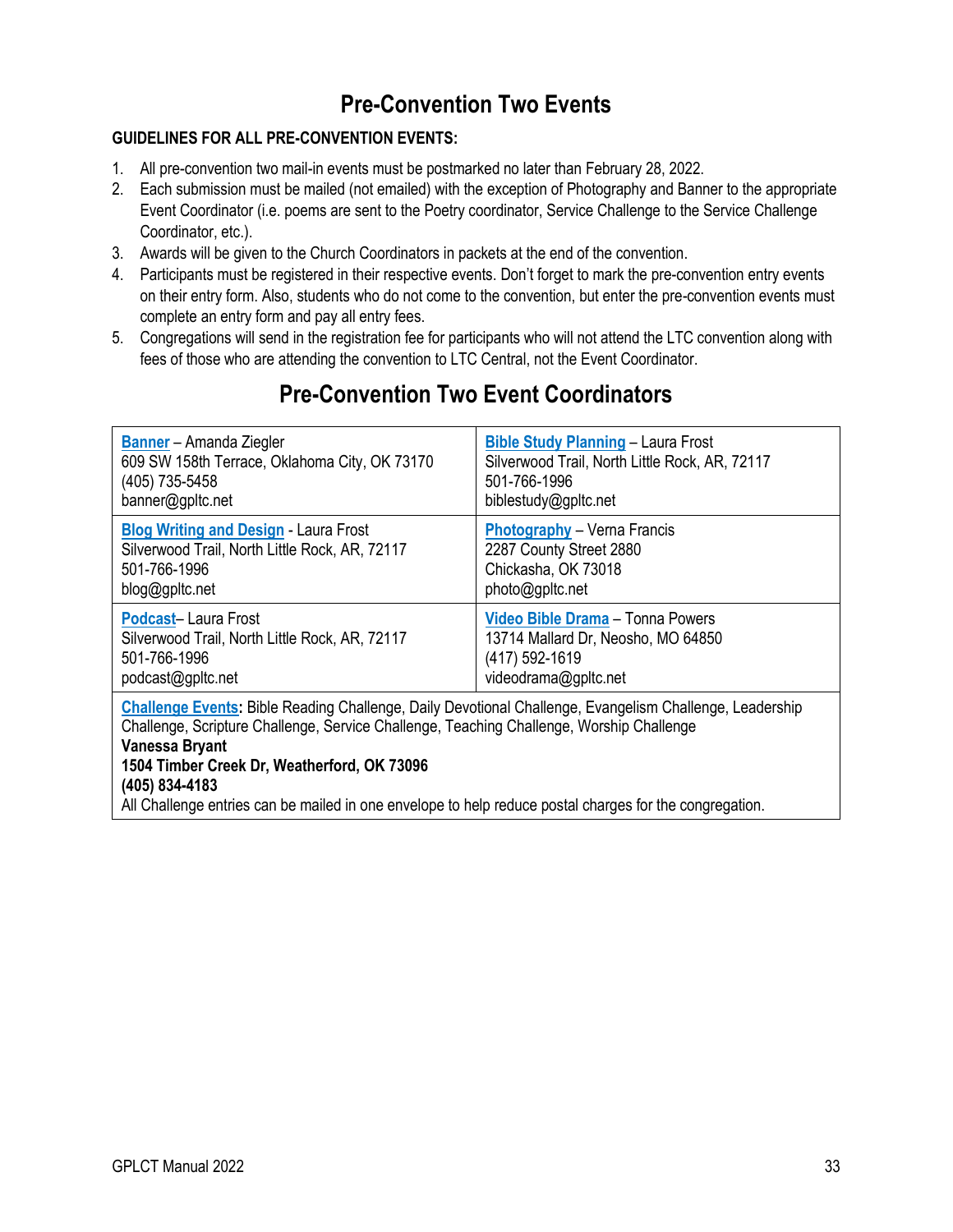### **Banner**

### <span id="page-37-0"></span>**PURPOSE:**

To give young people an opportunity to develop their talents, creative ideas, and artistic techniques to communicate a biblical thought or theme. The Christian banner should make a clear point and develop a visual representation of the current year's LTC theme.

### **GUIDELINES:**

- 1. Size: Preferably, the banner shall be no larger than three feet by six feet (including stand). Banners can be oriented horizontally or vertically. Nothing may extend beyond this area. Smaller sizes are permissible.
- 2. Identification and Submission: Two copies of a Team Event Participant List (even if done by an individual) containing the congregation name, team numbers, age level and list of participants shall be enclosed in an envelope sent in with three digital photos of the banner. The photos should be between 2 and 6 megapixels in size and emailed to the event coordinator.
- 3. Materials: Banners are to be made primarily of cloth and are to be two-dimensional. Three-dimensional designs are great on bulletin boards, but unpractical for banners. For the most part, painting of the banner should also be kept to a minimum. Small non-cloth accents can be used such as gemstones, etc.
- 4. Grade Level/Numbers: There are three grade levels in which to compete: 3-6, 7-9,10-12. The level is determined by the oldest participant on the team. Each congregation may submit any number of teams per grade level. There is a limit of 6 participants per team, but each student may work on only one banner.

**AWARDS:** There are three ratings available in each grade level – Gold, Silver, and Bronze.

### **JUDGING CRITERIA:**

- **Theme**  How well does the banner depict the theme?
- **Depicts the theme through text** It is not required to write the theme out on the banner, however, text should be used as one of the main parts of the design. Depicts theme through the use of visuals and also use means other than text: shapes, pictures, designs, etc. Since paper is not allowed, are any photos or pictures transferred to cloth?
- **Creativity** How well does the banner show creativity? In display of text, how creatively the text is used on the banner? In display of visuals, how creatively are the visuals on the banner arranged and used? How aesthetically pleasing is the banner?
- **Visual neatness** How "neat" and "clean" the banner is. Are there loose strings, smudges of glue or paint, etc.? How neatly are the letters, shapes, and visuals cut out and applied to the banner?
- **Use and blending of color** How well do the colors you use go together, and how well do they function? For instance, colors may coordinate, but use of too many dark colors may make the banner hard to read.
- **Use of cloth materials and decorations** Is the banner made of primarily cloth materials? Small solid objects, like gemstones can be used; larger items, such as mirrors, dolls, figurines, should not be used. Paper cannot be used – this includes the use of photos, pictures, etc. 3-D objects should not be used on a banner.
- **Overall impact of banner** How well all of the elements of the banner came together to depict the current year's theme? Are there other observations that do not fit into other categories?

### **COACHES AND COORDINATORS:**

- Make certain that the students are correctly registered as LTC participants (whether or not they come to the convention) and complete all requirements by the Pre-Convention Two Event deadline.
- Assist students without doing the work for them.
- Communicate to the church coordinator the number of teams, participants, and grade level of those groups.
- Verify that students are on only one banner team; they may move up, but not down, age group wise.
- Determine that each banner team has a maximum of 6 participants.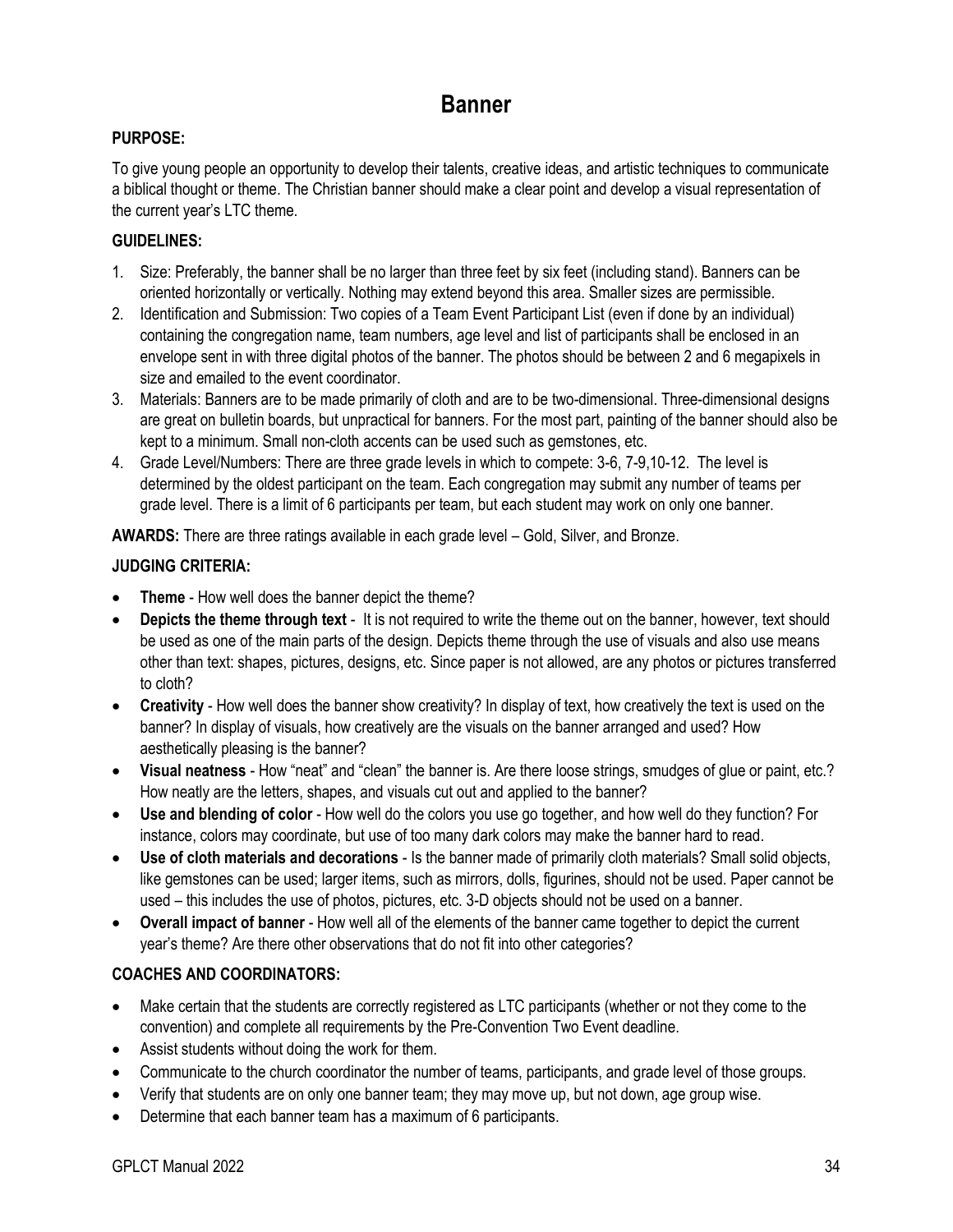- Email a team sheet from the registration website to the event coordinator along with photos of the banner. More than one team's photos can be included in the same email, but each team should be clearly identified with each set of photos. Email the photos and team sheet to the event coordinator before the Pre-Convention Two Event deadline.
- Pick up the evaluations on the Saturday evening of the convention.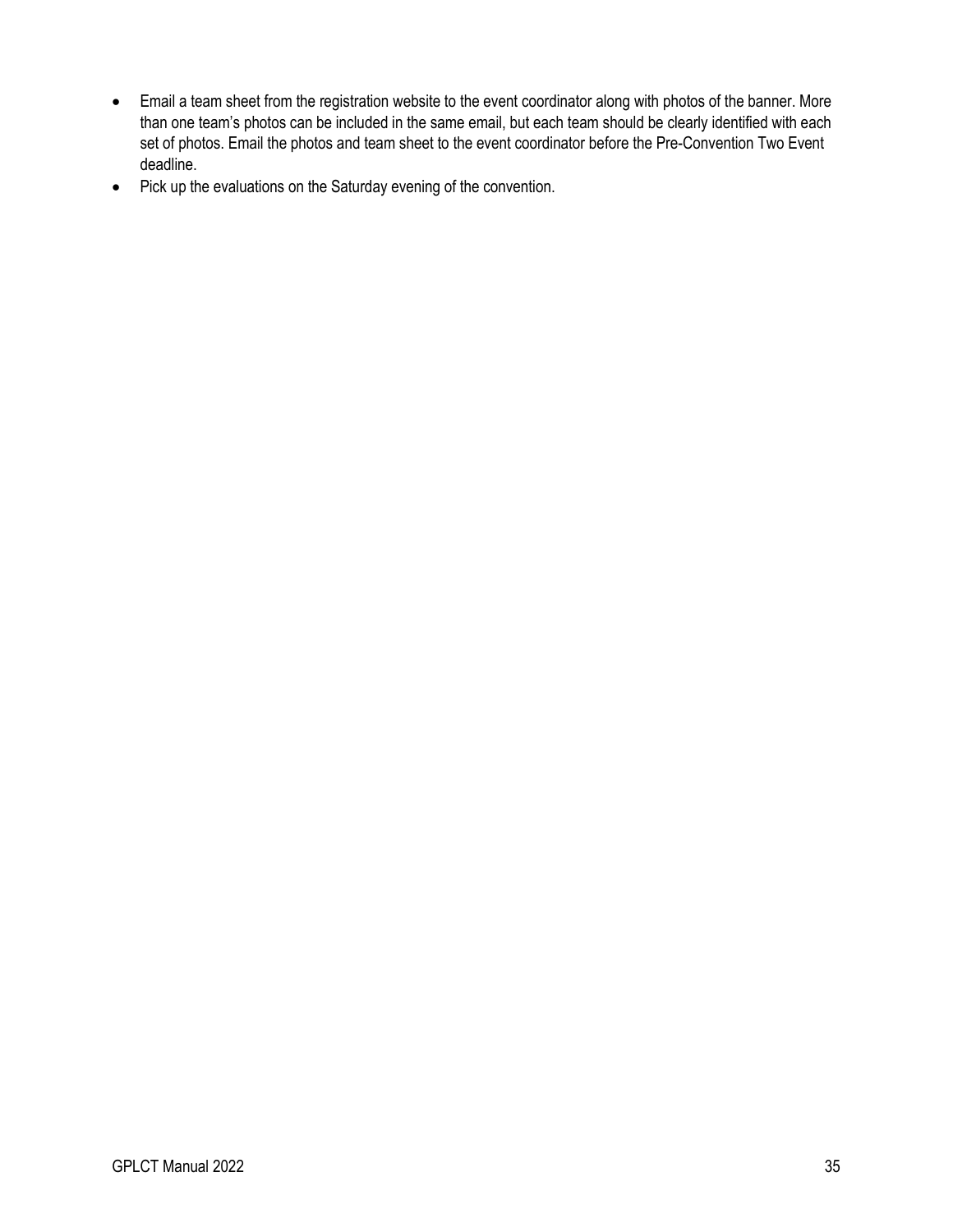### **Blog Writing and Design**

### <span id="page-39-0"></span>**PURPOSE:**

A blog is a website that consists of informal, conversational style posts or entries. Posts are typically displayed in reverse chronological order with the most recent post appearing first at the top of the web page. Blog writing is about sharing knowledge, personal experiences, and passion for Christ with the world. The blog writing and design event provides participants with the opportunity to express thoughts, relate experiences, and allow others to read about God at work. Blogs will be related to the text and theme of LTC.

### **GUIDELINES:**

- 1. Include a title for the blog.
- 2. Each entry should be at least one paragraph. Entries should be done a minimum of once a week for 8 weeks or longer.
- 3. Each entry should include a combination of personal experience with useful information, tips, facts, verses, etc.
- 4. Entries may be accompanied by photographs or images, if desired.
- 5. Submissions may also include a comments section where the participant includes 3-5 possible comments or questions that readers might have as well as a response to each.
- 6. Provide a design/layout for the blog either drawn by hand or in electronic format.
- 7. Any content or images that you do not own should be noted. Include sources and ownership information.
- 8. Submissions must include the participant's name, grade, church name with congregation number, and copyright information.
- 9. Adult assistance shall be limited to that of advice and supervision: the blog shall be the participant's work only.
- 10. Grade levels 7-12.
- 11. By sending your blog to LTC you are granting permission to LTC to upload your work to the LTC website as a resource for future participants. Please include your personal copyright information.

### **AWARDS:**

There are three ratings available – Gold, Silver and Bronze.

### **JUDGING CRITERIA:**

- 1. **Purpose** The purpose of the blog and the intended audience should either be clearly stated or made obvious through the design.
- 2. **Content** Content refers to information provided in the blog including facts, tips, verses, personal thoughts, graphics, etc. How relevant and appropriate is the blog content? Is God glorified? Is the reader uplifted? Does content match the purpose of the blog?
- 3. **Theme** The current year's LTC theme must be incorporated into the blog.
- 4. **Creativity/Layout** Use of design, images, etc. Does the blog have an organized structure? Are copyright laws observed and appropriate credit given to authors?

- Guide the students as they create a blog that reflects the current year's LTC theme and/or the scriptural text for LTC.
- Students must be correctly registered for this event and complete all requirements by the Pre-Convention Two Event deadline.
- With the exception of special cases (determined by communication with the Event Coordinator) all entries will now be submitted via email.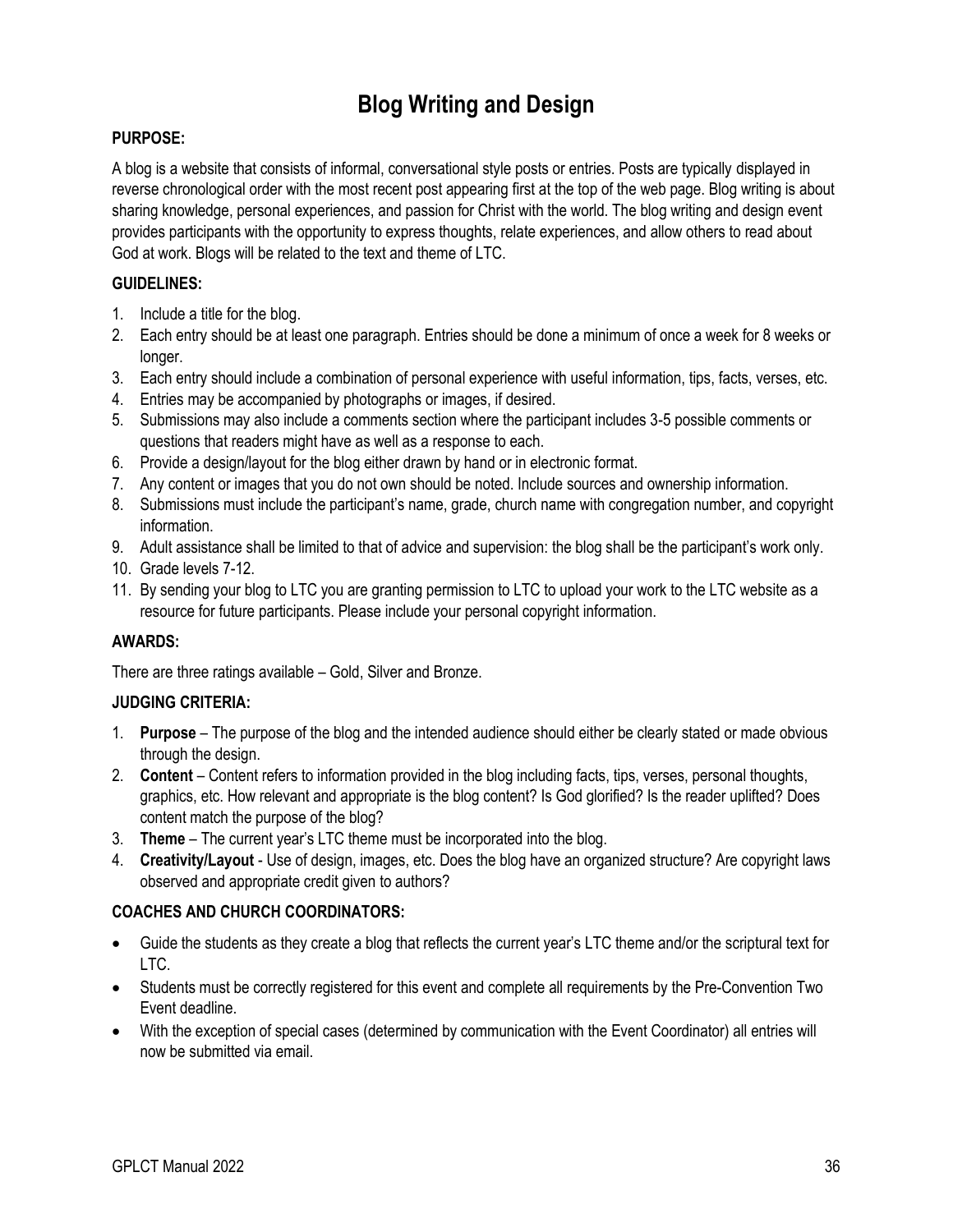### **Bible Study Planning**

### <span id="page-40-0"></span>**PURPOSE:**

Being able to plan and lead a Bible study is an important skill for participants to have as they move into leadership roles. This provides valuable experience for participants preparing to minister to their fellow students on a college campus, work as a youth ministry intern, studying with co-workers, etc. This event provides participants with the opportunity to learn how to plan a study based on the LTC theme and/or text, including all aspects and details necessary, that can be used with other students.

### **GUIDELINES:**

- 1. **Duration** Determine the length of the study: 4 weeks, 8 weeks, or 12 weeks
- 2. **Audience** The study should be geared toward students of youth group age, whether middle school, high school or both.
- 3. **Schedule** Provide a schedule of how the text or subject will be covered in each meeting.
- 4. **Leader Guide** Provide a guide that could be used by the leader of the study. This can include the format for the study, introductory material, texts to read, comments to make, etc.
- 5. **Discussion Questions** Provide a list of questions and possible answers (no fewer than 5 questions, no more than 15 per meeting). Open-ended questions are strongly encouraged.
- 6. **Reference Materials** Provide a list of recommended reference materials that could be used in the study.
- 7. **Communication** Provide a plan for how the leader could promote the study and encourage people to attend as well as reminders each week. This could involve a variety of communication tools.
- 8. **Online** If the participant chooses, they can design a study that could be done online. It is up to the participant to decide what online tool would be used and the various facets of how an online study could be implemented. Creativity is encouraged.
- 9. **Grade Levels** 9-12.
- 10. **Teams** Event may be done by an individual or by a team of 2-3 people. An unlimited number of teams and/or participants from each congregation are allowed with a maximum of three students per team. One team of students may only work on one entry. Students may not be on more than one team.
- 11. **Submission** Entries may be handwritten or in Word format. If handwritten, they will need to be converted to a PDF in order to be emailed.

### **AWARDS:**

There are three ratings available – Gold, Silver and Bronze.

### **JUDGING CRITERIA:**

Judges will evaluate entries for completeness, attention to detail, biblical accuracy and relevance, application to the audience, and creative use of technology.

- Guide the students as they create a study.
- Email a team sheet from the registration website and the submission to the Event Coordinator on or before Pre-Convention Two deadline. With the exception of special cases (determined by communication with the Event Coordinator) all entries will be submitted via email.
- Students must be correctly registered for this event and complete all requirements by the Pre-Convention Two Event deadline.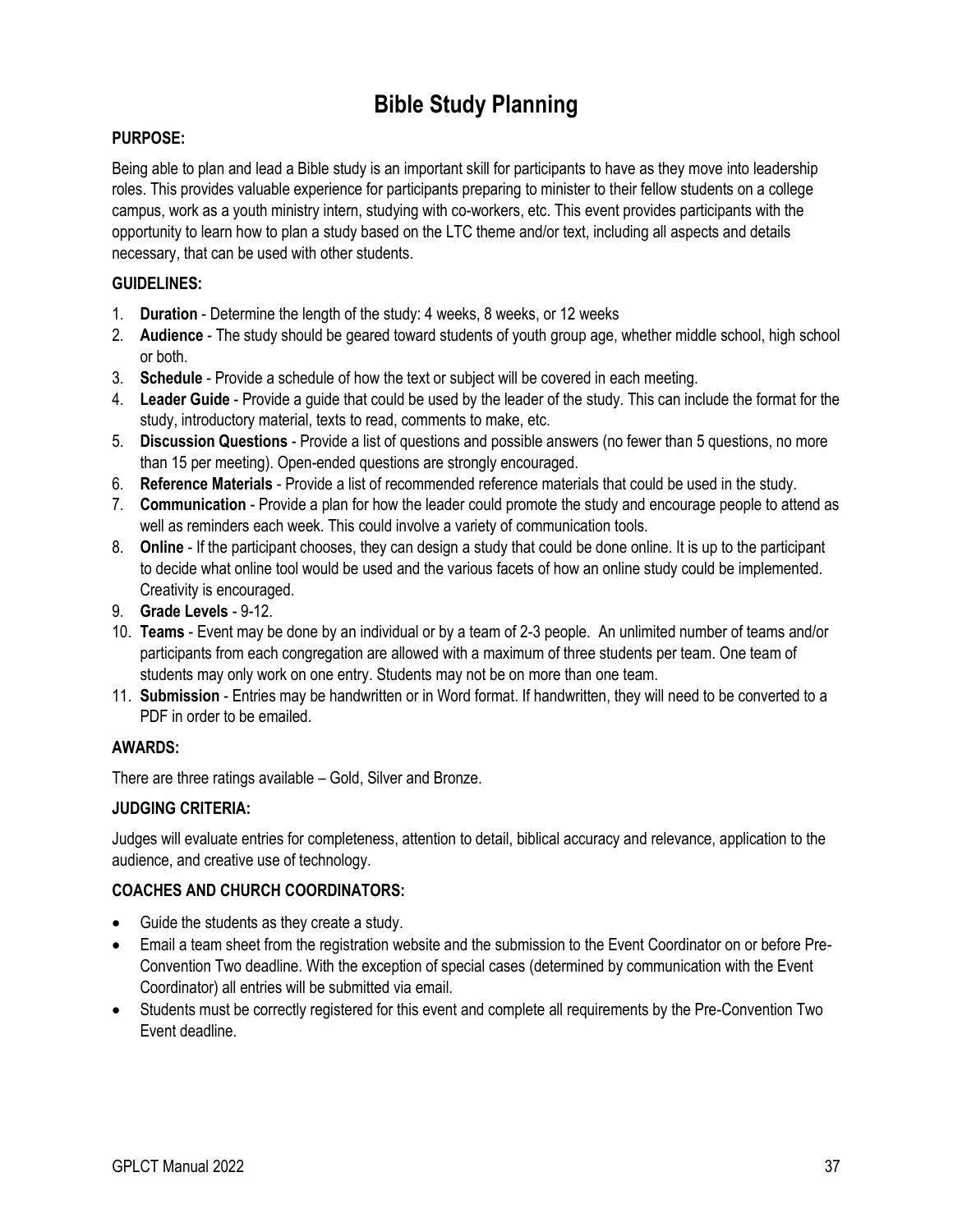### **Photography**

### <span id="page-41-0"></span>**PURPOSE:**

To help young people communicate their faith and beliefs through photography. Entries should make a clear point and should visualize the current year's theme.

### **GUIDELINES:**

- 1. **Size:** The size of digital photographs shall not exceed 5 MB.
- 2. **Presentation:** Photographs shall be in a JPG or TIFF format. The photographer entrant must be the one taking the photo and be the one to perform any digital manipulation to the photograph.
- 3. **Materials:** Photographs may be taken in either black-and-white or color.
- 4. **Theme:** Photographs must use this year's convention theme.
- 5. **Submission:** Email photo to **photo@gpltc.net** by the Pre-Convention Two Event deadline.

### **GRADE LEVEL:** 3-12.

**AWARDS:** There are three ratings available in each grade level – Gold, Silver, and Bronze.

#### **JUDGING CRITERIA:**

- *Standard Requirements* 
	- o Does the entry meet the stated presentation requirements?
- *Interpretation of Story* 
	- $\circ$  Does the entry itself interpret this year's theme?
- *Creativity* 
	- $\circ$  Does the artist present a clear picture of his or her own vision of the passage?
	- o Does the artist use his or her imagination to create an overall "essence" for the passage?
- *Craftsmanship* 
	- $\circ$  Is the entry neat and orderly?
	- $\circ$  Does the entry show that the artist has a mastery over the tools of the trade?
	- $\circ$  Does that entry show a mastery of contrast (e.g., rough/smooth, light/dark, focus/periphery)?

- Make certain that the students are correctly registered as LTC participants (whether or not they come to the convention) and complete all requirements by the Pre-Convention Two Event deadline.
- Monitor participants to confirm that each student submits only one photography entry.
- Compose an e-mail containing the digital photography submissions for your congregation. Please send all entries for your congregation on the same day and time. Each participant's name should be clearly identified by the file name of each photo. If all entries are sent at the same time it will better insure everyone getting their judging sheets and will minimize the loss of pictures.
- Attach a list of the students' names, grades, titles of submissions, and scriptures to the email and send to the event coordinator. The e-mail should include your name, congregation contact information, and congregation number.
- Please email or call the event coordinator if you have any questions.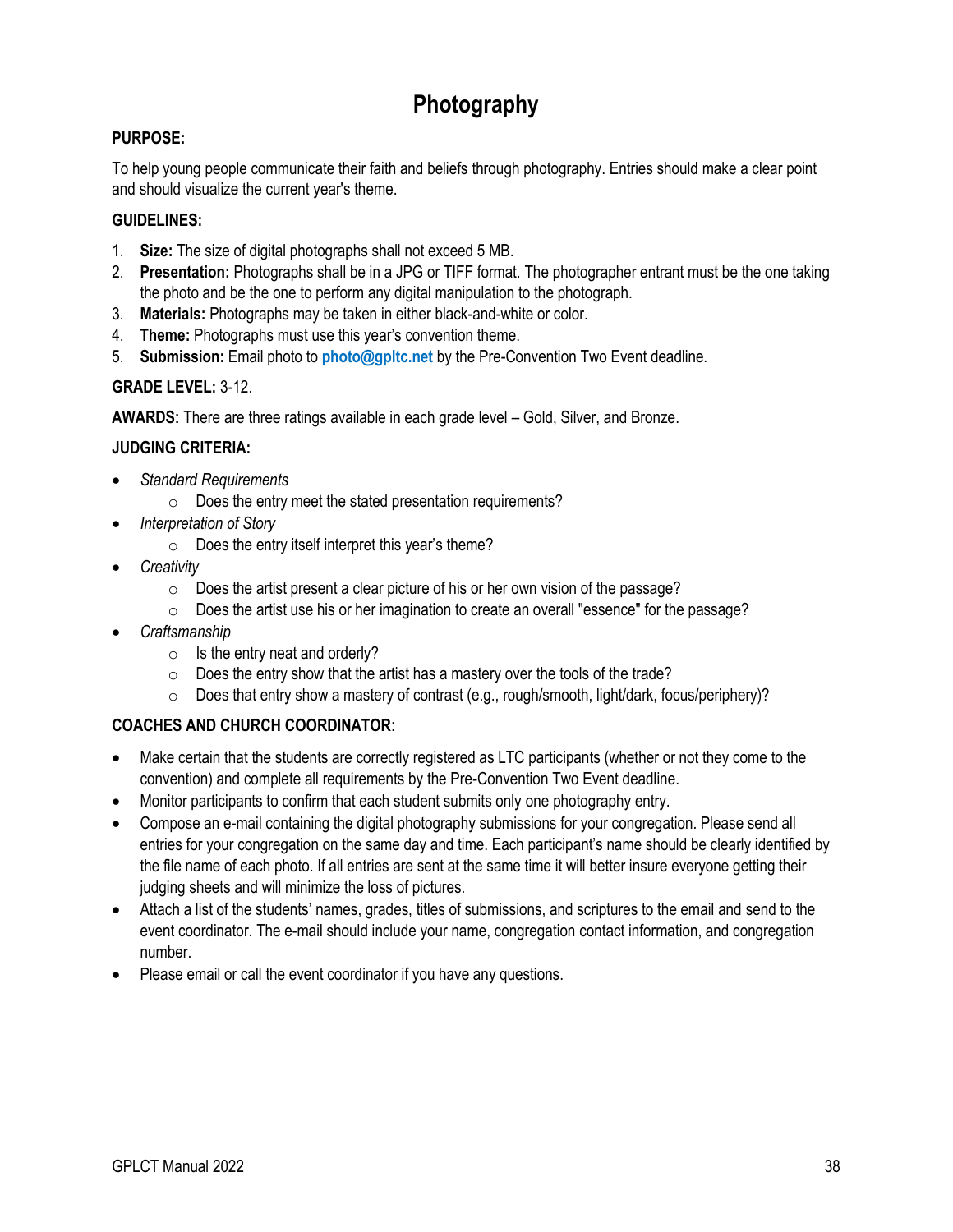### **Podcast**

### <span id="page-42-0"></span>**PURPOSE:**

A podcast is a series of multiple audio episodes focused on a particular topic. It differs from radio in that listeners can subscribe and listen to episodes whenever it is convenient. This event provides participants with the opportunity to record a podcast episode centered around the LTC theme or scriptural text for the year as well as provide podcast notes.

### **GUIDELINES:**

- 1. Podcast episode may consist of interviews, discussions, dramatic readings, etc. anything that would be found in a podcast episode today.
- 2. Should relate to this year's LTC theme and/or the related scriptural text.
- 3. For this event, the submission should include a brief introduction for the series (series title, purpose, etc.) immediately followed by the first episode of the series.
- 4. Time limit is 5-10 minutes for the actual episode which includes a brief introduction at the beginning.
- 5. Submission should include the podcast episode (which would serve as the first in a podcast series), podcast series title, a list of 3-5 additional episode titles that might be in this same series, and episode notes for the recorded podcast.
- 6. Podcast should be recorded and preferably submitted via an audio file or a shared link. The listing of future episodes, notes, etc. may be emailed separately if necessary. The required identifying information must be included.
- 7. Podcast may be done by an individual or a team of 2-5 people.
- 8. An unlimited number of teams and/or participants from each congregation are allowed with a maximum of five students per team. One team of students may only work on one entry. Students may not be on more than one team.
- 9. Grade levels 7-12.

**AWARDS:** There are three ratings available – Gold, Silver and Bronze.

### **JUDGING CRITERIA:**

- 1. **Purpose** Purpose of the series and the intended audience should made obvious in the recording.
- 2. **Content**  Information in the podcast and podcast notes including facts, verses, personal thoughts, questions, etc. How relevant and appropriate is the podcast content? Is God glorified? Is the listener uplifted and encouraged to subscribe to the podcast? Does content match the purpose of the podcast?
- 3. **Theme** The current year's LTC theme must be incorporated into the podcast.
- 4. **Creativity** How are music, sound effects, dialogue, humor, etc. incorporated?
- 5. **Legal** Are copyright laws observed and appropriate credit given to authors?

### **COACHES AND COORDINATORS:**

- Guide the students as they create a podcast episode that reflects the current year's LTC theme and/or the scriptural text for LTC.
- Email a team sheet from the registration website and the podcast submission to the Event Coordinator on or before Pre-Convention Two deadline. With the exception of special cases (determined by communication with the Event Coordinator) all podcasts will be submitted via an audio file or through a shared link.
- Students must be correctly registered for this event and complete all requirements by the Pre-Convention Two Event deadline.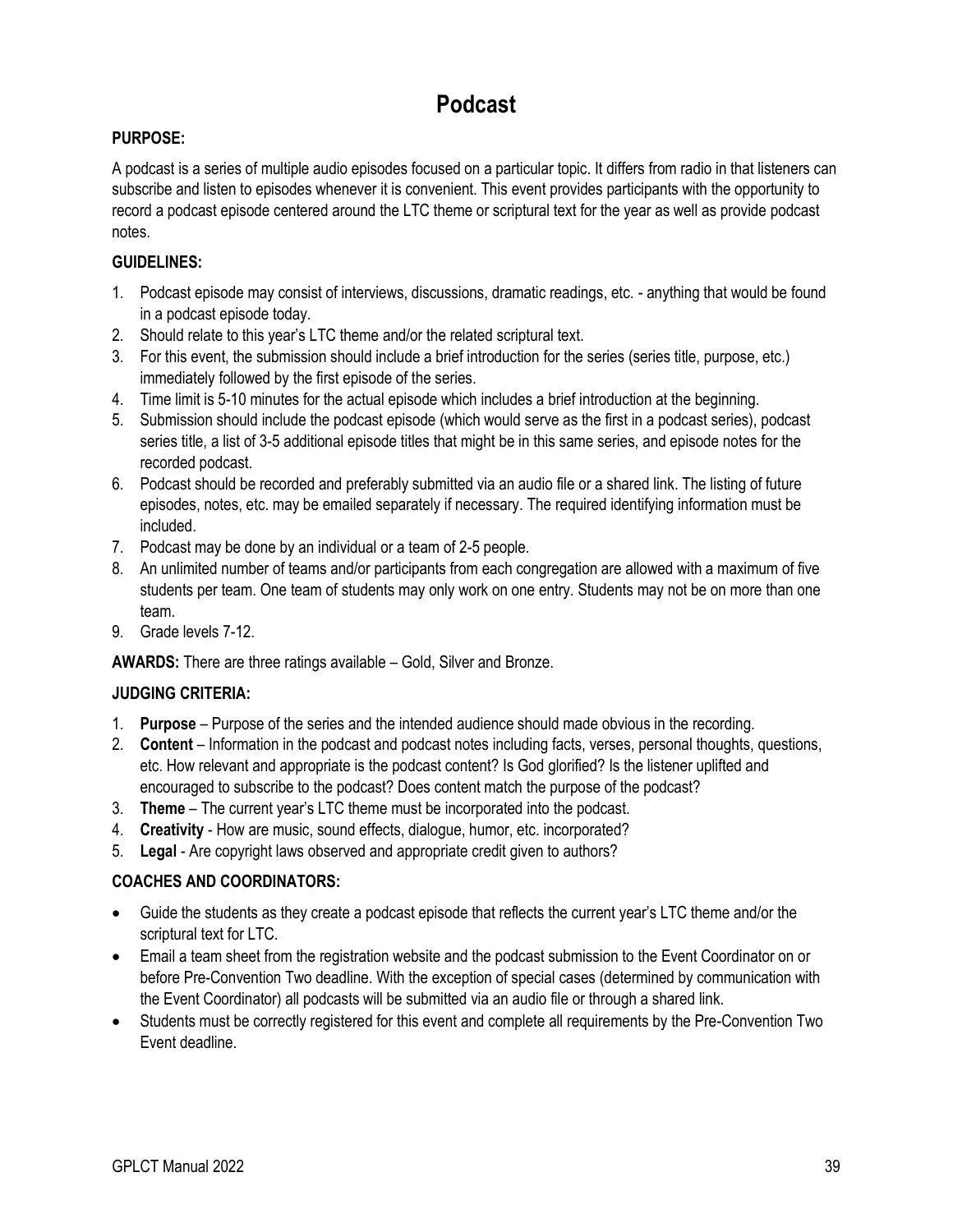### **Video Bible Drama**

### <span id="page-43-0"></span>**PURPOSE:**

To dramatize, on video, a Bible story or modern day application which illustrates the current year's LTC theme, using student actors with appropriate costumes and props.

### **GUIDELINES:**

- 1. The Bible Drama stories are to be selected from either the Old or New Testament; they may be a telling of a biblical story or a modern-day application.
- 2. The video play must incorporate a dramatization of a Bible story or principle that illustrates the current year's LTC theme. Additionally, it may include a modern-day application, if desired.
- 3. Maximum length of the drama is ten minutes. Dramas which exceed the ten-minute time limit will be subject to having their medal award reduced as the judges deem appropriate.
- 4. Video must be submitted in a digital format. Video cassette tapes will not be accepted. Each video shall be labeled with the following documentation: Year and theme; LTC Congregation name and LTC Congregation number; Grade level of participants; and Title of drama.
- 5. Print a team sheet from the registration website and send it with the entry. Separate typed documentation for each drama submitted shall include: Name and address of the congregation of the participants; LTC Congregation number; Name, address, and phone number of contact person; and Script (including scripture references) of the drama. Failure to provide required documentation will result in reduction of the final evaluation.
- 6. Participating groups may submit more than one entry, but each drama submitted must be recorded on a separate CD/DVD with pertinent typed documentation labeled on the CD/DVD .
- 7. Grade levels are 3-12.
- 8. The drama may include students from more than one division; however, the drama will be judged in the division of the oldest participant. All actors and narrators are to be student participants.

**AWARDS:** There are three ratings available in each grade level – Gold, Silver, Bronze.

### **JUDGING CRITERIA:**

- *Script* 
	- $\circ$  Theme -- Adherence to the current year's theme is clearly and easily perceived.
	- $\circ$  Biblical Accuracy -- Story re-enactment will adhere to the details or principle revealed in the scriptures. Although some embellishment may be required for smooth dialogue, understanding action, etc., the facts as described in the Bible may not be altered.
	- $\circ$  Continuity -- Story line and dialogue should flow smoothly, particularly in the transition that must occur when a modern application is included.
- *Actors* 
	- o Delivery -- Speaking and interaction between characters should be smooth and natural.
	- o Poise -- Movement and reactions of the characters should be appropriate for the story and seem "real" to the observer.
- *Costumes and Setting* 
	- $\circ$  Costumes -- Clothing shall be appropriate for story and lend authenticity to roles characters portray.
	- $\circ$  Set Design -- Sets and props need not be elaborate. However, creative use of setting and props make the situation believable, and adds to the overall effect.
- *Technical Expertise* 
	- $\circ$  Clarity of Picture -- Characters and action should be clearly discerned, not fuzzy or indistinct. Transition between scenes or "takes" should be smooth.
	- $\circ$  Clarity of Sound -- All actors, sound effects, music, etc. should be clearly heard and understood.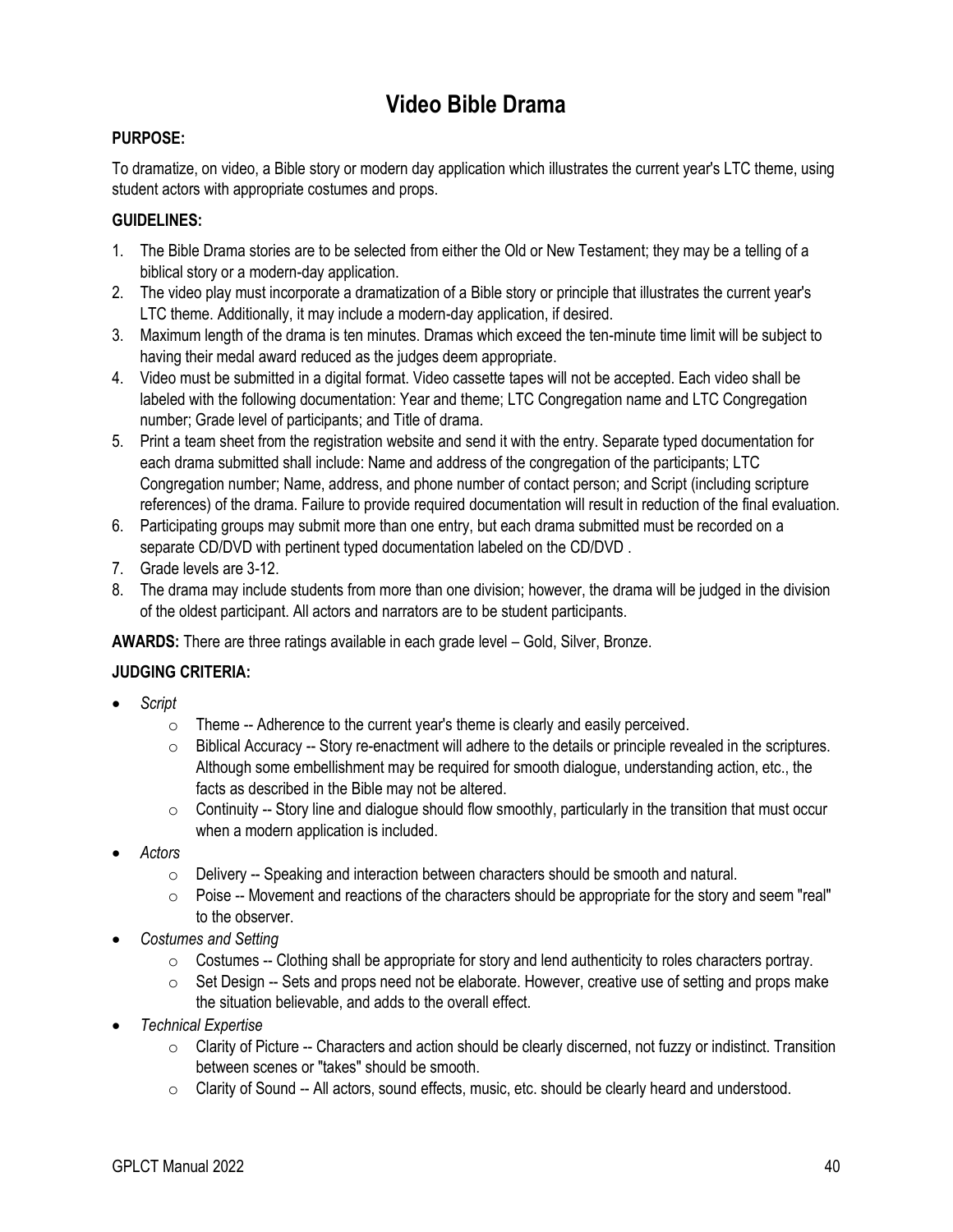- o Special Effects -- Creativity in lighting, camera angles and other different approaches can greatly enhance the production. It is important to note that editing out mistakes can also improve the final product.
- *Overall Effect* Audience Appeal; when the play is finished, notice the observers' response to the production as a whole.

- Make certain that the students are correctly registered as LTC participants (whether or not they come to the convention) and complete all requirements by the Pre-Convention Two Event deadline.
- By the Pre-Convention Two deadline, the coach or church coordinator will submit the videos with all of the above mentioned documentation (with team sheet) to the event coordinator.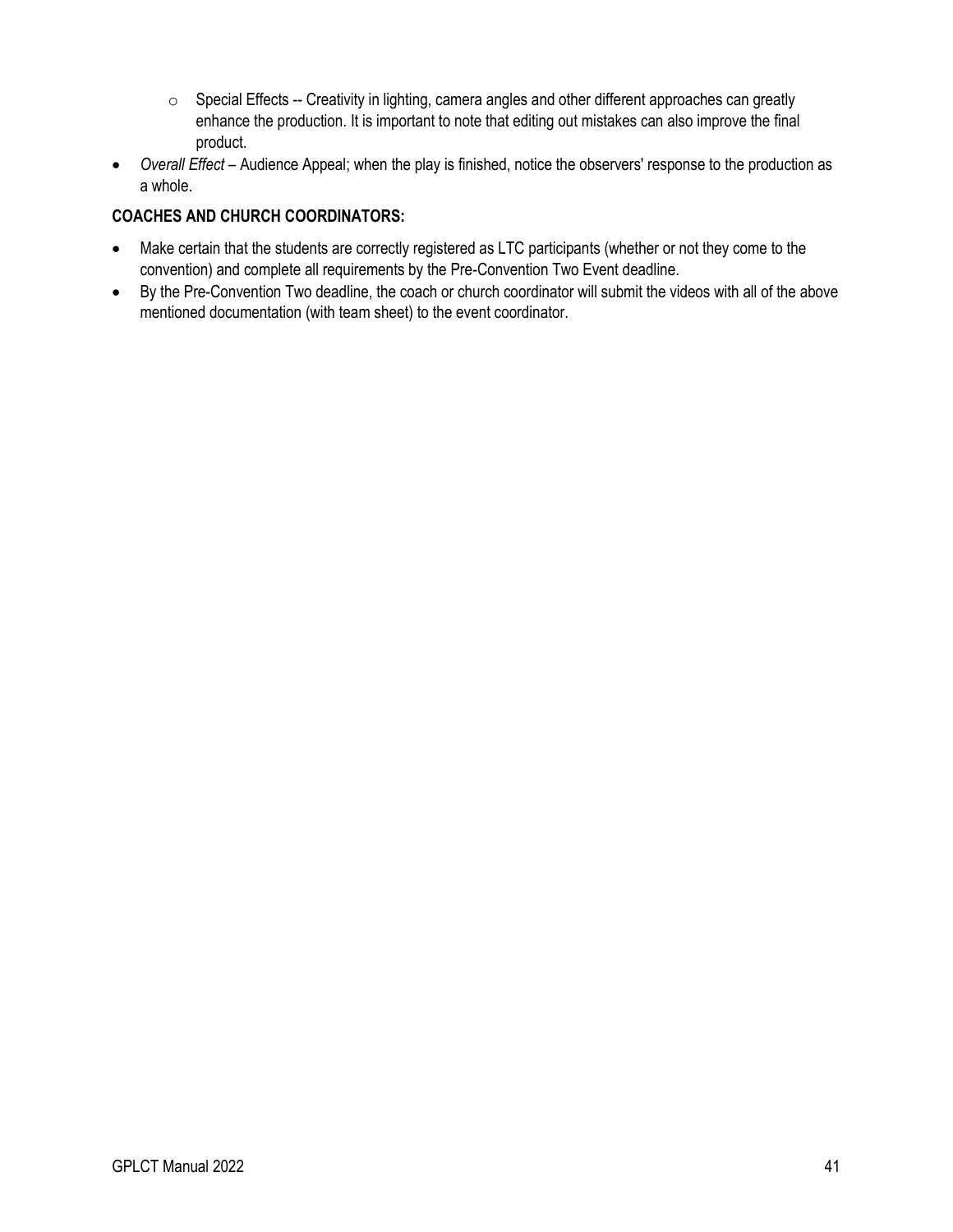### **Challenge Events**

<span id="page-45-0"></span>The Challenge Events allow any young person with enough commitment to a specific ministry of the church to receive a Gold award at LTC. The following events are challenge events:

- Daily Devotional Challenge
- Evangelism Challenge
- Leadership Challenge
- Service Challenge
- Teaching Challenge
- Worship Challenge

The guidelines for each of these events are on the following pages. For each of these events, the church coordinator or coach must completely fill out a **[Challenge Submission Form](#page-46-0)**, listing each participant's name and their earned award. The church coordinator is responsible for verifying that each of these challenges have been properly met. Several of the events give the coach or coordinator a form to keep track of an individual's effort: Evangelism Challenge, Scripture Challenge, and Service Challenge. These need to be kept current as the work is done, and a copy is used to prepare the CSF by the Pre-convention Event Two deadline. The forms for individuals are not to be sent in with the submission; only the CSF forms. Please follow the submission instructions found with each individual event.

Copies of these completed forms should always be kept at the participating congregation. If more students participate than can fit on one form, please make additional copies of this sheet, attach them together, and submit totals for all of the sheets on the top sheet.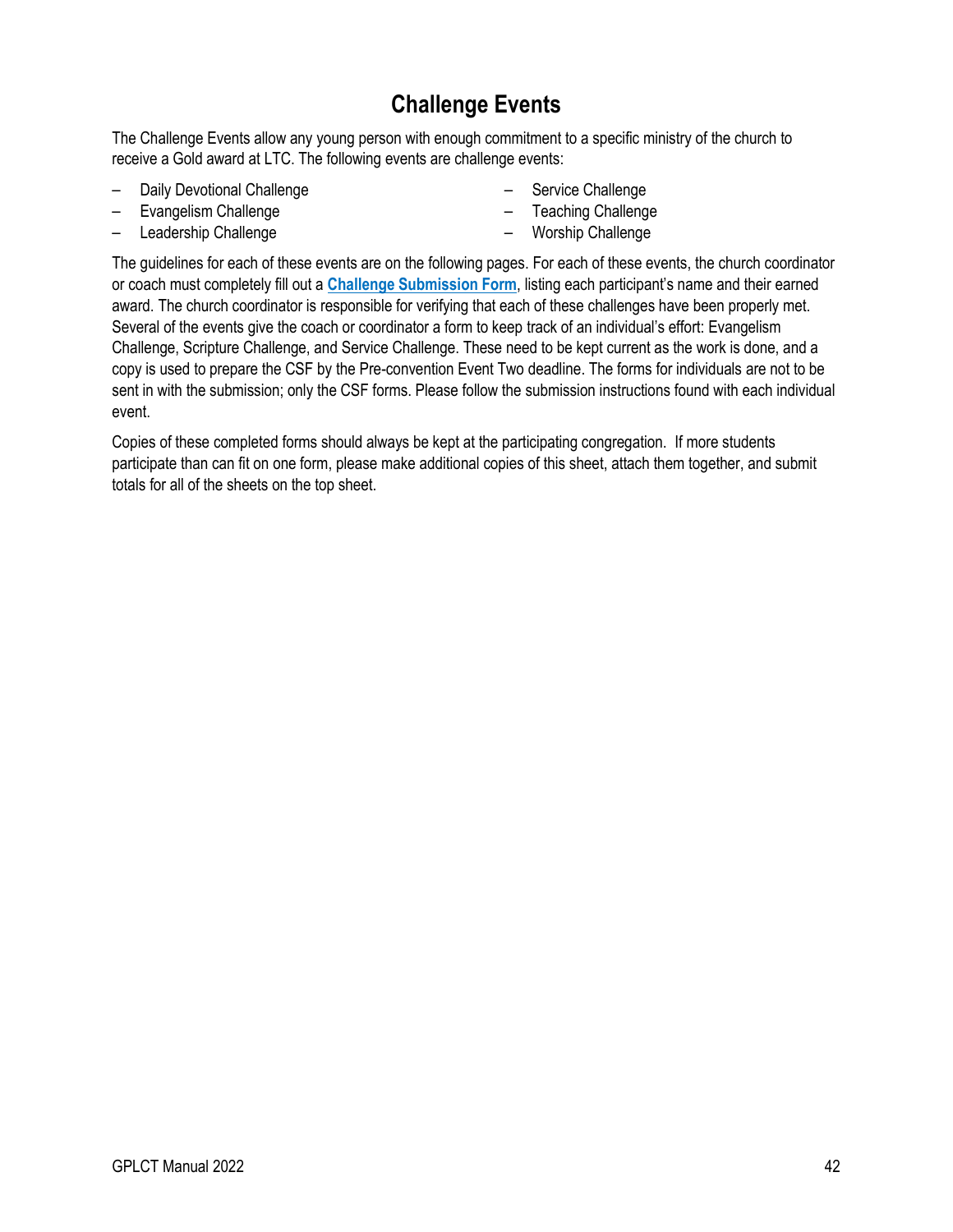# **Challenge Submission Form**

<span id="page-46-0"></span>

| <b>Challenge Event:</b>     |   |                    |         |  |
|-----------------------------|---|--------------------|---------|--|
| <b>Church ID Number:</b>    |   |                    |         |  |
| <b>Church Name</b>          |   |                    |         |  |
| <b>City</b>                 |   |                    |         |  |
| State, ZIP                  |   |                    |         |  |
|                             |   |                    |         |  |
| <b>LTC Participant Name</b> |   | Award (circle one) |         |  |
| $\mathbf{1}$                | G | $\mathsf S$        | $\sf B$ |  |
| $\mathbf{2}$                | G | $\mathbb S$        | $\sf B$ |  |
| $\mathbf{3}$                | G | $\mathsf S$        | $\sf B$ |  |
| $\overline{\mathbf{4}}$     | G | $\mathsf S$        | $\sf B$ |  |
| $5\phantom{.0}$             | G | $\mathsf S$        | $\sf B$ |  |
| $6\phantom{a}$              | G | $\mathsf S$        | $\sf B$ |  |
| $\overline{7}$              | G | $\mathsf S$        | $\sf B$ |  |
| $\pmb{8}$                   | G | $\mathsf S$        | $\sf B$ |  |
| $\boldsymbol{9}$            | G | $\mathsf S$        | B       |  |
| 10                          | G | ${\mathsf S}$      | $\sf B$ |  |
| 11                          | G | $\mathsf S$        | $\sf B$ |  |
| 12                          | G | $\mathbb S$        | $\sf B$ |  |
| 13                          | G | ${\mathsf S}$      | $\sf B$ |  |
| 14                          | G | S                  | B       |  |
| 15                          | G | $\mathsf S$        | $\sf B$ |  |
| 16                          | G | $\mathsf S$        | $\sf B$ |  |
| 17                          | G | $\mathsf S$        | $\sf B$ |  |
| 18                          | G | $\mathsf S$        | $\sf B$ |  |
| 19                          | G | $\mathsf S$        | $\sf B$ |  |
| <b>Total Medal Count</b>    |   |                    |         |  |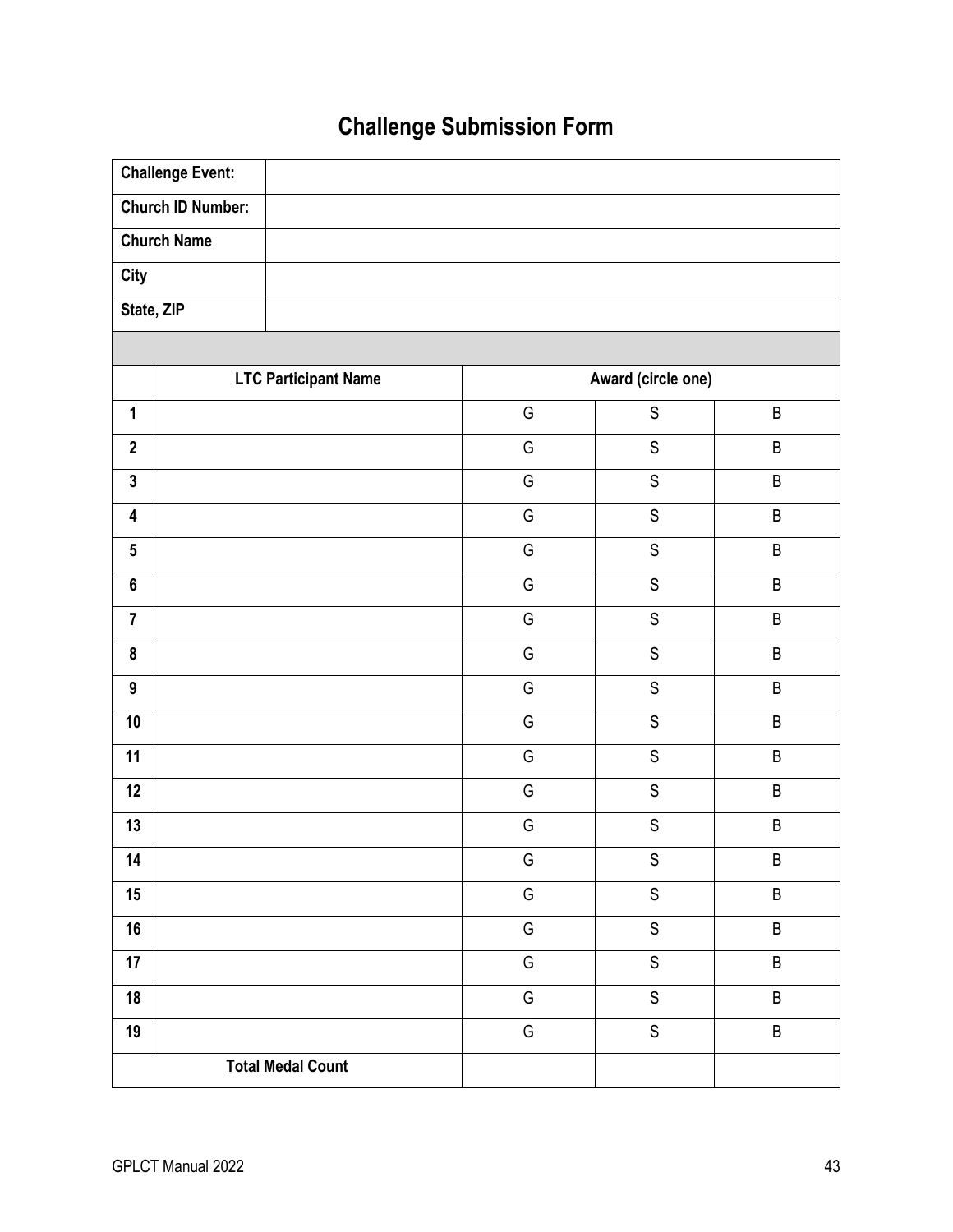### **Bible Reading, Challenge**

### **PURPOSE:**

This event will allow the participants to have experience reading aloud from the Bible in public.

### **GUIDELINES:**

- 1. Entries shall be submitted by individuals on or before the deadline date for Pre-Convention Two Events.
- 2. Passages may not be repeated.
- 3. A brief introduction is required for each reading. This introduction should contain contextual information such as: who, what, when, where, and why, as well as other pertinent contextual information and the translation being read from.
- 4. The participant should not interpret or explain the passage.
- 5. Memorization is neither required nor encouraged for this event.
- 6. There are four graded levels in this event: 3-4, 5-6, 7-9, 10-12
- 7. For each student, complete the **[Bible Reading Certification Form](#page-48-0)** (on the next page) including a list of the passages read, the situation in which the readings occurred. Keep these on file at the congregation.
- 8. Summarize the results of all Bible Reading Certification Forms on the Challenge Submission Forms (CSF), and submit this form to the Challenge Coordinator on or before the Pre-Convention Deadline.

**AWARDS:** There are four ratings available in each grade level.

- **Grades 3-4:** Gold = 4 passages; Silver = 3 passages; Bronze = 2 passages
- **Grades 5-6:** Gold = 5 passages; Silver = 4 passages; Bronze = 3 passages
- **Grades 7-9:** Gold = 7 passages; Silver = 6 passages; Bronze = 5 passages
- **Grades 10-12:** Gold = 9 passages; Silver = 8 passages; Bronze = 7 passages

- Make certain that the students are correctly registered as LTC participants (whether or not they come to the convention) and complete all requirements by the Pre-Convention Two Event deadline.
- Verify that students have completed the Bible readings prior to the deadline date for entry of pre-convention events.
- Assist students in preparing introductions for a number of passages from the Bible.
- Observe students as they, in a public forum, give the introduction and read the passages.
- Assist students in completing the **[Bible Reading Certification Form](#page-48-0)** (a form to copy is found on the following page).
- Mail the completed **[Challenge Submission Form](#page-46-0)** to the Challenge Coordinator on or before the Pre-Convention Two Event deadline.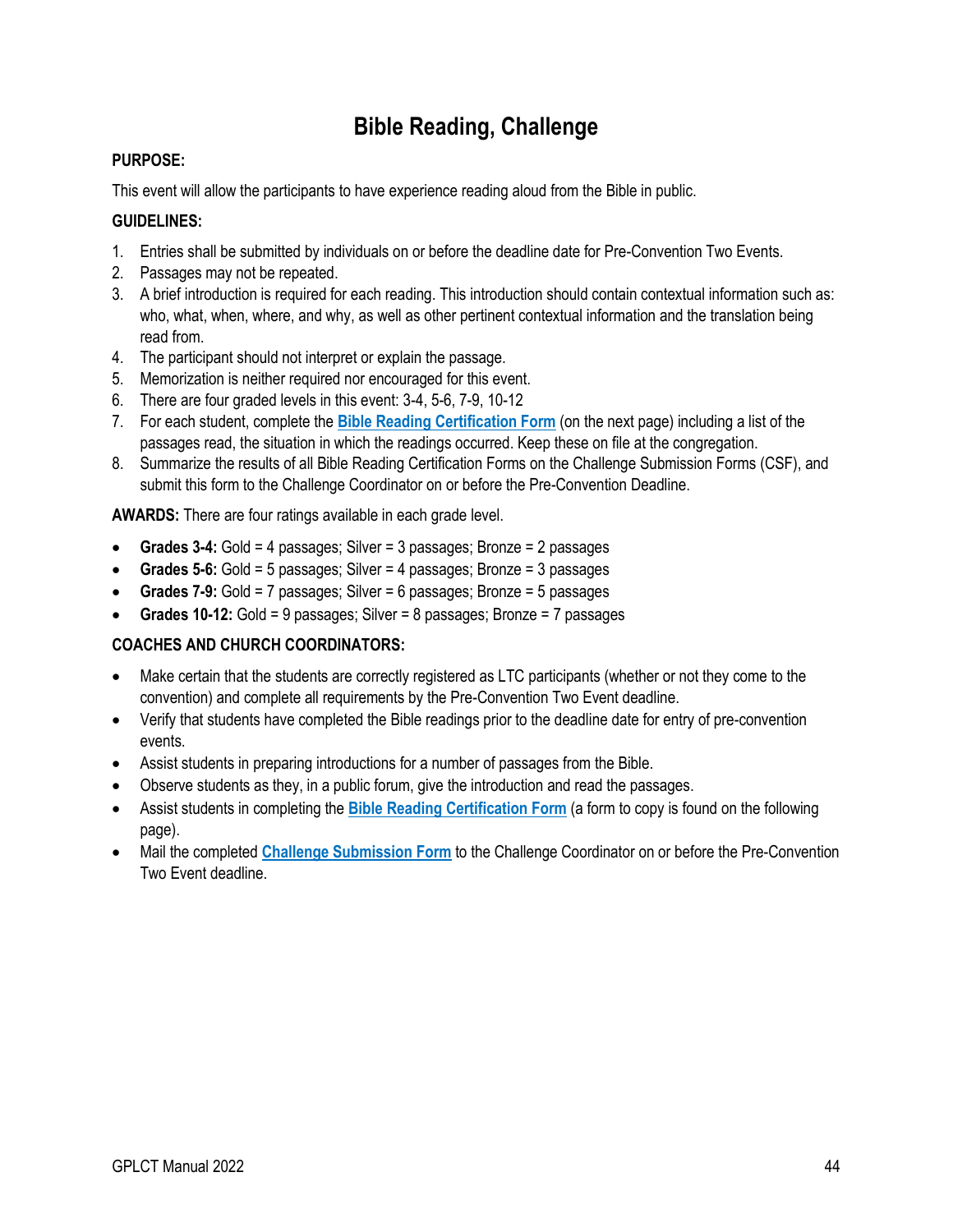# **Bible Reading Certification Form**

<span id="page-48-0"></span>

|                               | <b>LTC Participant Name:</b> |                                 |           |  |
|-------------------------------|------------------------------|---------------------------------|-----------|--|
| <b>Participant Signature:</b> |                              |                                 |           |  |
|                               | <b>Grade Level:</b>          | <b>Number of Passages Read:</b> |           |  |
|                               |                              |                                 |           |  |
| <b>Church ID:</b>             |                              |                                 |           |  |
|                               | <b>Church Name:</b>          |                                 |           |  |
|                               | <b>Church Address</b>        |                                 |           |  |
|                               | (City, State, ZIP):          |                                 |           |  |
|                               |                              |                                 |           |  |
|                               | <b>Church Coordinator:</b>   |                                 |           |  |
| Signature:                    |                              |                                 |           |  |
|                               | Verses Read                  | Situation                       | Date Read |  |
| $\mathbf{1}$                  |                              |                                 |           |  |
| $\overline{2}$                |                              |                                 |           |  |
| $\mathfrak{Z}$                |                              |                                 |           |  |
| $\overline{4}$                |                              |                                 |           |  |
| $\overline{5}$                |                              |                                 |           |  |
| $\,6$                         |                              |                                 |           |  |
| $\overline{7}$                |                              |                                 |           |  |
| $\bf 8$                       |                              |                                 |           |  |
| $\boldsymbol{9}$              |                              |                                 |           |  |
| $10\,$                        |                              |                                 |           |  |
| 11                            |                              |                                 |           |  |
| $\overline{12}$               |                              |                                 |           |  |
| $\overline{13}$               |                              |                                 |           |  |
| 14                            |                              |                                 |           |  |
| 15                            |                              |                                 |           |  |
| 16                            |                              |                                 |           |  |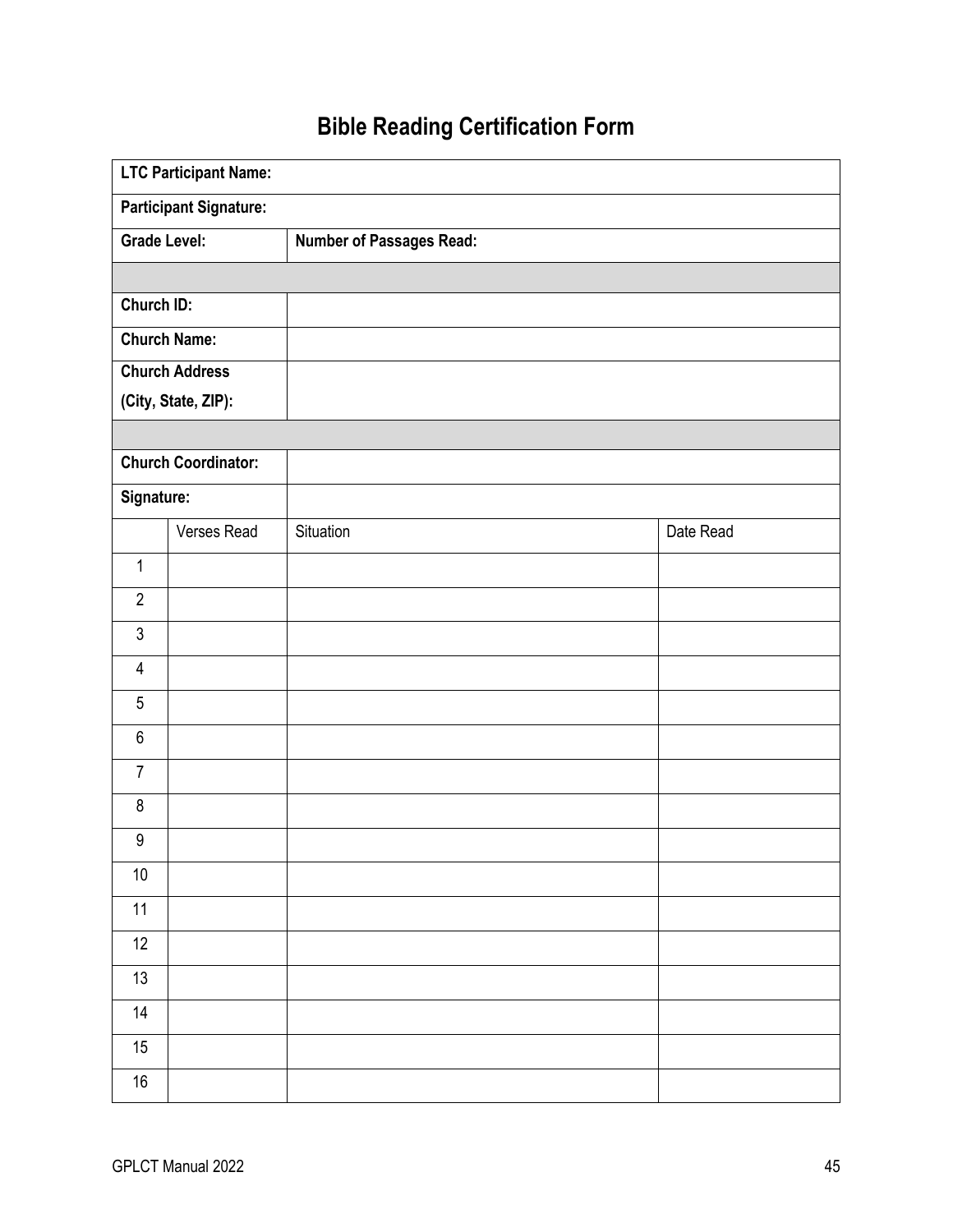### **Daily Devotional Challenge**

### **PURPOSE:**

To promote the habit of daily Bible reading and prayer.

### **GUIDELINES:**

- 1. This event is open to 3rd 12th grade students.
- 2. The participant must read the Bible following a set plan. Two possible plans are outlined below. Additional plans may be developed by the church coordinator.
- 3. The participant must spend time in prayer each day and keep a journal of things that they pray about. This journal will allow them to observe how the Lord works in their prayer life.
- 4. The Church Coordinator may produce a blank journal to aid students; a purchased journal may also be used.
- 5. Upon completion of the journals, the Church Coordinator (or their designate) will assign a score and fill out the CSF form for all of entrants for that congregation.

### **AWARDS:**

### *Plan 1*

- 3RD 6TH GRADES
	- $\circ$  Gold 40 days in 43 total days
	- $\circ$  Silver 30 days in 32 total days
	- $\circ$  Bronze 21 days in 22 total days
- 7TH 12TH GRADES
	- $\circ$  Gold 60 days in 63 total days
	- $\circ$  Silver 45 days in 47 total days
	- $\circ$  Bronze 30 days in 31 total days

### *Plan 2*

- 3RD 6TH GRADES
	- $\circ$  Gold 10 minutes a day 5 days a week for 3 consecutive months
	- $\circ$  Silver 10 minutes a day 4 days a week for 3 consecutive months
	- $\circ$  Bronze 10 minutes a day 3 days a week for 3 consecutive months
- 7TH 12TH GRADES
	- $\circ$  Gold 15 minutes a day 5 days a week for 3 consecutive months
	- $\circ$  Silver 15 minutes a day 4 days a week for 3 consecutive months
	- $\circ$  Bronze 15 minutes a day 3 days a week for 3 consecutive months

- Make certain that the students are correctly registered as LTC participants (whether or not they come to the convention) and complete all requirements by the Pre-Convention Two Event deadline.
- Submit all Daily Devotional entries on a **[Challenge Submission Form](#page-46-0)** to the event coordinator.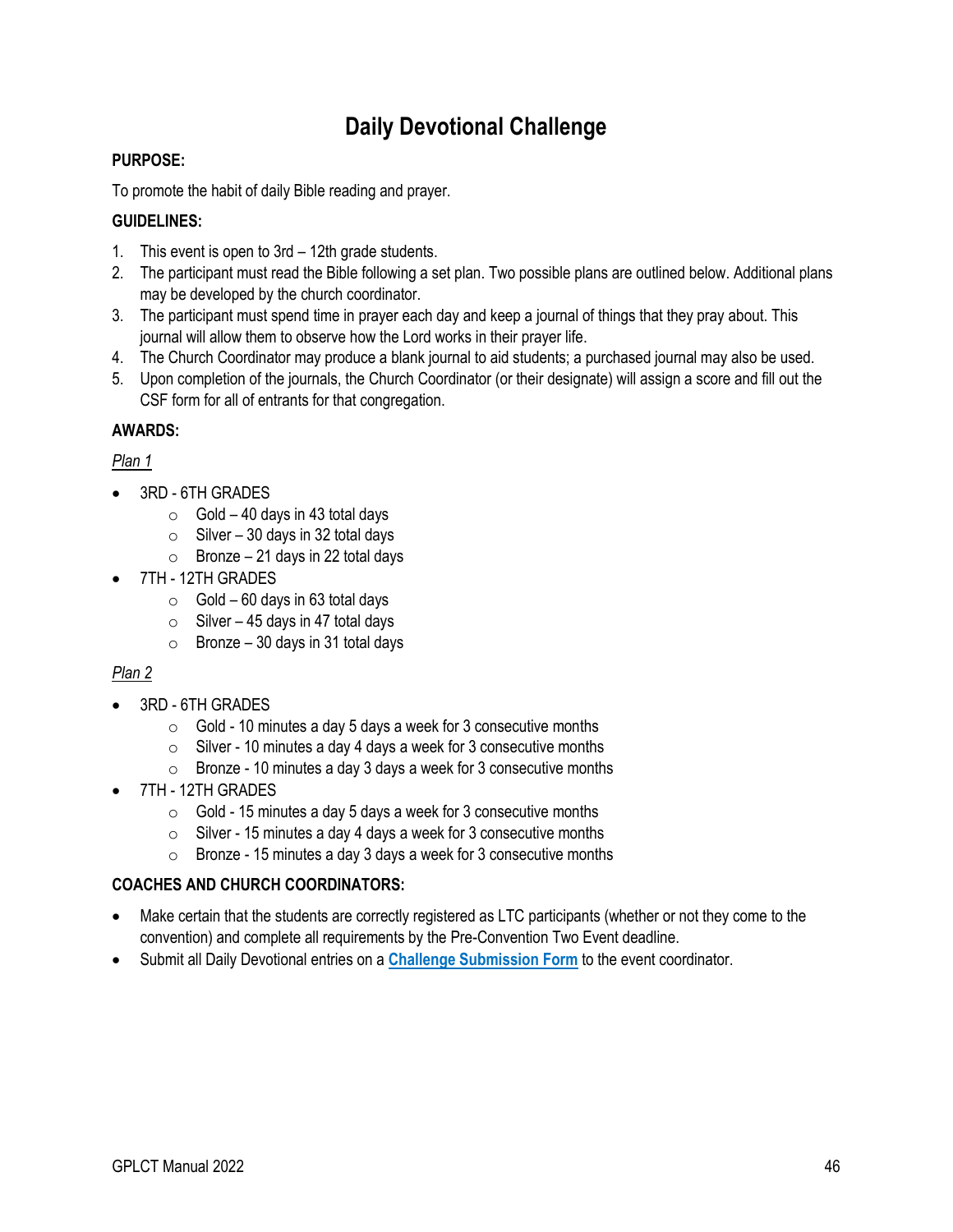### **Evangelism Challenge**

### **PURPOSE:**

To encourage Christian young people to reach out and teach others the gospel of Christ. It is to promote reaching out to the lost and bringing them to a knowledge of God's Word.

### **GUIDELINES:**

- 1. Participation is for those in the 7th 12th grades; any project may be done more than once per year.
- 2. When individual Bible studies are conducted, the participant must have an outline for study approved by the church coordinator planned out before the actual study.
- 3. Material must be Bible-based and evangelistic. The object is to teach and convert the lost to Christ.
- 4. Participants and church coordinators will keep records of dates, materials used, and the student's response to these evangelistic projects. Individual projects can be performed more than once. (A student may have an "open Bible" study with 10 different non-Christians, for example.)
- 5. The church coordinator (or coach) will help the students keep track of their efforts with the Evangelism Challenge Certification Form (next page) for each participant.

### **SUGGESTED PROJECTS:**

- 1. Conduct an in-home Bible study with a non-Christian (see guideline 2 above).
- 2. Conduct a Bible study with a new convert (by the participant) on living the Christian life.
- 3. Complete a series of Bible correspondence courses with a non-Christian.
- 4. Be a participant in a mission trip.
- 5. Bring at least 8 non-Christians with you to worship.
- 6. Conduct a weekly Bible study at home for your peers (half of them non-Christian) for at least one month.
- 7. Be part of a door-knocking team that works for one day to invite people to worship, a gospel meeting, VBS, etc.
- 8. Organize or work on an evangelistic youth rally designed to reach area youth.
- 9. Make 4 visits in the homes of those who visit in your Bible class inviting them to return and study.
- 10. Be a part of the teaching team that works with a VBS reaching out to area youth.
- 11. Work with the local prison minister to assist his teaching the gospel to the lost.
- 12. Be a part of a project designed by the church or the participant and approved by the church coordinator.

**AWARDS:** The ultimate fruit of this work will be the adding of lost souls to God's kingdom. We can only sow and water; God will give the increase. But to encourage faithful sowing and watering, the following awards will be given: Gold - 10 projects; Silver - 8 projects; Bronze - 6 projects

- Make certain that the students are correctly registered as LTC participants (whether or not they come to the convention) and complete all requirements by the Pre-Convention Two Event deadline.
- Assist the students in selecting and recording their projects. Assist them with an Evangelism Challenge Certification Form to list the various projects that they have completed. Summarize all of the certification forms on a **[Challenge Submission Form](#page-46-0)**, submit only the CSF.
- Verify that students have written a one-page report of the lessons they have learned from reaching out to others with the gospel.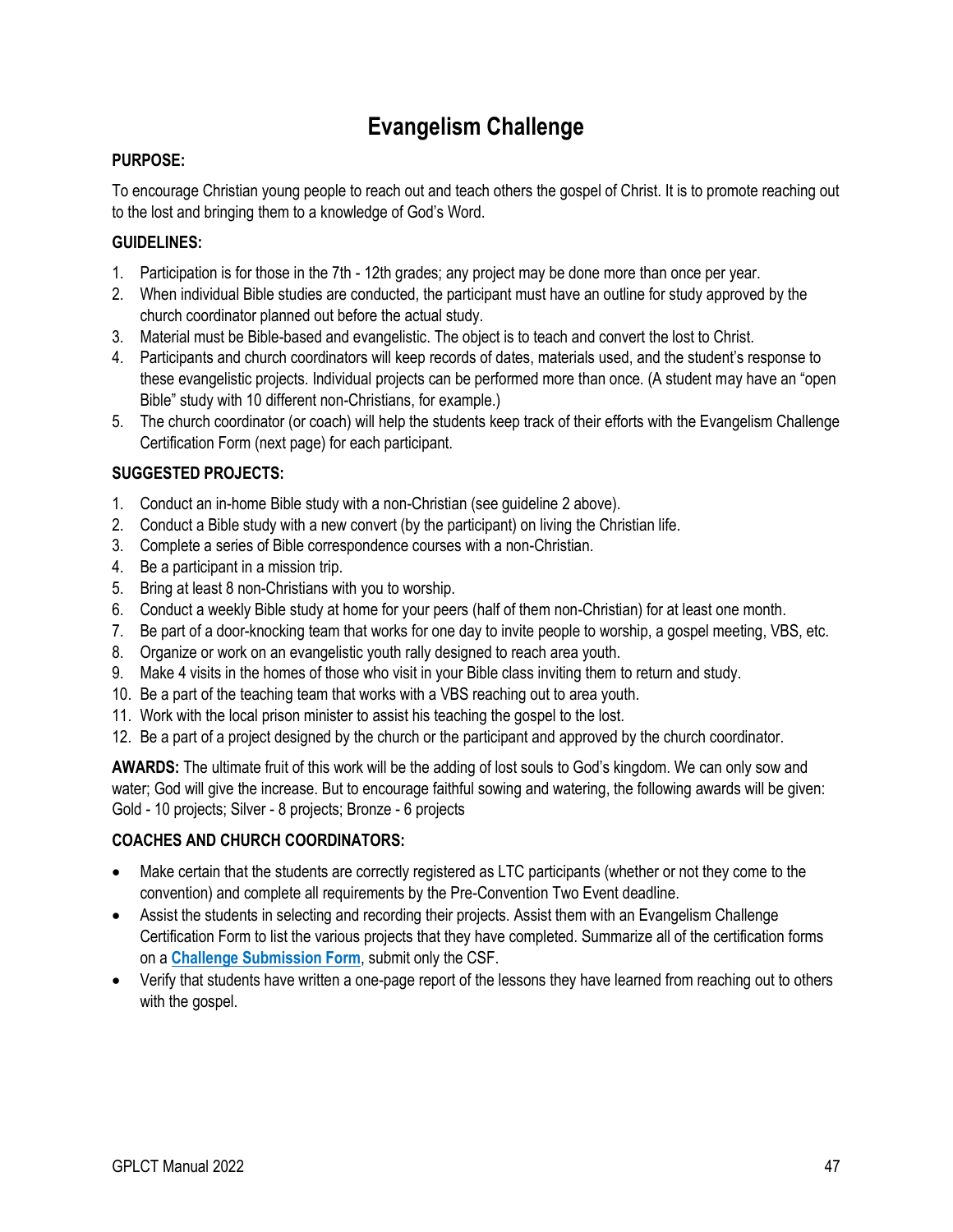# **Evangelism Challenge Certification Form**

|                     | This is to certify that<br>has successfully completed the<br>requirements of Evangelism Challenge. This participant has met the requirements of the<br>award by completing the following evangelistic projects on this date<br>and the control of the control of |  |  |  |  |
|---------------------|------------------------------------------------------------------------------------------------------------------------------------------------------------------------------------------------------------------------------------------------------------------|--|--|--|--|
| 1                   |                                                                                                                                                                                                                                                                  |  |  |  |  |
| $\overline{2}$      |                                                                                                                                                                                                                                                                  |  |  |  |  |
| 3                   |                                                                                                                                                                                                                                                                  |  |  |  |  |
| 4                   |                                                                                                                                                                                                                                                                  |  |  |  |  |
| 5                   |                                                                                                                                                                                                                                                                  |  |  |  |  |
| 6                   |                                                                                                                                                                                                                                                                  |  |  |  |  |
| $\overline{7}$      |                                                                                                                                                                                                                                                                  |  |  |  |  |
| 8                   |                                                                                                                                                                                                                                                                  |  |  |  |  |
| 9                   |                                                                                                                                                                                                                                                                  |  |  |  |  |
| 10                  |                                                                                                                                                                                                                                                                  |  |  |  |  |
|                     | ** The participant has completed a report, and it is attached to this form. **                                                                                                                                                                                   |  |  |  |  |
|                     | <b>Participant Signature:</b>                                                                                                                                                                                                                                    |  |  |  |  |
|                     | Grade:                                                                                                                                                                                                                                                           |  |  |  |  |
|                     | <b>Adult Signature</b><br><b>Certifying Completion:</b>                                                                                                                                                                                                          |  |  |  |  |
| <b>Church ID:</b>   |                                                                                                                                                                                                                                                                  |  |  |  |  |
| <b>Church Name:</b> |                                                                                                                                                                                                                                                                  |  |  |  |  |
|                     | City, State, ZIP                                                                                                                                                                                                                                                 |  |  |  |  |
|                     | <b>Coordinator Phone:</b>                                                                                                                                                                                                                                        |  |  |  |  |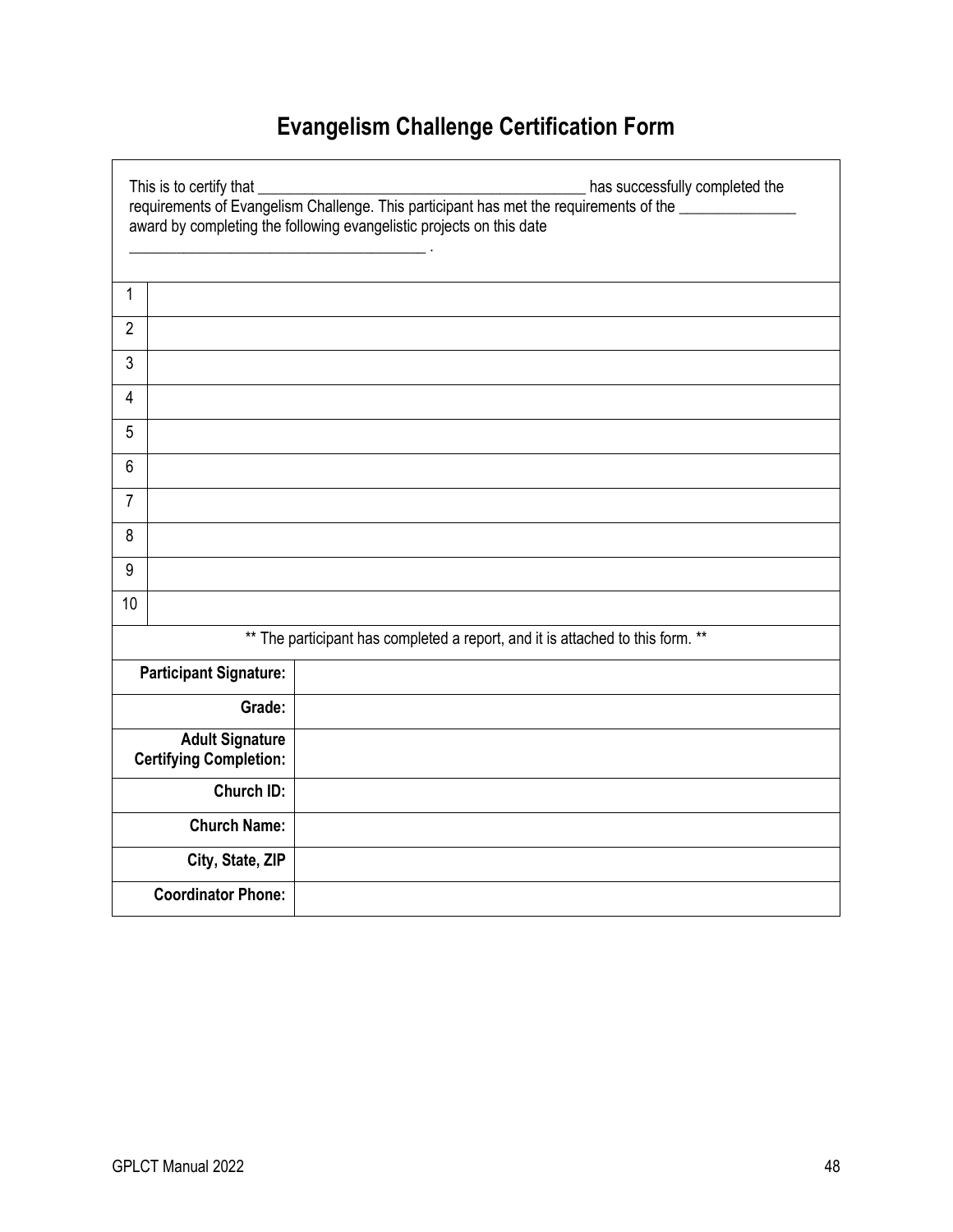### **Leadership Challenge**

### **PURPOSE:**

To promote the leadership of older participants in the training of younger participants, and to encourage the continued growth of leaders, and participation of leaders, in the LTC program.

### **GUIDELINES:**

- 1. This event is open to 9th 12th grade students.
- 2. The participant shall lead a group of students in grades 3 9 in their training for the LTC Convention.
- 3. The participant must meet with these students for a minimum of six sessions.
- 4. The participant will coach or co-coach a team event or three individuals preparing for an individual event. The teen may work with an adult, but must take a major leadership role in the training. No more than two teens may work together with one team.
- 5. The participant will work under the guidance of the Church Coordinator who will certify completion of this event. The Church Coordinator may further define these requirements for their local congregation.

### **AWARDS:**

A recognition plate will be awarded for completion of this event. Only Gold is given for this event.

- Make certain that the students are correctly registered as LTC participants (whether or not they come to the convention) and complete all requirements by the Pre-Convention Two Event deadline.
- The coach or church coordinator will submit all Leadership Challenge entries on one **[Challenge Submission](#page-46-0)  [Form](#page-46-0)** to the event coordinator.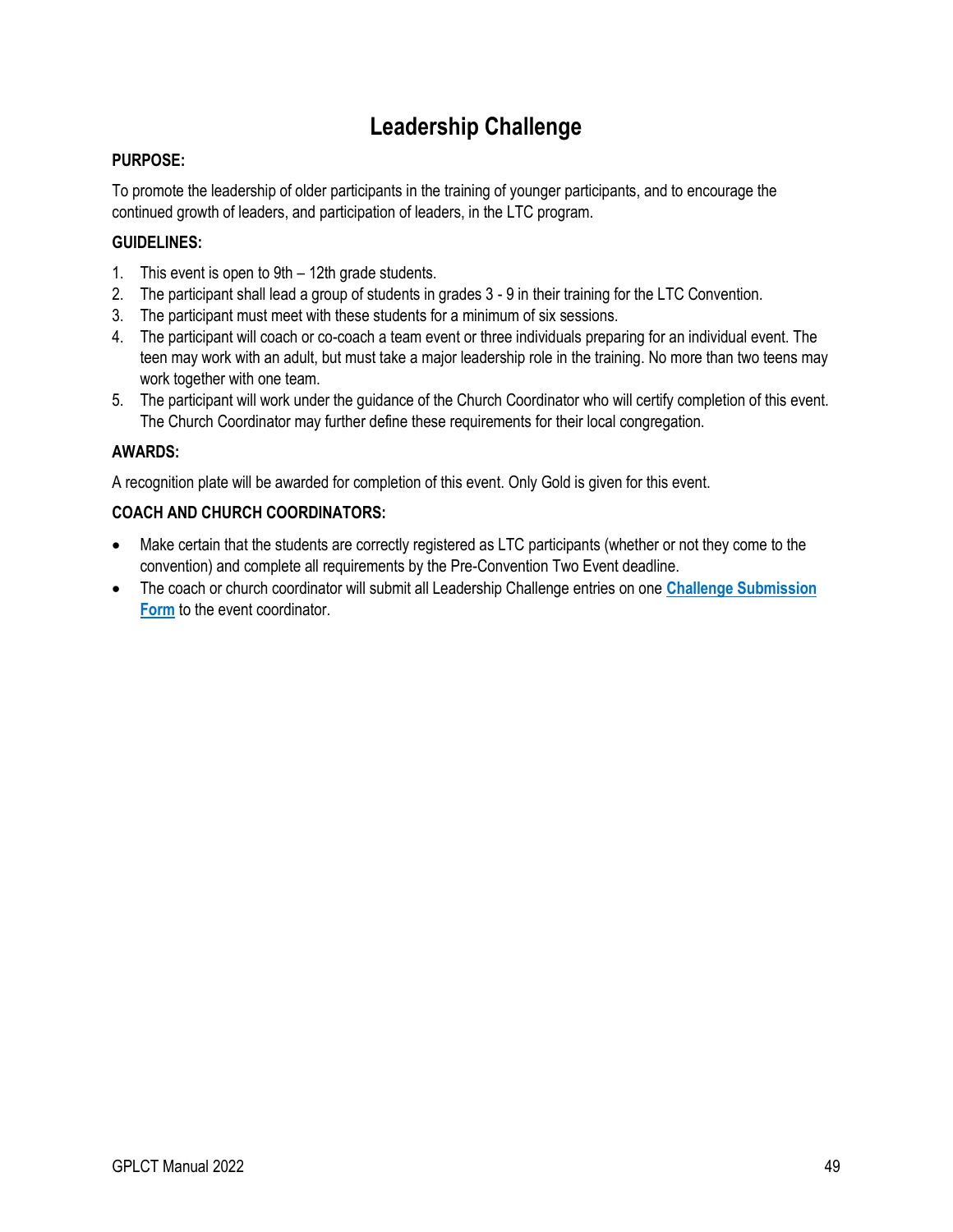### **Scripture Challenge**

### **PURPOSE:**

To promote the habit of memorizing a large number of scriptures per year. It encourages memory work as a part of the Bible school program. It promotes the use of quoted scriptures in lessons and conversations and the study of scriptures as a positive replacement for time now consumed by the telephone, television and radio.

### **GUIDELINES:**

- 1. Participation is open to all grade levels.
- 2. The student may use any translation except those referred to as paraphrased or condensed.
- 3. Memory work shall be quoted verbatim (within reason) to the chosen text.
- 4. Scriptures shall be recited in any number of sittings.
- 5. The participant may use a list of scriptures during the sittings, but may have no other notes.
- 6. The participant may select the scriptures to be memorized, being careful not to repeat scriptures used in previous years.
- 7. The Church Coordinator will specify one or more individuals to listen to students and verify their accomplishments. This adult may not be related to the student. He or she must certify that the student has memorized and recited the appropriate number of verses.

| <b>Grades</b> | <b>Number of verses for</b><br><b>Bronze</b> | Number of verses for<br><b>Silver</b> | Number of verses for<br>Gold |
|---------------|----------------------------------------------|---------------------------------------|------------------------------|
| $3-6$         |                                              | 35                                    | 50                           |
| 7-9           | 40                                           | 60                                    | 80                           |
| $10 - 12$     | 50                                           | 75                                    |                              |

**AWARDS:** Individual awards will be given to participants in each of the following categories:

- Make certain that the students are correctly registered as LTC participants (whether or not they come to the convention) and complete all requirements by the Pre-Convention Two Event deadline.
- Provide monitors (not related to the student) to listen to students and verify their work.
- Keep track of student efforts on the **[Scripture Challenge Report Form](#page-54-0)** (next page). Summarize the results of all of the **[Scripture Challenge Report Form](#page-54-0)** forms on one **[Challenge Submission Form](#page-46-0)**; mail it to the Event Coordinator on or before the Pre-Convention Two Event deadline.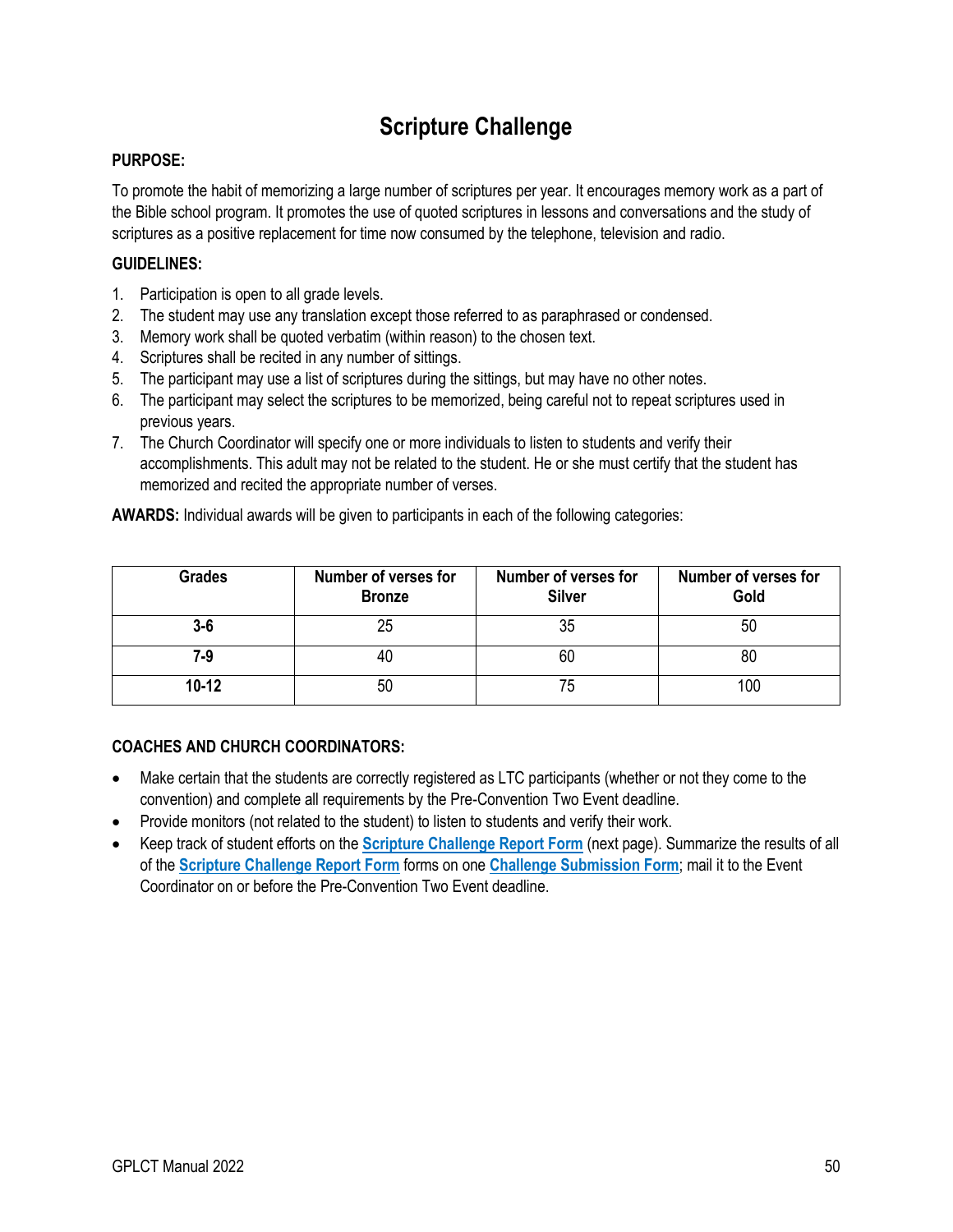# **Scripture Challenge Report Form**

<span id="page-54-0"></span>

| Church ID:                                                                                             |  |  |        |  |
|--------------------------------------------------------------------------------------------------------|--|--|--------|--|
| <b>Church Name:</b>                                                                                    |  |  |        |  |
| <b>Church Address:</b>                                                                                 |  |  |        |  |
|                                                                                                        |  |  |        |  |
| requirement for an award by memorizing and reciting ___________ verses at _________ sitting(s) by this |  |  |        |  |
| <b>Grade Level:</b>                                                                                    |  |  |        |  |
| <b>Student Signature:</b>                                                                              |  |  |        |  |
| <b>Adult Signature:</b><br>(certifying completion)                                                     |  |  |        |  |
| <b>Church Coordinator:</b>                                                                             |  |  | Phone: |  |
| <b>Scriptures:</b>                                                                                     |  |  |        |  |
|                                                                                                        |  |  |        |  |
|                                                                                                        |  |  |        |  |
|                                                                                                        |  |  |        |  |
|                                                                                                        |  |  |        |  |
|                                                                                                        |  |  |        |  |
|                                                                                                        |  |  |        |  |
|                                                                                                        |  |  |        |  |
|                                                                                                        |  |  |        |  |
|                                                                                                        |  |  |        |  |
|                                                                                                        |  |  |        |  |
|                                                                                                        |  |  |        |  |
|                                                                                                        |  |  |        |  |
|                                                                                                        |  |  |        |  |
|                                                                                                        |  |  |        |  |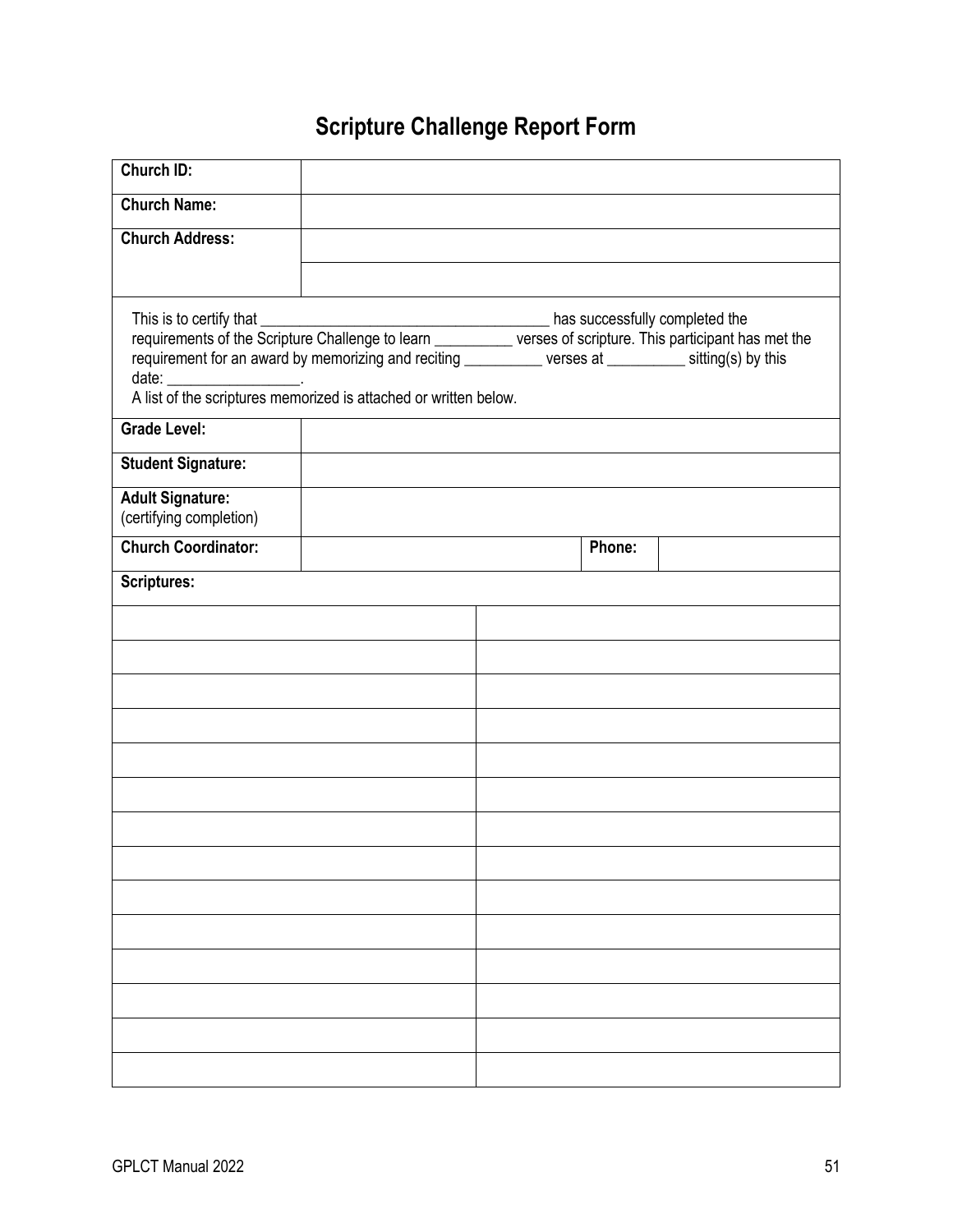### **Service Challenge**

### **PURPOSE:**

To encourage students to make Christian service an integral part of their lifestyle. It promotes creative thinking in coming up with new ways to serve the church and the community.

### **GUIDELINES:**

- 1. Participants may choose from the following list of suggested service projects. (These projects are not meant to be hard and fast – the Church Coordinator can adjust projects to meet the needs of his or her group.) A major undertaking such as a mission trip, VBS, etc. can count as multiple projects.
- 2. Each project needs to be listed separately (i.e. door knocked for VBS, taught a class for VBS, etc.). A major event, such as a mission trip should cover at least three consecutive days.
- 3. Participants are encouraged to create service projects that meet the needs of an individual, build up the church, or improve the community. (This is optional.)
- 4. If participants create their own service projects, the ideas should be described on the certification form.
- 5. The Church Coordinator will sign the SCCF after the participant has completed the service projects. Parents or other adults who have knowledge of the service done can confirm these projects.
- 6. Projects cannot be used for both Service and Evangelism Challenge; use them for one or the other.

### *Suggested Project Descriptions, Grades 3 – 6*

- 1. Write three sympathy cards to appropriate individuals or families.
- 2. Write three notes of encouragement to shut-ins, sick, etc.
- 3. Bring three different friends to visit local congregations.
- 4. Spend one morning picking up trash somewhere in community.
- 5. Send three seasonal cards to children in a children's home.
- 6. Visit the elderly in the nursing home on three separate occasions.
- 7. Write and mail letters to three missionaries encouraging them in their work.
- 8. Paint or color pictures for three children in local hospital.
- 9. Help a shut-in from your local church with chores at their home. (Rake leaves, mow yard, shovel snow, etc.)
- 10. Do other service projects. Create your own with the approval of the Church Coordinator.

### *Suggested Project Descriptions, Grades 7 - 12*

- 1. Baby-sit free of charge for a total of ten hours.
- 2. Locate a needy family and personally put together a "Care Package" (food, toys, etc.) and deliver to the family personally.
- 3. Help three shut-ins from your local church with chores at their home. (Rake leaves, mow yard, shovel snow, pull weeds, wash dishes, etc.)
- 4. Spend a day picking up trash somewhere in community.
- 5. Participate for at least three hours in an "adopt-a-highway" program.
- 6. Participate in a youth group "work camp."
- 7. Write ten sympathy cards to appropriate individuals or families.
- 8. Write ten notes of encouragement to shut-ins, sick, etc.
- 9. Bring five different friends to visit local congregation.
- 10. Contact a children's home and arrange to be a pen pal with one of the children. (Send at least six letters in a three month period).
- 11. Deliver communion to shut-ins.
- 12. Write and mail letters to six missionaries encouraging them in their work.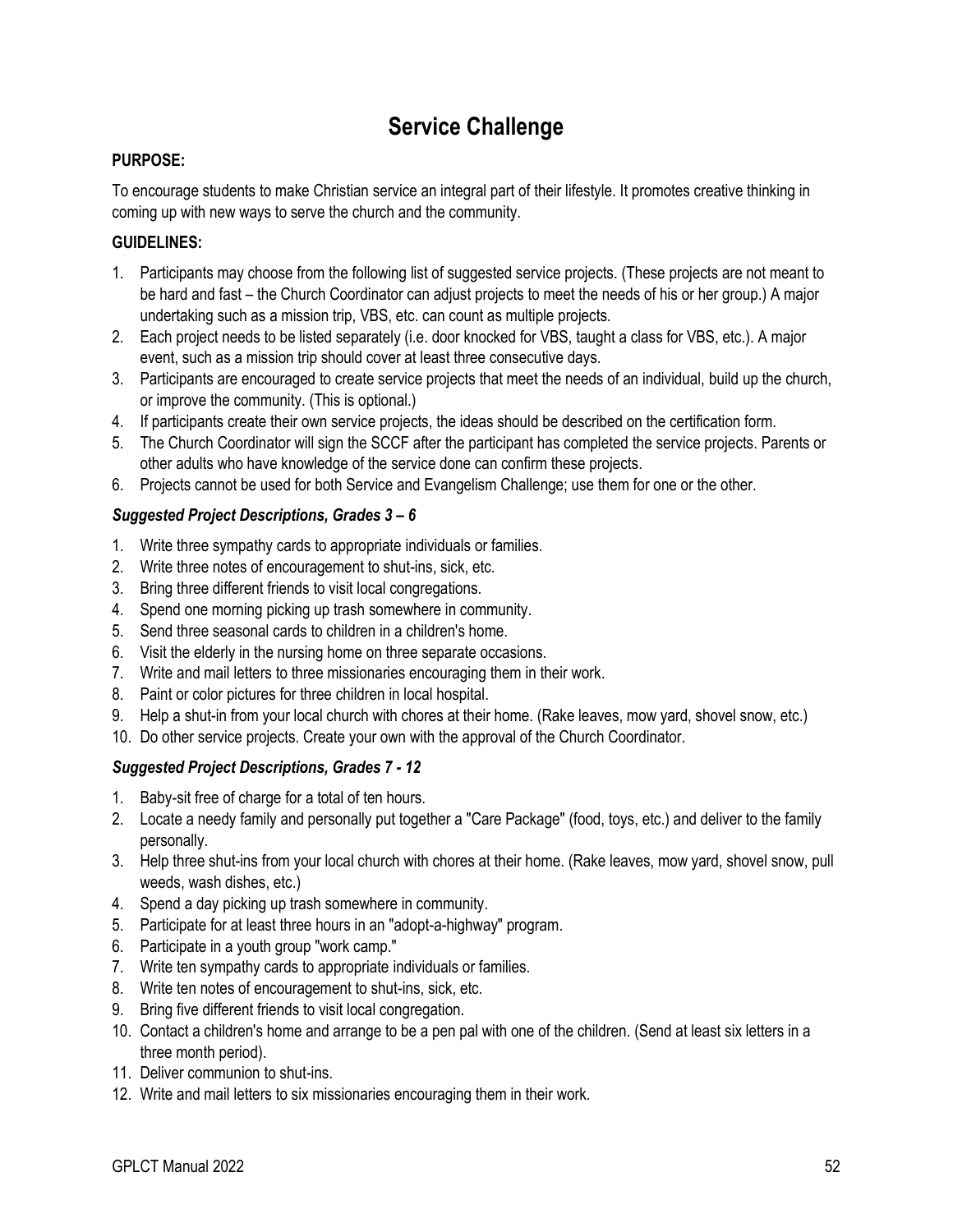- 13. Volunteer ten hours to help church staff (secretaries or ministers).
- 14. Visit five shut-ins in local nursing homes.
- 15. Prepare and deliver food to three families who need help. (Hospital, illness, death, etc.)
- 16. Do other service projects. (Create your own; must be approved by Church Coordinator).

#### **AWARDS:**

- There will be three levels of recognition in Grades 3 6:
	- o Gold -- 10 service projects, Silver -- 8 service projects, Bronze -- 6 service projects
- There will be three levels of recognition in Grades 7 12:
	- o Gold -- 12 service projects, Silver -- 9 service projects, Bronze -- 6 service projects

- Make certain that the students are correctly registered as LTC participants (whether or not they come to the convention) and complete all requirements by the Pre-Convention Two Event deadline.
- Assist youth in planning and completing service projects prior to deadline date. Help them choose from list included, or design a project working with adult guidance.
- Help each student track their work and list each project completed using **[Service Challenge Certification](#page-57-0)  [Form](#page-57-0)**. Verify their work. This form is for use at the local congregation.
- Summarize the results on a verified **[Challenge Submission Form](#page-46-0)** and mail it to the Event Coordinator on or before the Pre-Convention Two Event deadline.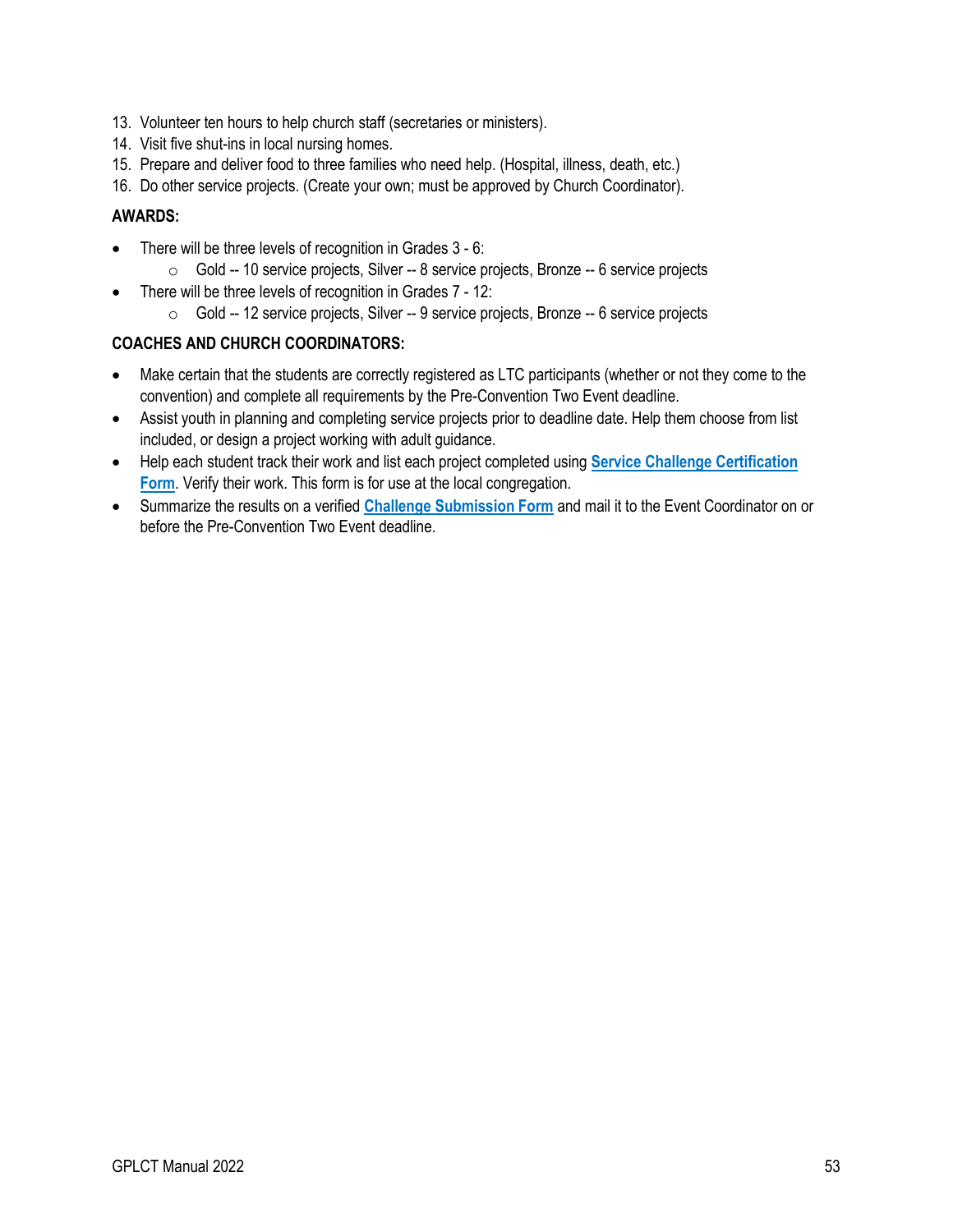# **Service Challenge Certification Form**

<span id="page-57-0"></span>

| <b>Church ID:</b>                                  |                                                                                                                 |        |  |  |  |
|----------------------------------------------------|-----------------------------------------------------------------------------------------------------------------|--------|--|--|--|
| <b>Church Name:</b>                                |                                                                                                                 |        |  |  |  |
| <b>Church Address:</b>                             |                                                                                                                 |        |  |  |  |
|                                                    |                                                                                                                 |        |  |  |  |
| This is to certify that                            | has successfully<br>requirements of the ____________________ award by completing the following service projects |        |  |  |  |
| <b>Grade Level:</b>                                |                                                                                                                 |        |  |  |  |
| <b>Student Signature:</b>                          |                                                                                                                 |        |  |  |  |
| <b>Adult Signature:</b><br>(certifying completion) |                                                                                                                 |        |  |  |  |
| <b>Church Coordinator:</b>                         |                                                                                                                 | Phone: |  |  |  |
| <b>List of Service Projects</b>                    |                                                                                                                 |        |  |  |  |
| 1                                                  |                                                                                                                 |        |  |  |  |
| $\overline{2}$                                     |                                                                                                                 |        |  |  |  |
| $\mathfrak{Z}$                                     |                                                                                                                 |        |  |  |  |
| $\overline{4}$                                     |                                                                                                                 |        |  |  |  |
| 5                                                  |                                                                                                                 |        |  |  |  |
| 6                                                  |                                                                                                                 |        |  |  |  |
| 7                                                  |                                                                                                                 |        |  |  |  |
| 8                                                  |                                                                                                                 |        |  |  |  |
| 9                                                  |                                                                                                                 |        |  |  |  |
| 10                                                 |                                                                                                                 |        |  |  |  |
| 11                                                 |                                                                                                                 |        |  |  |  |
| 12                                                 |                                                                                                                 |        |  |  |  |
| 13                                                 |                                                                                                                 |        |  |  |  |
| 14                                                 |                                                                                                                 |        |  |  |  |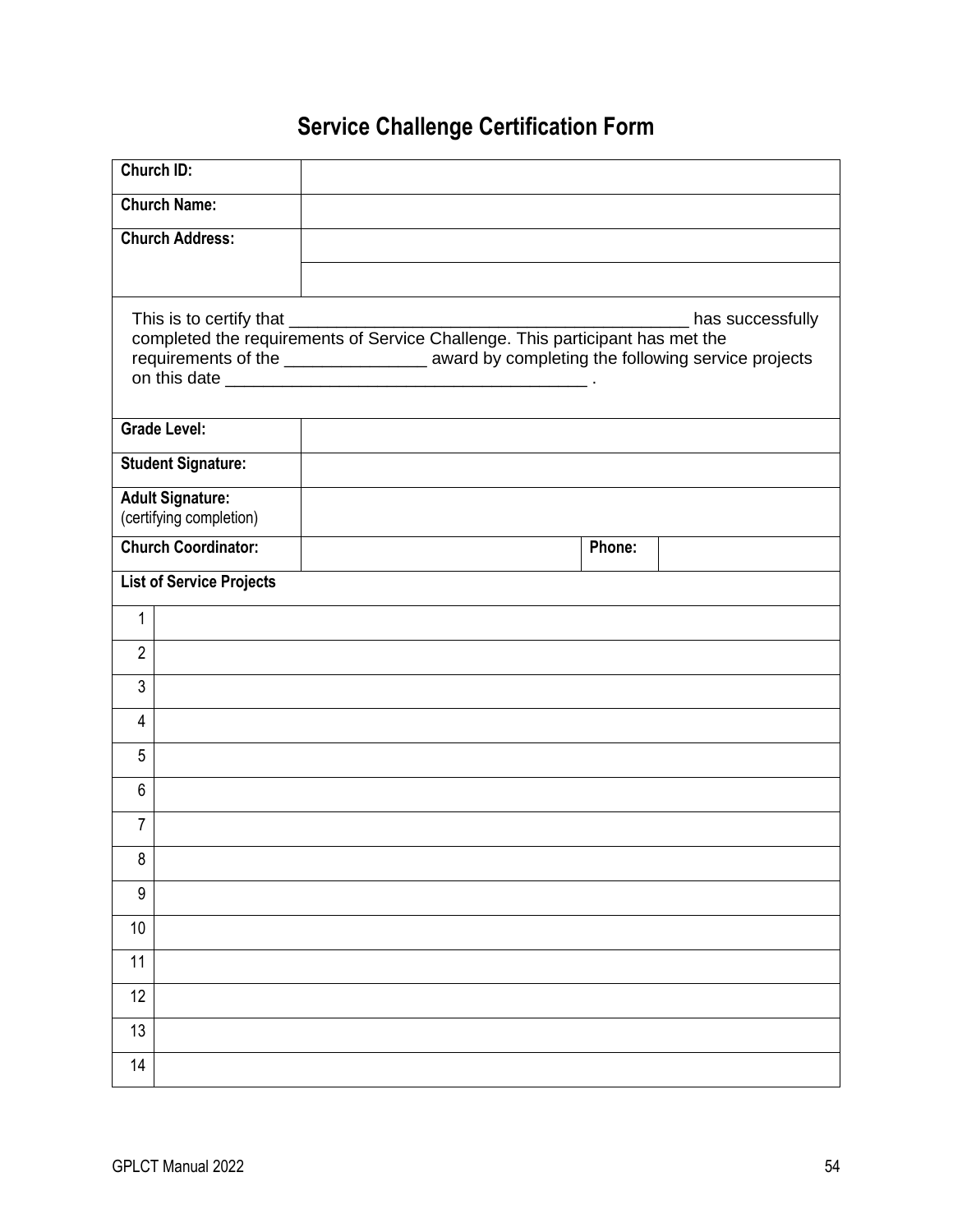### **Teaching Challenge**

### **PURPOSE:**

To encourage young people to develop creative teaching skills.

### **GUIDELINES:**

- 1. Students from grades 3 to 12 may participate in this event; this is an individual event, not a team event.
- 2. The participant should be at least three years older than the class that he or she is teaching.
- 3. As a helper, the participant must aid the teacher in preparing for the class. This would include things such as cutting out handwork, coloring and preparing visual aids, preparing artwork, etc.
- 4. As a helper and teacher, the participant must aid the teacher in preparing for the class and teach a small portion of the class such as the Bible lesson or the application story, etc.
- 5. As a teacher, the participant is responsible for preparing for the class and teaching the whole class time.
- 6. Participants should complete these tasks with the same class. Participants are encouraged to complete these tasks within consecutive weeks.

### **AWARDS:**

- There will be three levels of recognition in the Grades 3 6 division:
	- $\circ$  Bronze one class period as a helper and one class period as a helper and teacher (two weeks)
	- $\circ$  Silver two class periods as a helper and one class period as a helper and teacher (three weeks)
	- $\circ$  Gold two class periods as a helper and two class periods as a helper and teacher (four weeks)
- There will be three levels of recognition in the Grades 7 12 division:
	- $\circ$  Bronze one class period as a helper and one class period as a helper and teacher (two weeks)
	- $\circ$  Silver one class period as a helper and two class periods as a helper and teacher (three weeks)
	- o Gold one class period as a helper, two class periods as a helper and teacher, and one class period as a teacher (four weeks)

- Make certain that the students are correctly registered as LTC participants (whether or not they come to the convention) and complete all requirements by the Pre-Convention Two Event deadline.
- Assist students in finding teaching mentors for one quarter of the year.
- By the Pre-Convention Two deadline, the coach or church coordinator will submit all Teaching Challenge entries on one **[Challenge Submission Form](#page-46-0)** to the event coordinator.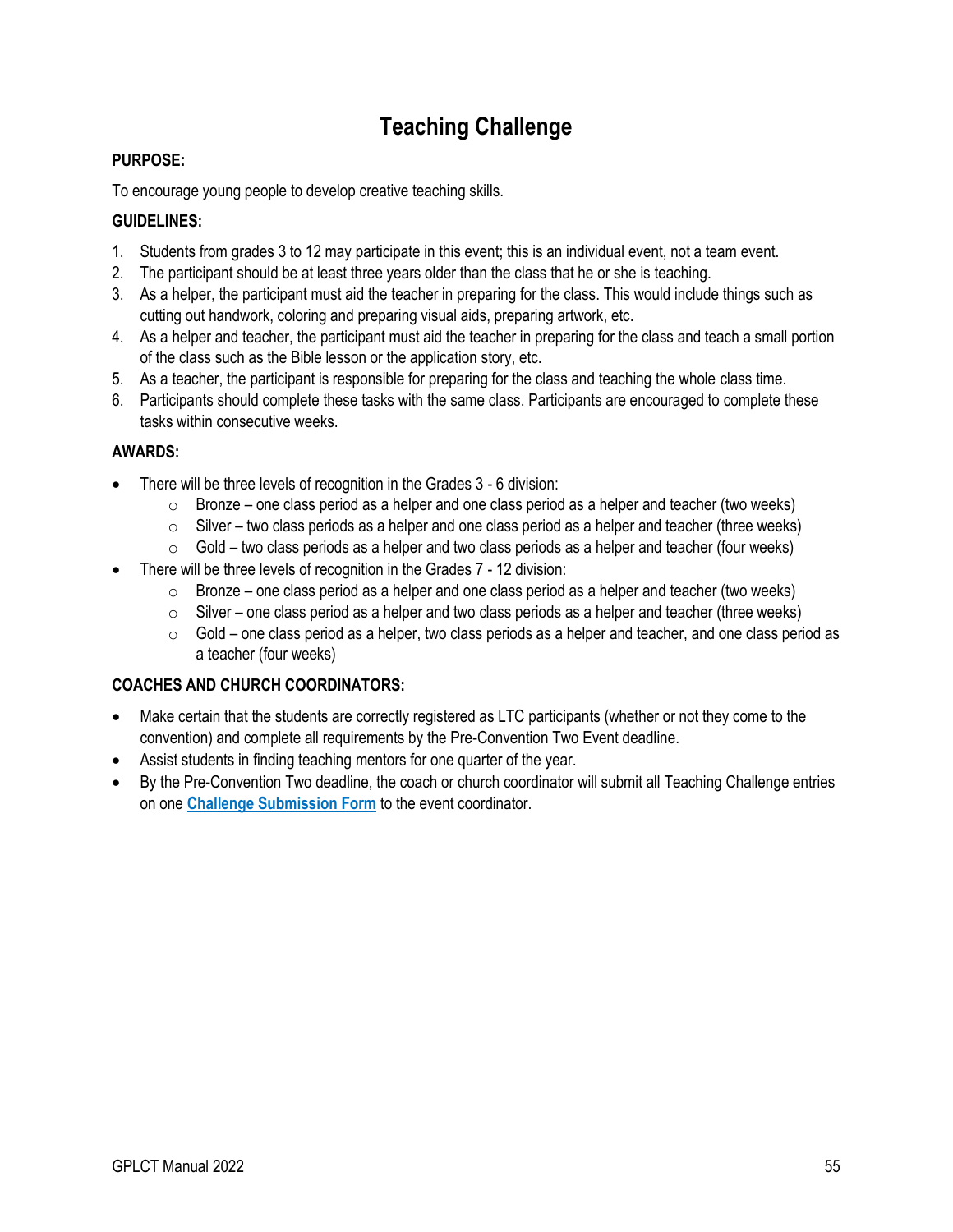### **Worship Leadership Challenge**

### **PURPOSE:**

To promote participation in worship leadership at the local congregation, young men are encouraged to use the skills learned as a part of LTC at their home church.

### **GUIDELINES:**

- 1. This event is open to 3rd to 12th grade boys.
- 2. The student is responsible for keeping a log of all of the dates that he participates in a worship event, including the date and the activity.
- 3. The church coordinator will designate an adult as coach to: (1) facilitate the participation of the young men in worship, (2) coach the students as to the how to properly participate in each phase of worship, (3) verify the places, times, and extent of participation on the challenge forms.
- 4. Worship events can be either the regular worship times of the congregation, gospel meetings, special worships conducted at nursing homes, Vacation Bible School, or youth group devotionals.
- 5. Students cannot count activities used for Bible Reading, Pre-Convention or Service Challenge for Worship Leadership Challenge also. They are separate events. They can do all of these events, but must meet the requirements for each separately.

### **AWARDS:**

- 3rd 6th grades: Bronze completion of a complete set of activities from one category; Silver completion of a complete set of activities from two categories; Gold – completion of a complete set of activities from three categories.
	- $\circ$  Category 1 Prayer leads prayer four times in a public assembly
	- $\circ$  Category 2 Song leading leads singing two times in a public assembly
	- $\circ$  Category 3 Scripture reading reads scripture three times in a public assembly
	- $\circ$  Category 4 Preaching delivers one lesson in a public assembly
- 7th 12th grades: Bronze completion of a complete set of activities from three categories; Silver completion of a complete set of activities from four categories; Gold – completion of a complete set of activities from five categories.
	- $\circ$  Category 1 Prayer leads prayer six times in a public assembly
	- $\circ$  Category 2 Song leading leads singing three times in a public assembly
	- $\circ$  Category 3 Scripture reading reads scripture four times in a public assembly
	- $\circ$  Category 4 Preaching delivers two lessons in a public assembly
	- $\circ$  Category 5 Lord's Supper waits on the Lord's Table on four different occasions
	- $\circ$  Category 6 Announcements makes announcements on four different occasions
	- $\circ$  Category 7 Signing Interpret a significant portion of two worship services
	- $\circ$  Category 8 Worship design the student will design a worship assembly, including all phases of worship, so as the maximize the impact of the lesson and worship time (subject to approval by the coach and other appropriate congregational leaders)

- Make certain that the students are correctly registered as LTC participants (whether or not they come to the convention) and complete all requirements by the Pre-Convention Two Event deadline.
- By the Pre-Convention Two deadline, the coach or church coordinator will submit all Worship Leadership entries on one **[Challenge Submission Form](#page-46-0)** to the event coordinator.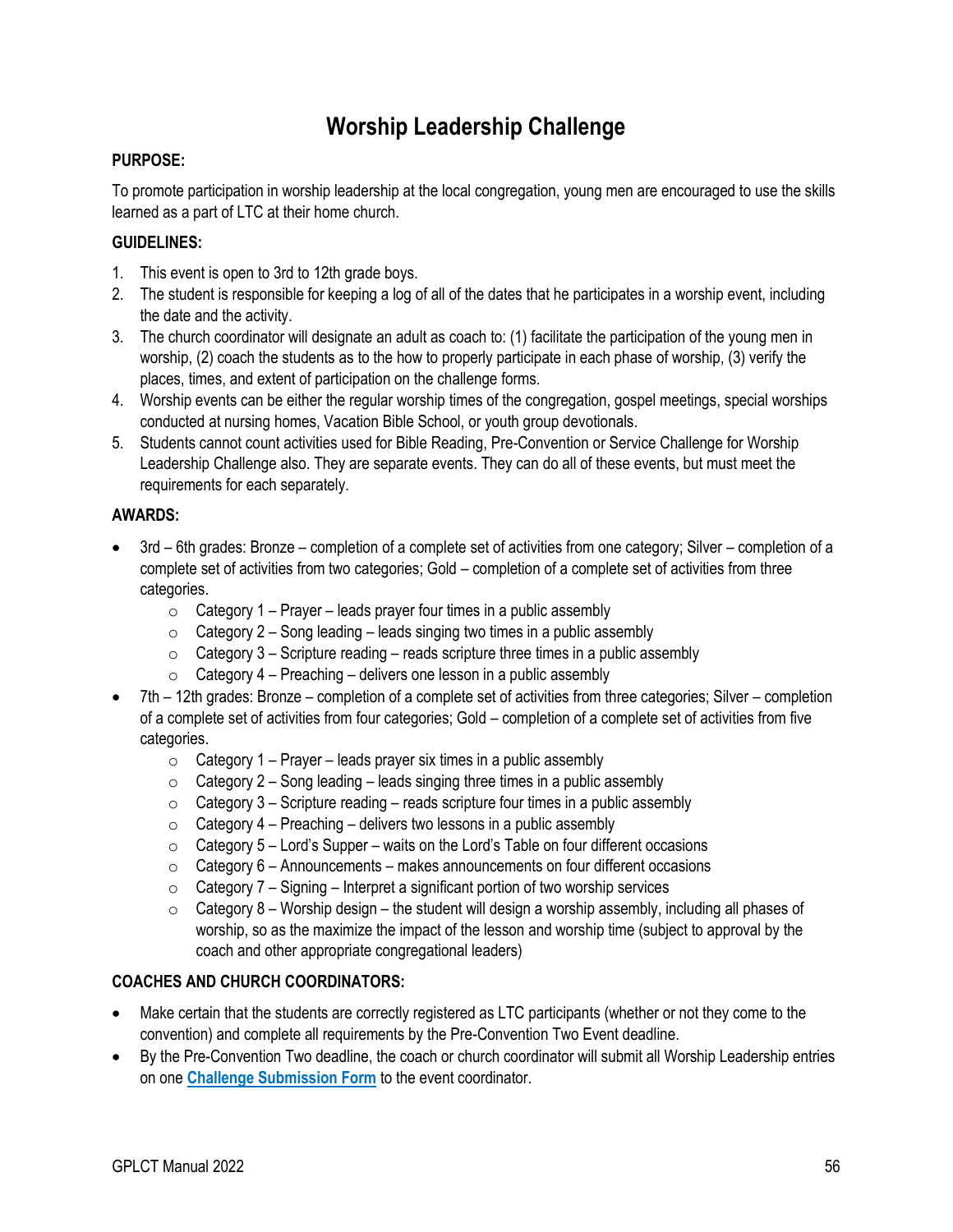### **Convention Events**

### **GUIDELINES FOR CONVENTION EVENTS:**

- 1. In a team event a participant may move up to an older level, but an older participant may not move down to a younger level. Each team in each event will participate at the grade level of the highest graded member.
- 2. A participant may be in only one individual or team event during a given time period. No allowance shall be made for anyone not observing this guideline.
- 3. Each individual award winner and each member of a winning team will receive an engraved plate for his or her participant's plaque.
- 4. Judge's score sheets will be placed in congregational packets to be picked up at the end of the convention.
- 5. Church Coordinators will have until Awards Correction Deadline to apply for missing awards, corrections or updates.

| Art - Contessa Shew                              | <b>Puppets</b> - Brian French                                   |
|--------------------------------------------------|-----------------------------------------------------------------|
| 18083 Rocky Hollow Rd, Fayettville, AR 72701     | 1504 S. 11th Street, Kingfisher, OK 73750                       |
| 479-409-0930                                     | (405) 538-9419                                                  |
| art@gpltc.net                                    | puppets@gpltc.net                                               |
| <b>Bible Application</b> Thomas Wood             | <b>Scrapbook-Cindy Lewis</b>                                    |
| 725 County Road 1349, Chickasha, OK 73018        | 2636 County Street 2846, Chickasha, OK 73018                    |
| (405) 474-7261                                   | (405) 574-5029                                                  |
| bibleapplication@gpltc.net                       | scrapbook@gpltc.net                                             |
| <b>Bible Bowl &amp; Bible Quiz- Chris Porter</b> | <b>Sermon Delivery- Tony Keesee</b>                             |
| 3301 Palomino Way, Norman, OK 73071              | P.O. Box 793, Mannford, OK 74044                                |
| (405) 464-3747                                   | (918) 284-9084 (cell) or (918) 865-4342 (work)                  |
| biblebowl@gpltc.net                              | sermondelivery@gpltc.net                                        |
| biblequiz@gpltc.net                              |                                                                 |
| <b>Bible Reading, Extemporaneous</b>             | <b>Signing &amp; Interpreting for the Deaf - Michael Starks</b> |
| Warren & Cheryl Baldwin                          | (501) 473-0104                                                  |
| 609 E. Pawnee, Ulysses, KS 67880                 | signing@gpltc.net                                               |
| (620) 424-2107 (home) or 620-353-0372 (cell)     |                                                                 |
| biblereading@gpltc.net                           |                                                                 |
| Chorus, Large - Landon Lewis                     | Song Leading, Men - Michael Brollier                            |
| 2636 County Street 2846, Chickasha, OK 73018     | 7004 Bishop Road 3118, Plano, TX 75024                          |
| (405) 320-2884                                   | (620) 353-3432                                                  |
| largechorus@gpltc.net                            | songleadingmen@gpltc.net                                        |
| Chorus, Small - Katrina Talbert                  | <b>Song Leading, Women - Kristin Turner</b>                     |
| 4400 South 16th, Chickasha, OK 73018             | Nashville, TN                                                   |
| (405) 999-6872                                   | 620-353-9438                                                    |
| smallchorus@gpltc.net                            | songleadingwomen@gpltc.net                                      |
| Drama - Ken and Kim Richter                      | <b>Speech I &amp; II-</b> Kay Tomberlin                         |
| 934 Taylor Avenue, Piedmont, OK 73078            | 3112 Staton Oak Drive, Flower Mound, TX 75028                   |
| 405-974-8301 (Ken) or 405-974-8302 (Kim)         | (214) 681-3951                                                  |
| drama@gpltc.net                                  | speech@gpltc.net                                                |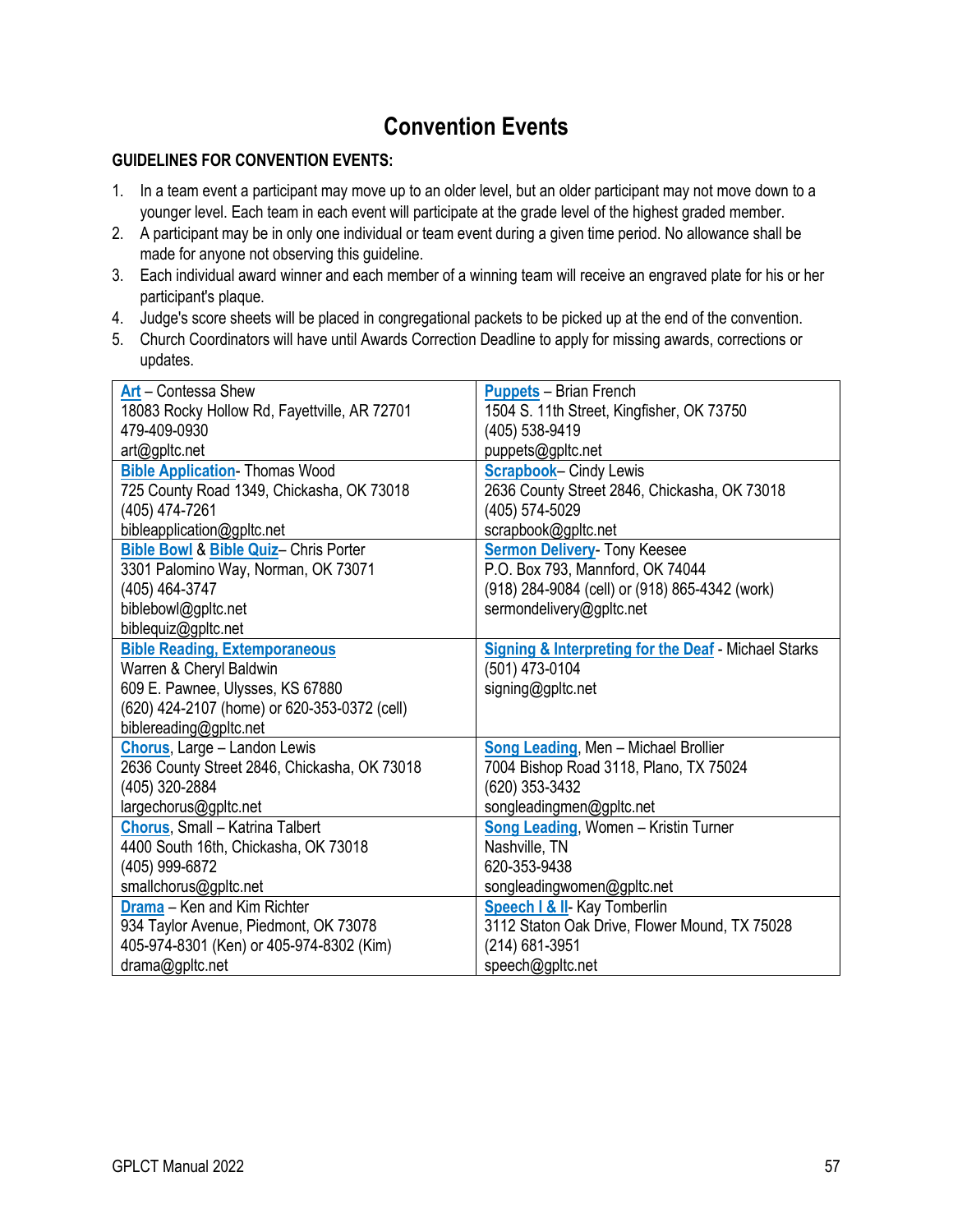### <span id="page-61-0"></span>**PURPOSE:**

To help young people communicate their faith and beliefs through the artistic media of sculpture, painting and drawing. Entries should make a clear point and should visualize the current year's theme.

### **NOTE:**

All Photography is now a Pre-Convention 2 event.

### **GUIDELINES FOR ALL ART EVENTS:**

- 1. Participants will use this year's convention theme or a depiction of an event from the book of the Bible that is being studied for the current year of LTC.
- 2. The failure of any works to adhere to any of the standards for size, shape, display, or support, or to comply with any other guideline, will negatively impact the evaluation of the artist's work.
- 3. The participant submitting the work shall be the sole artist, with adult assistance limited to advice and supervision. This is an honor system; judges who consider a work to be significantly advanced for the age of the participant will assume that the student is very gifted, and not that an adult did the work.
- 4. Each art entry must have **3 judging sheets** with the top portion (Name, Congregation number, Grade of participant and Artistic Medium) filled out and checked in with each entry. Click **[here](http://gpltc.net/judging-sheets/art.pdf)** for link to Art judging sheet.

### **SCULPTURE GUIDELINES:**

- 1. **Size:** The sculpture base shall fit into a 12 in. square and shall not stand over 18 in. high; smaller is fine.
- 2. **Presentation:** Sculptures must be self-supporting, i.e., supported or braced as needed for display. However, sculptures and supports/braces must remain movable. Special lighting will not be permitted.
- 3. **Materials:** The use of materials is not restricted. All displays must be in good taste. Event coordinators will make the final decisions in this area.
- 4. **Identification:** The sculptor shall tape a 3 x 5 in. index card beneath the sculpture. Information on the card must include the sculptor's name, exact grade level, and home congregation
- 5. Sculptures must use this year's convention theme or a depiction of an event from the book of the Bible that is being studied for the current year of LTC

### **PAINTING GUIDELINES:**

- 1. **Size:** The size of paintings entered, including frames, shall not exceed 18 x 24 in.; smaller entries is fine.
- 2. **Surfaces:** All surfaces must be two-dimensional: paper, canvas, masonite, illustrator's board, etc.
- 3. **Presentation:** Paintings shall be framed or matted, and remain movable. No easels or lighting will be permitted. Wrapped canvas is considered framed; however, canvas board is not considered framed.
- 4. **Materials:** Oils, acrylics, watercolors, transparent inks, gouache, alkyds, etc.
- 5. **Identification:** The artist shall tape a 3 x 5 in. index card on the backside of the frame. Information on that card shall include the artist's name, exact grade level and home congregation.
- 6. **Theme:** Paintings must use this year's convention theme or a depiction of an event from the book of the Bible that is being studied for the current year of LTC.

### **DRAWING GUIDELINES:**

- 1. **Size:** The size of drawings entered, including frames, shall not exceed 18 x 24 in.; smaller entries are permissible.
- 2. **Surfaces:** All surfaces must be two-dimensional; paper, scratch board, illustrator's board, etc.
- 3. **Presentation:** Drawings shall be framed or matted. No easels or special lighting are permitted. Wrapped canvas is considered framed; however, canvas board is not considered framed.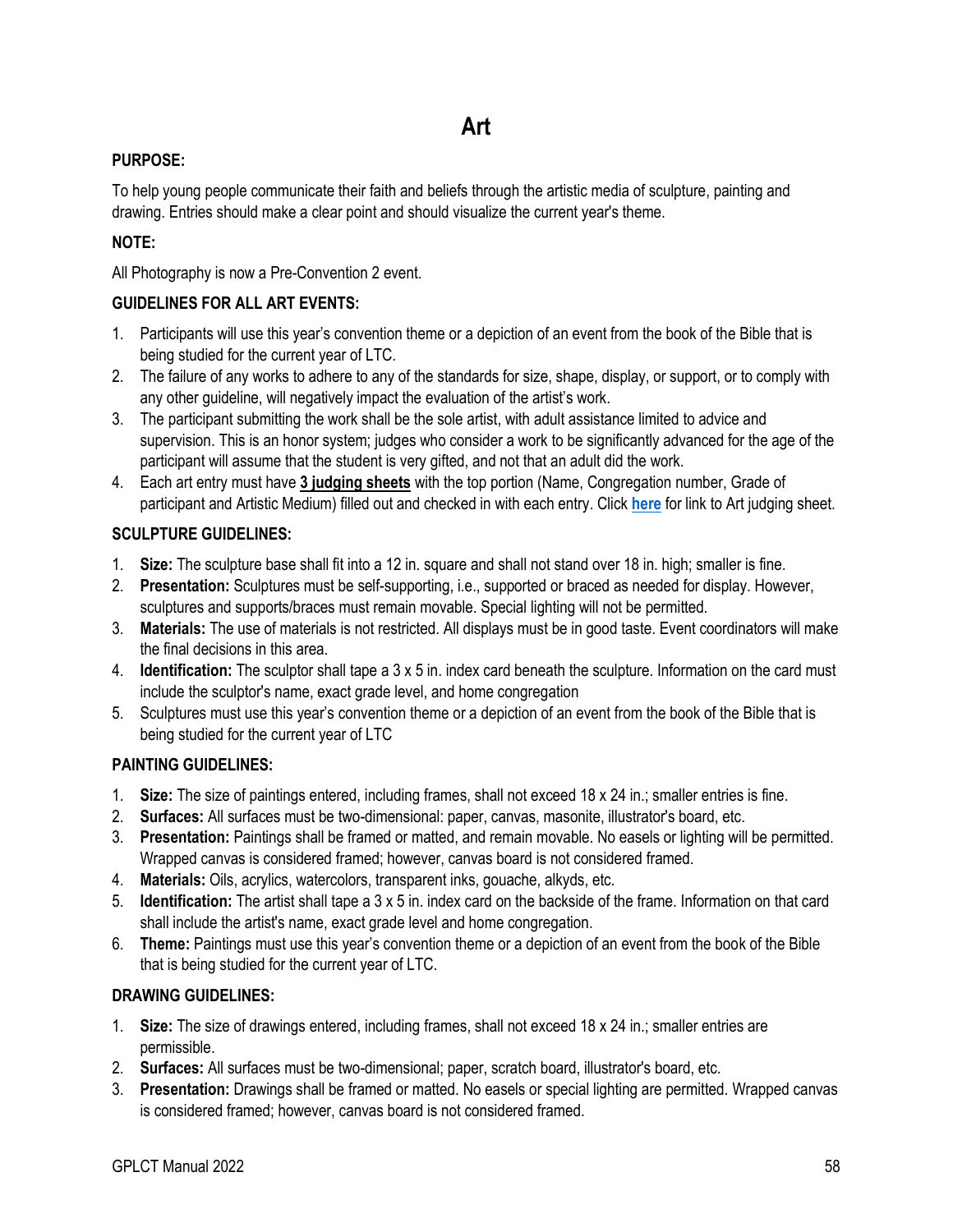- 4. **Materials:** Charcoals, pens and ink, pencils, colored pencils, crayons, chalk pastels, oil pastels, etc.
- 5. **Identification:** The artist shall tape a 3 x 5 inch index card on the back side of the frame. Information on that card shall include the artist's name, exact grade level and home congregation.
- 6. **Theme:** Drawings must use this year's convention theme or a depiction of an event from the book of the Bible that is being studied for the current year of LTC.

#### **MIXED MEDIA GUIDELINES:**

- 1. **Size:** The size of mixed media pieces entered, including frames, shall not exceed 18 x 24 in.; smaller is fine.
- 2. **Surfaces:** All surfaces must be either two or three-dimensional; paper, scratch board, illustrator's board, etc. Collage and relief (less than or equal to one inch) is permitted in this category.
- 3. **Presentation:** Mixed media entries shall be framed or matted. No easels or special lighting are permitted. Wrapped canvas is considered framed; however, canvas board is not considered framed.
- 4. **Materials:** Only collages and mixed media (no computer generated art) is permitted in this category
- 5. **Identification:** The artist shall tape a 3 x 5 inch index card on the back side of the frame. Information on that card shall include the artist's name, grade level and home congregation.
- 6. **Theme:** Mixed media entries must use this year's convention theme or a depiction of an event from the book of the Bible that is being studied for the current year of LTC.

**GRADE DIVISIONS:** There are three grade levels in this event: 3- 6, 7-9, 10-12.

**AWARDS:** There are three ratings available in each grade level – Gold, Silver, and Bronze.

### **JUDGING CRITERIA:**

#### *Standard Requirements*

- Does the entry meet the stated size requirements?
- Does the entry meet the stated presentation requirements?
- Does the entry meet the stated identification requirements?

#### *Interpretation of Story*

– Does the entry itself interpret this year's theme?

#### *Creativity*

- Does the artist present a clear picture of his or her own vision of the passage?
- Does the artist use his or her imagination to create an overall "essence" for the passage?

### *Craftsmanship*

- Is the entry neat and orderly?
- Does the entry show that the artist has a mastery over the tools of the trade?
- Does that entry show a mastery of contrast (e.g., rough/smooth, light/dark, focus/periphery)?

#### *Presentation*

– Does the presentation enhance the overall impact of the entry?

- Monitor participants to confirm that each student submits only one (1) Christian Art entry (e.g., one sculpture, one painting, one drawing, OR one mixed media).
- Make certain that the student is correctly registered in this event.
- Submit artwork to judges at the Christian Art desk between 3:00-6:30 p.m. on the Friday of the convention.
- Pick up the artwork between 4:00-5:30 p.m. on the Saturday of the convention.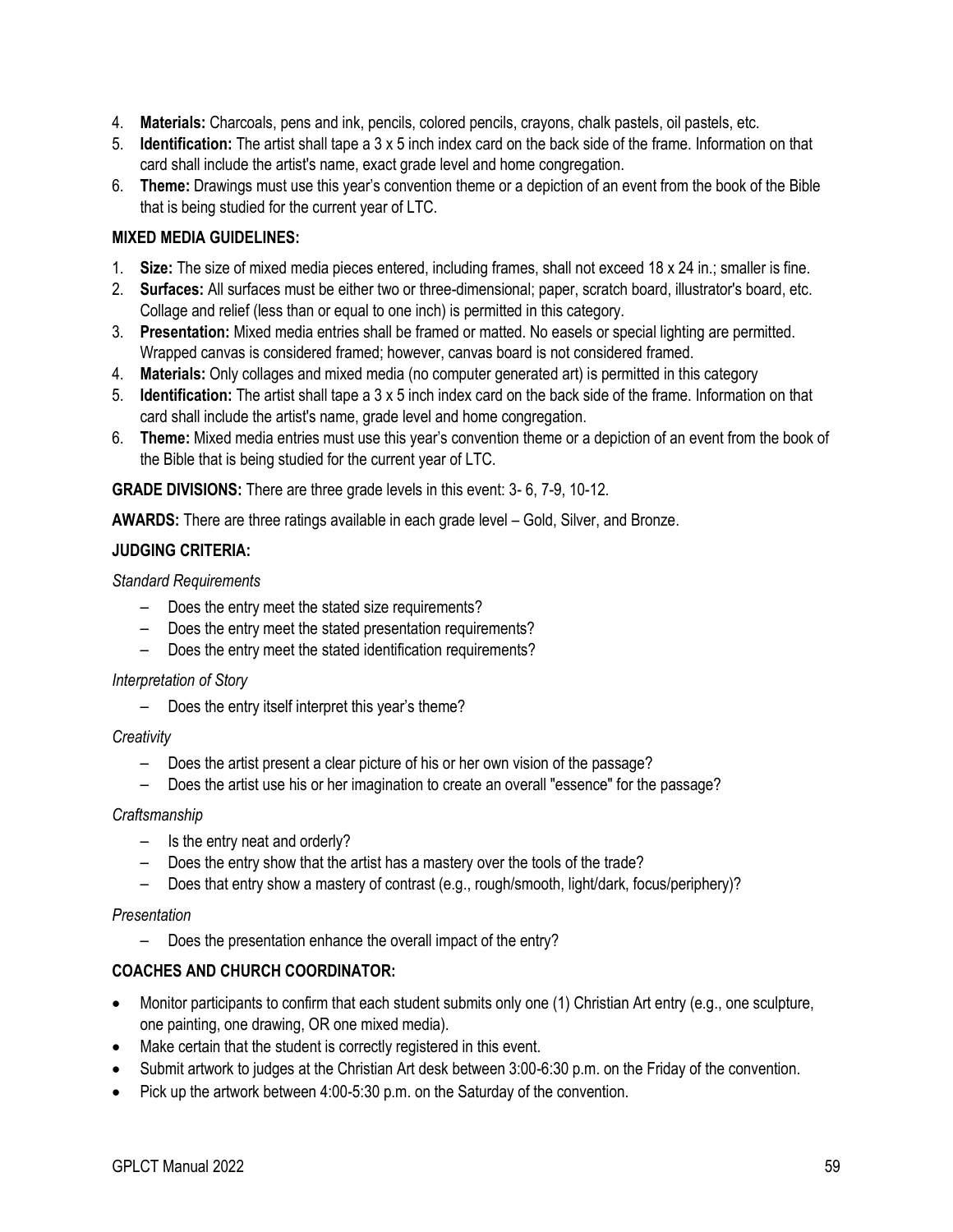### **Bible Application**

### <span id="page-63-0"></span>**PURPOSE:**

Students will have a strong knowledge of the Biblical texts being studied and how they apply to real world scenarios. They will work as a team to answer a series of essay questions that will evaluate their knowledge of the material, how it applies to life today, and how to put the scriptures into practice.

### **SCOPE OF THE EVENT:**

#### *Subject of study*

- 1. The subject of study for Bible Application will follow the LTC theme for this year.
- 2. The text of this book, including all footnotes, will be the source of all questions and answers.

### *Participation*

- 1. To be eligible to participate, each Bible Application team (including grade level) and team member must be officially registered with LTC by the final registration deadline.
- 2. A congregation must provide one adult to act as a Facilitator for each Bible Application team it enters.
- 3. This event is for 7-12 grades only.

### **EVENT GUIDELINES:**

- 1. Team requirements: a team consists of one to five members. To allow time for processing, each team and adult facilitator is to report to the event area 30 minutes prior to the beginning of the event. To be admitted to each session, a team must have each of the following:
	- a. All team members (any number from one to five)
	- b. An adult Facilitator that the team is providing for the Bible Application event
	- c. An official LTC name tag on each player, with the Bible Application team number written on the front of the name tag.
	- d. The team's completed Team Sheet with the names of team members listed at the top and the adult Facilitator at the bottom.

**Note carefully:** Understand that any team without all four of these requirements will not be allowed to participate (except as provided in guideline 6 below).

- e. Each team member must wear his or her LTC name tag during all Bible Application activities.
- 2. Teams may include young men and women in grades 9-12.
- 3. A congregation may enter any number of teams.
- 4. A participant may be a part of only one Bible Application team during the Bible Application event.
- 5. No substitutions will be allowed during the Bible Application event. Team members must participate on the same team throughout the entire event.
- 6. If a team member misses the beginning of a round, that team may participate without the missing member for that round. The student will not be allowed to participate in that round, and that team will not be allowed to fill the missing member's position with a substitute. The student may participate in the next round.
- 7. The Application will be administered in an area with table space and chairs for each team. Teams from the same congregation may not share a common table.
- 8. At the beginning of each round, each team will be presented a closed envelope containing five copies of the situation, each page containing a different question about the situation, and five pencils. The envelope must not be opened until instructions are given to do so.
- 9. Bibles
	- a. Each team member may use the text of the Bible to complete the Bible Application tests.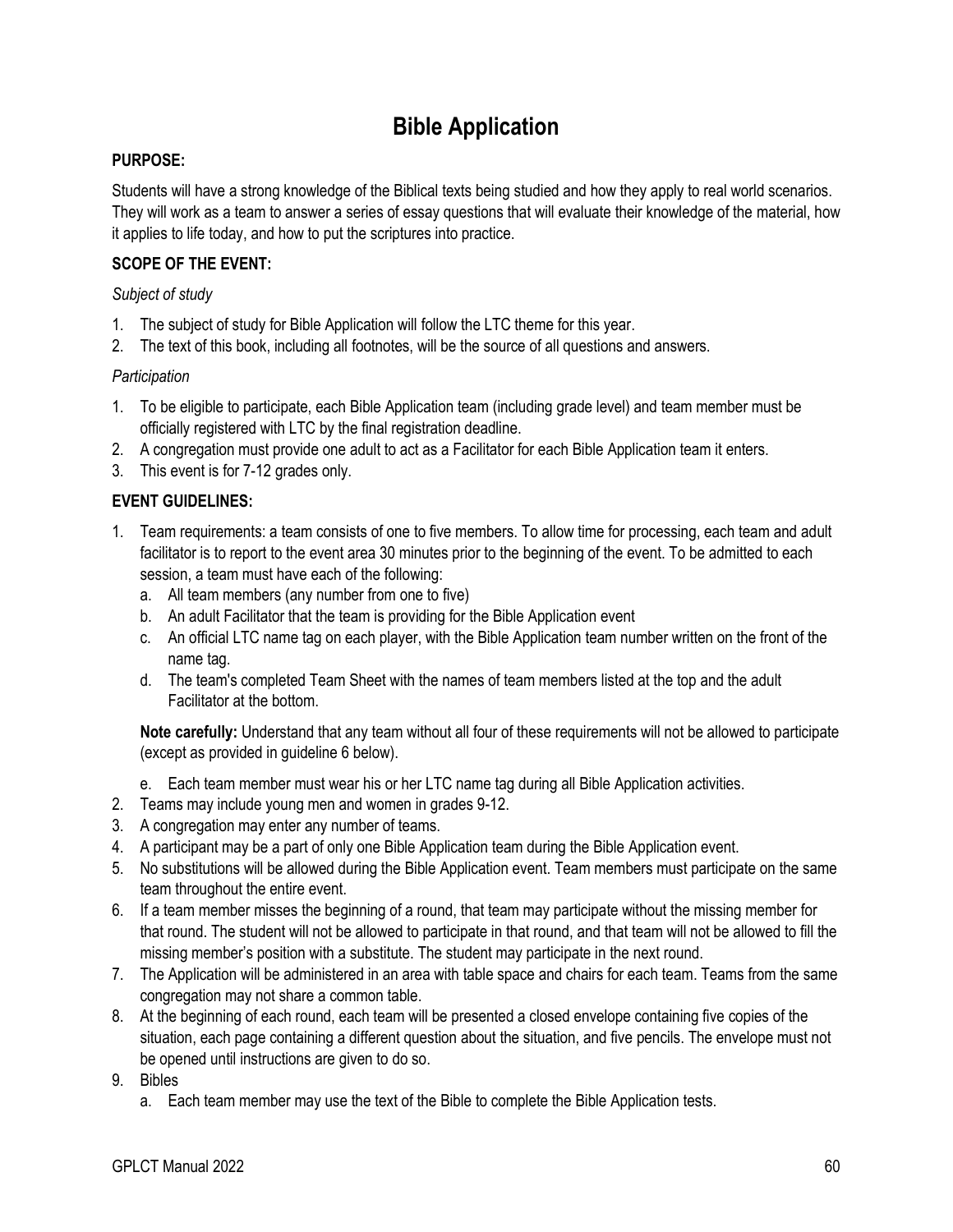- b. No helps, other than the text of the Bible may be used. Charts, concordances, maps, etc., included in the Bible, may not be used. Texts may be marked in any way desired including writing in the margins.
- c. No papers may be added to the text, and extra papers must be removed.
- d. A photocopy may be made of the text only. Guideline 9B also applies to these copies. It is one of our goals to facilitate the learning process as much as possible for all participants. We desire to make it simple. Therefore, copying of the text is highly recommended. Please photocopy the text using the guidelines listed above in order to provide a fair opportunity for all participants.

### 10. Spectators

- a. All Spectators and Coaches will be seated in the area behind or around the testing area.
- b. Spectators and Coaches will remain separated from teams, and silent, during testing periods.
- c. Spectators are asked not to enter or leave an event area while a round is in process.

#### **Quizzes**

- 1. There will be four rounds of questions. Each round will consist of one scenario or case study that will challenge students to find a passage from that year's text and apply it to the situation.
- 2. Each scenario will have five different questions to which students must provide responses. These five questions will be the same in all rounds.
- 3. The questions will be phrased as follows:
	- a. Provide and write out a scripture from the book/books being studied that can be used as a guide for a Christian's thoughts, actions, or behavior in the given scenario.
	- b. Provide a detailed explanation of how the scripture applies to the given scenario.
	- c. Provide a detailed plan of action that a Christian should take in response to the scenario based on the scripture you have provided.
	- d. Discuss the goals of your actions and potential results of your actions. This should include results that might be desired or undesired.
	- e. Discuss how the theme applies to the situation and response.
- 4. Students will have 5 minutes to find an applicable scripture, plan a response and assign roles to team members. During these five minutes, no writing is to be done. There will then be an additional 10 minutes to write down their response in an organized manner. It is acceptable for one paper to include the scripture, another to include an explanation of relevance, and another paper for the plan of action, etc., so that multiple team members can be writing at the same time.
- 5. Students will then place all answers back into their envelope to be turned in for judging during the next round.

### **Answers:**

- 1. In finding and recording answers, each team may work in open conference and mutual assistance.
- 2. Written responses will not be judged on grammar or spelling, but are expected to be written using full sentences and show organized thought on the topic. They should be legibly written and show understanding of scripture and the application.
- 3. Answers can be short answer (several sentences), a paragraph, or a brief essay, as best fits the question and students' response.

### **Judging:**

Judging will take place in an adjoining room during the event and will be based on the following criteria:

- 1. Selected Scripture
	- a. Is the scripture based on current year book of the Bible?
	- b. Is it relevant to this situation?
- 2. Scripture Application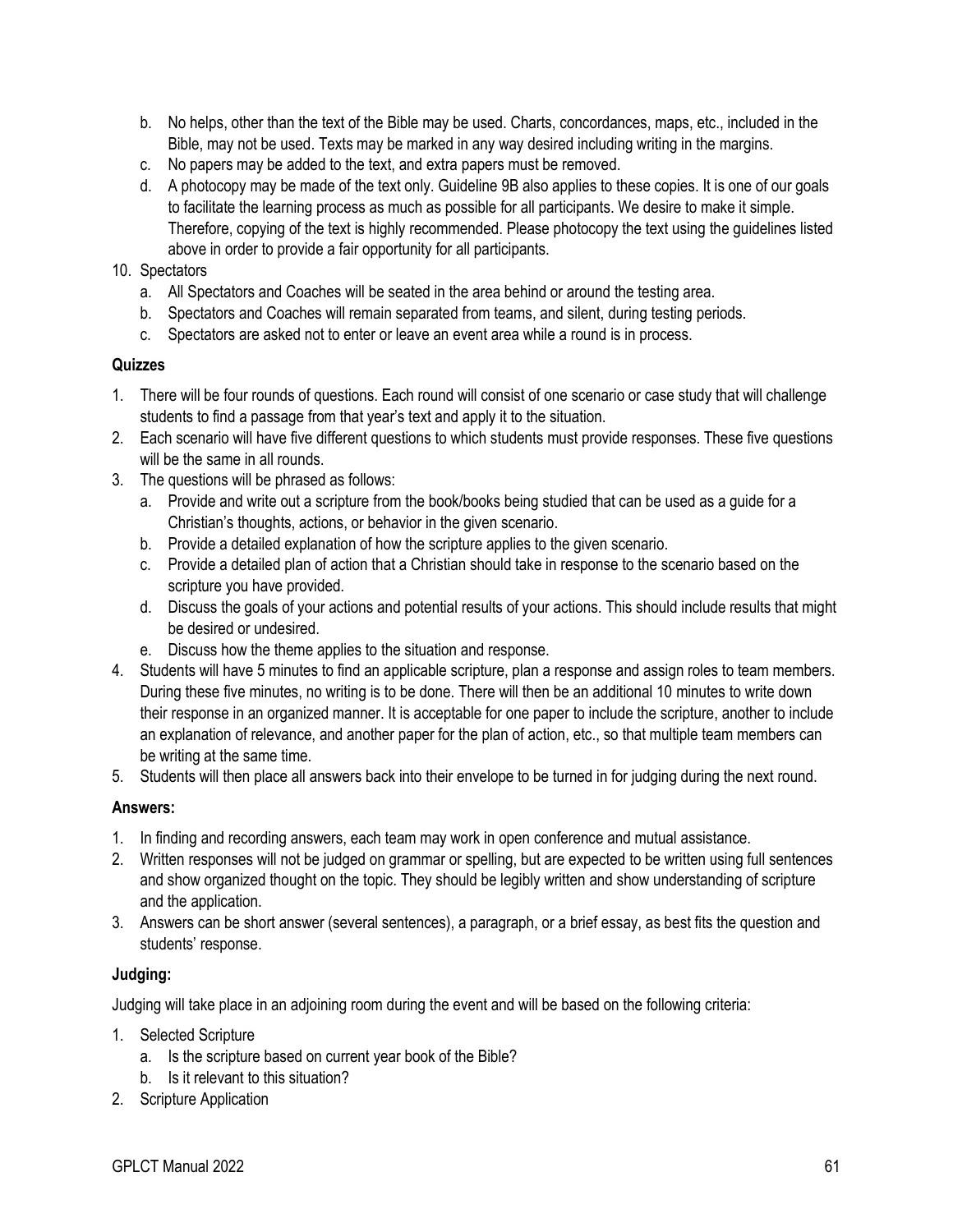- a. Do they show how the passage is relevant?
- b. How is it similar or different?
- 3. Plan of Action
	- a. Does the plan have a basis in scripture?
	- b. Is the plan meaningful and well thought out?
	- c. Was the plan detailed regarding what they would do or say?
- 4. Desired Outcomes
	- a. Did they act with a goal in mind?
	- b. Were the outcomes in line with the Bible?
	- c. Did they consider self, others, and God's Kingdom?
	- d. Did they consider potential outcomes that were both positive and negative?
- 5. Application of Theme
	- a. Did they show how the theme applied to plan?
	- b. Does their response deal with the idea of current year theme?

Each of the five categories will be scored on a scale of 0-3. The total scores will be calculated and medals determined based on overall results.

### **Quiz Instructions**

- 1. Bible Application is intended to give students knowledge of scripture, an understanding of its meaning, and the ability to apply scripture to everyday situations.
- 2. At the Bible Application event, the Quizmaster will give instructions on physical procedures, but will not explain the testing methods. Understanding of testing methods is part of your pre-convention preparation.
- 3. For demonstration of testing methods that will be used at the convention, contact the event coordinator prior to the convention.

### **COACHES:**

- Read and understand guidelines for the current year. LTC will not be responsible for Reference Manual neglect. Enter teams of one to five members in the grade level of the highest grade member. Communicate to their church coordinator the team members, number of teams, as well the grade level of those groups.
- Be certain that their teams are registered for Bible Application and only Bible Application for the given time period. No one will be allowed to participate in an event if they have a conflict with another event.
- Make certain that the church coordinator has registered the correct number of teams. Final additions, modifications or deletions of teams must be corrected on the registration website by the church coordinator by Final Registration Deadline.
- Print a team sheet from the registration website to turn in to the judges at the convention.
- Provide one adult Facilitator for each Bible Application team entered.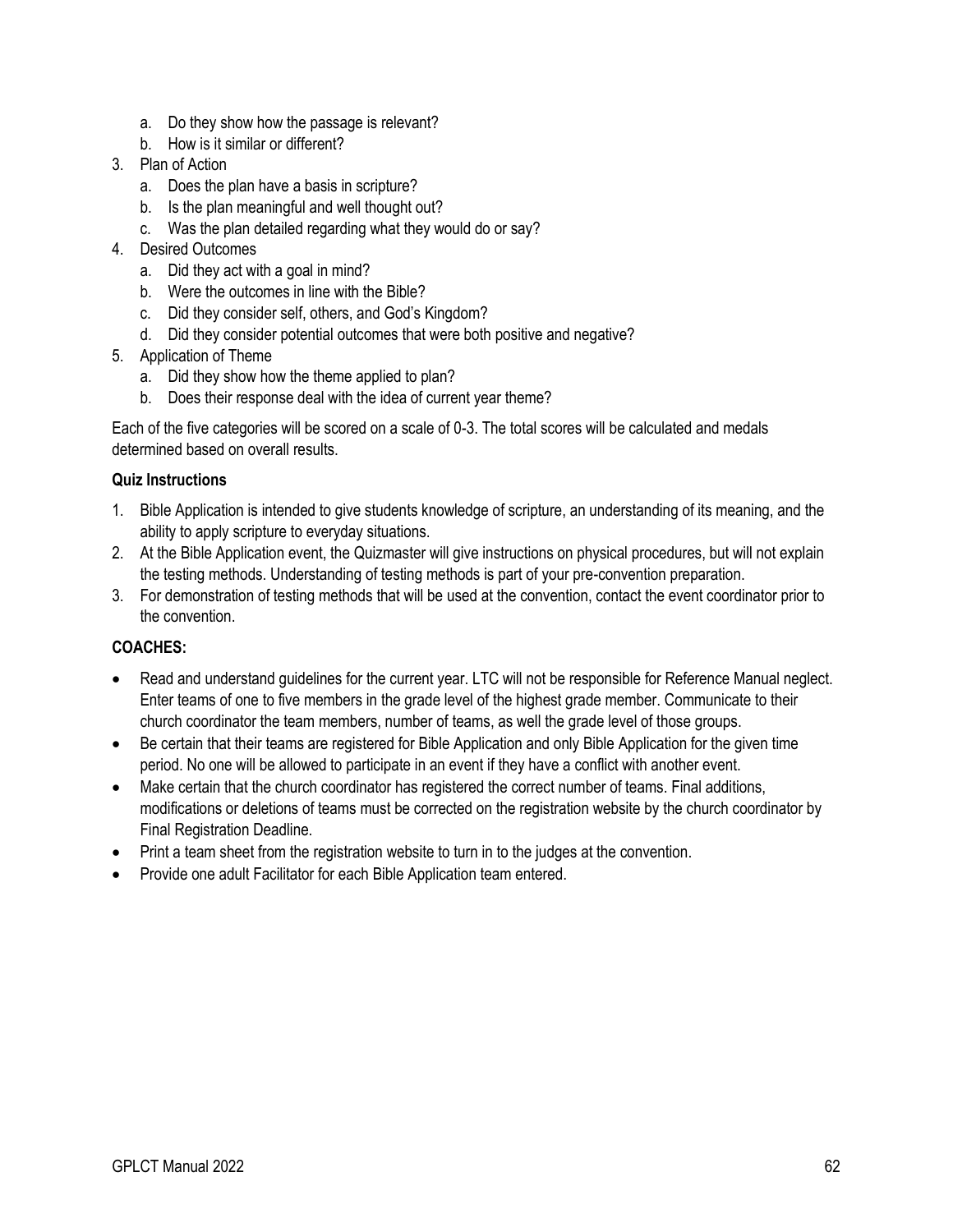### **Bible Bowl**

### <span id="page-66-0"></span>**PURPOSE:**

To encourage personal commitment to Bible study as a continuing way of life. Bible Bowl helps young people:

- Appreciate the Bible as the inspired Word of God
- Learn to handle Scripture in locating specific information
- Gain confidence resulting from excellence in Bible study and improved self-image
- Increase personal knowledge of God's Word

### **SCOPE OF THE EVENT:**

- 1. The subject of study for Bible Bowl will be the book of Genesis.
- 2. Content of all meet questions will be drawn from the text, including footnotes and chapter headings of the 2011 New International Version of the Bible. Any information in the text may be asked, and questions may cover information covered in more than one verse.
- 3. The GPLTC test designers are dedicated to encouraging Bible study and will carefully prepare Bible Bowl questions to be fair to all participants. All questions will be objective, calling for specific facts. No question will call for interpretation.
- 4. Due to the sensitivity of content in Chapters 34 and 38 and the ages participating in this event, it has been decided the 3-6 grades will not be asked questions in these chapters. For the  $7-12<sup>th</sup>$  grades, no events in these chapters will tested, but chapter heading will still be tested as well as specific names of people mentioned in these chapters.

### **EVENT GUIDELINES:**

### *Participation*

- 1. Bible Bowl is a team event that is taken individually. Thus, both a team award and individual award will be given to participants. To be eligible to participate, each Bible Bowl team (including grade level) and team member must be officially registered with LTC by the final registration deadline.
- 2. A congregation may enter any number of teams in one of four grade levels (3-4, 5-6, 7-9, 10-12) in this event.
- 3. A player may be a member of only one team during a convention.
- 4. Players may participate in a grade level above their own, but may not participate in a lower grade level.
- 5. Each team consists of up to four players. A participant's score is the cumulative score of all tests for that individual. A team's score is the cumulative total of each team member's individual score. Individual scores are added together to form a team score (i.e. the team score is NOT an average of the individual scores). Thus, it is best for teams to have four players. Opportunities will be given to combine teams if needed.
- 6. Each team must have an adult Facilitator who will help disseminate tests during the event as well as score tests at the conclusion of each round.
- 7. Each team should report to the event area at least 15 minutes before the beginning of the Bible Bowl Event. Any team member who is not present at the beginning of a testing round, must sit out that round.
- 8. Teams that still need to combine with other teams or make any team modifications the day of the event must report to the event area at least 30-45 minutes before the event starts.
- 9. To play in any round each team must have:
	- a. An official LTC name tag on each player.
	- b. A printed team sheet from the registration website. The Bible Bowl Team Number must be included on this sheet.
- 10. Teams will sit at tables arranged facing the front of the room (the emcee's or Quizmaster's podium). The audience will be seated at the back of the room.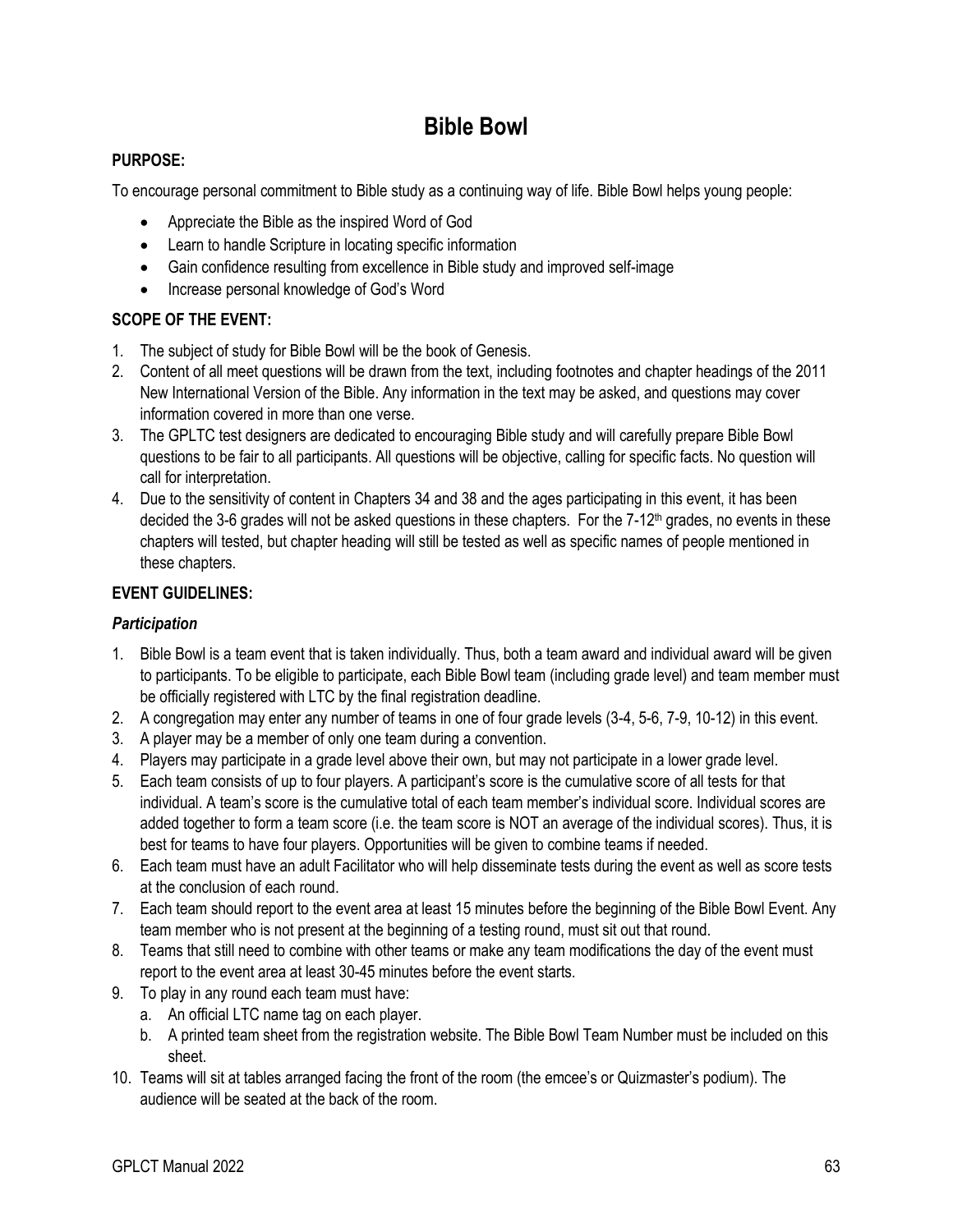- 11. Spectators are not allowed to enter or leave the room while an event is in progress.
- 12. No talking is allowed by spectators during a testing round.
- 13. Team coaches may lodge a protest for a question after that round has been completed.

### *Tests*

- 1. Tests are distributed at the beginning of each round and participants may work through the questions at their own pace, marking answers by pencil. Pencils will be provided.
- 2. The Bible Bowl Event consists of four tests with each round using Scripture from the book of study from that year's theme. Each test is presented in a multiple-choice answer style. Example tests that demonstrate the style of each test can be found at http://gpltc.net/gpltc-resources. Tests will be passed out at the beginning of each round and taken up only at the end of the round. Participants may turn in their test only once the allotted time for that round has passed.

| Round | Length          | Description                                                                                                                  | Time       |
|-------|-----------------|------------------------------------------------------------------------------------------------------------------------------|------------|
|       | 40<br>questions | Closed book identification of chapter numbers for 20 headings, 10 events,<br>and 10 quotes or phrases                        | 10 minutes |
| 2     | 35<br>questions | Closed book objective questions of facts and identification. A Scripture<br>reference will be given for each question.       | 15 minutes |
| 3     | 15<br>questions | Open book find-the-verse test identifying passages of Scripture.                                                             | 10 minutes |
| 4     | 35<br>questions | Open book objective questions regarding general facts and identification.<br>No Scripture reference given for the questions. | 20 minutes |

### *Answers*

- 1. Participants will provide answers to questions in rounds 1, 2 and 4 by filling in an answer bubble on the test sheet using a pencil.
- 2. Every question will be a multiple choice question. Five potential answers will be given for each question: "A", "B", "C", "D" and "E". Each of the letters A through E will have a circle around it like the following: A. An answer is provided by filling in the circle of the participant's answer. A
- 3. In round 3, participants will provide the chapter and verse number of the verse of Scripture.

### *Protests*

- 1. All protests should be brought to the attention of the Quizmaster.
- 2. Protests are received only from adult coaches.
- 3. Protests are to be made immediately following the round in question. After the Quizmaster's protest closure at the end of a round, no further protests will be heard concerning that round.

### **Scoring and Awards**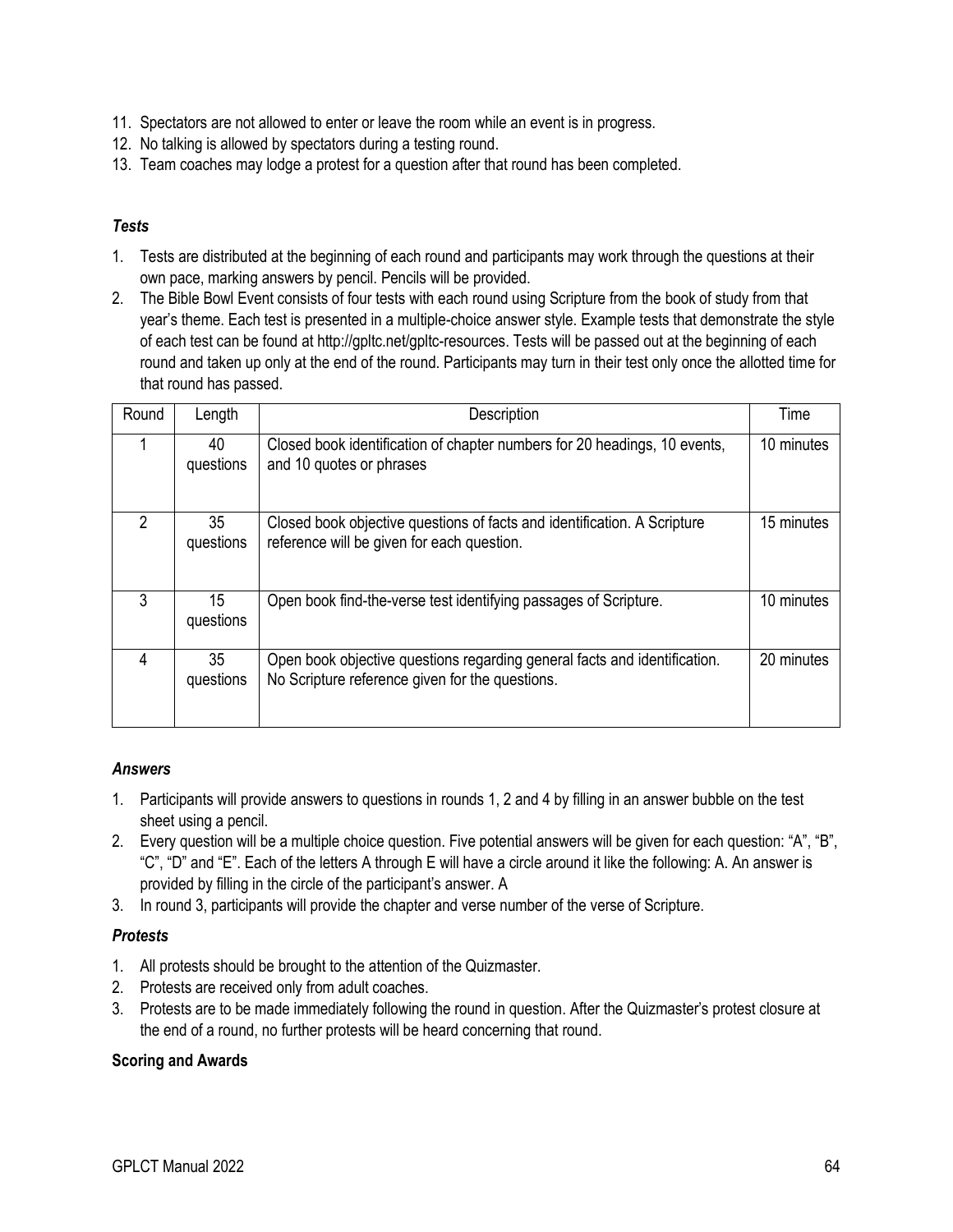- 1. Tests will be collected at the end of each round . After tests have been disseminated for the next round, Facilitators will score the previous round using provided answer key templates.
- 2. A maximum cumulative individual score of 125 points is possible for the Bible Bowl event.
- 3. Individual Bible Bowl Awards are determined by the cumulative score of each individual. There are three ratings available (Gold, Silver, and Bronze) in each grade level.
- 4. Team awards will be based on the combined scores of all team member for all four rounds. The maximum possible team score is 500 points. There are three ratings available (Gold, Silver, and Bronze) in each grade level.
- 5. Awarding of medals is subjective and is based on the highest score and distribution of scores in a particular division. If you have any question on scoring and awarding of medals please contact the Event Coordinator.
- 6. Results will be posted in the medals room by Saturday morning.

### *Bibles*

- 1. For the first and second rounds, Bibles may not be opened, and may not be on the testing tables. For the last two rounds, each team member will need text of the Bible to complete the test.
- 2. No helps, other than text of the Bible may be used. Charts, concordances, maps, etc., included in the Bible, may not be used. No extra papers that may be inserted into the Bible are to be used and should be removed.
- 3. Photocopied texts may be used. The margins may be no larger than one inch. Guideline 2 also applies to these copies. Photocopied texts may be highlighted and marked in any way desired including writing in the margins.
- 4. One of GPLTC's goals is to facilitate the learning process as much as possible for all participants. We desire to make it simple. Therefore, copying of the text is highly recommended. Please photocopy the text using the guidelines listed above in order to provide a fair opportunity for all participants and in compliance with all copyright laws. Biblica, Inc. does require all congregations to obtain permission for photocopying the New International Version. If you want to avoid this process, GPLTC has been given permission to distribute copies through our website. GPLTC provides photocopied texts on the **[Resources](http://gpltc.net/gpltc-resources/)** website page. Click on the "Resources" link on the home page.

### **COACHES:**

- 1. Read and understand the guidelines for the current year.
- 2. Enroll teams in grade level of the highest-graded member.
- 3. Communicate the number of teams, the grade level of each team and the individual team members with your church coordinator.
- 4. Be certain that participants are registered for Bible Bowl and only Bible Bowl for the given time period. No one will be allowed to participate in an event if they have a conflict with another event.
- 5. Make certain that the church coordinator has registered the correct number of teams. Final additions, modifications or deletions of teams must be corrected on the registration website by the church coordinator on or before the final registration deadline.
- 6. Print a team sheet from the registration website to turn in to the judges at the convention.
- 7. If you have an incomplete team, register and proceed as if you have a full team. After the final registration deadline, teams may be filled and combined at the discretion of congregations by contacting the Event Coordinator. It is strongly encouraged to do this after the registration deadline, but before the day of the event. However, team modifications may be made on the day of testing only if those teams arrive at least 30 minutes prior to the start of the event. Care should be made to ensure that individual participants are not isolated for participation in the event.
- 8. Make certain that each team member has a name tag correctly prepared for this event.

### **CHURCH COORDINATORS:**

1. Verify that the coaches have accomplished their tasks and correctly reported their teams and number of teams.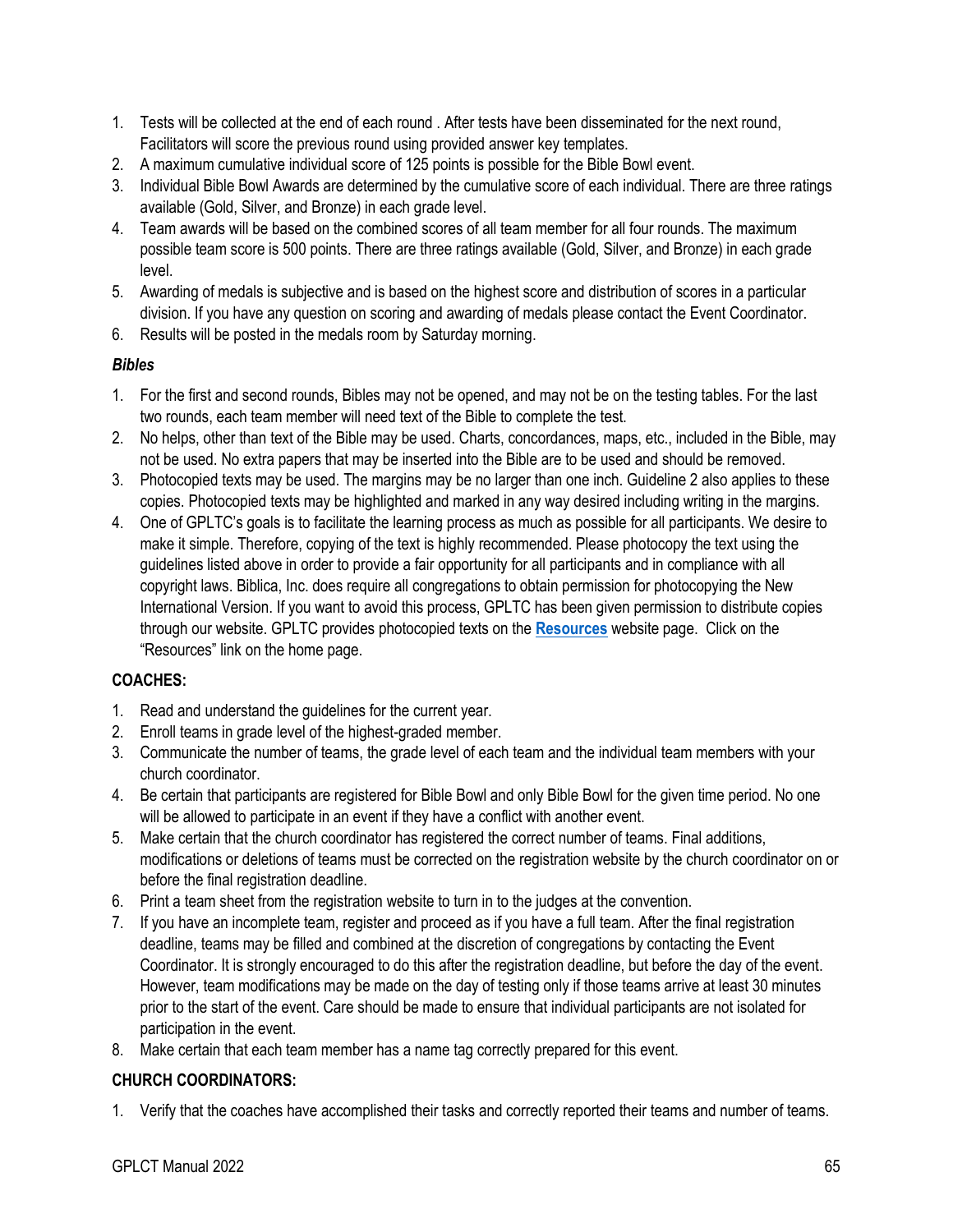- 2. Make certain that the student is correctly registered in this event.
- 3. Create teams and modify any changes of those teams on the registration website on or before the final registration deadline.
- 4. Obtain the team numbers for the coaches by printing the "Team Sheet Report" from the registration website, and give the appropriate team sheet(s) to the coaches.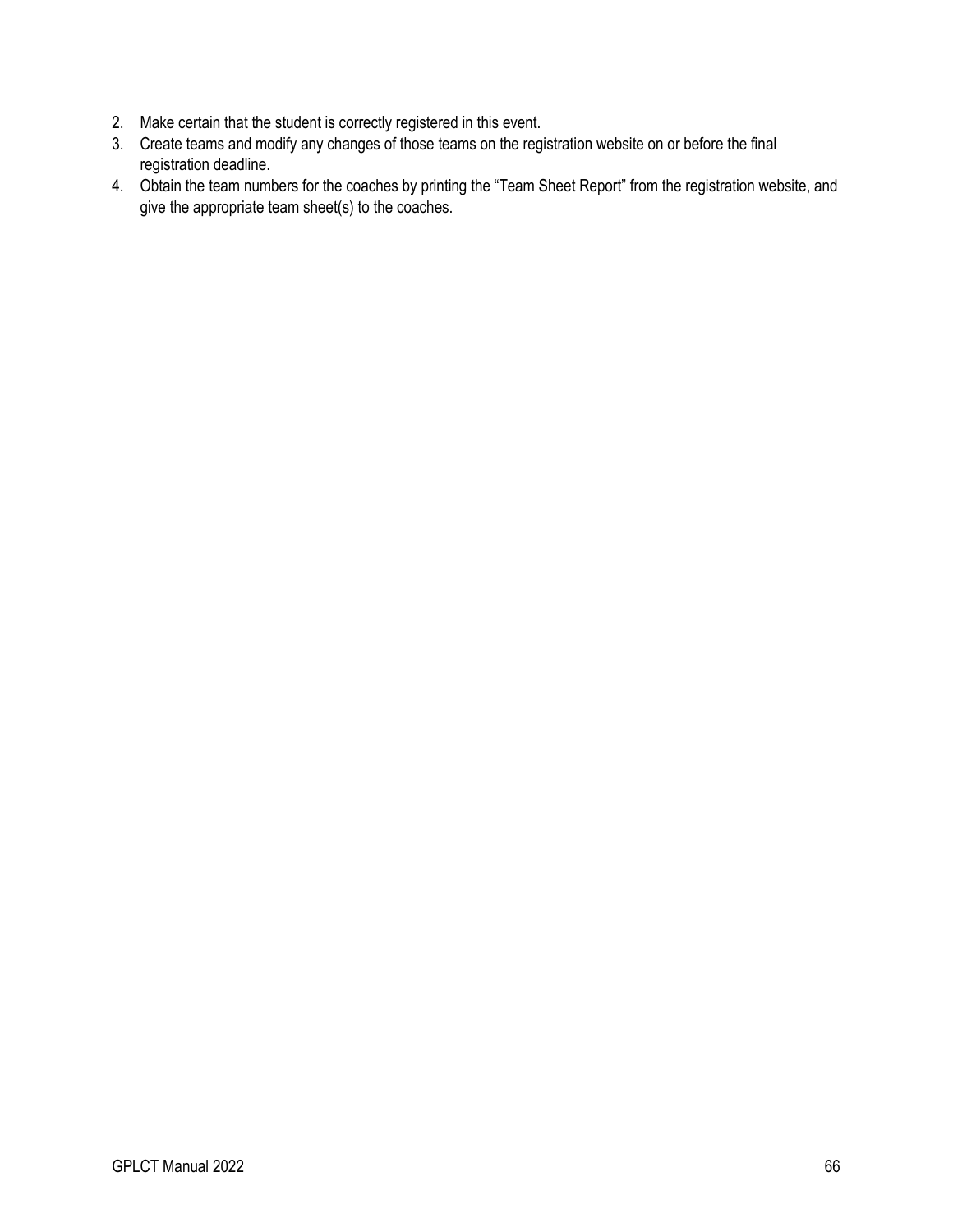### **Bible Quiz**

### <span id="page-70-0"></span>**PURPOSE:**

To encourage personal commitment to Bible study as a continuing way of life. Bible Quiz helps young people:

- Gain a knowledge of Scripture
- Appreciate the Bible as the inspired Word of God
- Learn to handle Scripture in locating specific information
- Gain confidence resulting from excellence in Bible study and improved self-image
- Learn to work as a team with Bible students

### **SCOPE OF THE EVENT:**

- 1. The subject of study for Bible Quiz will be the book of Genesis.
- 2. Content of all questions will be drawn from the text, including footnotes and chapter headings of the 2011 New International Version of the Bible.
- 3. The GPLTC test designers are dedicated to encouraging Bible study and will carefully prepare Bible Quiz to be fair to all participants. All questions will be objective, calling for specific facts. No question will call for interpretation.

### *Participation*

- 1. To be eligible to participate, each Bible Quiz team (including grade level) and team member must be officially registered with LTC by the final registration deadline.
- 2. A congregation must provide one adult to act as a Facilitator for each Bible Quiz team it enters. The Facilitator will be responsible for handing out and scoring quizzes. Further instructions will be given at the Bible Quiz Event.

### **EVENT GUIDELINES:**

- 1. Team requirements: a team consists of one to five members. To allow time for processing, each team and adult Facilitator is to report to the event area 30 minutes prior to the beginning of the event. To be admitted to the event, a team must have each of the following:
	- a. All team members (any number from one to five)
	- b. An adult Facilitator that the team is providing for the Bible Quiz event
	- c. A team sheet with the names of team members listed as well as the Bible Quiz team number.
	- d. An official LTC name tag on each player.
- 2. Note carefully: Understand that any team without all four of these requirements will not be allowed to participate. Each team member must wear his or her LTC name tag during all Bible Quiz activities.
- 3. A congregation may enter any number of teams in one of four (3-4, 5-6, 7-9, 10-12) grade levels.
- 4. Each team must be entered in the grade level of the highest grade member. Team members may participate in a grade level above, but not below, their own.
- 5. A participant may be a part of only one Bible Quiz team during the Bible Quiz event.
- 6. No substitutions will be allowed during the Bible Quiz event. Team members must participate on the same team throughout the entire event.
- 7. If a team member misses the beginning of a round, that team may participate without the missing member for that round. The student will not be allowed to participate in that round, and that team will not be allowed to fill the missing member's position with a substitute. The student may participate in the next round.
- 8. The Quiz will be administered in an area with table space and chairs for each team. Teams from the same congregation may not share a common table.
- 9. One series of quizzes will be administered to grades 3-4 and 5-6; a separate series will be administered to grades 7-9 and 10-12.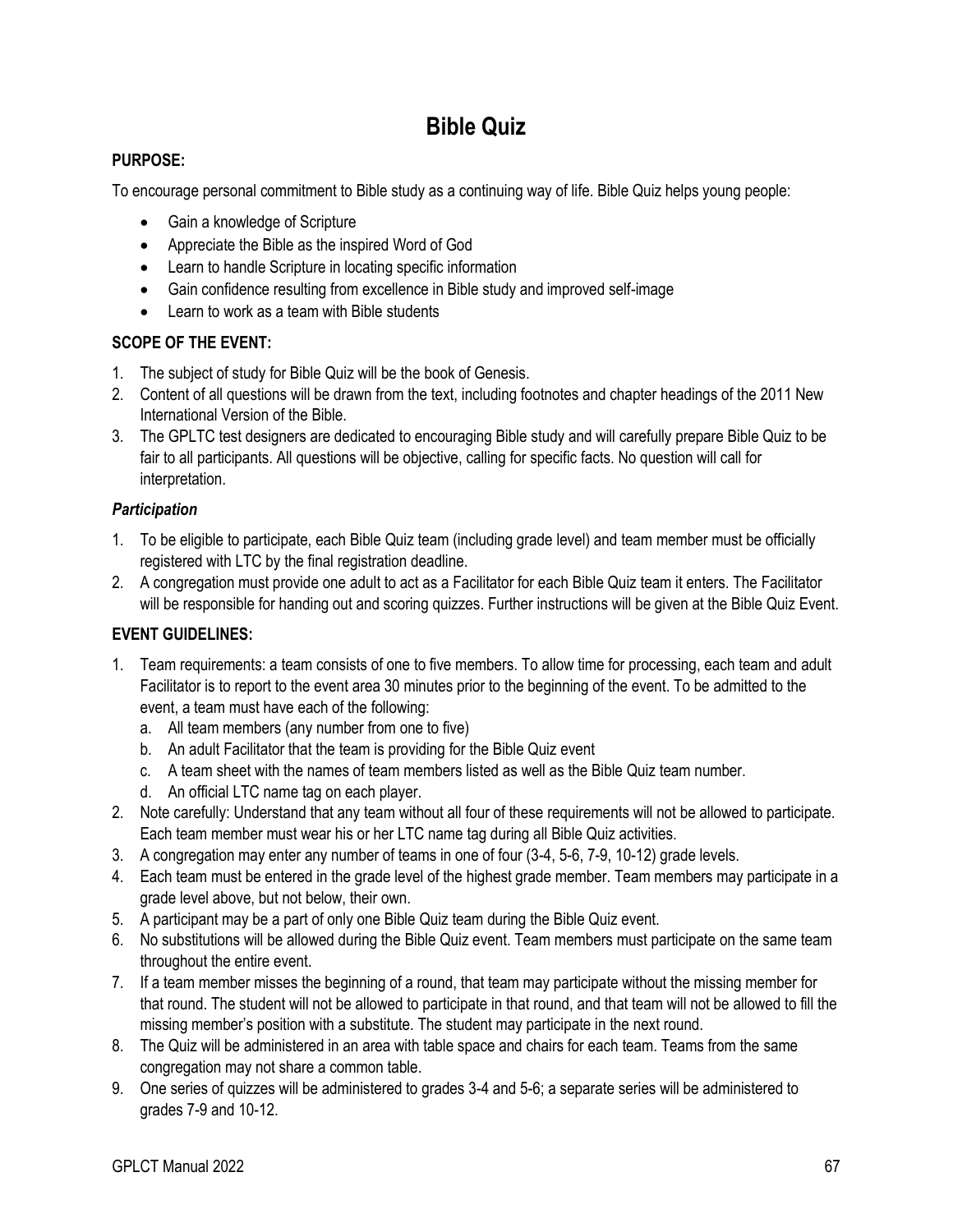10. At the beginning of each round, each team will be presented a closed envelope containing five copies of the question sheet, and five pencils. The envelope must not be opened until instructions are given to do so.

#### **Bibles**

- 1. For the first round, Bibles may not be opened, and may not be on the testing tables. For subsequent rounds, each team member may use the text of the Bible to complete the quiz.
- 2. No helps, other than the text of the Bible may be used. Charts, concordances, maps, etc., included in the Bible, may not be used. Texts may be marked in any way desired including writing in the margins.
- 3. No papers may be added to the text, and extra papers must be removed.
- 4. A photocopy may be made of the text only. The margins may be no larger than one inch. Guideline 12 also applies to these copies. It is one of our goals to facilitate the learning process as much as possible for all participants. We desire to make it simple. Therefore, copying of the text is highly recommended. Please photocopy the text using the guidelines listed above in order to provide a fair opportunity for all participants and in compliance with all copyright laws. GPLTC provides photocopied texts on the **[Resources](http://gpltc.net/gpltc-resources/)** website page. Click on the "Resources" link on the home page. Biblica, Inc. does require all congregations to obtain permission in photocopying texts. If you want to avoid this process, GPLTC has been given permission to distribute copies through the GPLTC resources website link.

#### *Spectators*

- 1. All Spectators and Coaches will be seated in the area behind or around the testing area.
- 2. Spectators and Coaches will remain separated from teams, and silent, during testing periods.
- 3. Spectators are asked not to enter or leave an event area while a round is in process.

#### *Quizzes*

- 1. The first round will feature a fifty-question closed-Bible comprehensive quiz requiring team members to identify chapter numbers of selected events, topics and quotations.
- 2. Following the first round, each round will feature a challenging, open-Bible quiz consisting of fifty questions. The questions will be divided into five units of ten questions, each having a different testing method.

### *Questions*

- 1. Questions will vary in degree of difficulty.
- 2. Questions will vary in testing methods.
- 3. No question will call for interpretation.
- 4. Questions may be answered in any order.

#### *Answers*

- 1. In finding and recording answers, each team may work in open conference and mutual assistance.
- 2. All questions call for short, objective answers. Each answer in Round One will be in the form of a chapter number. In subsequent rounds, answers will be in the form of a numeral, a letter, a combination of letters, a circle, or a Scripture reference.
- 3. Each team must write all answers on one quiz sheet by the end of the round.
- 4. Answer keys will be placed in congregation take-home packets.

#### **Quiz Instructions**

- 1. Bible Quiz is designed to teach knowledge and handling of Scripture, as well as introduce participants to different testing methods. Expectations are high.
- 2. At the Quiz event, the Quizmaster will give instructions on physical procedures, but will not explain the testing methods. Understanding of testing methods is part of your pre-convention preparation.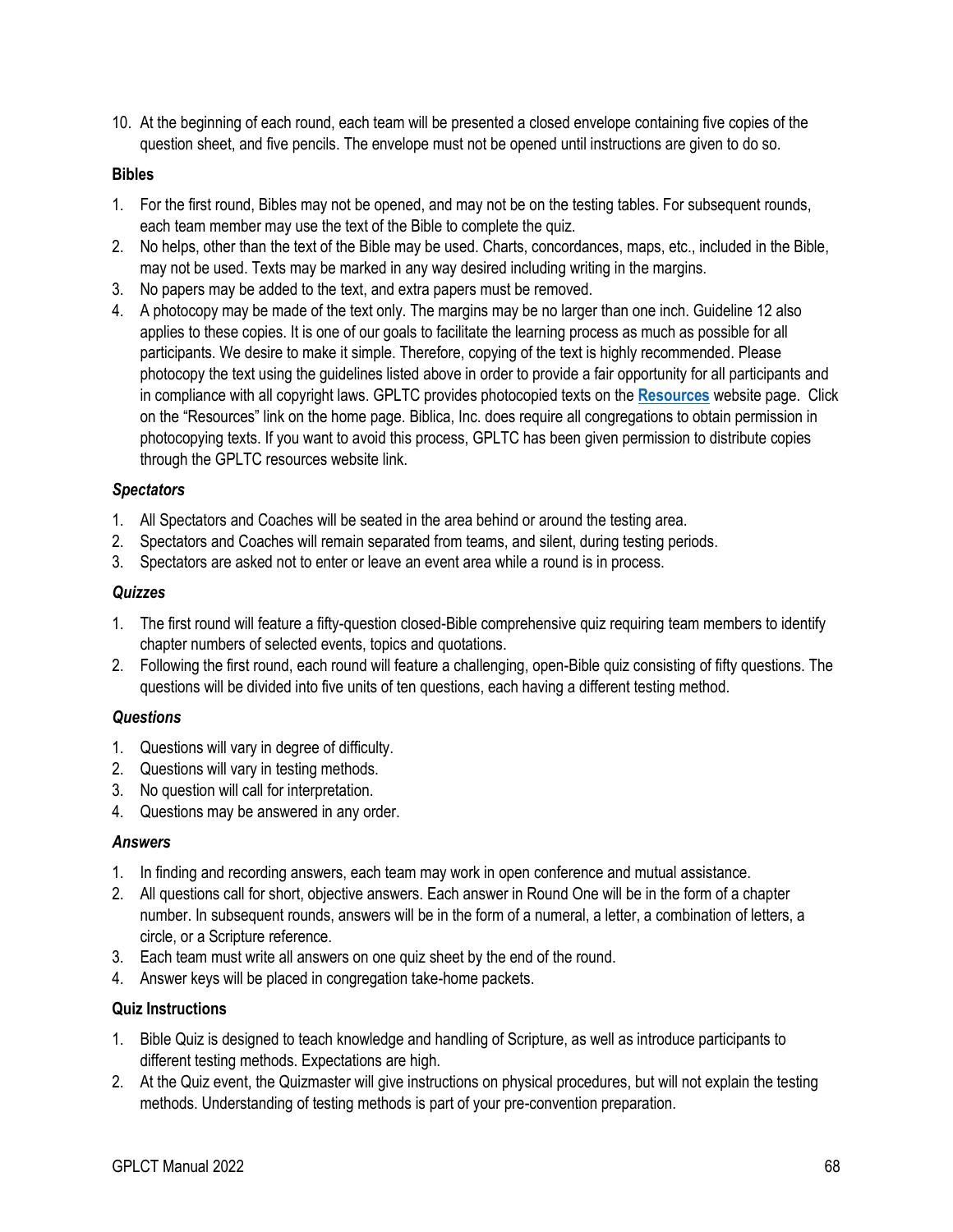3. For demonstration of testing methods that will be used at the convention, contact the event coordinator prior to the convention.

#### *Rounds*

- 1. Each round will consist of pre-quiz instructions and quiz.
- 2. Subjects and Times of Rounds

| Round 1 | 8 minutes  | Chapter Headings/Quotes/Events in all Chapters |  |  |  |  |
|---------|------------|------------------------------------------------|--|--|--|--|
| Round 2 | 12 minutes | <b>Revelation Chapters 1-15</b>                |  |  |  |  |
| Round 3 | 12 minutes | <b>Revelation Chapters 16-26</b>               |  |  |  |  |
| Round 4 | 12 minutes | Revelation Chapters 27-38*                     |  |  |  |  |
| Round 5 | 12 minutes | Revelation Chapters 39-50                      |  |  |  |  |

\* Due to the sensitivity of content in Chapters 34 and 38 and the ages participating in this event, it has been decided the 3-6 grades will not be asked questions in these chapters. For the 7-12<sup>th</sup> grades, no events in these chapters will tested, but chapter heading will still be tested in round 1 as well as specific names of people mentioned in these chapters.

3. No team is ever eliminated from Bible Quiz; all teams take all quizzes.

#### *Protests*

- 1. Protests will be received only from adult Coaches or Facilitators.
- 2. All protests must be lodged with the Event Coordinator by the end of the round in question. No protests will be heard after the end of each round.
- 3. The Event Coordinator's judgment will, in all cases, be final.

#### *Scoring*

- 1. Hand-scoring will be done by Facilitators.
- 2. A maximum of fifty (50) points may be scored in each round. A maximum of two hundred fifty (250) points may be scored during the entire Bible Quiz event.

#### **AWARDS:**

- 1. Awarding of medals to Bible Quiz teams is subjective and is based on the highest cumulative score and distribution of those scores in a particular division. If you have any question on scoring and awarding of medals please contact the Event Coordinator.
- 2. As all testing is completed by teamwork, individual participants do not receive awards.

#### **GUIDELINE ENFORCEMENT:**

To process the large number of Bible Quiz teams in the limited amount of time, and to ensure fairness to all teams, all officials (including Facilitators) will be expected to enforce all of the guidelines stated above.

### **COACHES:**

- Read and understand guidelines for the current year. LTC will not be responsible for Reference Manual neglect.
- Enter teams of one to five members in the grade level of the highest grade member. Communicate to their church coordinator the team members, number of teams and grade level of each team.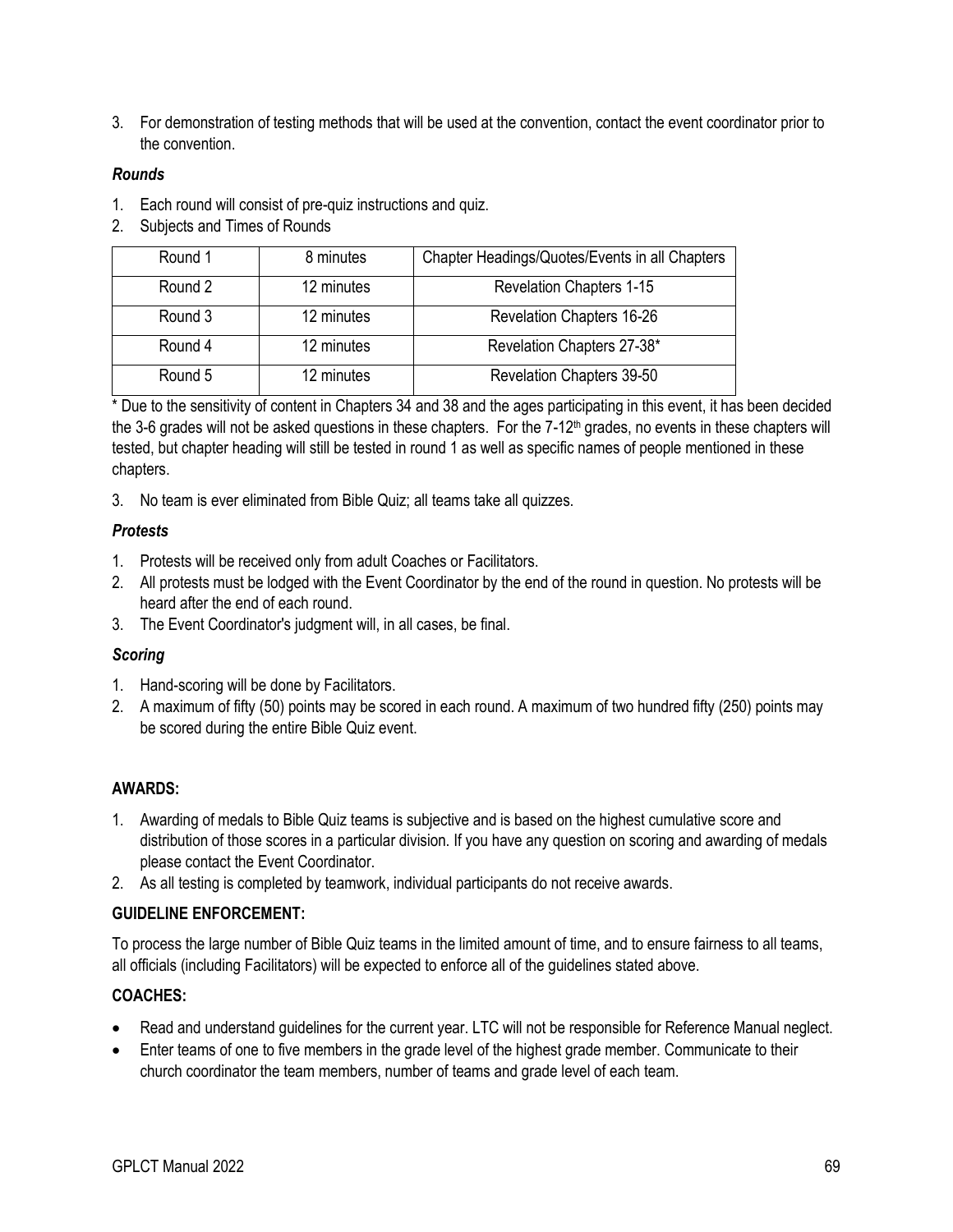- Be certain that their teams are registered for Bible Quiz and only Bible Quiz for the given time period. No one will be allowed to participate in an event if they have a conflict with another event
- Make certain that the church coordinator has registered the correct number of teams. Final additions, modifications or deletions of teams must be corrected on the registration website by the church coordinator by final registration deadline.
- Print a team sheet from the registration website to turn in to the judges at the convention.
- If changes in the team need to be made after the registration date, contact the Event Coordinator to do so. Changes can be made up until 30 minutes before the event begins, as approved by the Event Coordinator.
- Provide one adult Facilitator for each Bible Quiz team entered.

#### **CHURCH COORDINATORS:**

- Verify that the coaches have accomplished their tasks and correctly reported their teams and number of teams.
- Make certain that the student is correctly registered in this event.
- Obtain the team numbers for the coaches by printing the "Team Sheet Report" from the registration website, and give the appropriate team sheet(s) to the coaches.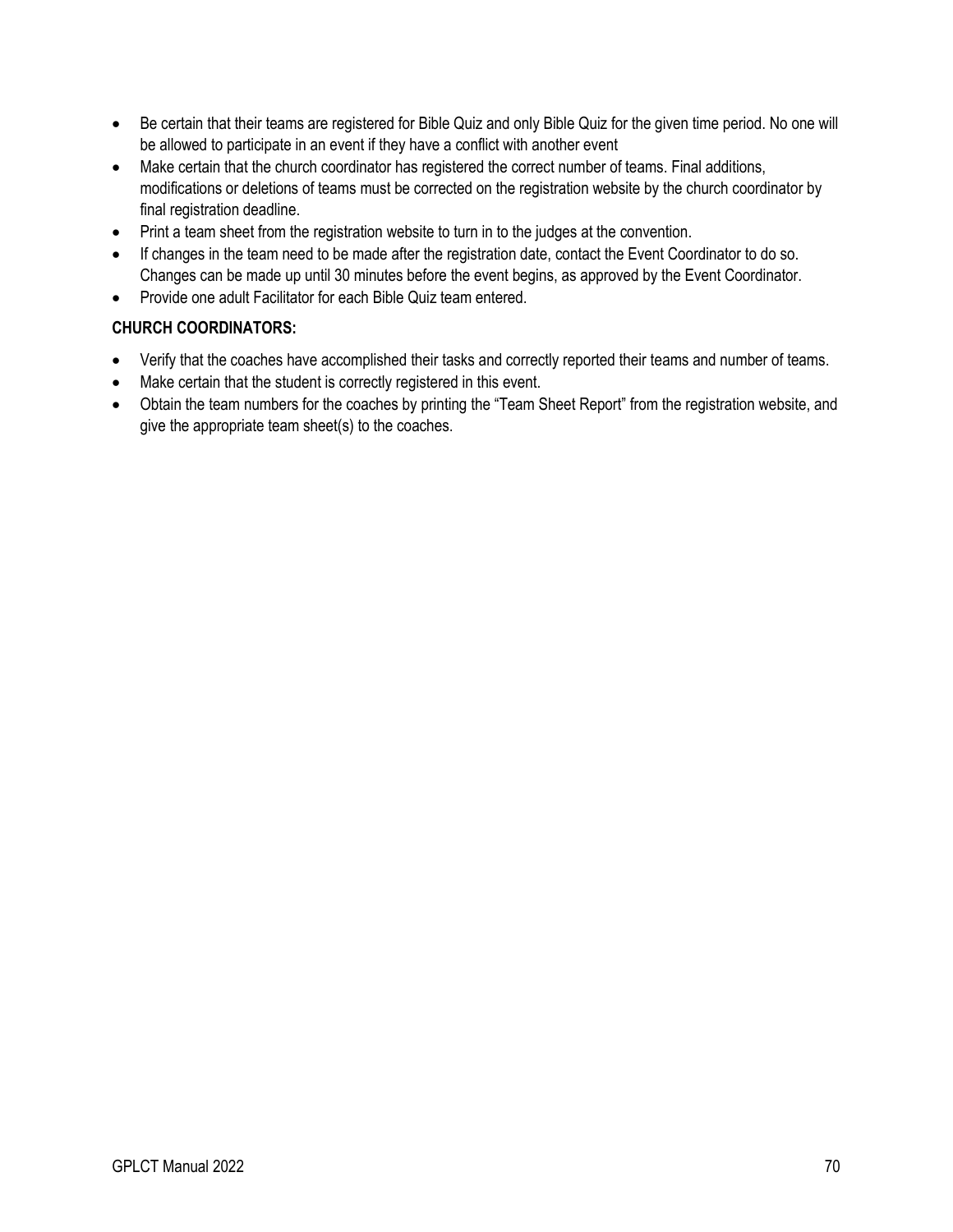# **Bible Reading, Extemporaneous**

#### **PURPOSE:**

To provide an opportunity for young people to continue developing their skills through the extemporaneous reading of God's word.

#### **EVENT DESIGN:**

Bible Reading, Extemporaneous is an entry-level event. It is an event intended to challenge young people to try the experience of reading in public, and then move on to grow by participating in other more difficult events. Students in grades 3-8, or students in Challenge LTC, are always able to participate. Students in grades 9-12 may participate for one year only.

#### **GUIDELINES:**

- 1. A brief introduction is required. The entire presentation of the introduction and scripture reading is not to be less than one minute, or more than two minutes in length. Students will be penalized for any time under one minute or over two minutes, so aim for one minute and thirty seconds. The reader will be stopped after two minutes.
- 2. The participant should not attempt to explain or interpret the passages, but should place major emphasis on the actual Bible reading and not on prepared statements.
- 3. Participants will be penalized if they omit identification of the passage and translation. Memorization is neither required nor encouraged. The ability to read the passage is what is being judged.
- 4. Students will not read from a paraphrase, but a standard translation. This would include but not be limited to: KJV, NKJV, NIV, RSV, NRSV, ASV, NASV, NCB. Preferably, students will read from bound Bibles. Students may use an electronic device or a paper that has the verses printed on it, but best practice teaches youth to be able to find the verses for themselves.
- 5. Spectators may not leave or enter the room while participants are speaking. This is not a "come and go" event.
- 6. Any video or audio equipment must be set up prior to the session and must be stationary. No participant may be taped without their advance approval and appropriate notification of the judges.
- 7. Men will not be allowed in the room where girls are reading.
- 8. Each participant will be rated by at least one judge.

#### **GRADE LEVEL / SCRIPTURES**

Grades 3 and 4: Choose and read one of the following scriptures:

Genesis 1:1-8 Genesis 1:26-31 Genesis 9:12-17 Genesis 26:1-5

Grades 5 and 6: Be prepared to read the scriptures from the above grade level plus these verses. One of the six readings will be selected for you.

Genesis 12:1-7 Genesis 15:1-6

Grades 7 and 8: Be prepared to read the scriptures from the above grade levels plus these verses. One of the eight readings will be selected for you.

Genesis 11:1-9 Genesis 50:15-21

Grades 9 and 10: Be prepared to read the scriptures from the above grade levels plus these verses. One of the ten readings will be selected for you.

Genesis 32:22-30 Genesis 37:2-11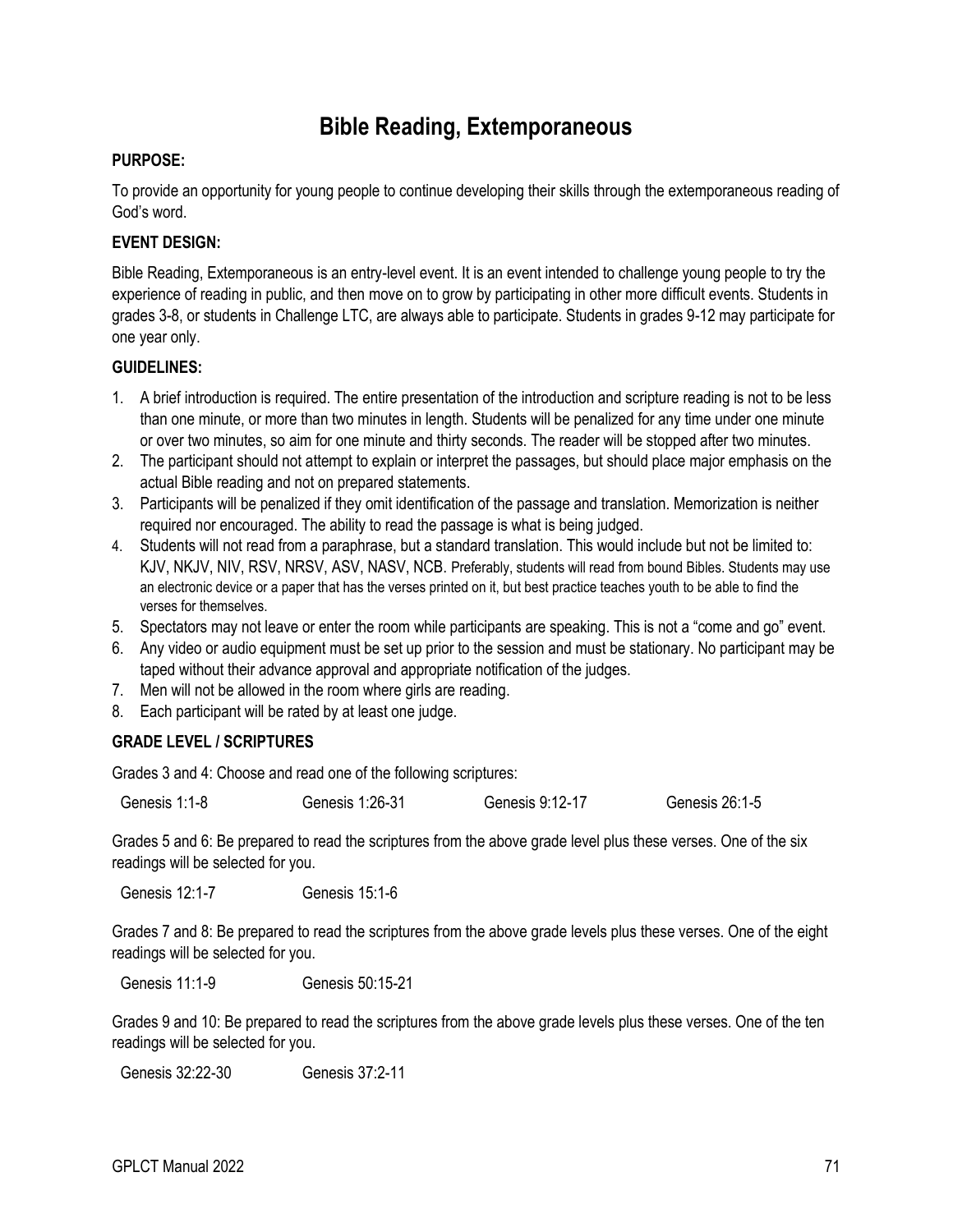Grades 11 and 12: Be prepared to read the scriptures from the above grade levels plus these verses. One of the twelve readings will be selected for you.

Genesis 22:1-12 Genesis 25:19-28

**AWARDS:** There are three ratings available in each grade level – Gold, Silver, and Bronze.

#### **JUDGING CRITERIA:**

**Poise** - proper poise while reading will be rated, self-confidence.

**Posture** - proper posture while reading will be rated. One should stand straight with both feet firmly on the floor. Any movement done should be to emphasize a point.

*Voice volume* - The proper voice volume will be rated. Can the speaker be heard clearly in relationship to the room size and audience?

*Voice tone* - The proper voice tone will be rated.

*Rate and flow* - does the reading flow well?

*Articulation and enunciation* - proper articulation and enunciation will be rated. Are the words pronounced clearly and distinctly?

*Eye contact* - proper gestures and eye contact will be rated. To give emphasis to the reading, does the reader have the ability to look away from the text and look at the audience?

*Introduction to passage* - the effectiveness of the participant in: (1) the identification of the passage, (2) the translation, and (3) the setting of the passage will be rated.

*Overall impression* - the overall impression of the reader and reading will be rated. This will not include how the reader is dressed. Please remember, young people from vastly different economic circumstances participate in this convention.

#### **COACHES:**

- Have the students study the list of scriptures for their specific grade level. All readings should be from a standard translation. No paraphrases.
- Be properly registered for this event; give a list to the church coordinator of those students participating in the event. All entries must be finalized on or before Final Registration Deadline. No one will be able to participate in an event if they have a conflict with another event.
- Be sure that only eligible students participate; see Event Design on the previous page.
- Participants in grades 3 & 4 should select one scripture to read from the list for their age group. This age group will be the only group to do this.
- Participants in the other age groups must be prepared to read any of the Scriptures listed below their age group. The scriptures below are the starting point of the reading. The readers will determine how long the reading should be. They will be judged on the time they take.
- Each participant (other than grades 3 4) will be given a scripture that has been drawn from their list by the Room Coordinator.
- Make certain that every student arrive at the correct room on time, with their Bible and their name tag. Each participant must be prepared to give an introduction and read the verses.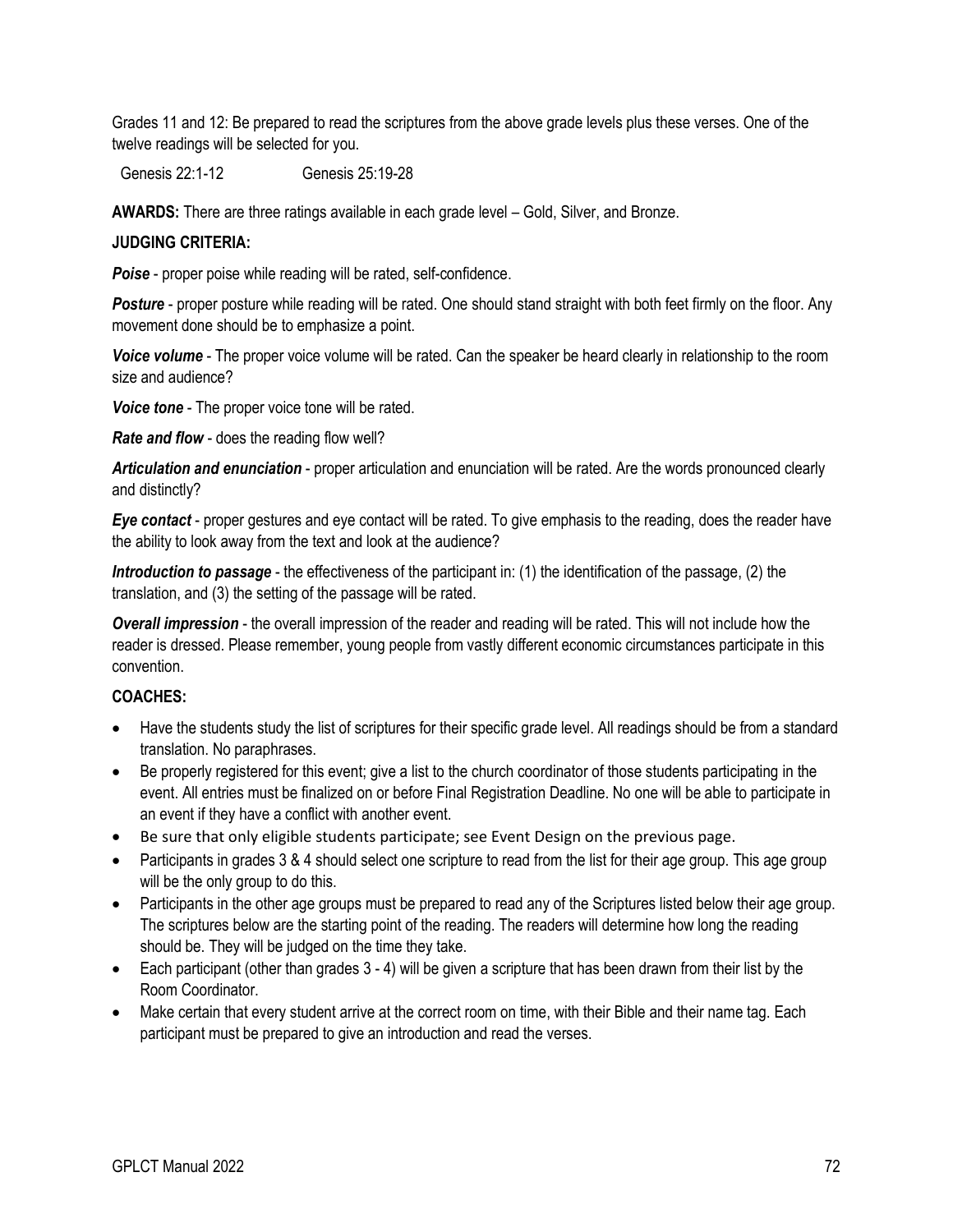# **Chorus**

# **PURPOSE**:

Singing *acappella* music in a choral setting in order to encourage believers, witness to unbelievers, and praise our God.

# **GUIDELINES:**

- 1. Each chorus will have eight (8) minutes to set up, sing, and clear the stage. Full credit will be awarded for completions within the time limit. Penalties will be assessed for exceeding the limit.
- 2. Each chorus will be rated on overall appearance. This is not to say that dress must be formal or uniform.
- 3. Each chorus will be rated on stage presence. This area includes the group's visible ease at singing in front of an audience.
- 4. The chorus will also be rated on their musicianship, on how well their voices blend, on diction so that words may be understood, and on the use of dynamic contrast to express mood and feeling.
- 5. The chorus shall also be rated on how effectively the overall spiritual message is delivered. While not strictly limited to it, the current year's LTC theme shall be the center of each chorus' presentation.
- 6. Choruses must arrive 15 minutes before singing, but do NOT need to stay until the end of the event.
- 7. There are three grade levels in this event: 3-6, 7-9, 10-12. Each grade level will have two size categories: Small (2 - 9 members) and Large (10+ members).

**AWARDS:** There are three ratings available in each grade level – Gold, Silver, and Bronze.

# **JUDGING CRITERIA:**

Time Limit; Appearance and Stage Presence; Blend of Voices; Musicianship (Attack, release, accent, rhythm); Diction (understandability of the words); Dynamic Contrast; Delivery of Spiritual Message; Adherence to Theme

# **COACHES:**

- Select and prepare their group with appropriate acappella music.
- Communicate to their church coordinator the number of choruses, as well as the size (small chorus, 9 or less; large, 10 or more) and grade level of those groups. Report team members to the church coordinator.
- Be certain that their participants are registered for chorus and *only* chorus for the given 1½ hour time period. No one will be allowed to participate in an event if they have a conflict with another event.
- Verify that students are performing in no more than two choruses (Students may perform in one small and one large chorus, though not in the same session. They may move up age wise to perform in a chorus, but they may not move down.).
- Make certain that the church coordinator has registered the correct number of teams. Final additions or deletions of teams must be corrected on the registration website by the church coordinator by Final Registration Deadline.
- Print a team sheet from the registration website to turn in to the judges at the convention.

# **CHURCH COORDINATORS:**

- Verify that the coaches have accomplished their tasks and correctly reported their teams and number of teams.
- Make certain that the student is correctly registered in this event.
- Obtain the team numbers for the coaches by printing the "Team Sheet Report" from the registration website, and give the appropriate team sheet(s) to the coaches.
- Verify that all teams are appropriately listed on the Event schedule prior to the convention (Usually mailed to church coordinators approximately 2 weeks before the convention).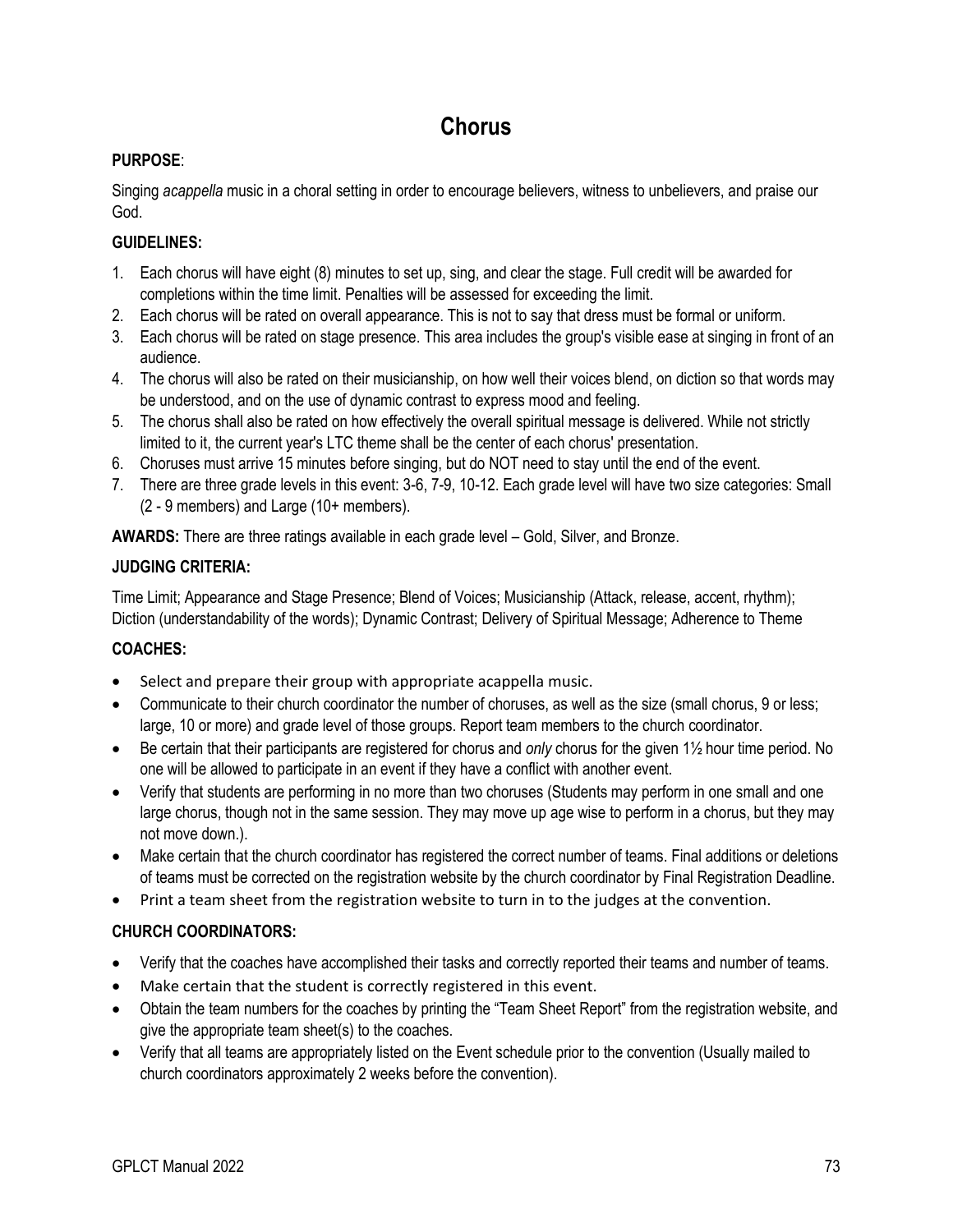# **Drama**

### **PURPOSE:**

To encourage students to dramatize modern-day applications of Christian truths. Drama is a window to honesty and integrity that can frame the world. Through drama, youth may see the issues they confront acted out, and may become more receptive to hearing what God has to say.

### **GUIDELINES:**

- 1. The drama shall be a modern-day application of any Christian truth, with respect to the current year's theme and shall be presented as a modern-day application. (Do not use the same script as was used for Video Bible Drama.)
- 2. In grades 3-6 the play shall be at least four minutes in length. In grades 7-12 the play shall be at least five minutes in length. There is a maximum of eight minutes to set up, perform and exit the stage area.
- 3. A participant may be in only one drama during a given time period.
- 4. There are three grade levels in this event: 3-6, 7-9, 10–12. The drama may include students from any grade or more than one grade; however, the drama will be judged in the level of the oldest participant.
- 5. Adults may help in set-up and break down of props, but be clear of the stage area during the performance including the operation of props.
- 6. No electrical plugs may be used by the drama teams; all tape players and lights need to be run by battery. For safety and judging reasons, the room cannot and will not be dimmed or blacked out. Since the purpose of this event is to train young people to be able to use these talents anywhere (VBS, church camp, domestic or foreign mission trips, etc.), the focus should be on acting and the message, and not on technical effects.

**AWARDS:** There are three ratings available in each grade level – Gold, Silver, and Bronze.

## **JUDGING CRITERIA:**

- **Script** Clarity of principle dramatized, effect on audience, creativity, keeping in time limits
- **Actors** Delivery and stage interaction (Facial expression, gestures, choreography, enunciation, volume)
- **Originality** Script, dramatization, characterization
- **Set Design/Props** Props adequate to portray setting. Props do not need to be complicated less can be better.
- **Costumes** Wardrobe representing characters portrayed; these costumes need not be elaborate or ornate.
- **Total Time** Total time used for set-up, performance, and take down shall be eight minutes. Penalties will be given for falling short of the minimum performance time or exceeding the eight-minute total production time. Teams that exceed 10 minutes will be disqualified and no medals will be given.

## **COACHES AND CHURCH COORDINATORS:**

- Select an appropriate modern- day application of the current year's theme; provide costumes, props, and lighting if desired (stage dimensions are 24ft x 14ft). Communicate to their church coordinator the number of teams, and their grade level.
- Be certain that their participants are registered for Drama and only Drama for the given 1½ hour time period. No one will be allowed to participate in an event if they have a conflict with another event.
- Make certain that the student is correctly registered in this event.
- Verify that students are performing in no more than two dramas, though not in the same session. They may move up age wise to perform in a group, but they may not move down.
- Determine that his/her congregation has registered no more than three drama teams per age group.
- Make certain that the church coordinator has registered the correct number of teams. Final additions or deletions of teams must be corrected on the registration website by the church coordinator by Final Registration Deadline.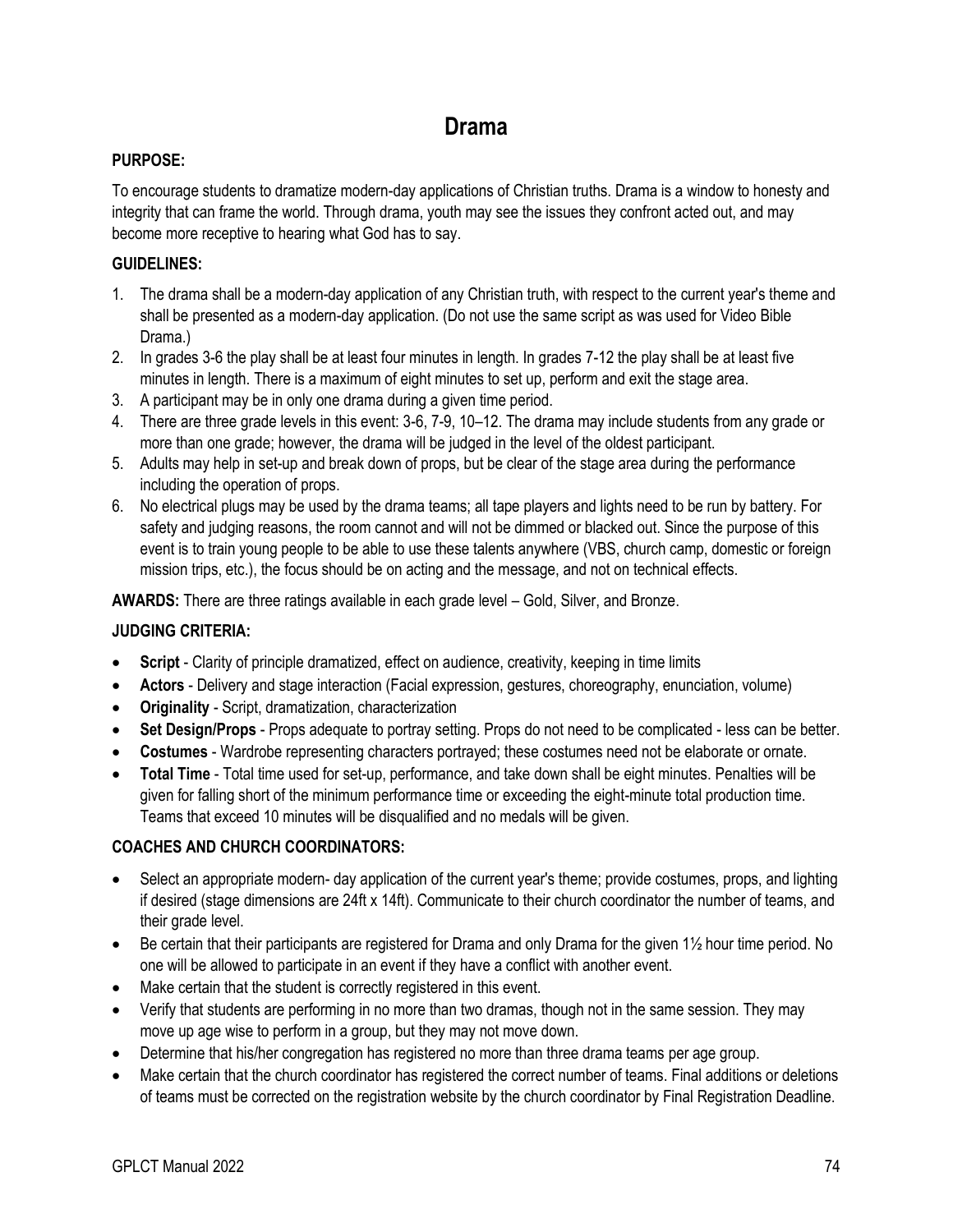- Obtain the team numbers for the coaches by printing the "Team Sheet Report" from the registration website, and give the appropriate team sheet(s) to the coaches.
- Verify that all teams are appropriately listed on the Event schedule prior to the convention (Usually mailed to church coordinators approximately 2 weeks before the convention).
- Print a team sheet from the registration website to turn in to the judges at the convention.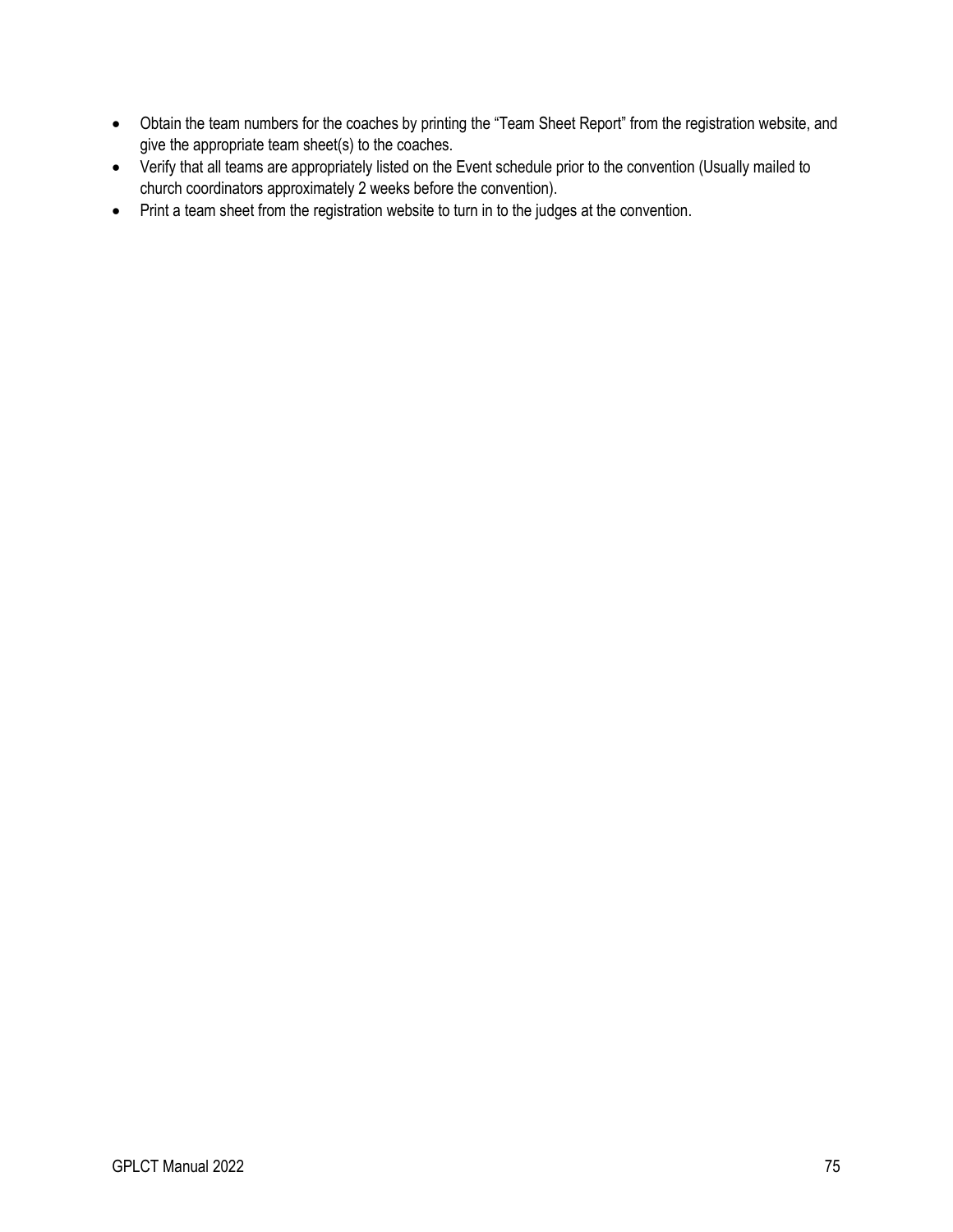# **Puppets**

## **PURPOSE:**

To encourage the presentation of biblical stories through the use of puppets.

#### **GUIDELINES:**

- 1. Each team will have 10 minutes to set up, perform and exit the stage area. In grades 3-6 the play shall be at least three minutes in length. In grades 7-12 the play shall be at least four minutes in length.
- 2. Each team will enter with props and puppets from room door after they are announced. The time shall begin at that time. Time will stop when all puppeteers have cleared the stage.
- 3. Though permissible, no chairs or benches are provided on stage for participants.
- 4. Adults may help in set-up and take down of props, but be clear of the stage area during the performance.
- 5. Each play shall be presented live; recording of special effects is allowed, but not dialogue.
- 6. No electrical plugs may be used by the puppet teams; all tape players and lights need to be run by battery. For safety and judging reasons, the room cannot and will not be dimmed or blacked out.
- 7. Performance stages are provided by GPLTC; dimensions are provided on the **[GPLTC website](https://gpltc.net/)** or by clicking **[here](http://gpltc.net/gpltc-resources/puppetroom.pdf)**. Diagrams of the stage will be made available by sending a self-addressed stamped envelope to the coordinator.
- 8. All forms of puppetry are acceptable, i.e. marionettes, etc.
- 9. There are three grade levels in this event:  $3 6$ ,  $7 9$ ,  $10 12$ .
- 10. There is a limit to the number of teams that a congregation may have in any one grade level. Congregations with 0 to 5 participants in a grade level may have 1 team; 6 to 10 participants, up to 2 teams; and 11 or more participants, up to 3 teams. A congregation may have fewer teams if they wish. The largest number of teams allowed per grade level is three.

**AWARDS:** There are three ratings available in each grade level – Gold, Silver, and Bronze.

#### **JUDGING CRITERIA:**

- **Sound**  Voices must project well.
- **Speech Clarity/Lip-Sync** Words must be pronounced clearly and be in sync with the puppet's mouth motion.
- **Animation/Mannerisms** Puppet movement and actions such as walking on/off stage are life-like.
- **Puppets' Appearance** Costumes should be appropriate for the characters being portrayed.
- **Character Roles** Puppets must fulfill the character roles they portray in the play.
- **Stage Interaction** Puppets must appear to interact with one another and must not sink while on stage.
- **Bible Story/Modern Day Application** The play should be scripturally accurate. If it is a modern day application, it must use a biblical story or scriptural reference. In either case the play should be relevant to this year's theme.
- **Special Effects** Attention is given to stage props, musical tapes, background noise, etc. Adult voices may not be used. The dialogue of the play must be performed live.
- **Teamwork** The members of the team must have cooperative interaction from set-up to take down.
- **Effect on Audience** Attention will be given to the impression upon the audience and how well they respond.
- **Total Time** Total time used for set-up, performance, and take down shall be ten minutes. Penalties will be given for falling short of the minimum performance time or exceeding the ten-minute total production time.

#### **COACHES:**

• Select appropriate puppet script to be presented live, related to the current year's LTC theme.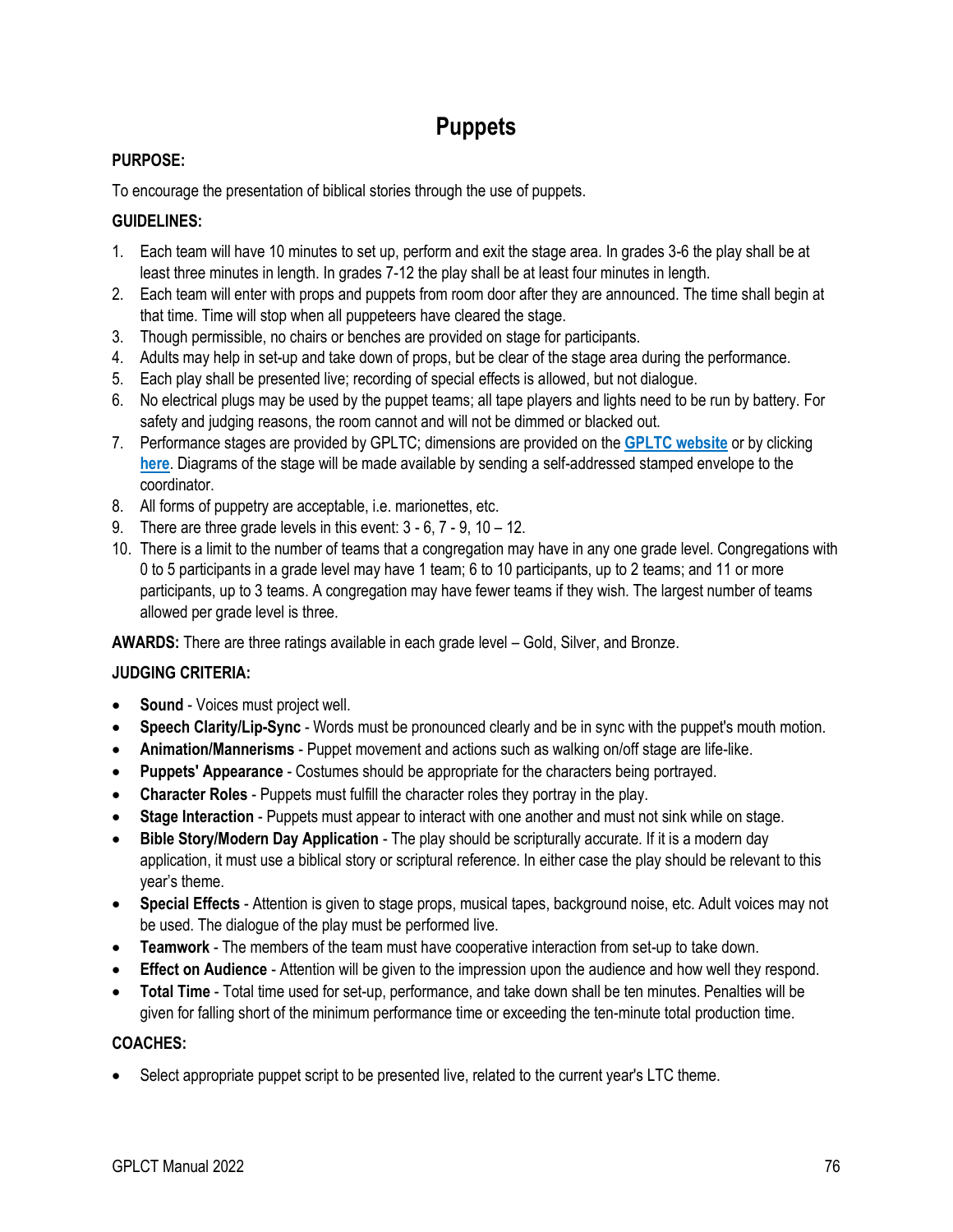- Communicate to their church coordinator the number of teams (see the limits above), and grade level of those groups. Report team members to the church coordinator.
- Be certain that their participants are registered for puppets and only puppets for the given 1½ hour time period. No one will be allowed to participate in an event if they have a conflict with another event.
- Verify that students are performing in no more than two puppet teams, and not in the same session. They may move up age wise to perform with a team, but they may not move down.
- Final additions or deletions of events must be edited on the registration website by the church coordinator on or before the Final Registration Deadline
- Print a team sheet from the registration website to turn in to the judges at the convention.

## **CHURCH COORDINATORS:**

- Make certain that the student is correctly registered in this event.
- Verify that the coaches have accomplished their tasks and correctly reported their teams and number of teams.
- Create teams and modify any changes of those teams on the registration website on or before Final Registration Deadline.
- Obtain the team numbers for the coaches by printing the "Team Sheet Report" from the registration website, and give the appropriate team sheet(s) to the coaches.
- Verify that all teams are appropriately listed on the Event schedule prior to the convention (Usually mailed to church coordinators approximately 2 weeks before the convention).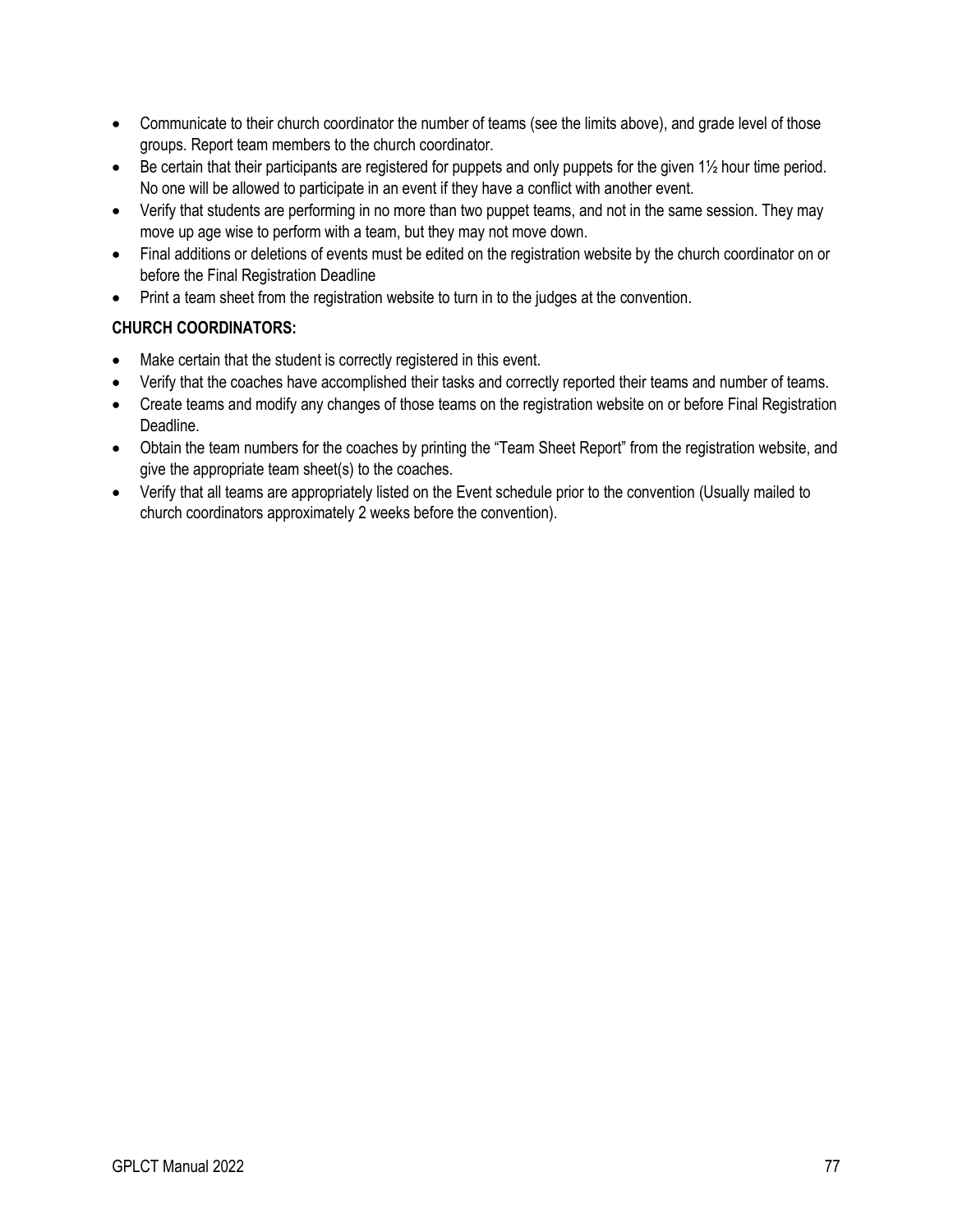# **Scrapbook**

### **PURPOSE:**

To provide a pictorial and written history of leadership development within a congregation.

#### **GUIDELINES:**

- 1. There are three grade levels in this event: 3 6, 7 9, 10 12. Groups may include students from any grade or more than one grade. The scrapbook will be judged at the level of the oldest participant.
- 2. The scrapbook shall contain a cover sheet stating the name of the congregation, age division, name and grade of the students, and name of adult advisor(s). This sheet is the first page of the scrapbook.
- 3. Scrapbooks shall be no smaller than 8.5 x 11 in. and no larger than 13 x 16 in. in size when closed.
- 4. Each student may be on one scrapbook only; a maximum of 10 students can be on a scrapbook team; there is a maximum of three scrapbooks per age group.

**AWARDS:** There are three ratings available in each grade level – Gold, Silver, and Bronze.

#### **JUDGING CRITERIA:**

- **Size** How well does the scrapbook meet the required standards? Size (8.5" x 11" to 13" x 16")
- **Range** Activities from April to March
- **Title page** Names and age division displayed properly
- **Growth** How well does the scrapbook depict growth of skills?
- **Historical significance** clarity over time to someone unrelated to the work
- **Service** Service projects and outreach to others (outside and inside the church)
- **Edification** activities such as retreats and devotional
- **LTC** related work and activities
- **Activities** fellowships, camps, etc.
- **Creativity** Cover, event description, display of pictures
- **Aesthetics** visual neatness and readability of texts, use and blending of colors, use of texture and materials
- **Overall** Overall impact of the book

#### **COACHES:**

- Assist students without doing the work for them.
- Determine that his/her congregation has registered no more than three scrapbooks per age group, with a maximum of 10 participants per scrapbook
- Verify that students are on only one scrapbook team; they may move up, but not down in age group.
- Communicate to their church coordinator the number of teams, and grade level of those groups. Report team members to the church coordinator.
- Make certain that the church coordinator has registered the correct number of teams. Final additions or deletions of teams must be corrected on the registration website by the church coordinator by Final Registration Deadline.
- Ask church coordinator for a printed team sheet from the registration website to turn in to the judges at the convention.
- Submit scrapbooks to judges between 3:00-6:30 p.m. on the Friday of the convention, and pick up the scrapbooks between 4:00-5:30 p.m. on the Saturday of the convention.

## **CHURCH COORDINATORS:**

- Verify that the coaches have accomplished their tasks and correctly reported their teams and number of teams.
- Make certain that the student is correctly registered in this event.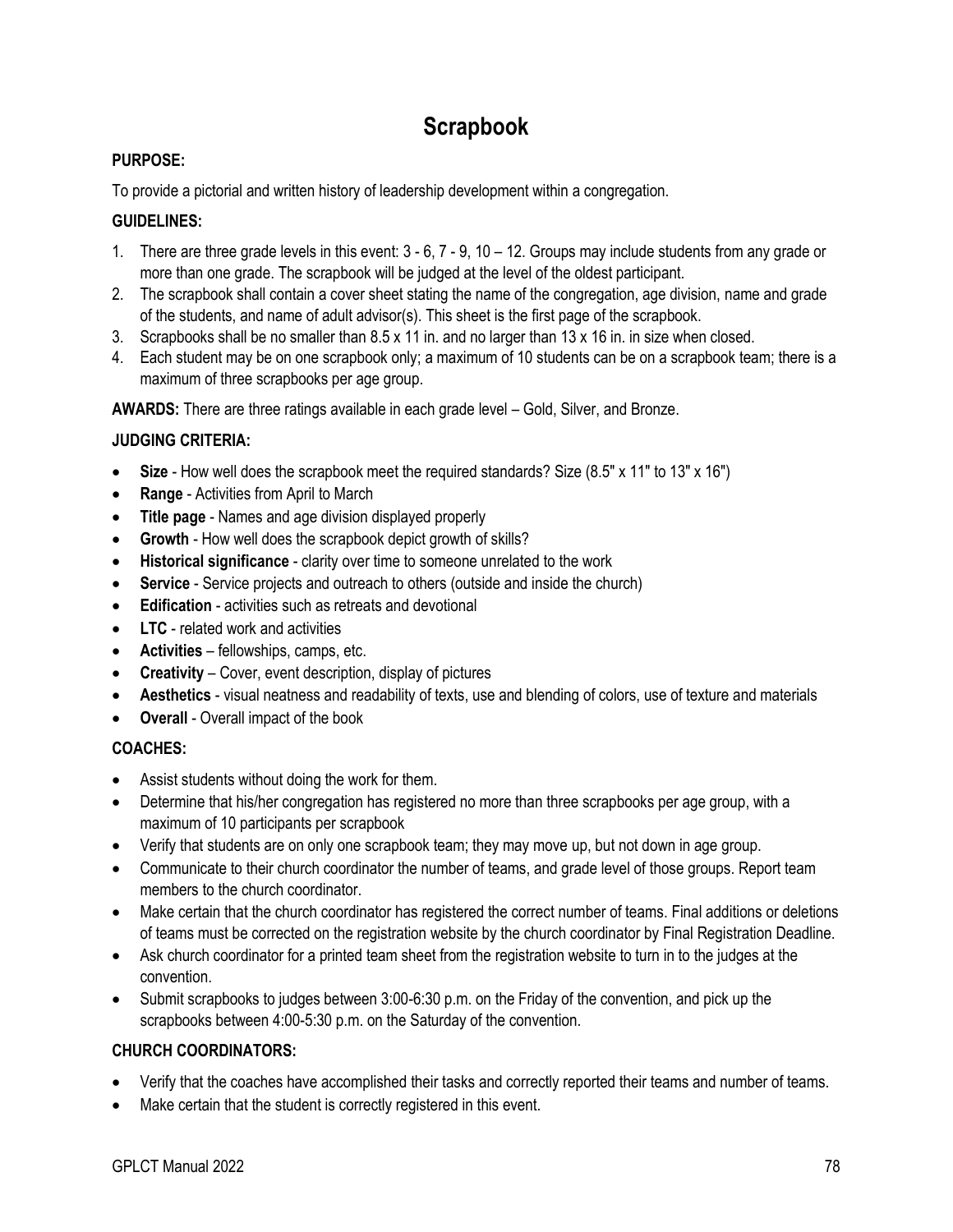- Create teams and modify any changes of those teams on the registration website on or before Final Registration Deadline,
- Obtain the team numbers for the coaches by printing the "Team Sheet Report" from the registration website, and give the appropriate team sheet(s) to the coaches.
- Verify that the scrapbooks are delivered to the judges and picked up in a timely manner.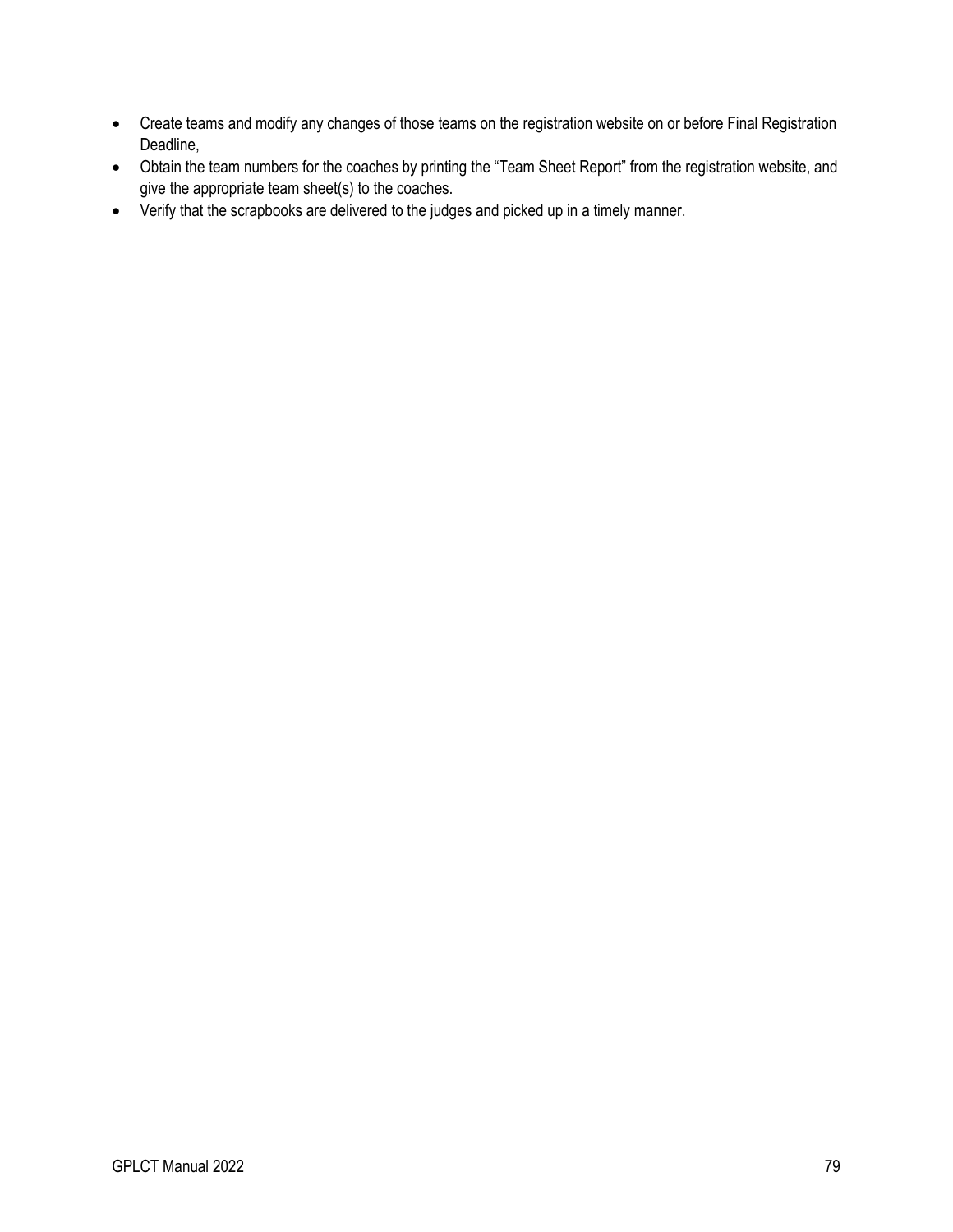# **Sermon Delivery**

### **PURPOSE:**

To provide opportunities for young men to develop their talents for preaching the gospel.

### **GUIDELINES:**

- 1. This event shall be open to young men in grades 7-12 only.
- 2. Each Sermon shall be nine to twelve minutes in length.
- 3. Parents and/or coaches involvement shall be limited. The sermons shall primarily be that of the participants. Adherence to this principle cannot be monitored or evaluated by the judges or event coordinators and no points are assigned to this area. Coaches and parents will be expected to set the example for participants by enforcing this principle.
- 4. Spectators may not enter or leave the room while participants are speaking.
- 5. Video or audio equipment is permissible but must be set up prior to the contest and remain stationary until the conclusion of the contest.
- 6. Speakers should dress appropriately.
- 7. Sermons may not be repeated by another speaker.
- 8. Props will be allowed during the sermon.
- 9. Notes will be allowed. Positive consideration will be given to participants who demonstrate thorough preparation by not simply reading their sermon.

**AWARDS:** Awards are given to reward preparation and hard work, as well as to recognize excellence in presentation. Gold, silver or bronze will only be awarded to those participants who meet the standards that are listed. Critique sheets will be provided to every participant.

#### **JUDGING CRITERIA:**

- **Content and message** The content relates to the type of facts, examples, illustrations, etc., used to lead to a logical conclusion. The message shall be related to the theme of the current year's LTC.
- **Language and color** The speaker should use good grammar, descriptive words or word pictures, similes, metaphors, and other colorful techniques to bring out the message.
- **Voice** The speaker should show good variety in voice tone and word speed, speaking clearly and pronouncing words properly. The voice should show sincerity and enthusiasm.
- **Delivery and gestures** A good sermon flows naturally and continuously, but there is still room for dramatic pauses. Gestures should also be natural and flowing. They should be used to enhance the words and message of the sermon.
- **Personality and attitude** The speaker should allow his personality to show through the words he uses, the smile on his face, the sincerity in his eyes, the tone of voice, and eye contact with the audience.
- **Overall effectiveness** This is an intangible area where the judge simply determines the overall impression of the speaker and his message.

## **COACHES AND CHURCH COORDINATORS:**

- Assist the students without doing the work for them.
- Be certain that their participants are registered for sermon delivery and only sermon delivery for the given  $1\frac{1}{2}$ hour time period. No one will be allowed to participate in an event if they have a conflict with another event.
- Make certain that the student is correctly registered in this event.
- Final additions or deletions of events must be edited on the registration website by the church coordinator on or before the Final Registration Deadline.
- Make certain that your student is present in the convention room, on time, with at least one encourager.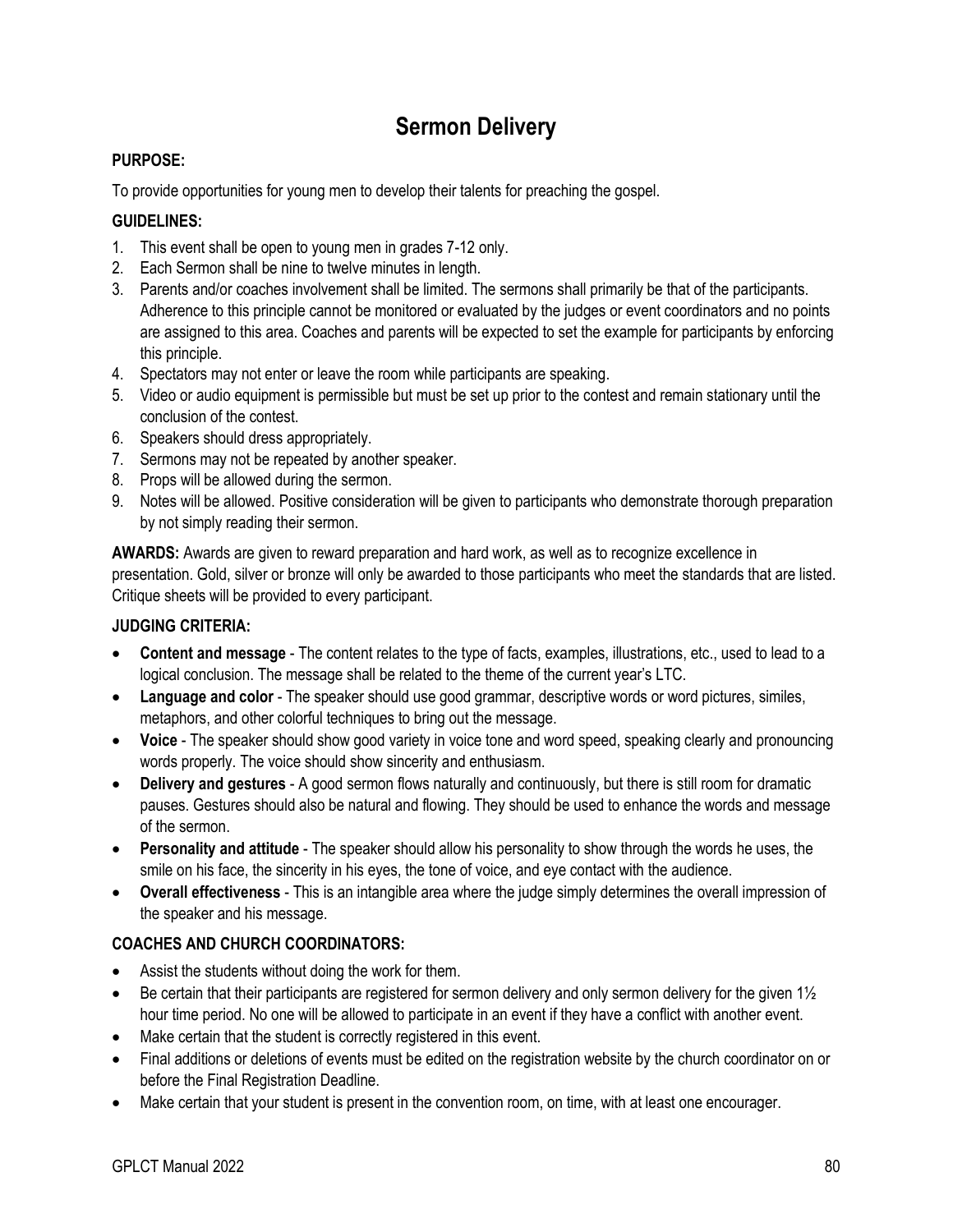# **Signing & Interpreting for the Deaf**

### **PURPOSE:**

- To develop the ability to interpret, communicate and provide services to the Deaf and Hard of Hearing communities
- To glorify God and His church
- To learn a new way to serve His church

#### **GUIDELINES:**

- Coaches and participants should familiarize themselves with the rules and judging criteria.
- Determine proper grade division and signing level
- Confirm the participant is scheduled for the signing event time slot; if there is a scheduling conflict with another event, participants may move up to another grade level time block.
- Register judges and door monitors online; or email their name, phone number, and preferred judging times to the event coordinator by the final registration deadline.
- Please respect the participants by not entering or leaving the room while a participant is signing.
- Applause is appropriate as a display of appreciation after the signer has completed their selection
- Scriptures are from the NIV 2011
- If special accommodations are necessary, please contact the event coordinators prior to convention.

**GRADE DIVISIONS:** There are three grade divisions in this event

- 3rd 6th grade
- 7th 9th grade
- $\bullet$  10th 12th grade

## **PARTICIPANT RULES:**

- Participants should not watch other participants until they have completed their own performance.
- The event coordinator will provide the recordings for the convention. Other recordings will not be used.
- No one may give signs or coaching instructions to the participant during the performance.
- Participants should wear white, black, or navy blue shirts with no design or words on them to sign for their performance.
- All participants will be pre-registered, by congregation, in hour time slots, in specific rooms.
- If a participant's name is not on the list or other changes need to be made, see the event coordinator at the signing registration table.
- All participants must meet at their assigned room at least 10 minutes prior to their scheduled time. The absence of some participants may advance the performance time of other participants.

## **EVENT RULES:**

- The participant will fingerspell their own name and title of the selection they will sign.
- The participant will sign the selection(s) to a recording provided by the event coordinator at the convention.
- Once the judge has announced the selections, the choice will not be changed.

## **JUDGING CRITERIA:** Listed In order of importance

- Level 1 & 1.5:
	- o Preparation
	- o Fingerspelling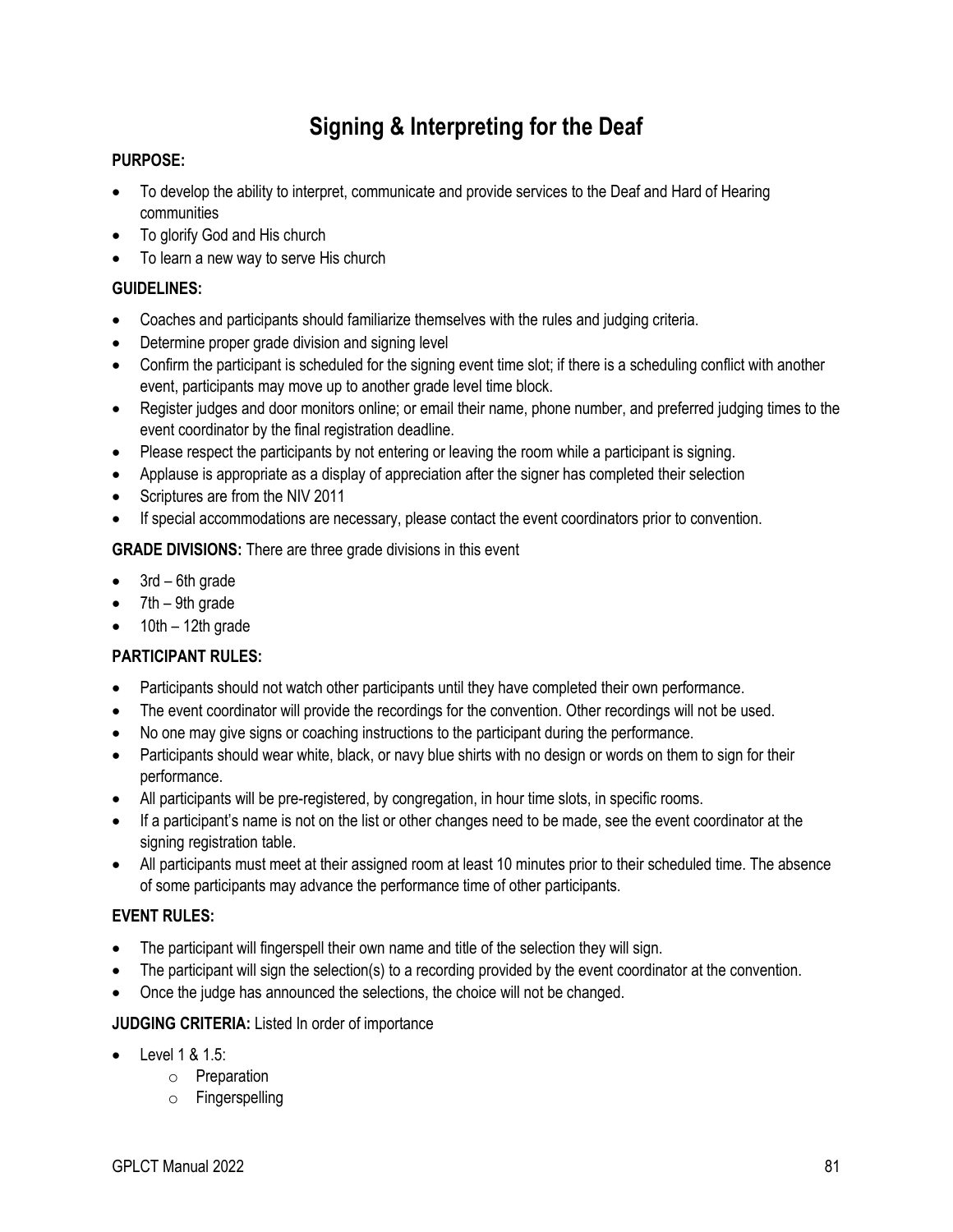- o Understandability
- o Confidence
- o Expression
- Level 2:
	- o Preparation
	- o Fingerspelling
	- o Movement
	- o Understandability
	- o Expression
	- o Confidence
- Level 3:
	- o Vocabulary
	- o Movement
	- o Expression
	- o Understandability
	- o Fingerspelling
	- o Process
	- o Confidence
	- Level 4 & 5:
		- o Vocabulary
		- o Understandability
		- $\circ$  Sign Clarity
		- o Expression
		- o Movement
		- o Process
		- o Fingerspelling
		- o Confidence

#### **SIGNING LEVELS:**

There are 6 levels to choose from in this event. Beginners are recommended to start at Level 1 and move up through the levels as deemed appropriate by the student and coach. A new level, Level 1.5, has been added this year to help with the transition from Level 1 to Level 2.

\*\*All Songs taken from "Songs of Faith and Praise" by Howard Publishing Co. - all verses\*\*

- **Level 1:** Each participant will choose 1 song or 1 scripture from the following selections:
	- $\circ$  Standing on the Promises #452
	- $\circ$  The Rainbow of Love #541
	- o Joshua 23:14
	- $\circ$  John 14:13-14
- **Level 1.5:** Each participant will choose 1 song AND 1 scripture from the level 1 list to sign at convention.
- **Level 2:** Each participant will learn ALL the following songs and scriptures. The judges will pick 1 song AND 1 scripture for the participant to sign.
	- $\circ$  There's A Rainbow in the Cloud #456
	- o Heavenly Sunlight #611
	- $\circ$  To Canaan's Land I'm On My Way #867
	- o Genesis 18:18-20
	- o Deuteronomy 31:7-8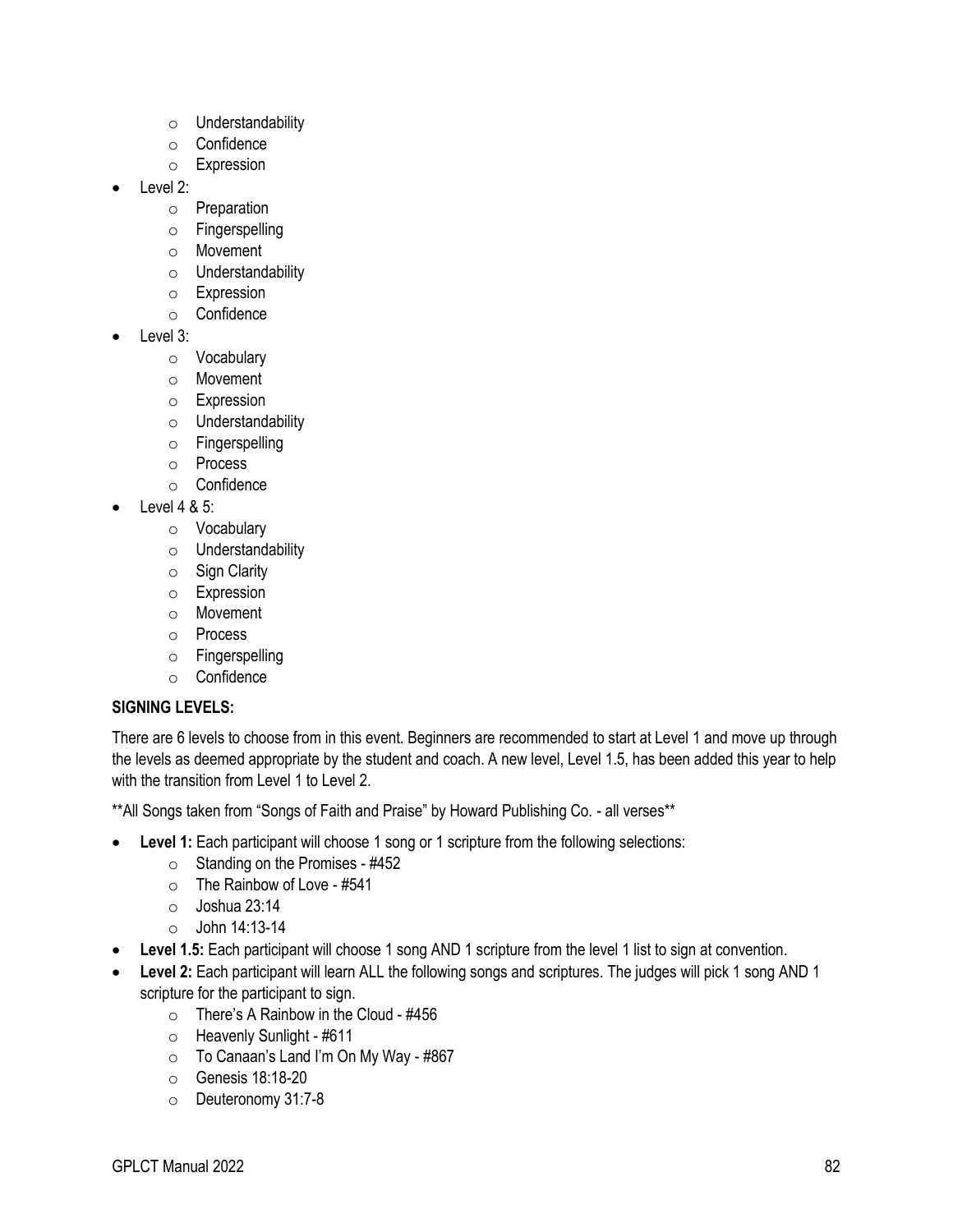- **Level 3:** Each participant will learn all the songs and scriptures in Signing Levels 1 and 2. Each participant will sign three items: a recorded 30-second introduction played before the song, then 1 song and 1 scripture as selected by the judges. The introduction will not be scored, but this will allow for the experience of interpreting unpracticed material without being penalized.
	- o SAMPLE INTRODUCTION:

"Good Morning and welcome to LTC Signing for the deaf. We are happy you are here and hope you are blessed by this event. I will now sign a song and a scripture from the Bible as directed by my judges".

\*\*THIS IS ONLY AN EXAMPLE! The actual introduction will be different at the LTC convention.

- **Level 4:** Each participant will interpret two items: a two-minute "Communion Thought" SIMILAR to the one included below, and one Level 2 song selected by the judges.
	- o SAMPLE COMMUNION THOUGHT:

"This is the time in our worship when we look back to the cross and what Jesus did for each of us there. We think of the way He suffered for our sins, the pain and agony that was caused by our thoughts and actions. We think of this bread, His body offered for us. As we eat this bread, let us remember that He died so that we might live. He suffered for our sins, so that we might not die a spiritual death. And as we drink from this cup, the cup containing the fruit of the vine, which represents His blood given for us, let us remember that His blood covers our sins and makes us clean and pure in God's sight. Jesus died so that we would not have to be separated from God for eternity. But more importantly, Jesus rose so that we could live with Him forever. As we participate in this Lord's Supper, let us think of all that means to us. By partaking of this feast, we remember Jesus' death and its significance for us until He comes again to take us home to Heaven"

\*\*THIS IS ONLY AN EXAMPLE! The actual communion thought will be different at the LTC convention.

• **Level 5:** Interpret a four-minute devotional thought on this year's theme.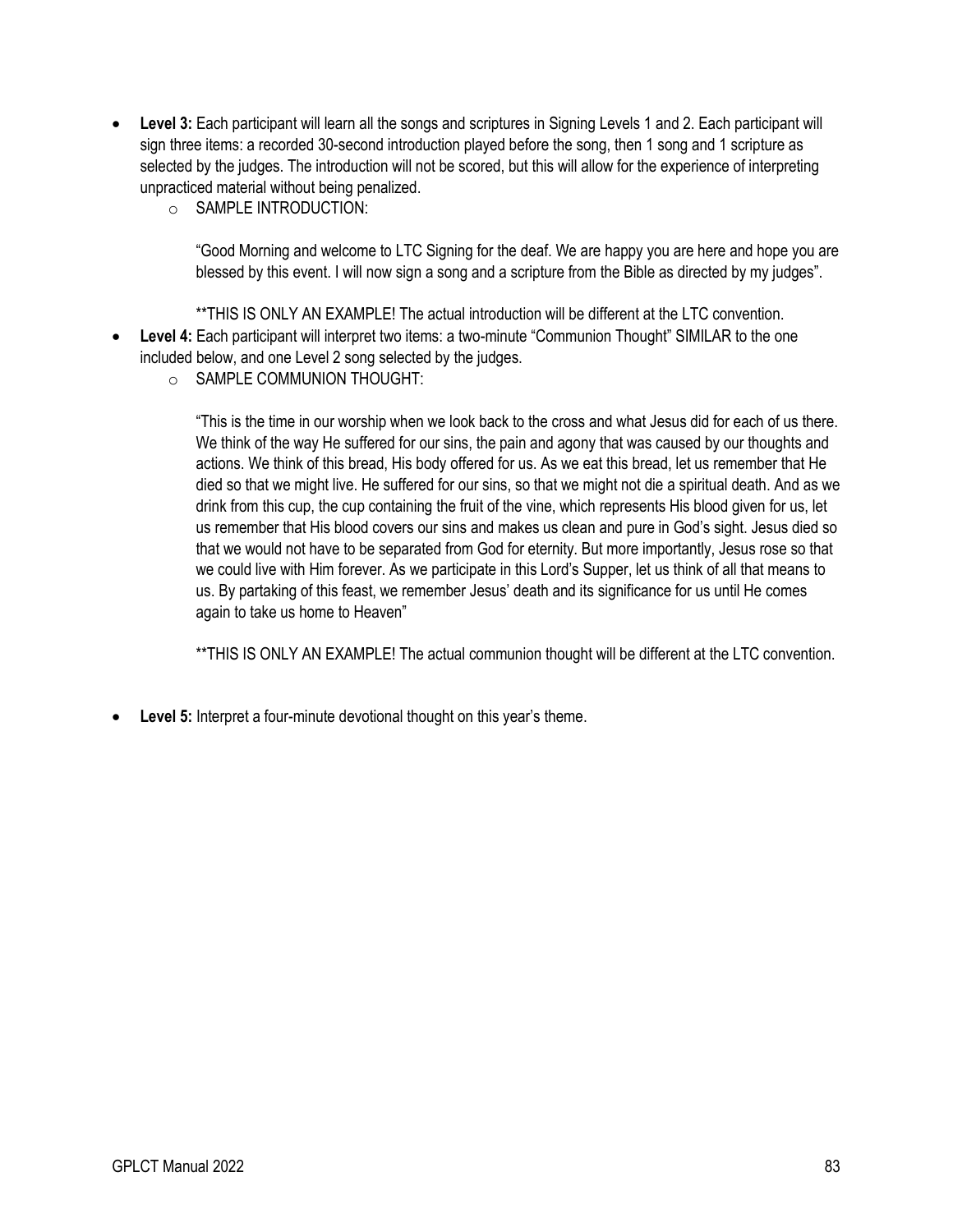# **Song Leading**

## **PURPOSE:**

To encourage the development of song leading skills.

# **GUIDELINES:**

- 1. There are separate divisions for boys and girls, with four grade levels in each division: 3-4, 5-6, 7-9, 10-12.
- 2. Only women will be allowed in the room where the girls lead songs.
- 3. The room for song leading will contain an overhead projector with which to project the songs being led, a projection screen, and ample seating for a large number of singers.
- 4. The student will bring an overhead transparency of the song they intend to lead, with the CCLI number properly noted at the bottom of the page (see the Note below).
- 5. In an order designated by the judges in the room, students will lead their songs.
- 6. Students will announce their name, and congregation number. Then when prompted by the judges, begin the song.
- 7. The student will lead two, and only two, verses of the chosen song. They may repeat the first stanza if the song is only one stanza long.
- 8. The audience will remain for all participants so as to provide an adequate number of singers for all leaders.

**AWARDS:** There are three ratings available in each grade level – Gold, Silver, and Bronze.

NOTE: LTC is aware of current copyright laws concerning music. We strongly encourage all congregations and LTC participants to consider and adhere to these laws. We have secured a CCLI license to provide for a convention within the bounds of copyright law. This license number should be indicated on all song leading overheads by writing or typing the following at the bottom of the overhead "CCLI # 1198290." If you are interested in obtaining a license for your own congregation, contact:

Christian Copyright Licensing, Inc. 17201 N. E. Sacramento St. Portland, Oregon 97230

## **JUDGING CRITERIA:**

- **Pitch and Tempo:** Points will be deducted if the song is pitched incorrectly. The tempo should reflect the mood of the song. If one verse is a different tempo, the transition should be smooth.
- **Volume:** The song leader's voice should have good volume and diction as the song is announced and started. Also, the leader should follow the dynamic markings of the music which indicate if the music should be soft or loud.
- **Beat:** The beat of the song should be indicated by the leader; it does not have to be in a 4/4 or 3/4 type pattern, but the beats in the song should be indicated in some manner by the hand.
- **Verse Transition:** Leaders must move well from one verse to the next while letting the audience know their intention. (Two stanzas, and only two stanzas, of the chosen song are to be led.)
- **Leadership:** Leadership is the ability of leaders to show confidence and to get the audience to follow direction. They are expected to set the tone, mood, and atmosphere for the audience. Assertiveness is expected.
- **Overall Effectiveness:** This is the judge's assessment of the overall effectiveness of the song leader.

# **COACHES AND CHURCH COORDINATORS:**

- Make certain that the student is correctly registered in this event.
- Be certain that their song leaders are registered for song leading and only song leading for a given time period. No one will be allowed to participate in an event if they have a conflict with another event.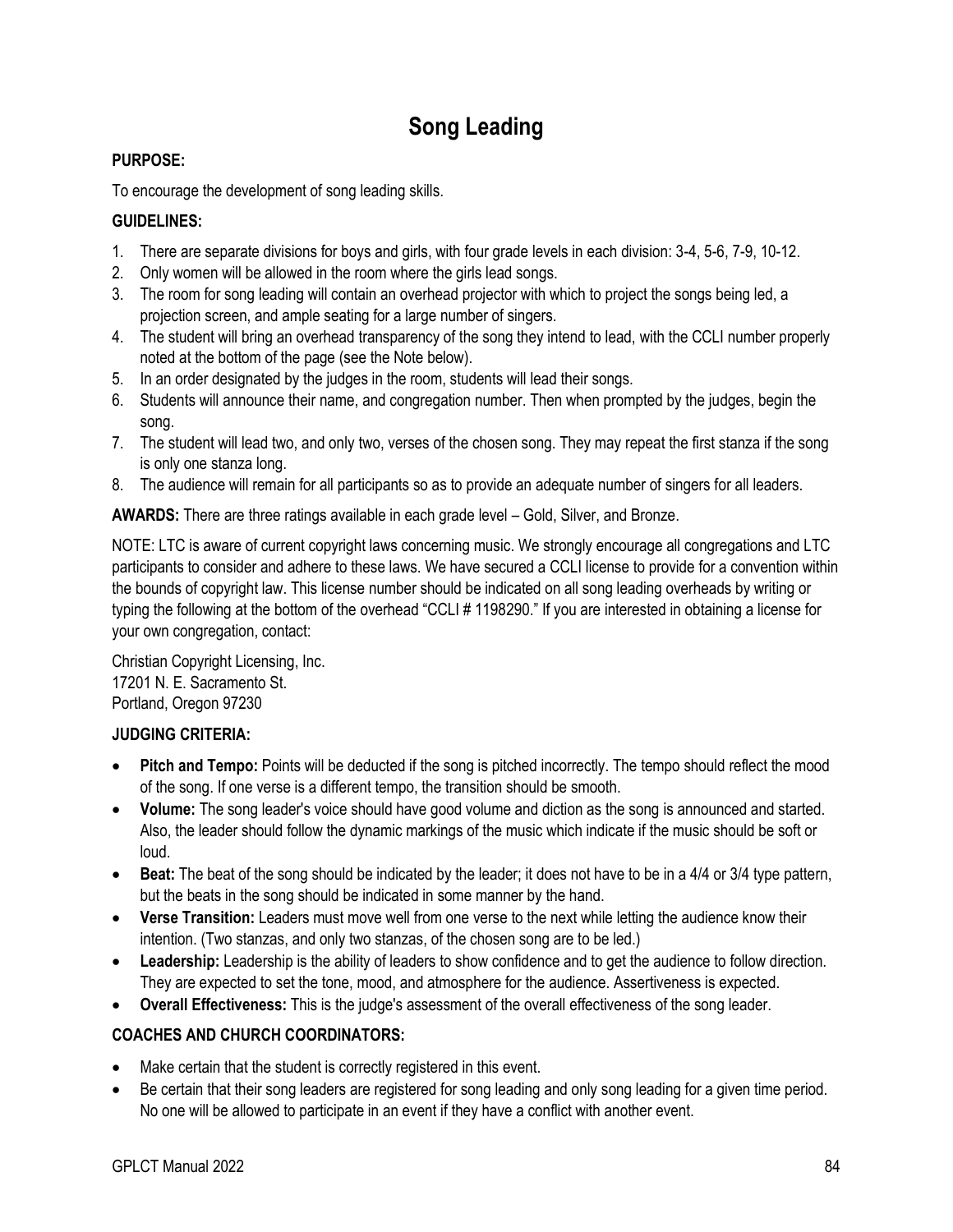- Make an overhead transparency of each participant's song with the CCLI number properly displayed.
- Make certain that each student arrives at their room in time, and accompanied by at least one encourager.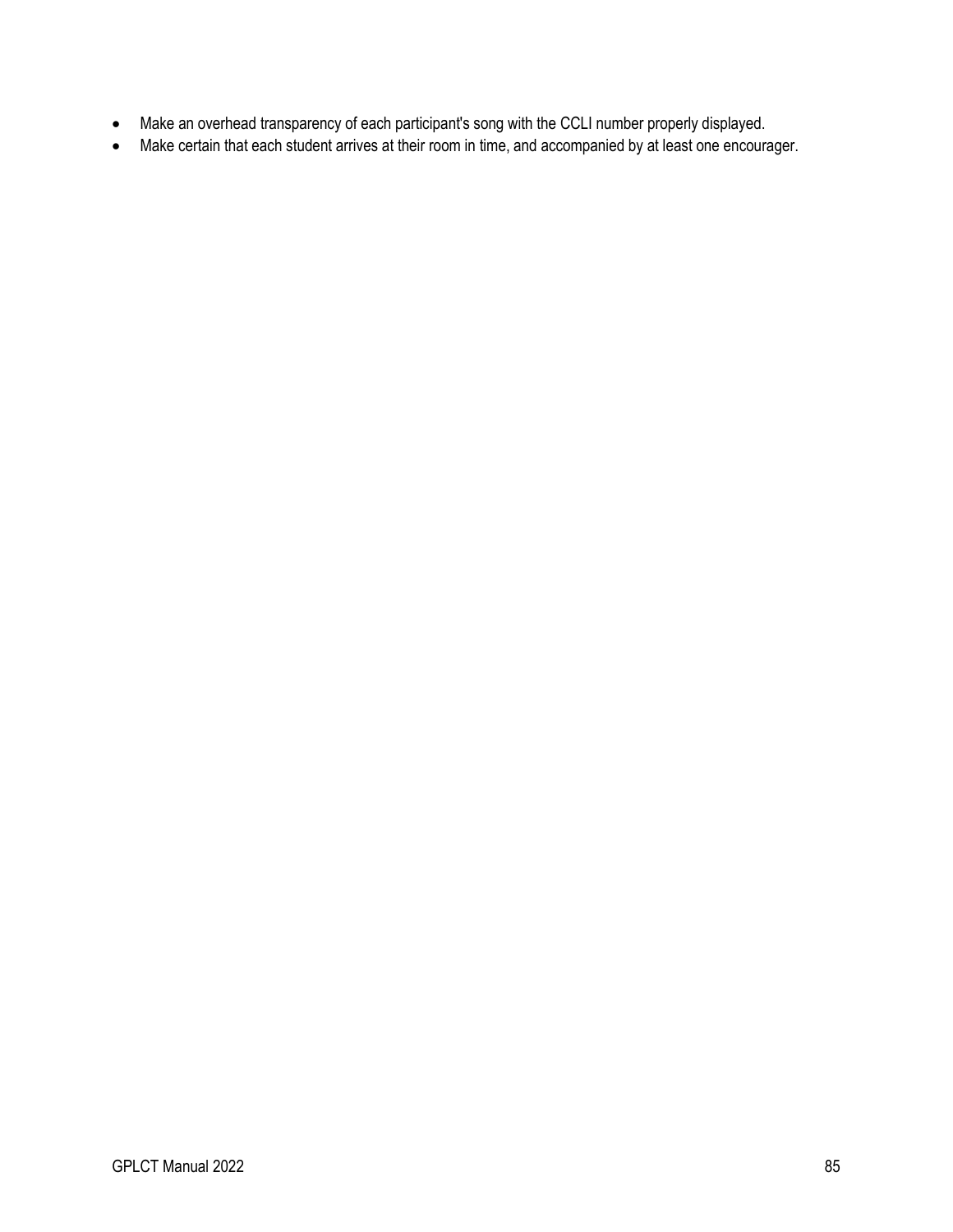# **Speech I & II**

## **PURPOSE:**

To provide opportunities for young people to develop their verbal communication talents by honing their public speaking skills and their ability to connect the biblical text to contemporary living.

#### **GUIDELINES:**

- 1. This event is a speech, and not a dramatic interpretation.
- 2. No speech may be repeated by another speaker.
- 3. Copies of an essay will not be accepted as an oratory speech (enforcement of this guideline upon the honor of each individual congregation coordinator)
- 4. Neither participants nor spectators may enter or leave the room while participants are speaking.
- 5. Any video or audio equipment must be set up prior to the event and must be stationary.
- 6. Men will not be allowed to listen to the girls' speeches.
- 7. Each speech shall be related to the current year's theme. However, students in grades 3-6 may choose to speak about a Bible character as the topic of their speech.
- 8. Speeches shall be 3-6 minutes in length; Speech Level II shall be 9-12 mins. Variances may negatively impact the evaluation.
- 9. It is understood that parent's or coach's involvement in the conceptualization and writing of the speech will differ as participants grow and develop. It is permissible for parents or coaches to assist younger participants (3rd - 6th grades). However, it is expected that participants will be heavily involved. By 7th - 8th grade, the work should primarily be that of the participants. By 9th grade and above, all work should be researched and written by the participant. Adherence to this principle cannot be monitored or evaluated by the judges or coordinators and no points are assigned to this area. Church Coordinators and parents will be expected to set the example for participants by enforcing this principle.
- 10. Props will not be allowed. Any article, either carried or worn, that is referenced in the speech will be considered a prop. The Bible is not a prop. Use of props will negatively affect the award evaluation.
- 11. Notes are allowed. Positive consideration is given to participants who memorize their material.
- 12. There will be separate divisions for boys and girls, with grade levels in each division: 3-4, 5-6, 7-9, 10-12. Speech Level II 10-12 grades.

**AWARDS:** Awards are given to reward preparation and hard work as well as to recognize excellence in presentation. There are three ratings available in each grade level – Gold, Silver and Bronze.

## **JUDGING CRITERIA:**

- **Content and Message** The content should relate to the type of facts, examples, illustrations, etc., used to lead to a logical conclusion. The message shall be related to the current year's LTC theme.
- **Language and Color** The speaker should use good grammar, descriptive words or word pictures, similes, metaphors, and other colorful techniques to bring out his message.
- **Voice** The speaker should show good variety in voice tone and word speed. He should speak clearly and pronounce words properly. His voice should show sincerity and enthusiasm.
- **Delivery and Gestures** A good speech flows naturally and continuously, but there is still room for dramatic pauses. Memorized speeches should be given with feeling. Gestures should also be natural and flowing. They should enhance the words and message of the speech rather than be an obligatory, unfeeling act.
- **Personality and Attitude** The speaker should allow his personality to show through the words he uses, the smile on his face, the sincerity in his eyes, the tone of his voice, and eye contact with the audience.
- **Overall Effectiveness** This is the intangible area where the judge considers the overall impression.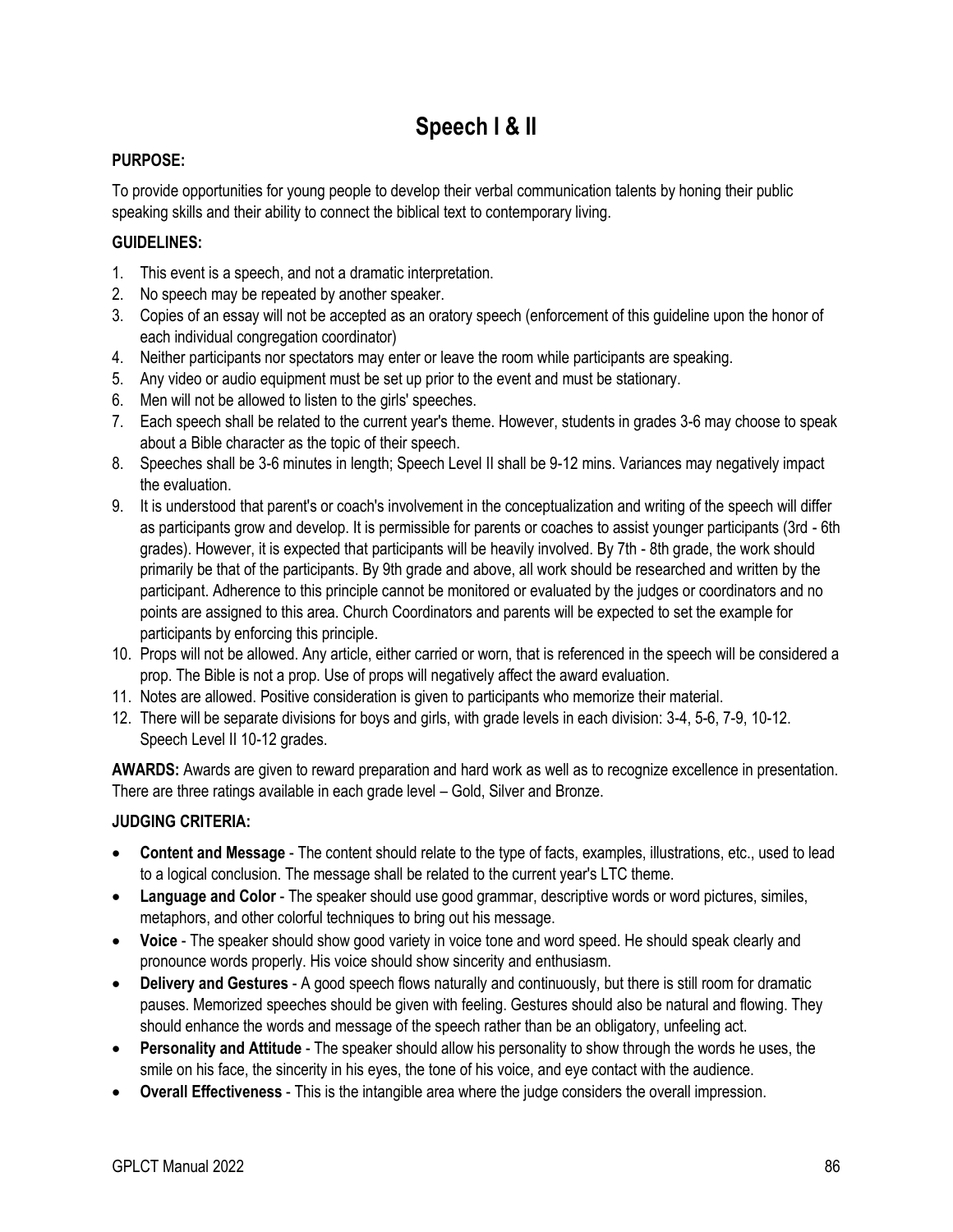#### **COACHES AND CHURCH COORDINATOR:**

- Make certain that the student is correctly registered in this event.
- Have each speaker at the proper room before the event begins with at least one encourager for support.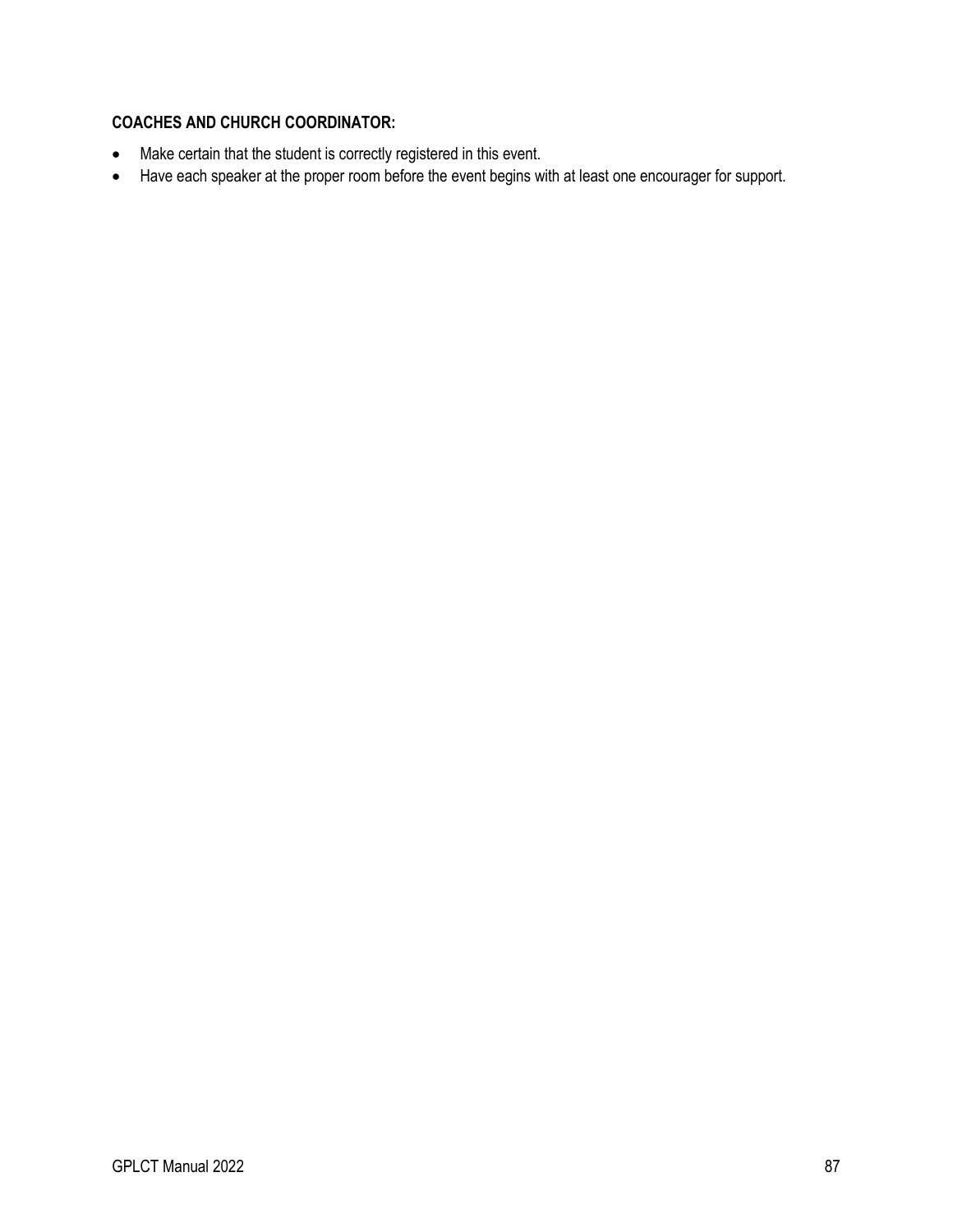# **PeeWee LTC**

#### **PURPOSE:**

PeeWee LTC began in 2015 as an event designed for children ages 3 years old thru 2nd grade. GPLTC has always maintained a focus on 3rd-12th grade students, yet we are also fully aware that younger children are often present at the LTC Convention each year. Each year, dozens of children younger than 3rd grade are able to participate in a brief, exciting event, made just for them.

#### **WHY PEEWEE LTC?**

The goal of PeeWee LTC is to give younger children an opportunity to participate in something at the convention and to excite them about the opportunity to get involved in LTC in the future.

#### **WHEN DOES PEEWEE LTC TAKE PLACE?**

Doors will open for registration at 8:45am on Saturday of the LTC convention. The event takes place from 9:00am to 9:45am. At 9:45am, participants will be led to the stage in the Grand Ballroom for a 5-10 minute presentation.

At the conclusion of the presentation in the Grand Ballroom, children will return to the original location to be picked up by the appropriate adult (parent, coordinator, or adult representative).

#### **WHAT DO THE CHILDREN DO AT PEEWEE LTC?**

The goal of the event is to have children participate in things that are relevant to what 3rd-12th grade students do in LTC. There will be a craft, singing, Bible reading, and even some drama or acting.

#### **HOW DO I REGISTER CHILDREN FOR PEEWEE LTC?**

Upon check-in and registration Friday afternoon, church coordinators will receive an RSVP packet for PeeWee LTC in their congregation's folder. Each congregation wishing to participate will be asked to turn in an RSVP form to LTC Central by 10:00pm on Friday, indicating the number of children from their congregation that will be attending.

Children may also be registered at the door, as they enter the event. However, GPLTC requests that the majority of children be pre-registered by the 10:00pm deadline on Friday, to ensure that preparations are made for the appropriate number of children.

#### **WILL SECURITY BE IN PLACE AT THE EVENT?**

A uniformed security officer will be present, either at the door or in the room, throughout the event. Additionally, congregations with children participating in PeeWee LTC are required to have at least one adult present throughout the entirety of the event. Parents are also invited to remain in the room throughout the event.

As children arrive at PeeWee LTC, they will be given a lanyard and a name tag. Parents, or other adults dropping children off, will be given a specific ticket for each child, which will be required to pick up and take the child at the conclusion of the event.

\*For more information regarding this event, contact **Clay Bryant** at (405) 206-6679.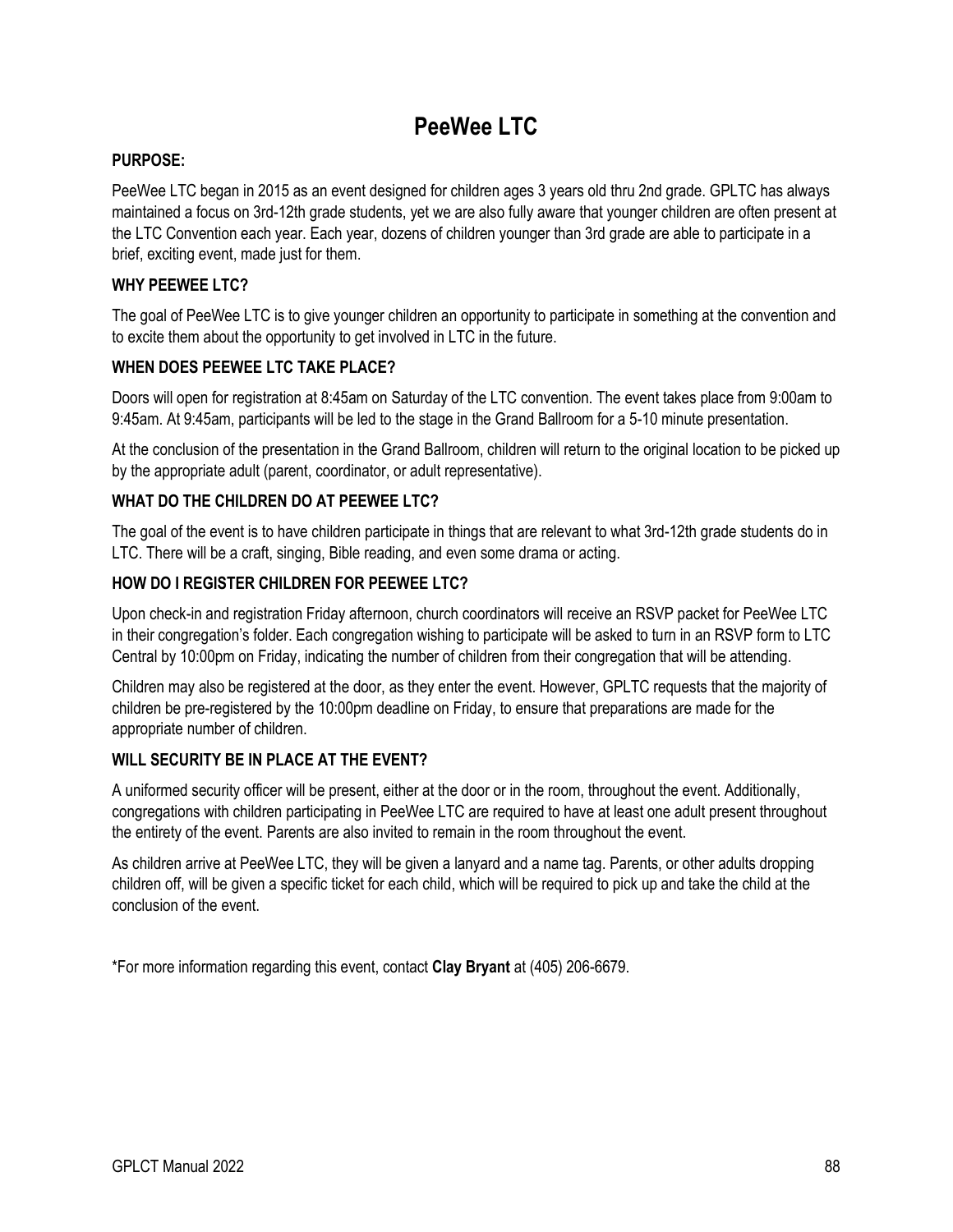# **Forms Section**

**[Congregation Coordinator Recap Form](http://gpltc.net/recap)** - This is now an online form. Each year, every church must submit a Congregation Coordinator Recap Form. **Note, this is the first step of registration.** The purpose of this form is to update the Church Coordinator information for GPLTC Central and for your coordinator to receive the online registration login and new password information. This form must be received before any registration is possible. The form should be submitted through the website and can be located by this link **[Congregation Coordinator](http://gpltc.net/recap)  [Recap Form](http://gpltc.net/recap)**.

**SR – [LTC Student Registration Form](#page-93-0)**– This form remains in the manual for your assistance only. All student registration is completed online from the online registration link on the GPLTC.net website. This form is formatted to be printed out on two pages, and should be copied front and back on one piece of paper. You can make a copy of this form for each student to fill out and then use this form to complete your registration online. The events and schedules on the form reflect the organization of the online registration. Do not mail this form to LTC Central it is for your local use only.

**JR – [Judge Registration](#page-95-0)**– Judge Registration is completed online. This form remains in the manual for your assistance only. All judge registration is completed online from the online registration link on the GPLTC.net website. In order to correctly train and schedule our judges, individual congregations register judges for LTC in advance of the convention (\*required for a complete registration).

**[The Eagle Award Application Form](#page-96-0)**– This page contains an optional form about GPLTC's Eagle Award.

Other forms needed for specific events will be found with those specific events (i.e., Challenge events).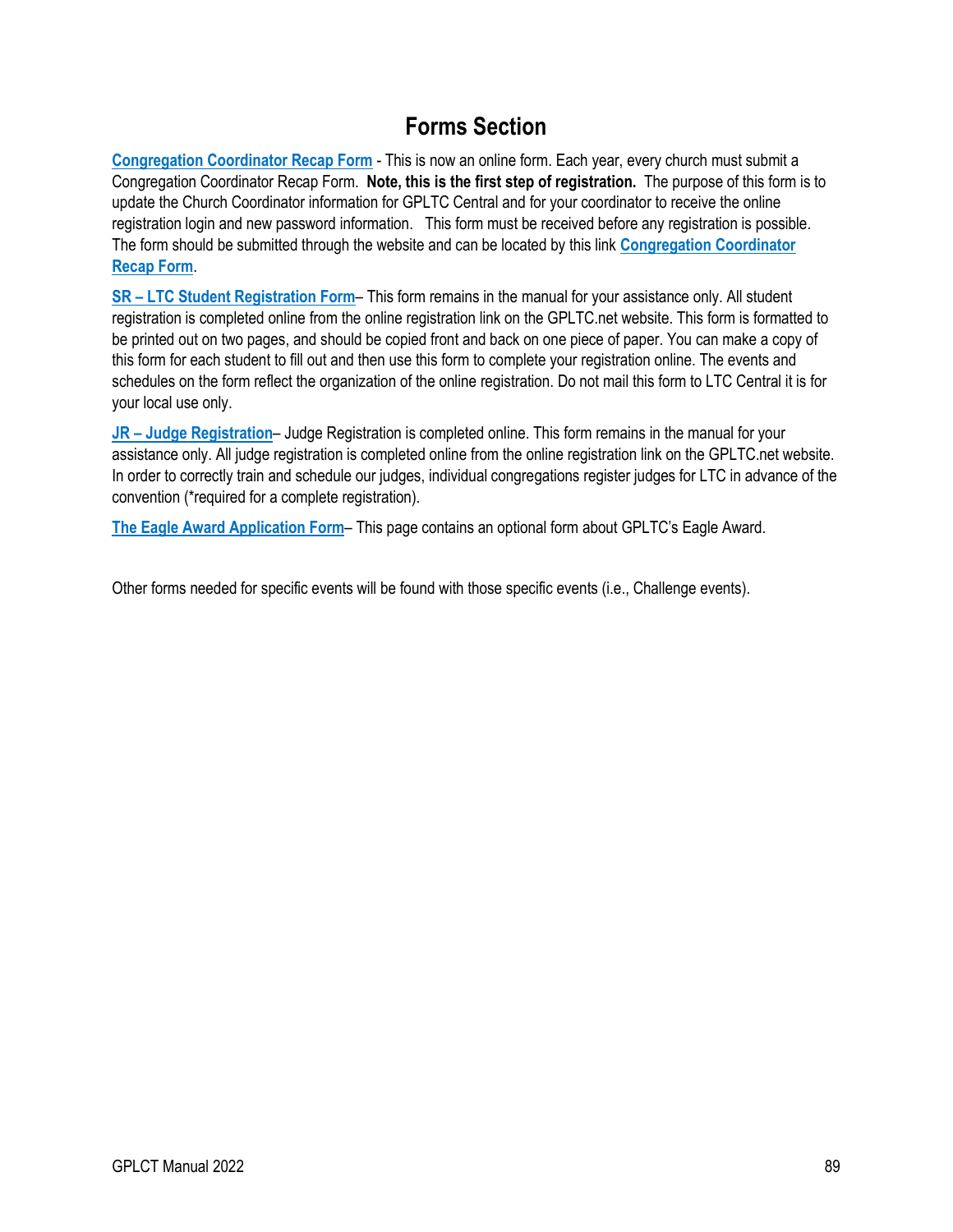# **SR – LTC Student Registration Form**

<span id="page-93-0"></span>\*\* Form to assist Church Coordinator for online registration only. Do NOT mail form to LTC Central \*\*

| <b>Church</b>                                                                                 |          |                                  |                                                            |                                                               |           | <b>Church ID</b>                                                     |          |  |
|-----------------------------------------------------------------------------------------------|----------|----------------------------------|------------------------------------------------------------|---------------------------------------------------------------|-----------|----------------------------------------------------------------------|----------|--|
| <b>Student Name (Last, First)</b>                                                             |          |                                  |                                                            |                                                               |           |                                                                      |          |  |
| Gender (M or F)                                                                               |          | Grade                            |                                                            | T-Shirt Size (Youth S, M, L;<br>Adult S, M, L, XL, XXL, XXXL) |           |                                                                      |          |  |
| <b>Pre-Convention One Events</b>                                                              |          | <b>Pre-Convention Two Events</b> |                                                            |                                                               |           | <b>Pre-Convention Two Challenge</b><br><b>Events</b>                 |          |  |
| Children's Book                                                                               | $3 - 12$ | <b>Advertising Design</b>        |                                                            |                                                               | $3 - 12$  | <b>Bible Reading</b>                                                 | $3 - 12$ |  |
| Power Point                                                                                   | $3 - 12$ |                                  | Digital Design                                             |                                                               | $3 - 12$  | Devotional Challenge                                                 | $3 - 12$ |  |
| Radio Minute Message                                                                          | $3 - 12$ | Essay                            |                                                            |                                                               | $3 - 12$  | Evangelism Challenge                                                 | $3-12$   |  |
| Song Writing                                                                                  | $3 - 12$ | Fiction                          |                                                            |                                                               | $3 - 12$  | Leadership Challenge                                                 | $3 - 12$ |  |
| T-Shirt Design                                                                                | $3 - 12$ | Poetry                           |                                                            |                                                               | $3 - 12$  | Scripture Challenge                                                  | $3 - 12$ |  |
| Web Site Design                                                                               | $3 - 12$ |                                  | Video Bible Drama                                          |                                                               | $3 - 12$  | Service Challenge                                                    | $3 - 12$ |  |
| <b>Bulletin Boards</b>                                                                        | $3-6$    | Banner                           |                                                            |                                                               | $3-6$     | <b>Teaching Challenge</b>                                            | $3 - 12$ |  |
| <b>Bulletin Boards</b>                                                                        | $7-9$    | Banner                           |                                                            |                                                               | $7-9$     | <b>Worship Challenge</b>                                             | $3 - 12$ |  |
| <b>Bulletin Boards</b>                                                                        | $10-12$  | Banner                           |                                                            |                                                               | $10-12$   |                                                                      |          |  |
| <b>Convention Art Display Events</b><br>Due by 6:30PM Friday of Convention<br>Choose Only One |          |                                  | <b>Friday Evening Convention Events</b><br>Choose Only One |                                                               |           |                                                                      |          |  |
| Drawing                                                                                       | $3-6$    | <b>Bible Application</b>         |                                                            |                                                               |           | * Bible Reading is an entry-level                                    |          |  |
| Drawing                                                                                       |          | <b>Bible Bowl</b>                |                                                            |                                                               | $7-12$    |                                                                      |          |  |
|                                                                                               | $7-9$    |                                  |                                                            |                                                               | $3-6$     | event. Elementary & special                                          |          |  |
| Drawing                                                                                       | $10-12$  |                                  | <b>Bible Bowl</b>                                          | $7-9$                                                         |           | accommodation students may<br>participate every year, older students |          |  |
| <b>Mixed Media</b>                                                                            | $3-6$    |                                  | <b>Bible Bowl</b>                                          |                                                               | $10-12$   | (7-12) may participate once.                                         |          |  |
| <b>Mixed Media</b>                                                                            | $7-9$    |                                  | <b>Bible Quiz</b>                                          |                                                               | $3-6$     | <b>Abbreviations:</b>                                                |          |  |
| Mixed Media                                                                                   | $10-12$  |                                  | <b>Bible Quiz</b>                                          |                                                               | $7-9$     | $F$ – Female<br>M-Male                                               |          |  |
| Painting                                                                                      | $3-6$    |                                  | <b>Bible Quiz</b>                                          |                                                               | $10 - 12$ |                                                                      |          |  |
| Painting                                                                                      | $7-9$    |                                  | Bible Reading/F or M                                       |                                                               | $3-4$     |                                                                      |          |  |
| Painting                                                                                      | $10-12$  |                                  | Bible Reading/F or M                                       |                                                               | $5-6$     |                                                                      |          |  |
| Sculpture                                                                                     | $3-6$    |                                  | Bible Reading <sup>*</sup> /F or M                         |                                                               | $7 - 8$   |                                                                      |          |  |
| Sculpture                                                                                     | $7-9$    |                                  | Bible Reading*/F or M                                      |                                                               | $9 - 10$  |                                                                      |          |  |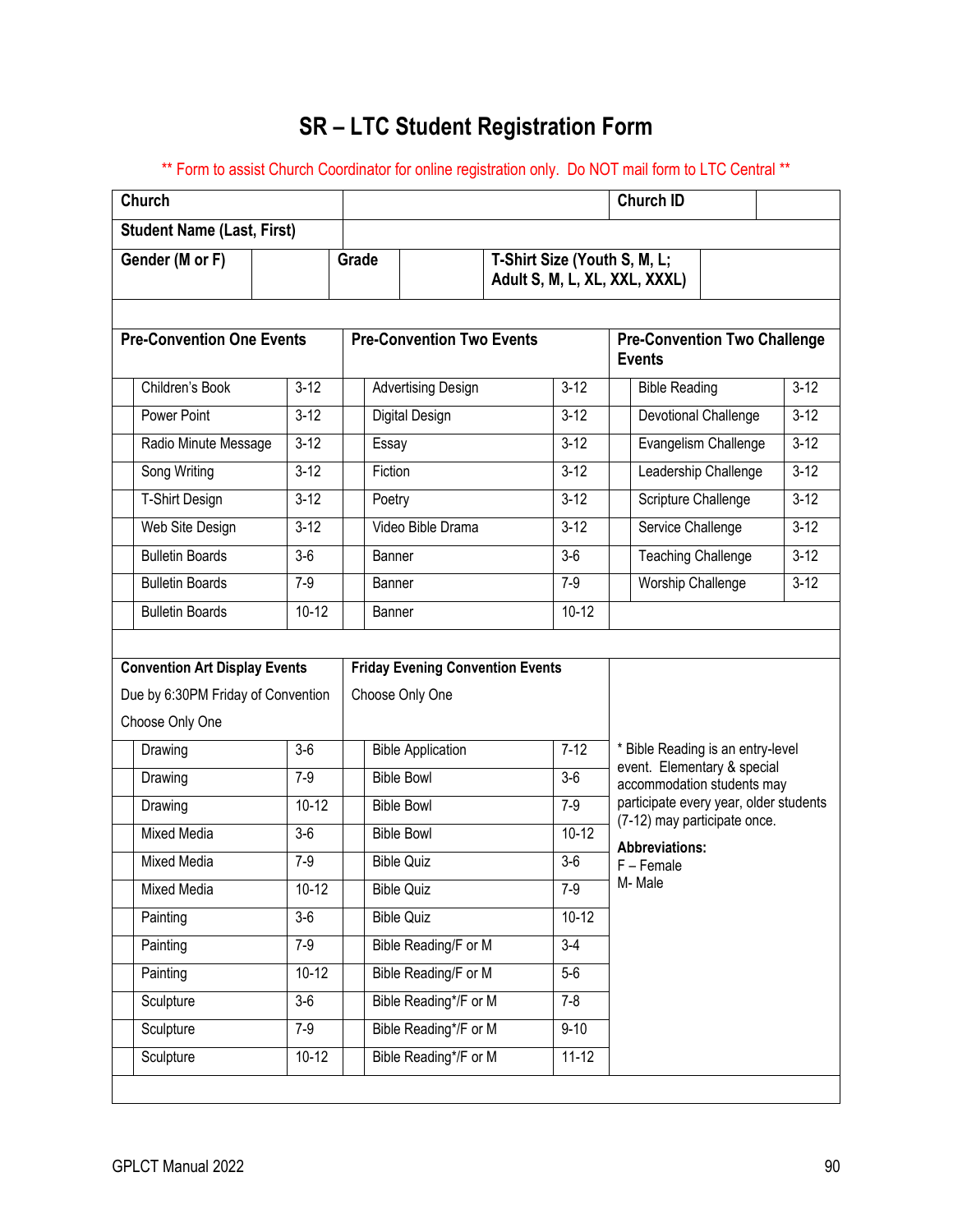|                           | <b>Saturday Convention Events</b> |           |                  |                                                                                           |           |               |                            |           |  |
|---------------------------|-----------------------------------|-----------|------------------|-------------------------------------------------------------------------------------------|-----------|---------------|----------------------------|-----------|--|
| 8:00 am (choose only one) |                                   |           |                  | 9:30 am (choose only one)                                                                 |           |               | 11:00 am (choose only one) |           |  |
|                           | Puppets                           | $10 - 12$ | Puppets<br>$7-9$ |                                                                                           |           |               | Puppets                    | $3-6$     |  |
|                           | Signing/Level 1                   | $7-9$     |                  | Signing/Level 1                                                                           | $3-6$     |               | Signing/Level 1            | $10 - 12$ |  |
|                           | Signing/Level 2                   | $7-9$     |                  | Signing/Level 2                                                                           | $3-6$     |               | Signing/Level 2            | $10 - 12$ |  |
|                           | Signing/Level 3                   | $7-9$     |                  | Signing/Level 3                                                                           | $3-6$     |               | Signing/Level 3            | $10 - 12$ |  |
|                           | Signing/Level 4                   | $7-9$     |                  | Signing/Level 4                                                                           | $3-6$     |               | Signing/Level 4            | $10 - 12$ |  |
|                           | Song Leading / F or M             | $7-9$     |                  | Song Leading / F or M                                                                     | $3-4$     |               | Song Leading / F or M      | $10 - 12$ |  |
|                           | Speech / F or M                   | $3-4$     |                  | Song Leading / F or M                                                                     | $5-6$     |               | Speech / F or M            | $7-9$     |  |
|                           | Speech / F or M                   | $5-6$     |                  | Speech / F or M                                                                           | $10 - 12$ |               |                            |           |  |
|                           |                                   |           |                  |                                                                                           |           |               |                            |           |  |
| 1:00 pm (choose only one) |                                   |           |                  | 2:30 pm (choose only one)                                                                 |           |               | 4:30 pm (choose only one)  |           |  |
|                           | Drama                             | $7-9$     |                  | Drama                                                                                     | $3-6$     |               | Drama                      | $10 - 12$ |  |
|                           | Chorus, Large                     | $10 - 12$ |                  | Chorus, Large                                                                             | $7-9$     | Chorus, Large |                            | $3-6$     |  |
|                           | Chorus, Small                     | $3-6$     |                  | Chorus, Small                                                                             | $10 - 12$ |               | Chorus, Small              | $7-9$     |  |
|                           | Sermon Delivery                   | $7-9$     |                  | Sermon Delivery                                                                           | $7 - 12$  |               | Sermon Delivery            | $10 - 12$ |  |
|                           |                                   |           |                  | Lunderstand that an impropriation in putinipped (a) may be needed an the Creat Dlaine LTC |           |               |                            |           |  |

I understand that an image of my participant(s) may be posted on the Great Plains LTC website or social media accounts. These images would be intended to encourage and grow LTC. I can contact LTC Central if I feel concern about the use of the image of my participant(s)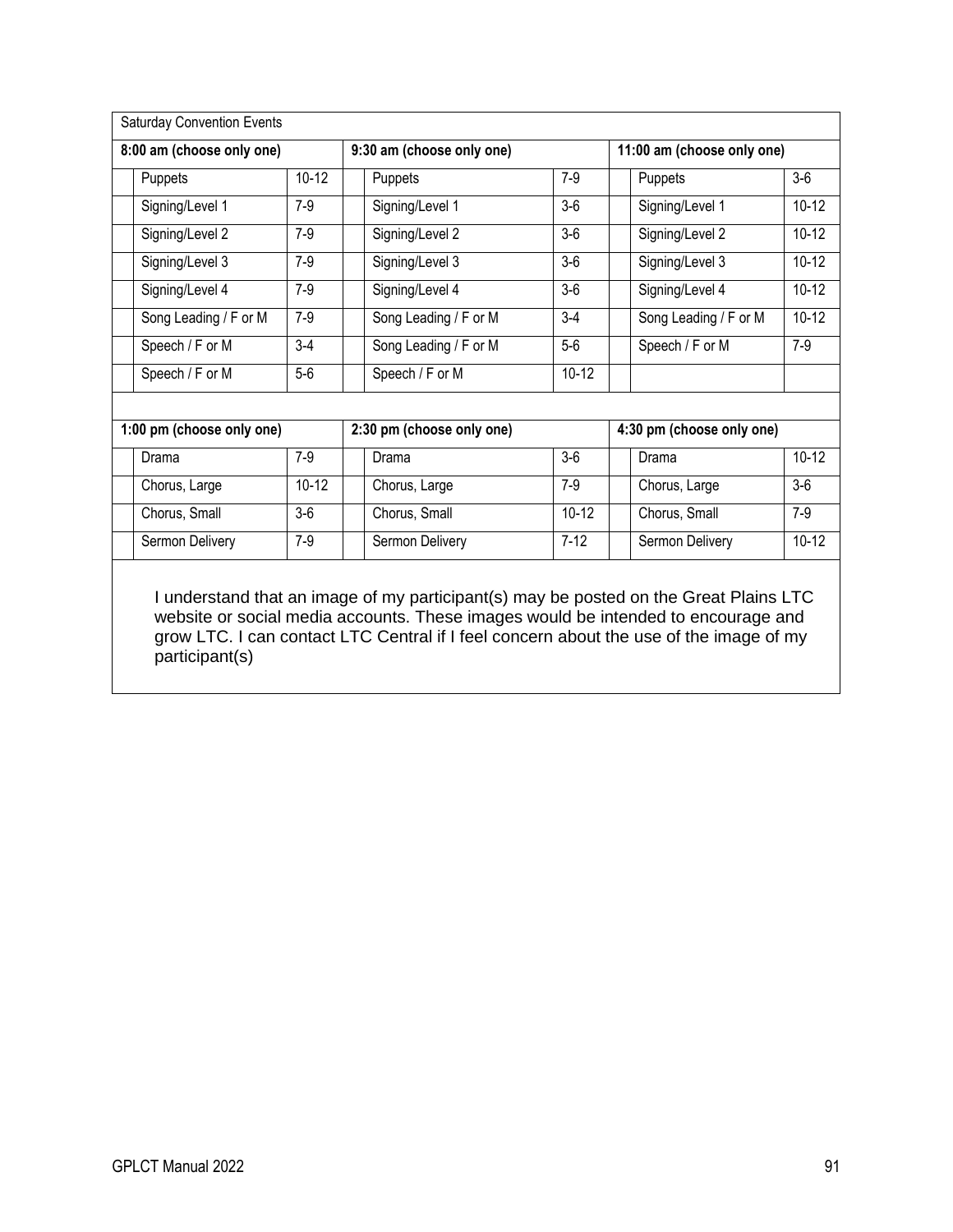# **JR – Judge Registration**

<span id="page-95-0"></span>\*\* Form to assist Church Coordinator for online registration only. Do NOT mail form to LTC Central \*\*

| Church ID                             |           |                 |
|---------------------------------------|-----------|-----------------|
| Church Name                           |           |                 |
| <b>Church Address</b>                 |           |                 |
| City, State, ZIP                      |           |                 |
| <b>Contact Person</b>                 |           |                 |
| Address                               |           |                 |
| <b>Phone Number</b>                   |           |                 |
| E-Mail                                |           |                 |
| Number of Adults Attending Convention |           |                 |
| Number of Participants Registered     |           |                 |
| Event                                 | Number of | Names of Judges |
|                                       | Judges    |                 |
| Art                                   |           |                 |
| <b>Bible Application</b>              |           |                 |
| <b>Bible Reading (Male)</b>           |           |                 |
| <b>Bible Reading (Female)</b>         |           |                 |
| Chorus                                |           |                 |
| Drama                                 |           |                 |
| Puppets                               |           |                 |
| Scrapbook                             |           |                 |
| <b>Sermon Delivery</b>                |           |                 |
| Signing                               |           |                 |
| Songleading (Male)                    |           |                 |
| Songleading (Female)                  |           |                 |
| Speech (Male)                         |           |                 |
| Speech (Female)                       |           |                 |

For instructions for this form, please see **[Providing Judges](#page-11-0)**.